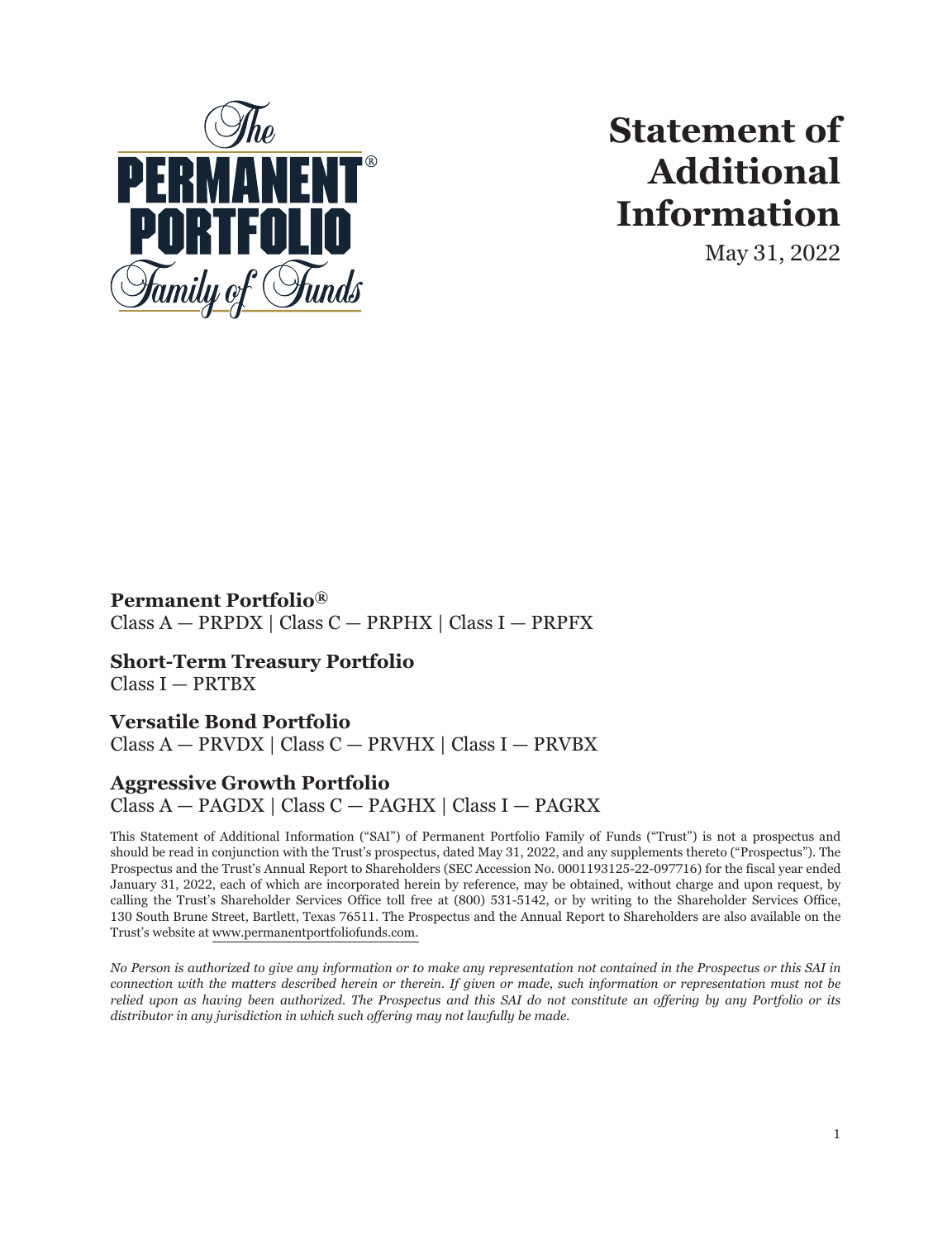# **TABLE OF CONTENTS**

| <b>ORGANIZATION OF THE TRUST</b>                                                                                                                                                                                                                                                                                       | $\overline{\mathbf{4}}$                      |
|------------------------------------------------------------------------------------------------------------------------------------------------------------------------------------------------------------------------------------------------------------------------------------------------------------------------|----------------------------------------------|
| <b>INVESTMENT INFORMATION</b>                                                                                                                                                                                                                                                                                          | 4                                            |
| <b>Investment Policies</b><br><b>Investment Restrictions</b><br>Additional Investment and Risk Information                                                                                                                                                                                                             | $\overline{4}$<br>8<br>11                    |
| <b>TRUSTEES AND OFFICERS</b>                                                                                                                                                                                                                                                                                           | 38                                           |
| <b>Board of Trustees</b><br>Standing Committees of the Board of Trustees<br><b>Trustee Experience</b><br>Additional Trustee and Officer Information<br><b>Trustee Compensation</b><br>Share Ownership of Trustees and Officers                                                                                         | 38<br>39<br>40<br>41<br>42<br>43             |
| <b>INVESTMENT MANAGEMENT</b>                                                                                                                                                                                                                                                                                           | 45                                           |
| <b>Investment Adviser</b><br>Investment Advisory Contract; Expense Limitation Agreement and Fees<br>Portfolio Manager Information<br><b>Code of Ethics</b>                                                                                                                                                             | 45<br>45<br>46<br>47                         |
| <b>COMPUTATION OF NET ASSET VALUE</b>                                                                                                                                                                                                                                                                                  | 47                                           |
| <b>DISTRIBUTION ARRANGEMENTS</b>                                                                                                                                                                                                                                                                                       | 49                                           |
| Distributor<br>Rule 12b-1 Plan<br>Compensation                                                                                                                                                                                                                                                                         | 49<br>49<br>51                               |
| ADDITIONAL PURCHASE, SALE (REDEMPTION) AND ACCOUNT<br><b>INFORMATION</b>                                                                                                                                                                                                                                               | 55                                           |
| Initial Sales Charges on Class A Shares<br>Deferred Sales Charges on Class A and Class C Shares<br><b>Additional Services and Programs</b><br>Purchases and Redemptions through Third Parties<br><b>Redemption Limitations</b><br>In-Kind Redemptions<br>In-Kind Redemption Requests<br>Abandoned Property/Escheatment | 55<br>57<br>59<br>60<br>60<br>61<br>61<br>62 |
| ADDITIONAL TAX INFORMATION                                                                                                                                                                                                                                                                                             | 62                                           |
| General<br><b>Taxation of Shareholders</b><br><b>Taxation of the Portfolios</b><br>PORTFOLIO TRANSACTIONS                                                                                                                                                                                                              | 62<br>63<br>65<br>68                         |
| <b>Brokerage</b>                                                                                                                                                                                                                                                                                                       | 68                                           |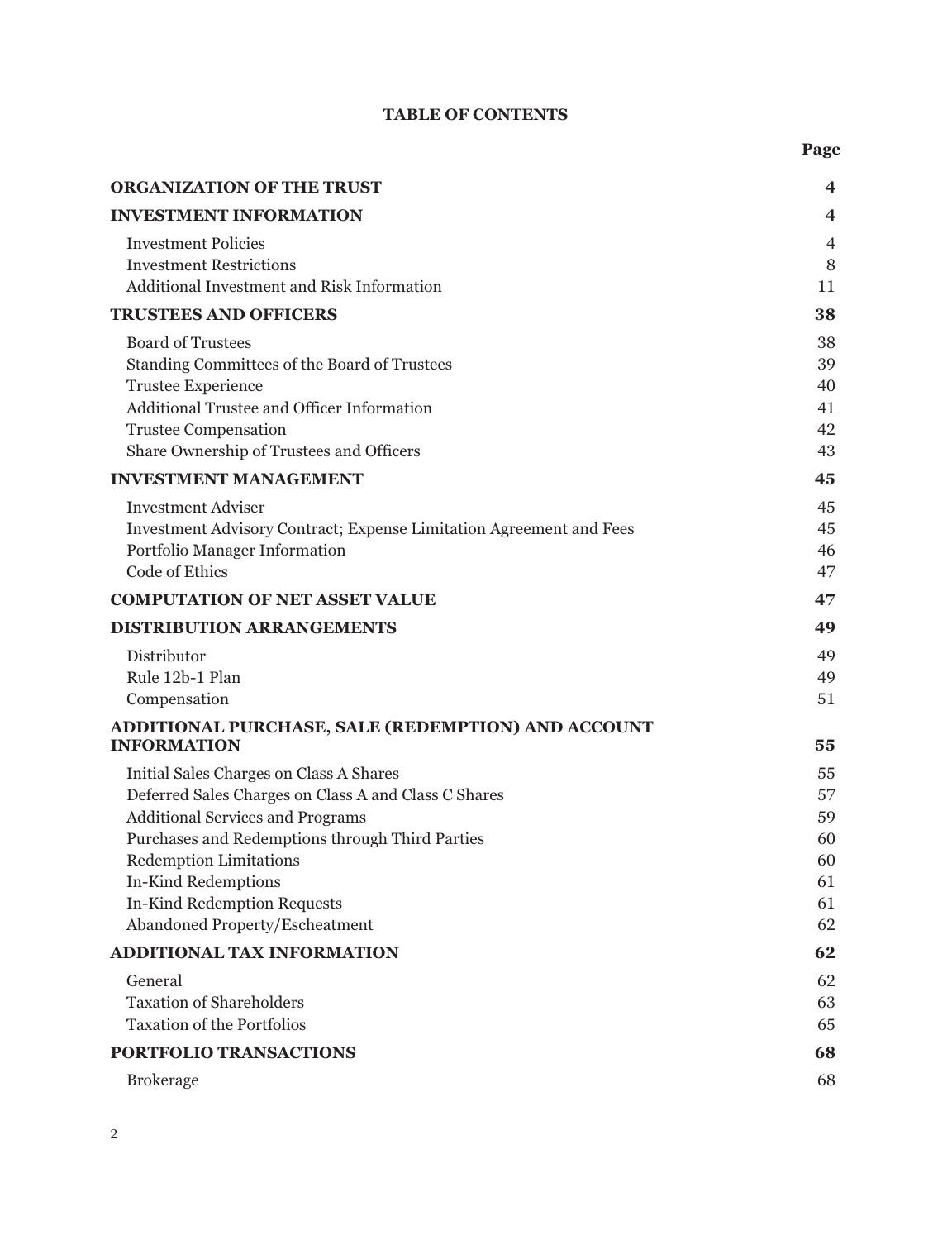|                                                            | Page  |
|------------------------------------------------------------|-------|
| Portfolio Commissions and Turnover                         | 69    |
| <b>Proxy Voting Policies</b>                               | 69    |
| <b>PORTFOLIO HOLDINGS DISCLOSURE</b>                       | 69    |
| <b>CAPITALIZATION, VOTING RIGHTS AND OTHER MATTERS</b>     | 71    |
| <b>CUSTODIAN AND TRANSFER AGENT</b>                        | 71    |
| Custodian                                                  | 71    |
| <b>Transfer Agent</b>                                      | 72    |
| <b>INDEPENDENT REGISTERED PUBLIC ACCOUNTING FIRM</b>       | 72    |
| <b>LEGAL COUNSEL</b>                                       | 72    |
| <b>CONTROL PERSONS AND PRINCIPAL HOLDERS OF SECURITIES</b> | 73    |
| <b>REGISTRATION STATEMENT</b>                              | 73    |
| <b>FINANCIAL STATEMENTS</b>                                | 74    |
| <b>APPENDIX A</b>                                          | $A-1$ |
| <b>APPENDIX B</b>                                          | $B-1$ |
| <b>APPENDIX C</b>                                          | $C-1$ |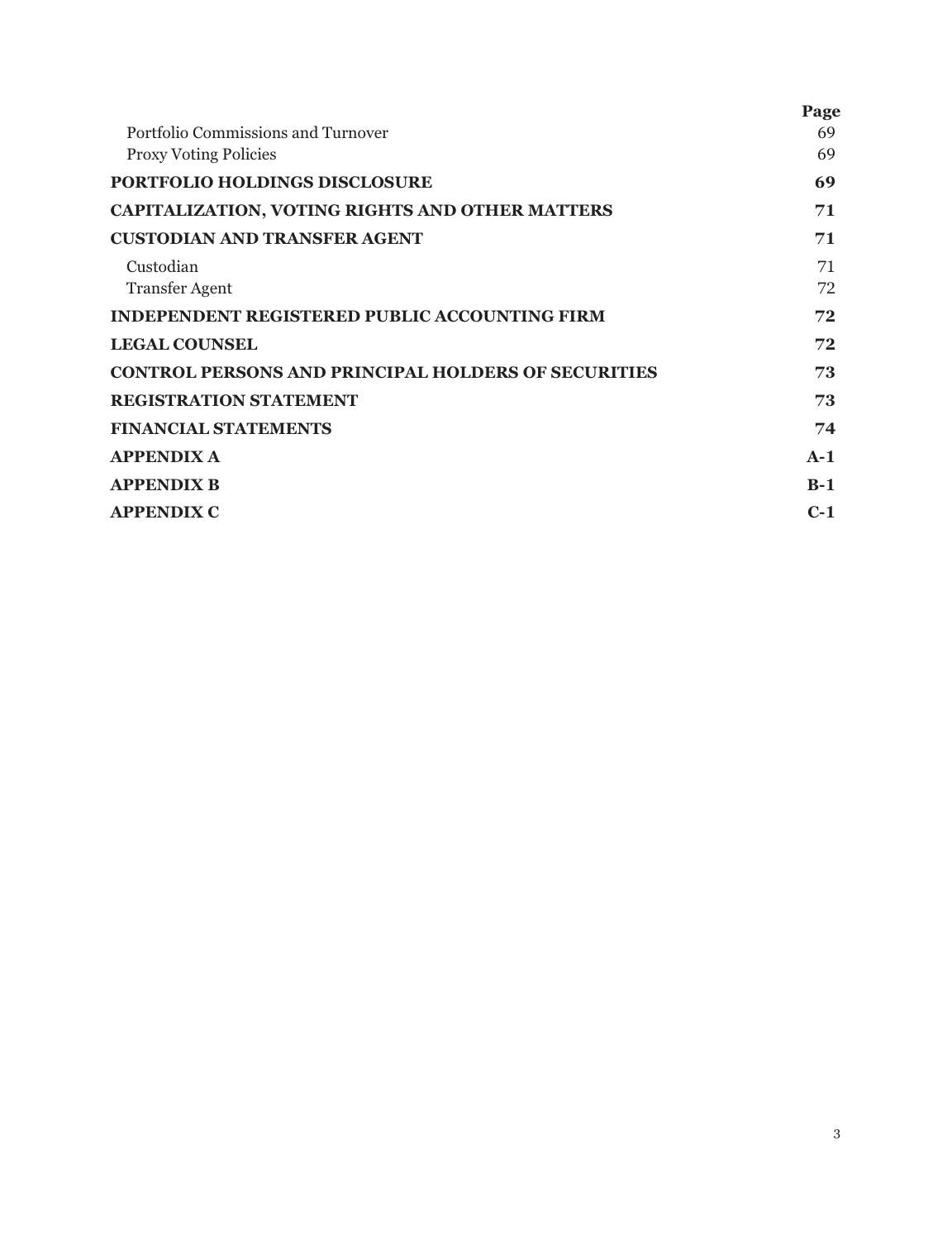#### **ORGANIZATION OF THE TRUST**

<span id="page-3-0"></span>Permanent Portfolio Family of Funds ("Trust") was organized on September 21, 2015 as a Delaware statutory trust under the laws of the State of Delaware and is an open-end management investment company registered under the Investment Company Act of 1940, as amended ("1940 Act"). The Trust is the successor to Permanent Portfolio Family of Funds, Inc. ("Corporation"), a Maryland corporation organized on December 14, 1981, pursuant to a reorganization on May 27, 2016 ("Reorganization"). (The Corporation was originally organized under the name "Permanent Portfolio Fund, Inc." and changed its name to "Permanent Portfolio Family of Funds, Inc." on August 10, 1988.) References to the Trust herein include the Corporation unless otherwise noted.

The Trust currently has four separate portfolios, Permanent Portfolio®, Short-Term Treasury Portfolio, Versatile Bond Portfolio and Aggressive Growth Portfolio (each a "Portfolio"). Each Portfolio is a series of the Trust and the successor to the corresponding series of the Corporation, including each series' accounting and investment performance histories. Permanent Portfolio commenced operations on October 15, 1982. Treasury Bill Portfolio commenced operations on May 26, 1987 and changed its name to "Short-Term Treasury Portfolio" on June 1, 2010. Aggressive Growth Portfolio commenced operations on January 2, 1990 and Versatile Bond Portfolio commenced operations on September 27, 1991. Pacific Heights Asset Management, LLC ("Pacific Heights" or "Investment Adviser"), a California limited liability company, is the investment adviser to the Trust and each Portfolio.

The Trust currently offers Class A, Class C and Class I shares of the Permanent Portfolio®, Versatile Bond Portfolio and Aggressive Growth Portfolio, and Class I shares of the Short-Term Treasury Portfolio. The Board of Trustees of the Trust ("Board of Trustees," "Trust Board" or "Board") is permitted to create additional portfolios or classes. Class I shares are offered at net asset value and are not subject to distribution fees imposed pursuant to a distribution plan. Class A and Class C shares are offered at net asset value and are subject to fees imposed under distribution plans adopted pursuant to Rule 12b-1 under the 1940 Act (See "Distribution Arrangements — Rule 12b-1 Plan").

Permanent Portfolio® is a non-diversified management investment company. The other Portfolios are diversified management investment companies. Under the 1940 Act, a diversified portfolio may not, with respect to 75% of its total assets, invest in a security if, as a result of such investment, more than 5% of the portfolio's total assets would be invested in the securities of any one issuer or the portfolio would hold more than 10% of the outstanding voting securities of any one issuer. These percentage limitations do not apply to securities issued or guaranteed by the U.S. government, its agencies and instrumentalities or to securities issued by other investment companies. With respect to the remaining 25% of its total assets, a diversified portfolio may invest more than 5% of its total assets in the securities of one issuer. Repurchase agreements will not be considered to be subject to the above-stated 5% limitation if the collateral underlying the repurchase agreements consists exclusively of obligations issued or guaranteed by the U.S. Government, its agencies or instrumentalities.

#### **INVESTMENT INFORMATION**

#### <span id="page-3-2"></span><span id="page-3-1"></span>**Investment Policies**

#### *Permanent Portfolio®*

Permanent Portfolio*®*'s strategy is to invest a fixed "Target Percentage" of its net assets in each of the investment categories listed under "Portfolio Summaries — Permanent Portfolio — Principal Investment Strategies" in the Prospectus. The Portfolio's investment policies are based on the premise that it is impossible to forecast inflation rates or other economic events with a high degree of reliability and that only investors who are willing to embrace a high degree of risk should act on such forecasts. The Portfolio acknowledges a broad range of economic possibilities, and, in order to preserve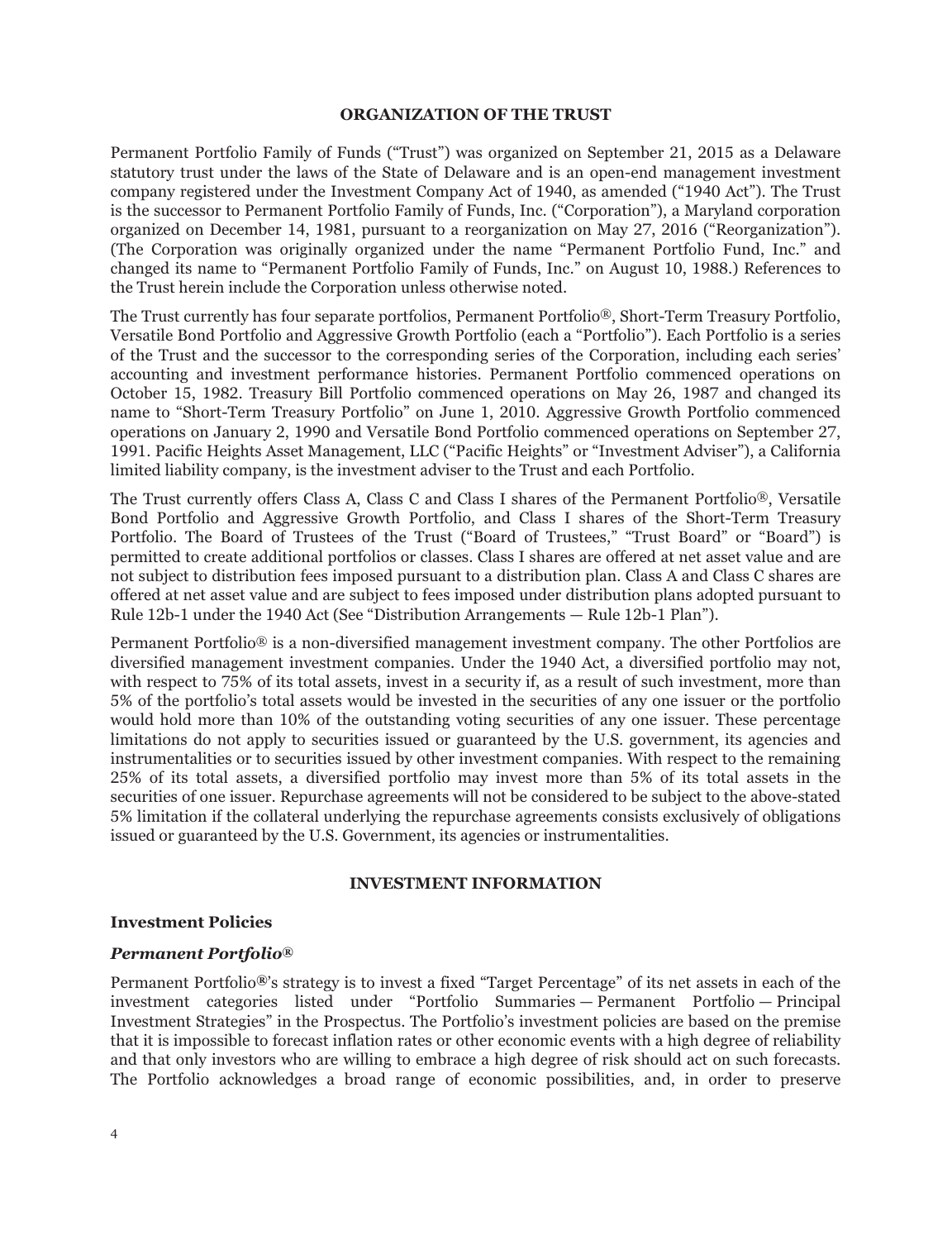purchasing power over the long term, incorporates investments for each of them. Such economic possibilities for the future may include, but are not limited to, the following:

- *Rising Inflation* from 1960 through 1980 the rate of inflation generally rose, with intermittent pauses and reversals. The inflation rate generally fell, with intermittent pauses and reversals, from 1980 through 2020. Recently, inflation has risen. During periods of rising inflation, gold, silver, Swiss franc assets and interests in real estate and natural resources may tend to appreciate because inflation and the fear of further inflation add to investor demand for assets whose values are not denominated in a fiat (non-convertible) currency. Swiss franc assets tend to appreciate during periods of rising inflation because, although the Swiss franc is a fiat currency, the Swiss government traditionally has acted with a high degree of restraint in permitting the issuance of new currency. Such restraint is generally taken to indicate that a currency will preserve its purchasing power. If the rate of inflation does rise, the prices of certain common stocks (other than those of U.S. and foreign real estate and natural resource companies) and, more especially, of investments in the Portfolio's dollar assets investment category, may tend to decline.
- *Abruptly Slowing Inflation* most periods of extended inflation in U.S. history have been followed by abrupt declines in the rate of inflation and, in many cases, by deflation. If inflation should decline abruptly (or deteriorate into a deflation), previously-issued dollar assets such as U.S. Treasury securities and corporate bonds may tend to appreciate, since interest rates on newly-issued dollar assets of these types tend to decline during periods of declining inflation, thus increasing the value of previously-issued securities. If the rate of inflation does decline abruptly, gold, silver, Swiss franc assets and most common stocks may tend to decline.
- *Gradually Slowing Inflation* if after periods of rising inflation the rate of inflation declines slowly (a "soft landing") and the economy escapes the trauma that has followed most inflations, common stocks would tend to appreciate. The results for stock market issues that tend to rise and fall to a greater degree than the stock market as a whole (the types of issues that the Investment Adviser attempts to identify and include in the Portfolio's investment portfolio as aggressive growth stocks) may be especially favorable in these circumstances. If the rate of inflation does decline gradually, gold, Swiss franc assets and the stocks of U.S. and foreign real estate and natural resource companies would tend to decline.

The Portfolio attempts to achieve its objective by maintaining a combination of investments, the purchasing power of which as a whole are intended to hold steady or increase in the variety of economic circumstances listed above. Of course there can be no assurance that the Portfolio's investments will perform as expected.

As indicated above, the Portfolio's investments include gold, silver, Swiss franc assets, various stock market issues and dollar assets. The investment categories were selected and the Target Percentages assigned when the Portfolio was created based on an assessment of the anticipated volatility of the investments and their past and anticipated future performances in varying economic circumstances. Of course, the Portfolio has no control over the manner in which particular investments respond to changes in economic conditions. For example, even in an inflationary climate, there may be largevolume sellers of gold or silver whose actions would tend to depress the prices of those commodities.

# *Permanent Portfolio's Investment Categories*

The Prospectus describes the investment categories and Target Percentages of Permanent Portfolio. Below is additional information about Permanent Portfolio's investment categories.

• *Gold* — Permanent Portfolio will buy and sell gold only to and from banks (both U.S. and foreign), regulated U.S. commodities exchanges, exchanges affiliated with a regulated U.S.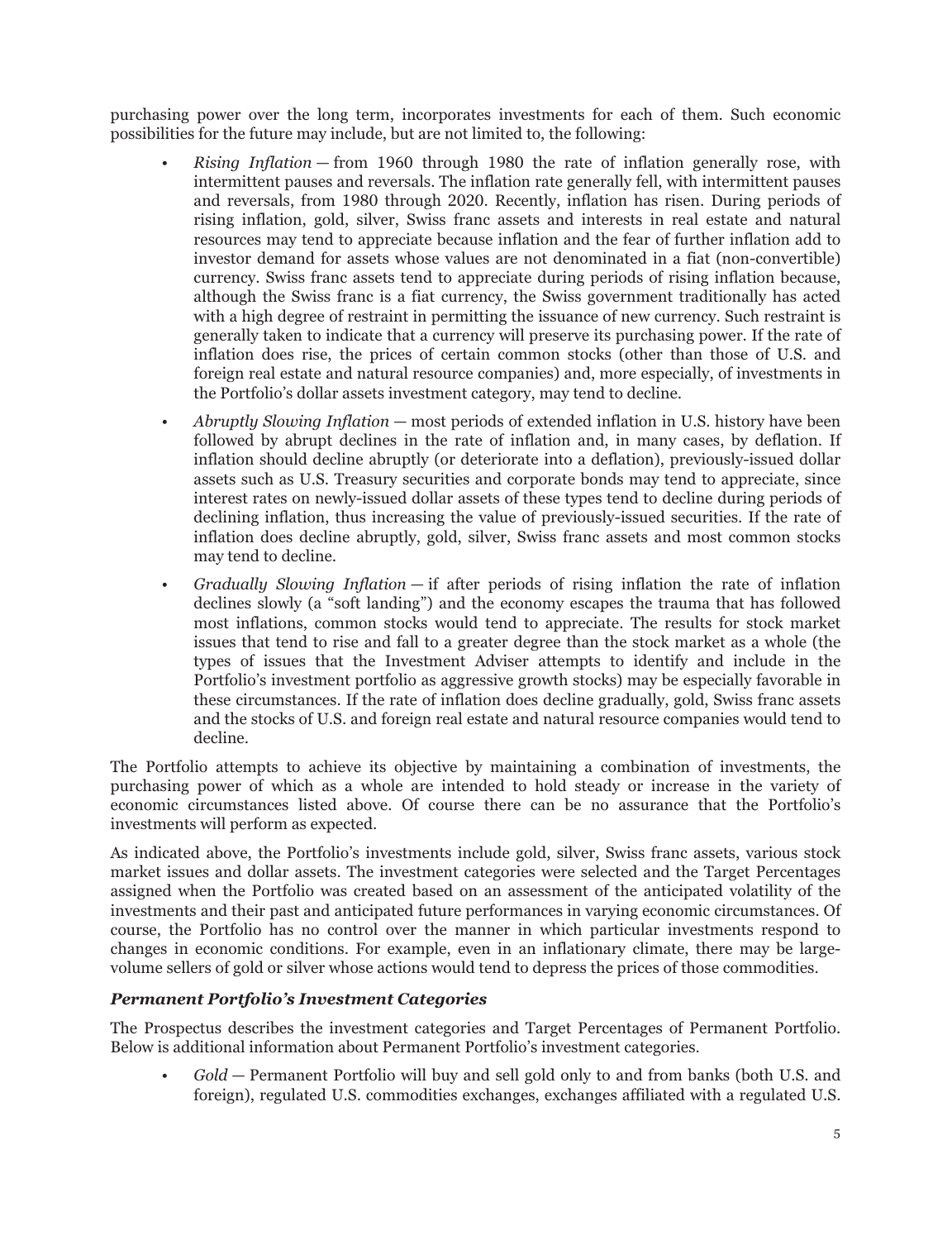stock exchange and dealers that are members of, or affiliated with members of, a regulated U.S. commodities exchange or stock exchange or approved by the U.S. Treasury as qualified to purchase American Eagle coins from the U.S. Mint, or interests equivalent thereto, in accordance with applicable investment laws. Permanent Portfolio will not purchase gold from any producer of the metal or in any form that is not readily marketable. However, to the extent that Permanent Portfolio actually holds gold bullion and coins, it may encounter higher storage and transaction costs than those normally associated with the ownership of securities. Gold generates no interest or dividends, offering only the potential for capital appreciation. In addition, gold is subject to the risk that it could be lost, damaged, destroyed or stolen, or that access to the gold could be restricted by natural events (such as earthquake) or human actions (such as terrorist attack). Please see the Prospectus for a more detailed discussion of the risks of investments in gold.

- *Silver* Permanent Portfolio's silver holdings may include bullion and bullion-type silver coins minted by the U.S. Treasury. Like gold, silver generates no interest or dividends, offering only the potential for capital appreciation. Silver is also subject to the other risks and issues discussed above for gold. Please see the Prospectus for a more detailed discussion of the risks of investments in silver.
- *Swiss Franc Assets* Permanent Portfolio also holds Swiss franc assets. The Swiss franc is subject to the risk that inflation (either actual or expected) will decrease in the United States or rise in Switzerland. The price of the Swiss franc is also subject to the imposition of exchange controls; to manipulation by the Federal Reserve System, the Swiss National Bank and, to a lesser extent, by other Swiss central banks and official agencies; and to investment controls established by the Swiss or U.S. Government. While Switzerland has historically been a politically stable nation, there is no assurance that the country may not become subject to the risks discussed under "Portfolio Summaries — Permanent Portfolio — Principal Investment Risks — Risks of Investment in Swiss Franc Assets" in the Prospectus.
- *Real Estate and Natural Resource Company Stocks* investments in Permanent Portfolio's real estate and natural resource company stocks category are generally common stocks, but the Portfolio may acquire, among others, preferred stocks, shares of beneficial interest in real estate investment trusts ("REITs") and American Depositary Receipts ("ADRs") on stocks within this category. Permanent Portfolio will invest in a security in this category only if it is listed on a national securities exchange in the United States or the principal exchange of a foreign country, or is an over-the-counter stock quoted on the Nasdaq Stock Market.
- *Aggressive Growth Stocks* investments in Permanent Portfolio's aggressive growth stocks category may include stocks as well as stock warrants. Warrants are securities issued by a company which give the holder the right, but not the obligation, to purchase stock, usually at a price that is higher than the market price at the time the warrant is issued. If the price of the underlying stock does not rise above the exercise price before the warrant expires, the warrant generally expires without any value and the Portfolio would lose any amount it paid for the warrant.
- *Dollar Assets* Permanent Portfolio's dollar assets may include cash, U.S. Treasury bills, notes and bonds, and other U.S. dollar-denominated assets such as the obligations of U.S. government agencies, banker's acceptances and other bank obligations, commercial paper, and corporate bonds and other fixed income obligations of U.S. and non-U.S. issuers. Permanent Portfolio may invest in dollar assets of any maturity. Except for U.S. Treasury obligations and U.S. government agency securities backed by the full-faith-and-credit of the U.S. Treasury, all debt securities are subject to default risk, that is, the risk that the issuer's promise to make payment will not be kept. Long-term debt securities, and, to a lesser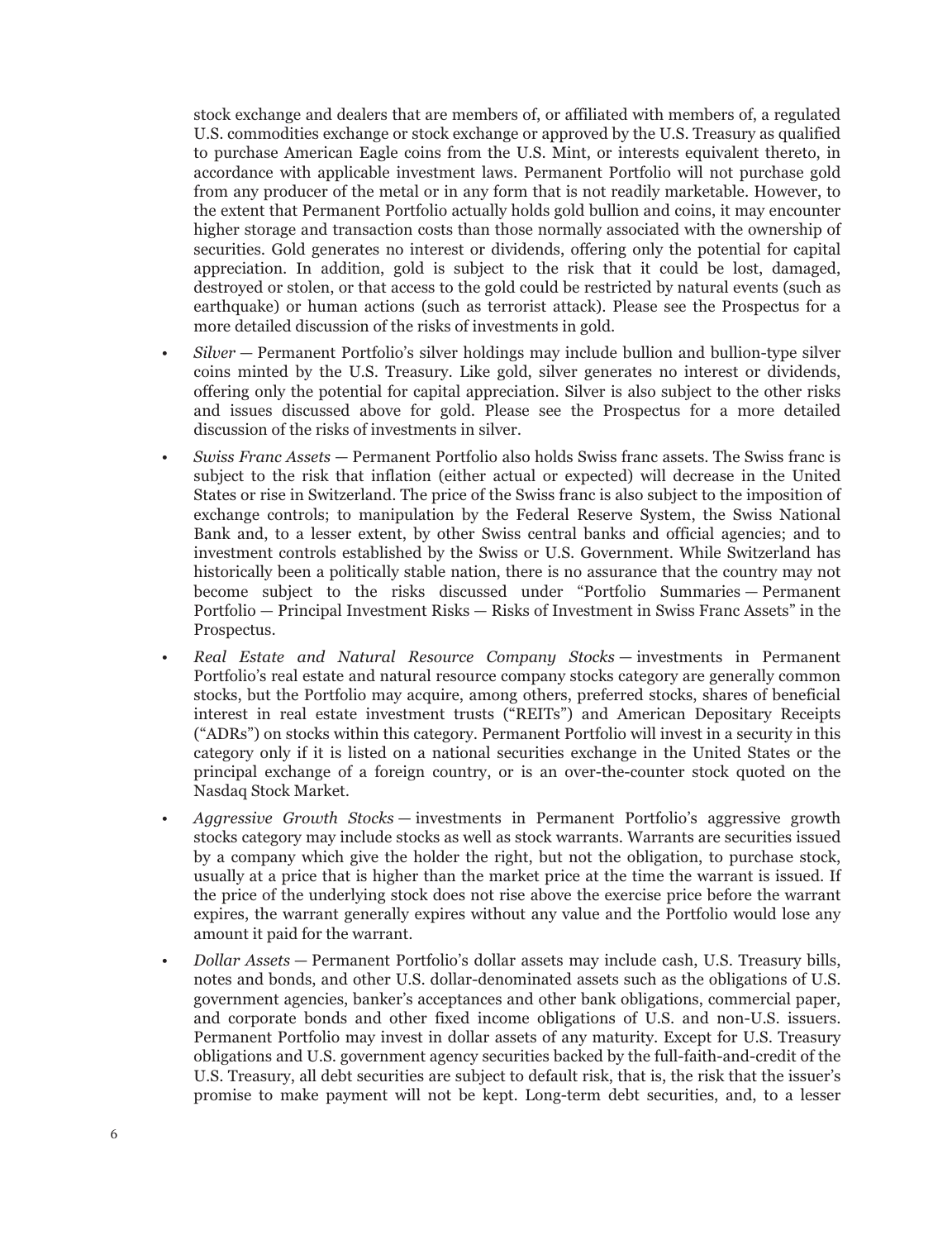extent, short-term debt securities, are subject to the risk of rising interest rates. As rates rise, as they tend to do during periods of rising inflation, the market values of debt securities generally decline.

Permanent Portfolio may purchase a stock that could be classified as both a real estate and natural resource stock or an aggressive growth stock for purposes of the Portfolio's Target Percentages. When such an investment occurs, the Investment Adviser will determine the classification of such investment for purposes of the Target Percentages.

More information about the investments that Permanent Portfolio may make within its investment categories is included under "— Additional Investment Information" below.

# *Permanent Portfolio Strategic Portfolio Adjustments*

Because investment prices are constantly changing, the actual composition of Permanent Portfolio's holdings are not expected to match exactly the Target Percentages. Ordinarily, whenever Permanent Portfolio's actual holdings in any investment category deviate from the category's Target Percentage by more than one-quarter of the Target Percentage, the Portfolio will buy or sell investments to bring investments back within range (unless the discrepancy is corrected by changes in market prices) and will do so within ninety days from the initial day of such deviation.

The Investment Adviser is authorized to delay making portfolio adjustments in Permanent Portfolio whenever, in its opinion, circumstances make it desirable to do so. In the event of such a delay, Permanent Portfolio's actual holdings in one or more investment categories could deviate by more than one-quarter of the Target Percentages for those categories for a period in excess of ninety days. Circumstances that might occasion a delay include, but are not limited to:

- A disorderly market (*e.g.,* when the differences between the buying and selling prices (bid and ask) quoted by market makers and investment dealers are, in the opinion of the Investment Adviser, abnormally large);
- A banking crisis or other financial emergency that compromises the ability of brokers and dealers to consummate investment transactions; and
- The inability to make a portfolio adjustment without experiencing an adverse tax consequence such as recognizing a large capital gain.

Permanent Portfolio will not delay portfolio adjustments called for by the Target Percentages in anticipation of a change in the general price level of any investment category.

A Portfolio may acquire securities from another Portfolio ("cross trades") that are otherwise qualified investments for the Portfolio, so long as neither Portfolio bears any markup or spread, and no commission, fee or other remuneration is paid in connection with the acquisition. Any such transaction would be a cash purchase or sale of a security for which market quotations are readily available, at its independent current market price, in a manner consistent with Section 17(a) of the 1940 Act and Rule 17a-7 thereunder.

# *Short-Term Treasury Portfolio*

Under normal market conditions, Short-Term Treasury Portfolio invests at least 80% of its assets in direct debt obligations of the United States Treasury, including U.S. Treasury bills, notes and bonds, and other securities issued by the U.S. Treasury. The remainder of the Portfolio's assets may be invested in U.S. government agency securities, which include debt obligations issued and/or guaranteed as to principal and interest by the U.S. government or its agencies, sponsored enterprises or instrumentalities. The Portfolio expects to maintain a dollar-weighted average portfolio maturity and duration of zero to three years. The investment policies allow the Portfolio to attempt to generate high current income while simultaneously seeking to minimize credit and interest rate risk and while maintaining liquidity of Portfolio assets.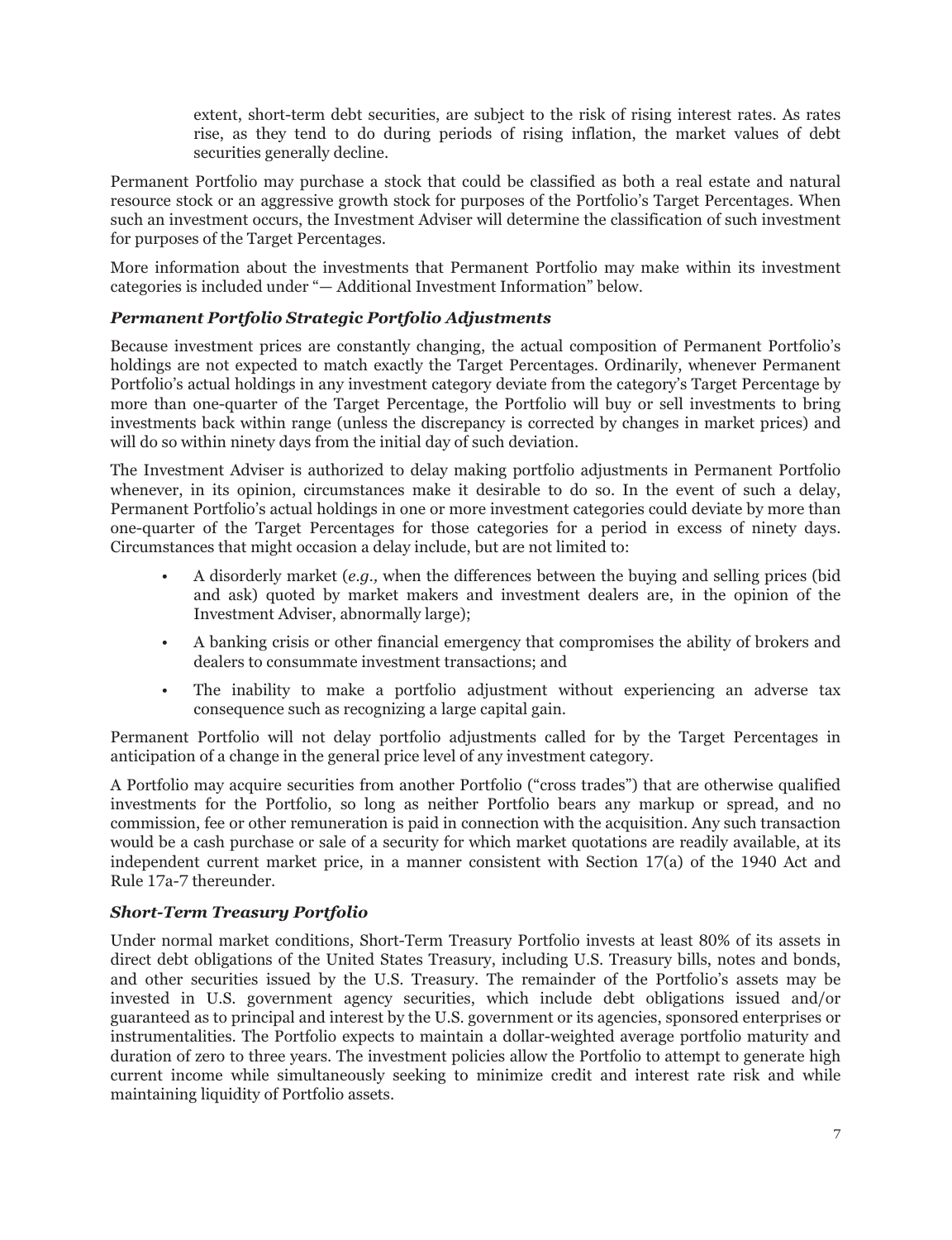# *Versatile Bond Portfolio*

Under normal market conditions, Versatile Bond Portfolio invests at least 80% of its assets in bonds. The Portfolio has the ability to invest in bonds of any type and maturity, in any country or currency, and, with respect to 50% of its net assets, of any credit quality, giving it the flexibility to adapt to various market conditions. This broad and flexible policy allows the Portfolio to attempt to take advantage of prevailing macroeconomic trends and opportunities with respect to interest rates, currencies and issuers, and other factors to seek to generate high current income while simultaneously seeking to avoid those markets that present greater risks.

# *Aggressive Growth Portfolio*

Under normal market conditions, Aggressive Growth Portfolio invests in stocks and stock warrants of U.S. and foreign companies that are expected to have a higher profit potential than the stock market as a whole and whose shares are valued primarily for potential growth in revenues, earnings, dividends or asset values rather than for current income. The Portfolio's investment policies are based on the premise that the stock market has been the most successful long-term investment since 1926, and that an investor seeking to construct his or her own investment portfolio should include an investment whose profitability is linked directly to the stock market. Stocks have been the most successful longterm investment because they represent ownership in the engines of wealth that turn out the goods and services people need and want. Such companies may include those involved in technology, medicine, capital goods, natural resources, energy, construction, transportation, finance, entertainment or service, those developing or exploiting new industries, products, services or markets, or those whose shares are otherwise undervalued. Stock market investments have earned the best long-term profits because they feed capital to these engines of wealth, making them even more productive.

Stock market investors, however, need caution. While the stock market's total return has been high, it has not been smooth or steady. Most stocks are riskier than bonds or money market instruments; and, unlike gold, stocks are vulnerable to inflation. Additionally, there is no guarantee that the economic growth that underlies long-term stock market profits will continue in the future, which is one reason a prudent investor should carefully consider how much of his or her capital to invest in stocks. Stocks are tightly linked to the real world of production and commerce, and any shock in the economy (inflation, recession, political turmoil, bad news of any kind) can translate into a shock for the stock market.

The Portfolio invests in U.S. and foreign companies whose stocks have been selected for their high (higher than for the stock market as a whole), long-term appreciation potential. With such a selection, when the stock market as a whole rises, the value of shares in the Portfolio should rise more. Of course, no selection of stocks can be guaranteed to "outrun" a rising market. While the Portfolio's stocks involve more risk than the average stock, especially when the stock market as a whole is declining, they also offer the potential for greater reward.

The Portfolio expects to remain fully invested in stock market investments at all times, apart from incidental amounts of cash, cash equivalents or other high quality, short-term investments. The Portfolio does not take on the unnecessary risks that come with attempts to switch in and out of the market. Its "fully-invested" policy assures that it will not miss out on a bull market in stocks because it has mistakenly decided to sit on the sidelines. However, this policy may subject the Portfolio to greater risk of price declines during periods when the prices of U.S. or foreign stock market investments in general are declining because the Portfolio will be fully invested in stocks.

# <span id="page-7-0"></span>**Investment Restrictions**

# *Fundamental Investment Objective, Policies and Limitations*

A Portfolio's fundamental investment objective, policies and limitations cannot be changed without approval by a "majority of the outstanding voting securities" of the Portfolio. A majority of the outstanding voting securities of a Portfolio is defined under the 1940 Act as the lesser of: (i) 67% or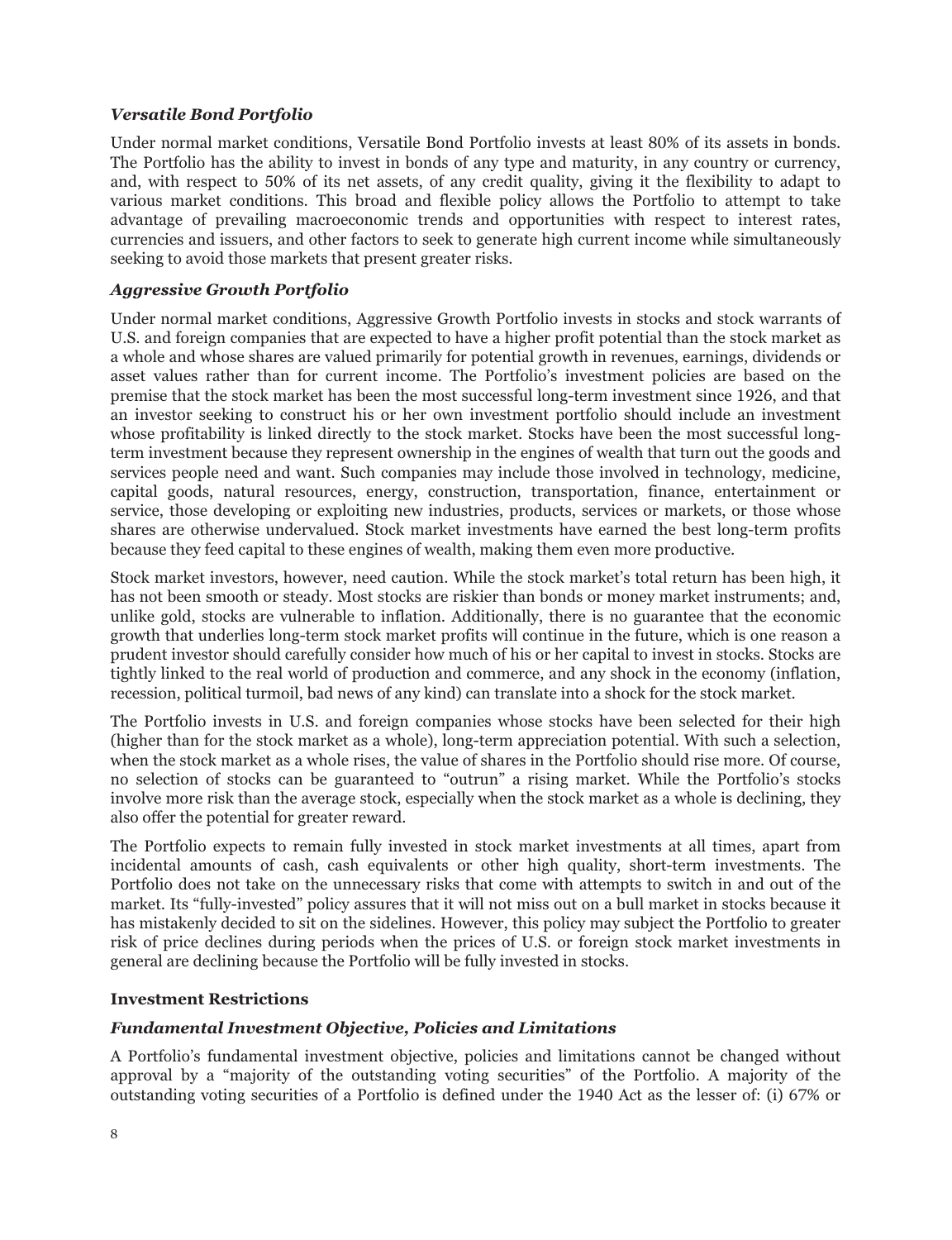more of the Portfolio's shares present at a meeting if more than 50% of the outstanding shares of the Portfolio are present and represented by proxy; or (ii) more than 50% of the outstanding shares of the Portfolio.

The fundamental investment objective of Permanent Portfolio is to preserve and increase the purchasing power value of its shares over the long term. The Portfolio invests its net assets in the investment categories listed in the table under "Portfolio Summaries — Permanent Portfolio — Principal Investment Strategies" in the Prospectus. The Target Percentages are fundamental and cannot be changed without shareholder approval.

The following investment limitations, applicable to the Portfolios as indicated, are fundamental and cannot be changed without shareholder approval. Other than as stated in the immediately preceding paragraph and below, each Portfolio's investment objective, policies and limitations are nonfundamental and may be changed without shareholder approval.

- (1) Subject to the policy regarding a wholly owned broker-dealer subsidiary, the Trust will not act as a securities underwriter of other issuers except to the extent that acting as such may be necessary to dispose of securities acquired by the Trust. (However, in connection with the disposition of "restricted securities" and securities for which there is no readily available market quotation, the Trust may be deemed to be an underwriter under certain federal securities laws.)
- (2) No Portfolio will concentrate its investments in any particular industry or group of industries (*i.e.*, no more than 25% of the value of any Portfolio's assets, other than securities issued by the United States government or an agency or instrumentality thereof, will be invested in any one industry).
- (3) Permanent Portfolio will not borrow money, issue senior securities, purchase or sell real estate (including real estate limited partnerships) or commodities or oil, gas or other mineral leases, or make loans to other persons, except in accordance with the operating procedures and policies contained elsewhere in the Prospectus and this SAI in addition to the following: the amount of money Permanent Portfolio may borrow will be limited by the 1940 Act so that immediately after such borrowing, the amount borrowed may not exceed 33 1/3% of the value of Permanent Portfolio's assets (including the amount borrowed), less its liabilities (not including any borrowings but including the fair market value at the time of computation of any securities with respect to which there are open short positions). In observing these limits, Permanent Portfolio will count the proceeds of reverse repurchase agreements as borrowed money.
- (4) Neither Short-Term Treasury Portfolio, Versatile Bond Portfolio nor Aggressive Growth Portfolio will borrow money, issue senior securities, purchase or sell real estate (including limited partnership interests) or commodities or oil, gas or other mineral leases, make loans or lend its assets to other persons, engage in short sales or write put options or uncovered call options (other than as noted above), except as follows: the amount of money any such Portfolio may borrow will be limited by the 1940 Act so that immediately after such borrowing the amount borrowed may not exceed 33 1/3% of the value of the respective Portfolio's assets (including the amount borrowed), less its liabilities (not including any borrowings but including the fair market value at the time of computation of any securities with respect to which there are open short positions).
- (5) Notwithstanding any other policy of Permanent Portfolio, the Trust may form a whollyowned subsidiary to be owned by Permanent Portfolio for the purpose of engaging in broker-dealer activities. The total amount of Permanent Portfolio's capital contributions to such subsidiary shall be limited to an amount not to exceed, in the aggregate, 1% of the net assets of Permanent Portfolio as of the time that any capital contribution is made.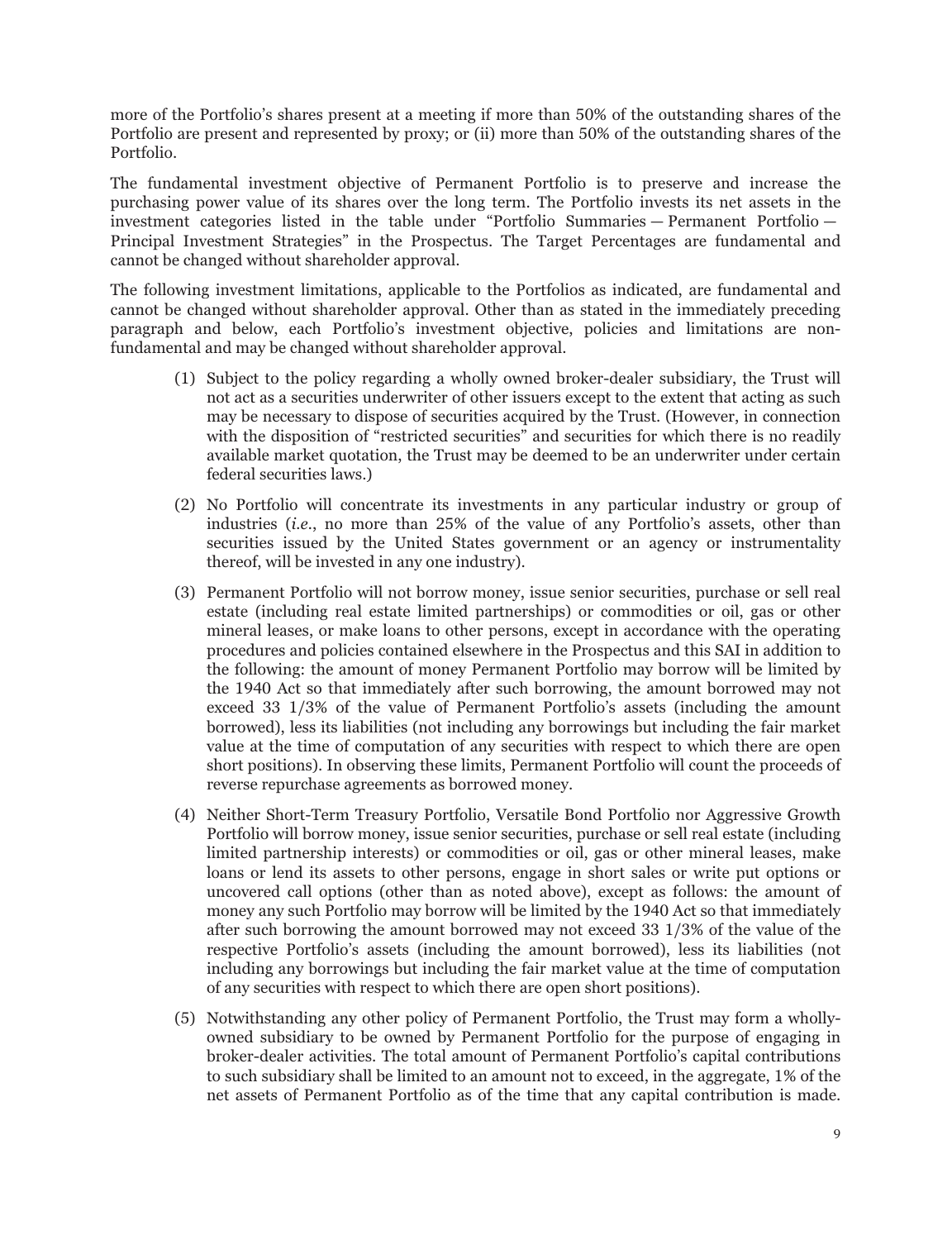Permanent Portfolio shall not make any capital contribution to such subsidiary that would increase the then current value of Permanent Portfolio's investment in the subsidiary to an amount in excess of 1% of the then net assets of Permanent Portfolio. There is currently no broker-dealer subsidiary.

#### *Non-Fundamental Investment Restrictions*

The investment restrictions described below have been adopted by the Trust as operating policies and are subject to change by the Board of Trustees. However, the Trust will not change any operating policy without notifying its shareholders in advance. The Trust will not:

- (1) Purchase securities of companies for the purpose of exercising control or management.
- (2) Purchase securities on margin, although for the avoidance of doubt, Versatile Bond Portfolio may enter into currency forward and futures contracts and Permanent Portfolio may enter into commodity forward and futures contracts (but only in accordance with the operating procedures and policies contained elsewhere in the Prospectus and this SAI) and obtain such short-term credit as may be necessary for the clearance of purchases and sales of portfolio investments.
- (3) Invest in straddles or spreads.
- (4) Purchase from or sell to any officer, trustee or employee of the Trust, or its Investment Adviser, or any of its members, managers or employees, any securities other than shares of any Portfolio of the Trust.
- (5) Purchase or retain the securities of any issuer if those officers and trustees of the Trust, or members of its Investment Adviser owning individually more than 1/2% of a class of securities of such issuer, together own more than 5% of such securities of such issuer.
- (6) Retain a custodian for its assets which shall be other than a bank or trust company having at least \$2,000,000 in aggregate capital, surplus and undivided profits and, upon the resignation or inability to serve as the custodian, the Trust shall use its best efforts to obtain and transfer its assets to a similarly qualified custodian or submit to its stockholders the question whether to function without such a custodian.
- (7) Invest more than 5% of the value of the total assets of a Portfolio in securities of companies which together with predecessors have a record of less than three years' continuous operation.
- (8) Pledge, mortgage or hypothecate assets of any Portfolio having a market value greater than 15% of the value of that Portfolio's gross assets (taken at cost), except to secure permitted borrowings of that Portfolio.
- (9) Use as security for borrowings of any Portfolio more than 35% of value of that Portfolio's assets.
- (10) Corporate bonds and other fixed income obligations in Permanent Portfolio's Dollar Assets investment category will, at the time of investment, be rated in the top four rating categories by S&P Global Rating, a division of S&P Global Inc. ("S&P's"), rated similarly by another independent rating agency such as Moody's Investors Service, Inc. ("Moody's") or Fitch, Inc. ("Fitch"), or if unrated, determined by the Investment Adviser to be of comparable quality.
- (11) Under normal market conditions, Short-Term Treasury Portfolio shall invest at least 80% of its assets in debt obligations of the United States Treasury, including U.S. Treasury bills, notes and bonds.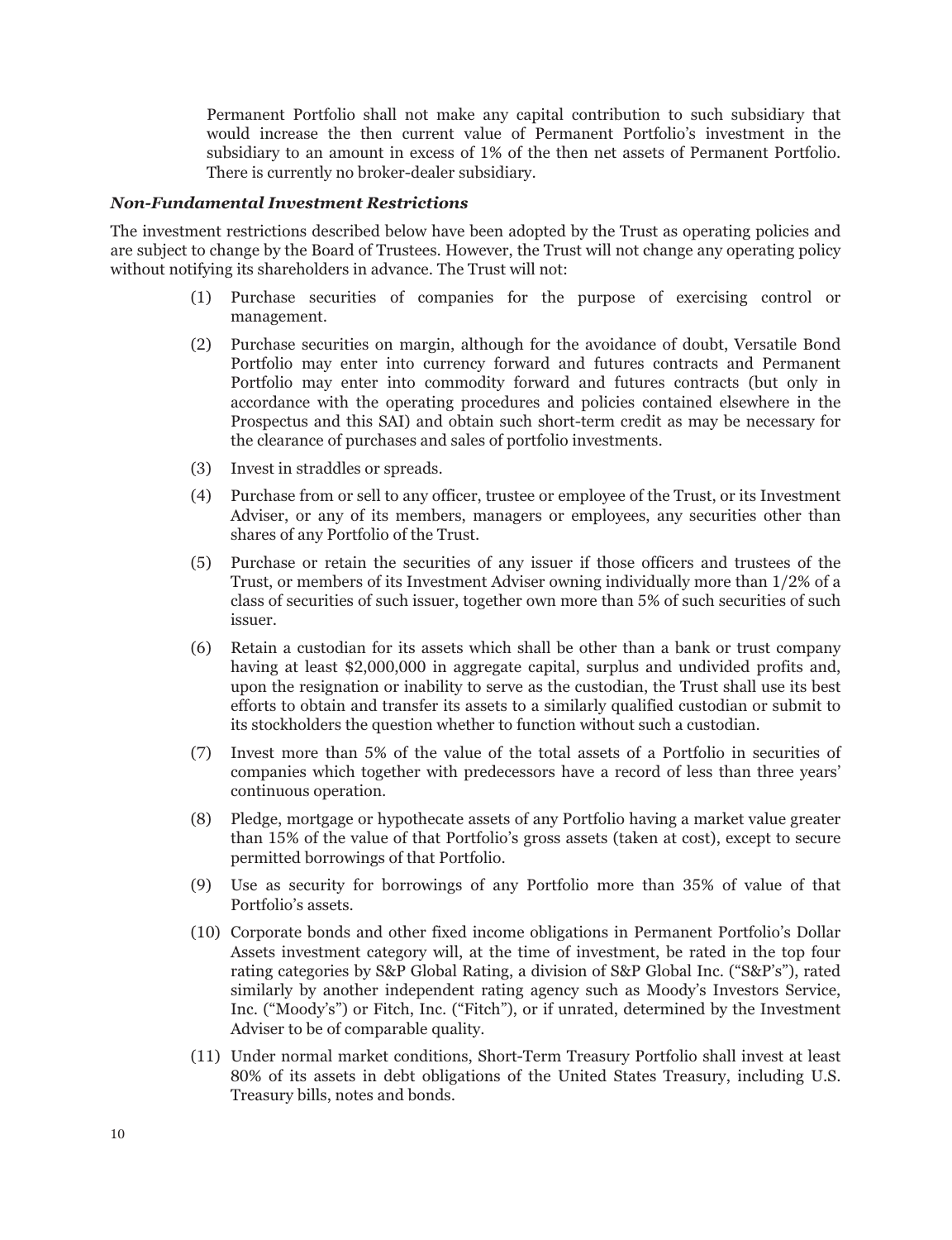(12) Under normal market conditions, the Aggressive Growth Portfolio shall invest in stocks and stock warrants of U.S. and foreign companies that are expected to have a higher profit potential than the stock market as a whole.

# <span id="page-10-0"></span>**Additional Investment and Risk Information**

Except where investments are specifically authorized only for certain Portfolios, all Portfolios may buy the types of investments and use the investment techniques described below, subject to any applicable investment policies and restrictions. However, the Portfolios may not buy all of the types of investments or use all of the investment techniques described below. Each Portfolio's principal investment strategies and the principal risks of such investment strategies are discussed in the Prospectus. Certain risks applicable to all of the Portfolios are also included below. The following list is in alphabetical order.

# *Bank Obligations*

In addition to banker's acceptances, Permanent Portfolio and Versatile Bond Portfolio may invest in bank obligations including fixed, floating or variable rate certificates of deposit ("CDs"), letters of credit, time and savings deposits and bank notes. Bank obligations are exempt from registration with the Securities and Exchange Commission ("SEC") if issued by U.S. banks or foreign branches of U.S. banks. As a result, the Portfolio will not receive the same investor protections when investing in bank obligations as opposed to registered securities. Similarly, bank notes and other unsecured bank obligations are not guaranteed by the Federal Deposit Insurance Corporation ("FDIC"), so a Portfolio will be exposed to the credit risk of the bank or institution. In the event of liquidation, bank notes and unsecured bank obligations generally rank behind time deposits, savings deposits and CDs, resulting in a greater potential for losses to the Portfolio.

# *Banker's Acceptances*

A banker's acceptance is a postdated check written by a business (not necessarily a major corporation) that has been "accepted" and guaranteed by a bank. Usually, the postdating is for no more than nine months. The types of acceptances which a Portfolio would acquire are those which are actively traded in the open market. There are two, often three, guaranties behind a banker's acceptance. First, the acceptance is an obligation of the bank that has accepted it. Second, if the accepting bank should default on its obligation, the business that wrote the accepted check ordinarily would be responsible for making payment to the investor. Third, an acceptance is often secured by a pledge of merchandise or other property. Banker's acceptances are generally regarded as among the safest of all privately issued, short-term dollar assets. The Investment Adviser considers banker's acceptances, with their multiple guarantees, to be safer than certificates of deposit, which represent the obligation of a single entity.

# *Bonds*

As used in this SAI, "bonds" may include debt securities of all types and of any maturity, including but not limited to:

- obligations of U.S. and non-U.S. issuers, including corporate bonds, convertible bonds, and commercial paper;
- securities issued or guaranteed by the U.S. government, its agencies or governmentsponsored enterprises;
- obligations of non-U.S. governments or their subdivisions, agencies and governmentsponsored enterprises;
- obligations of supranational entities;
- bank obligations, including certificates of deposit, fixed time deposits, bank notes and bankers' acceptances; and
- repurchase agreements.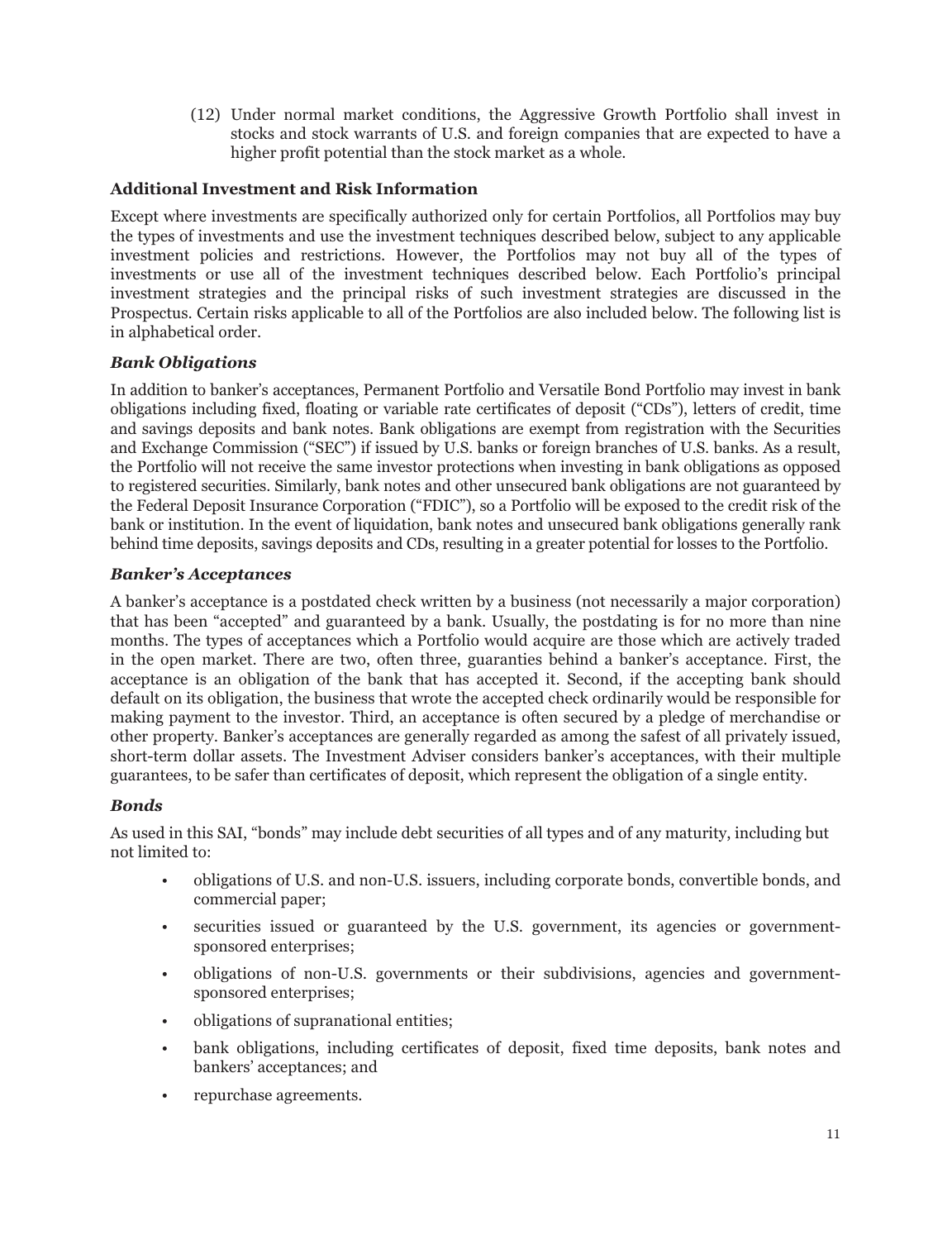Permanent Portfolio and Versatile Bond Portfolio may invest in bonds of any maturity and do not attempt to maintain any pre-set average portfolio maturity or duration. Duration is a measure of a security's price sensitivity to changes in prevailing interest rates. Generally, the longer a security's duration, the more sensitive it will be to changes in interest rates. The longer a Portfolio's average weighted portfolio maturity, the greater the impact a change in interest rates will have on its net asset value ("NAV").

#### *Bonds — Below Investment Grade Bonds*

Versatile Bond Portfolio may invest in below investment grade bonds (also referred to as "junk" or "high yield" bonds). Below investment grade bonds are securities that have been rated below BBB-/ Baa3/BBB- by S&P's, Moody's or Fitch, respectively, or if unrated, determined by the Investment Adviser to be of comparable quality. Versatile Bond Portfolio may invest up to 50% of its net assets in bonds that are rated below investment grade at the time of investment. See Appendix C for further information about the ratings of debt securities assigned by S&P's, Moody's and Fitch.

Below investment grade bonds are considered predominantly speculative with respect to the issuer's ability to pay interest and repay principal. Below investment grade bonds may be issued as a consequence of corporate restructuring, such as leveraged buyouts, mergers, acquisitions, debt recapitalizations or similar events or by smaller or highly leveraged companies, and in other circumstances.

Below investment grade bonds generally offer a higher current yield than that available for investment grade securities; however, they involve greater risks than investment grade securities in that they are especially sensitive to, and may be more susceptible to, real or perceived adverse changes in general economic conditions and in the industries in which the issuers are engaged, changes in the financial condition of, and individual corporate developments of, the issuers, and price fluctuations in response to changes in interest rates. Because the Portfolio's investments in below investment grade bonds involve greater investment risk than its investments in higher rated securities, achievement of the Portfolio's investment objective will be more dependent on the Investment Adviser's analysis than would be the case if the Portfolio were investing in higher rated securities.

Below investment grade bonds generally will be susceptible to greater risk when economic growth slows or reverses and when inflation increases or deflation occurs. Below investment grade bonds may experience substantial price declines when there is an expectation that issuers of such securities might experience financial difficulties. As a result, the yields on below investment grade bonds can rise dramatically. However, those higher yields may not reflect the value of the income stream that holders of such securities expect. Rather, those higher yields may reflect the risk that holders of such securities could lose a substantial portion of their value due to financial restructurings or defaults by the issuers. There can be no assurance that those declines will not occur.

During periods of economic downturn or rising interest rates, highly leveraged issuers may experience financial stress that could adversely affect their ability to make payments of interest and principal and increase the possibility of default. In addition, such issuers may not have more traditional methods of financing available to them and may be unable to repay debt at maturity by refinancing. The risk of loss due to default by such issuers is significantly greater because such securities frequently are unsecured by collateral and will not receive payment until more senior claims are paid in full. Below investment grade bonds may contain redemption or call provisions. If an issuer exercises these provisions in a declining interest rate market, the Portfolio would have to replace the security with a lower yielding security, resulting in a decreased return. Conversely, a below investment grade bond's value will decrease in a rising interest rate market, as will the value of the Portfolio's investment in such securities. If the Portfolio experiences unexpected net redemptions, this may force it to sell its below investment grade bonds, without regard to their investment merits, thereby possibly reducing the Portfolio's rate of return.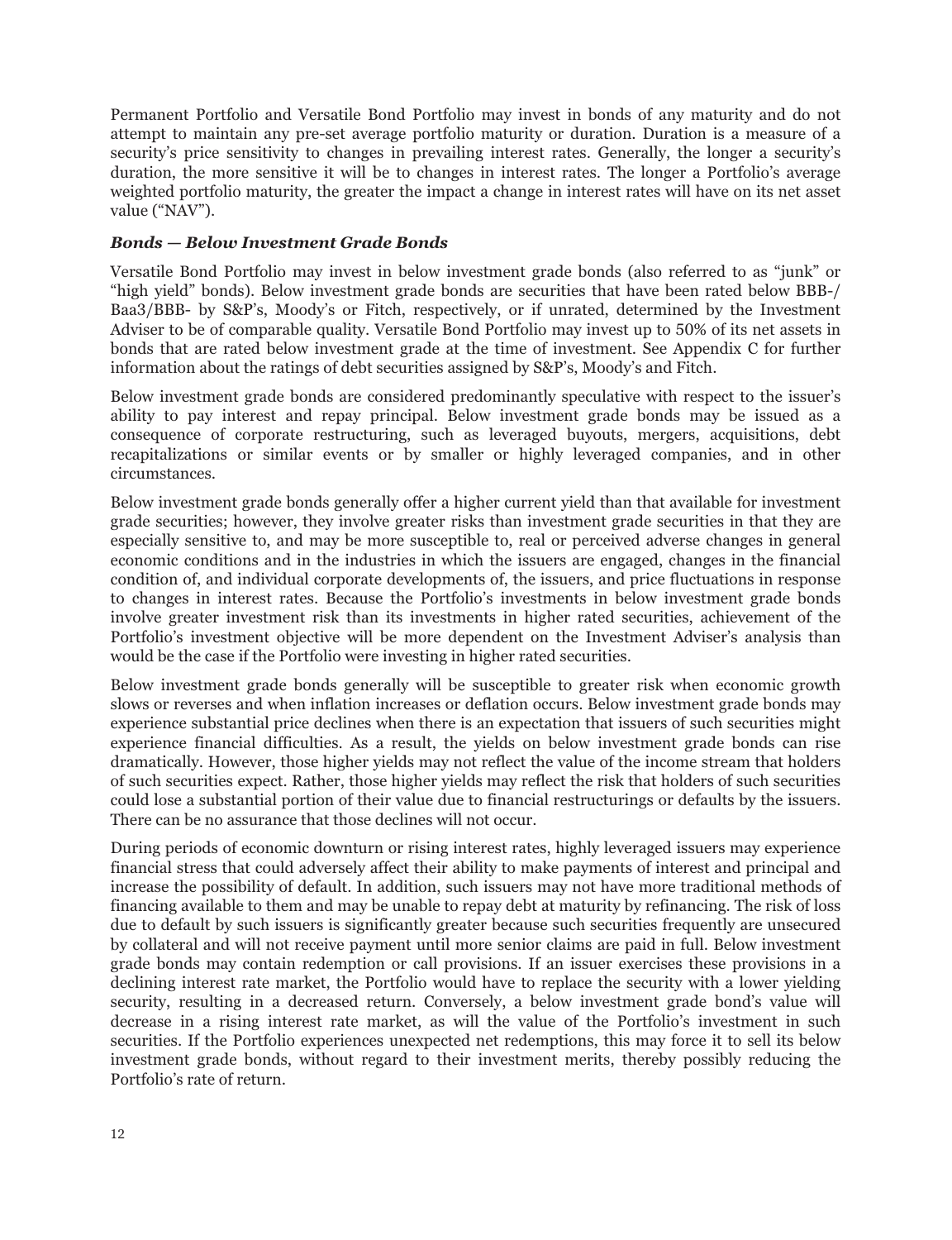In addition, the market for below investment grade bonds generally is thinner and less active than that for higher rated securities, which may limit the Portfolio's ability to sell such securities at fair value in response to changes in the economy or financial markets. This potential lack of liquidity may make it more difficult for the Investment Adviser to value accurately certain portfolio securities. Adverse publicity and investor perceptions, whether or not based on fundamental analysis, may also decrease the values and liquidity of below investment grade bonds, especially in a thinly traded market.

In periods of reduced market liquidity, below investment grade bonds may become more volatile and may experience sudden and substantial price declines. Also, there may be significant disparities in the prices quoted for such bonds by various dealers. Under such conditions, the Portfolio may find it difficult to value its below investment grade bonds accurately. Under such conditions, the Portfolio may have to use subjective rather than objective criteria to value its below investment grade bonds.

An issuer's obligations under its bonds are subject to the provisions of bankruptcy, insolvency and other laws affecting the rights and remedies of bond holders or other creditors of an issuer; litigation or other conditions may also adversely affect the power or ability of issuers to meet their obligations for the payment of interest and principal on their bonds.

Prices for below investment grade bonds also may be affected by legislative and regulatory developments. For example, from time to time, Congress has considered legislation to restrict or eliminate the corporate tax deduction for interest payments or to regulate corporate restructuring such as takeovers, mergers or leveraged buyouts. Such legislation, if enacted, could depress the prices of outstanding below investment grade bonds.

# *Bonds — Investment Grade Bonds*

Permanent Portfolio and Versatile Bond Portfolio may invest in investment grade bonds of U.S. or non-U.S. issuers. Investment grade bonds are securities that have been rated in the top four rating categories by S&P's, Moody's or Fitch (*i.e.*, at or above BBB-/Baa3/BBB- by S&P's, Moody's or Fitch, respectively), or if unrated, determined by the Investment Adviser to be of comparable quality. Securities rated by Moody's in its fourth highest rating category (Baa) or comparable unrated securities may be deemed to have speculative characteristics.

The ratings of a rating agency represent its opinion as to the quality of securities it undertakes to rate. Ratings are not absolute standards of quality; consequently, securities with the same maturity, coupon, and rating may have different yields. See Appendix C for further information about the ratings of debt securities assigned by S&P's, Moody's and Fitch.

Ordinarily, Permanent Portfolio will sell any investment that has been downgraded below S&P's BBBrating, but may retain such an investment if such investments in the aggregate do not exceed 2% of the Portfolio's net assets. Versatile Bond Portfolio may invest in obligations of any credit quality and is not required to sell investments that have subsequently been downgraded.

# *Brady Bonds*

Versatile Bond Portfolio may invest in "Brady bonds," which are securities created through the exchange of existing commercial bank loans to public and private entities in certain emerging markets for new bonds in connection with debt restructurings. In light of the history of defaults of countries issuing Brady bonds on their commercial bank loans, investments in Brady bonds may be viewed as speculative. Brady bonds may be fully or partially collateralized or uncollateralized, are issued in various currencies (but primarily in U.S. dollars) and are actively traded in over-the-counter secondary markets. Brady bonds with no or limited collateralization of interest or principal payment obligations have increased credit risk, and the holders of such bonds rely on the willingness and ability of the foreign government to make payments in accordance with the terms of such Brady bonds. U.S. dollardenominated collateralized Brady bonds, which may be fixed rate bonds or floating rate bonds, generally are collateralized by Treasury zero coupon bonds having the same maturity as the Brady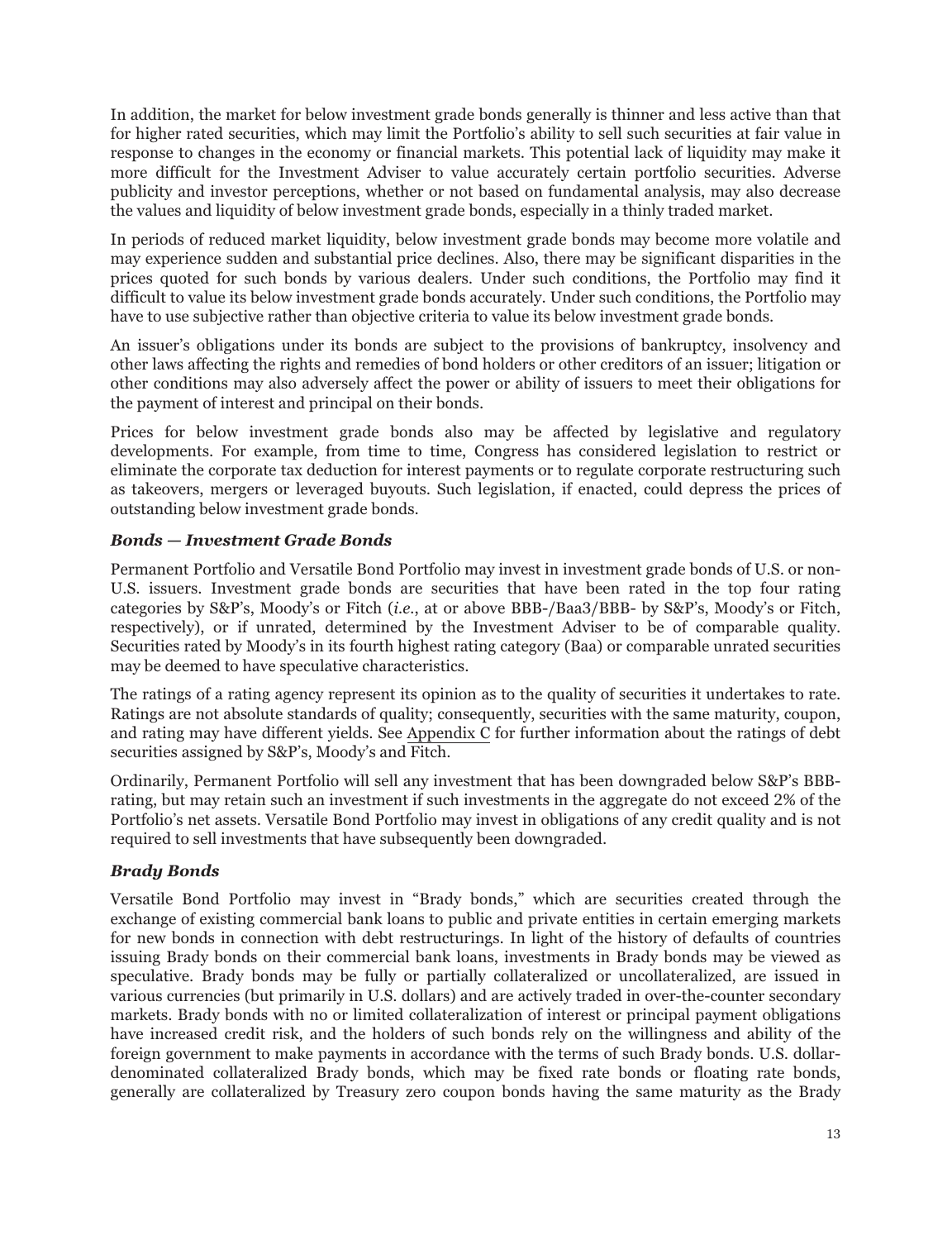bonds. One or more classes of securities ("structured securities") may be backed by, or represent interests in, Brady bonds. The cash flow on the underlying instruments may be apportioned among the newly-issued structured securities to create securities with different investment characteristics such as varying maturities, payment priorities and interest rate provisions, and the extent of the payments made with respect to structured securities is dependent on the extent of the cash flow on the underlying instruments.

Brady bonds involve various risk factors including residual risk and the history of defaults with respect to commercial bank loans by public and private entities of countries issuing Brady bonds. There can be no assurance that Brady bonds in which the Portfolio may invest will not be subject to restructuring arrangements or to requests for new credit, which may cause the Portfolio to suffer a loss of interest or principal on any of its holdings.

# *Commercial Paper*

Permanent Portfolio and Versatile Bond Portfolio may invest in commercial paper. Commercial paper is a short-term debt security issued by a corporation, bank, municipality, or other issuer usually for purposes such as financing current operations. The Portfolios may invest in commercial paper that cannot be resold to the public without an effective registration statement under the Securities Act of 1933, as amended ("1933 Act"). While some restricted commercial paper normally is deemed illiquid, the Investment Adviser may in certain cases determine that such paper is liquid, pursuant to guidelines established by the Trust's Board.

# *Convertible Securities*

Permanent Portfolio and Versatile Bond Portfolio may invest in convertible securities. Convertible securities are bonds, debentures, notes, preferred stocks and other securities that pay interest or dividends and are convertible into or exchangeable for common stock or other equity securities of the same or a different issuer. Convertible securities generally have some features of common stocks and some features of debt securities. In general, a convertible security performs more like a stock when the underlying stock's price is high relative to the conversion price (because it is assumed that it will be converted into the stock) and performs more like a debt security when the underlying stock's price is low relative to the conversion price (because it is assumed that it will mature without being converted). Convertible securities typically pay an income yield that is higher than the dividend yield of the issuer's common stock, but lower than the yield of the issuer's debt securities. Convertible securities generally have less potential for gain or loss than common stocks. Securities that are convertible other than at the option of the holder generally do not limit the potential for loss to the same extent as securities that are convertible only at the option of the holder.

Convertible securities rank senior to common stock in an issuer's capital structure and, therefore, generally entail less risk than the issuer's common stock, although the extent to which such risk is reduced depends in large measure upon the degree to which the convertible security sells above its value as a fixed-income security. Convertible securities are subordinate in rank to any senior debt obligations of the issuer, and, therefore, an issuer's convertible securities entail more risk than its debt obligations. In addition, convertible securities are often lower-rated securities. Because of the conversion feature, the price of the convertible security will normally fluctuate in some proportion to changes in the price of the underlying asset, and as such is subject to risks relating to the activities of the issuer and/or general market and economic conditions. The income component of a convertible security may tend to cushion the security against declines in the price of the underlying asset. The income component of convertible securities, however, causes fluctuations based upon changes in interest rates and the credit quality of the issuer.

# *Corporate Debt Securities*

Permanent Portfolio's (U.S. dollar-denominated only) and Versatile Bond Portfolio's (U.S. dollar- or foreign currency-denominated) investments in corporate debt securities include corporate bonds,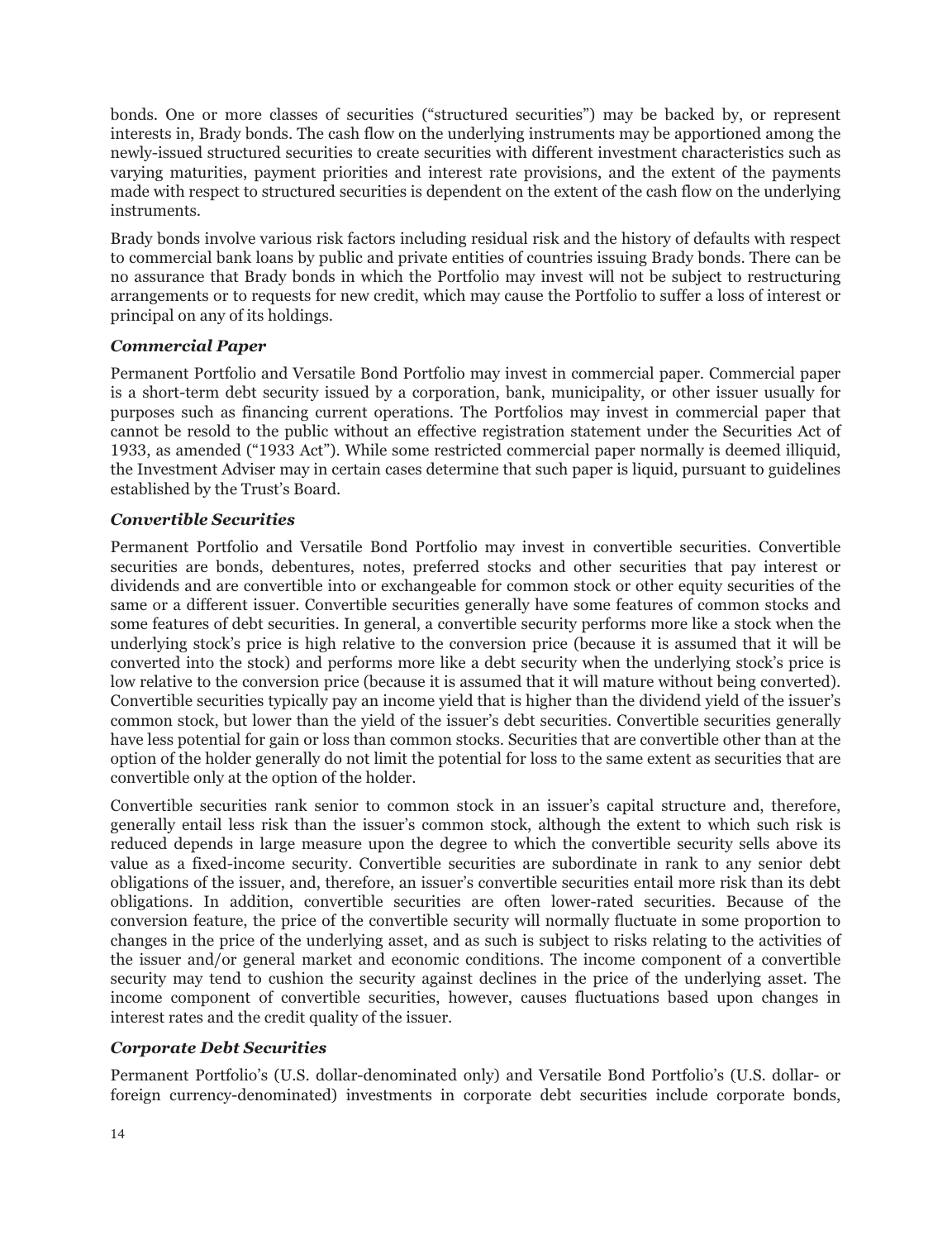debentures, notes and other similar corporate debt instruments, including convertible securities, of domestic or foreign issuers. The rate of interest on a corporate debt security may be fixed, floating or variable, and may vary inversely with respect to a reference rate. The market value of a corporate debt security generally may be expected to rise and fall inversely with interest rates and may also be affected by the credit rating of the corporation, the corporation's performance and perceptions of the corporation in the marketplace. Corporate debt securities usually yield more than government or agency bonds due to the presence of credit risk.

# *Credit Ratings*

S&P's, Moody's or Fitch and other rating agencies are private services that provide ratings of the credit quality of bonds and certain other securities. A description of the ratings assigned to bonds by S&P's, Moody's or Fitch is included in Appendix C to this SAI. The process by which S&P's, Moody's or Fitch determine ratings generally includes consideration of the likelihood of the receipt by security holders of all distributions, the nature of the underlying assets, the credit quality of the guarantor, if any, and the structural, legal and tax aspects associated with these securities. It should be emphasized, however, that ratings are general and are not absolute standards of quality. Credit ratings attempt to evaluate the safety of principal and interest payments, but they do not evaluate the volatility of a bond's value or its liquidity and do not guarantee the performance of the issuer. Rating agencies may fail to make timely changes in credit ratings in response to subsequent events, so that an issuer's current financial condition may be better or worse than the rating indicates. There is a risk that subsequent to a bond's purchase by a Portfolio, one or more rating agencies may downgrade a bond's rating, it may cease to be rated, or its rating may be reduced below the minimum rating required for purchase by the Portfolio.

# *Cybersecurity and Operational Risk*

With the increased use of technologies such as mobile devices and "cloud"-based offerings, and the dependence on the Internet and computer systems to perform necessary business functions, the Portfolios and their service providers, and your ability to transact with the Portfolios, may be negatively impacted due to operational matters arising from, among other problems, human errors, systems and technology disruptions or failures, or cybersecurity incidents. A cybersecurity incident may refer to intentional or unintentional events that allow an unauthorized party to gain access to Portfolio assets, customer data, or proprietary information, or cause a Portfolio or Trust service providers (including, but not limited to, the Portfolios' manager, distributor, fund accountants, custodian, transfer agent, sub-advisers (if applicable), and financial intermediaries), as well as the securities trading venues and their service providers, to suffer data corruption or lose operational functionality, which may be via "ransomware" that renders the systems inoperable until appropriate actions are taken. A cybersecurity incident could, among other things, result in the loss or theft of customer data or funds, customers or employees being unable to access electronic systems ("denial of services"), loss or theft of proprietary information or corporate data, physical damage to a computer or network system, or remediation costs associated with system repairs. Any of these results could have a substantial adverse impact on the Portfolios and their shareholders. For example, if a cybersecurity incident results in a denial of service, Portfolio shareholders could lose access to their electronic accounts and be unable to buy or sell Portfolio shares for an unknown period of time, and employees could be unable to access electronic systems to perform critical duties for the Portfolios, such as trading, NAV calculation, shareholder accounting or fulfillment of Portfolio share purchases and redemptions.

A Portfolio's service providers may also be negatively impacted due to operational risks arising from factors such as processing errors and human errors, inadequate or failed internal or external processes, failures in systems and technology, changes in personnel, and errors caused by third-party service providers or trading counterparties. In particular, these errors or failures as well as other technological issues may adversely affect the Portfolios' ability to calculate their net asset values in a timely manner, including over a potentially extended period.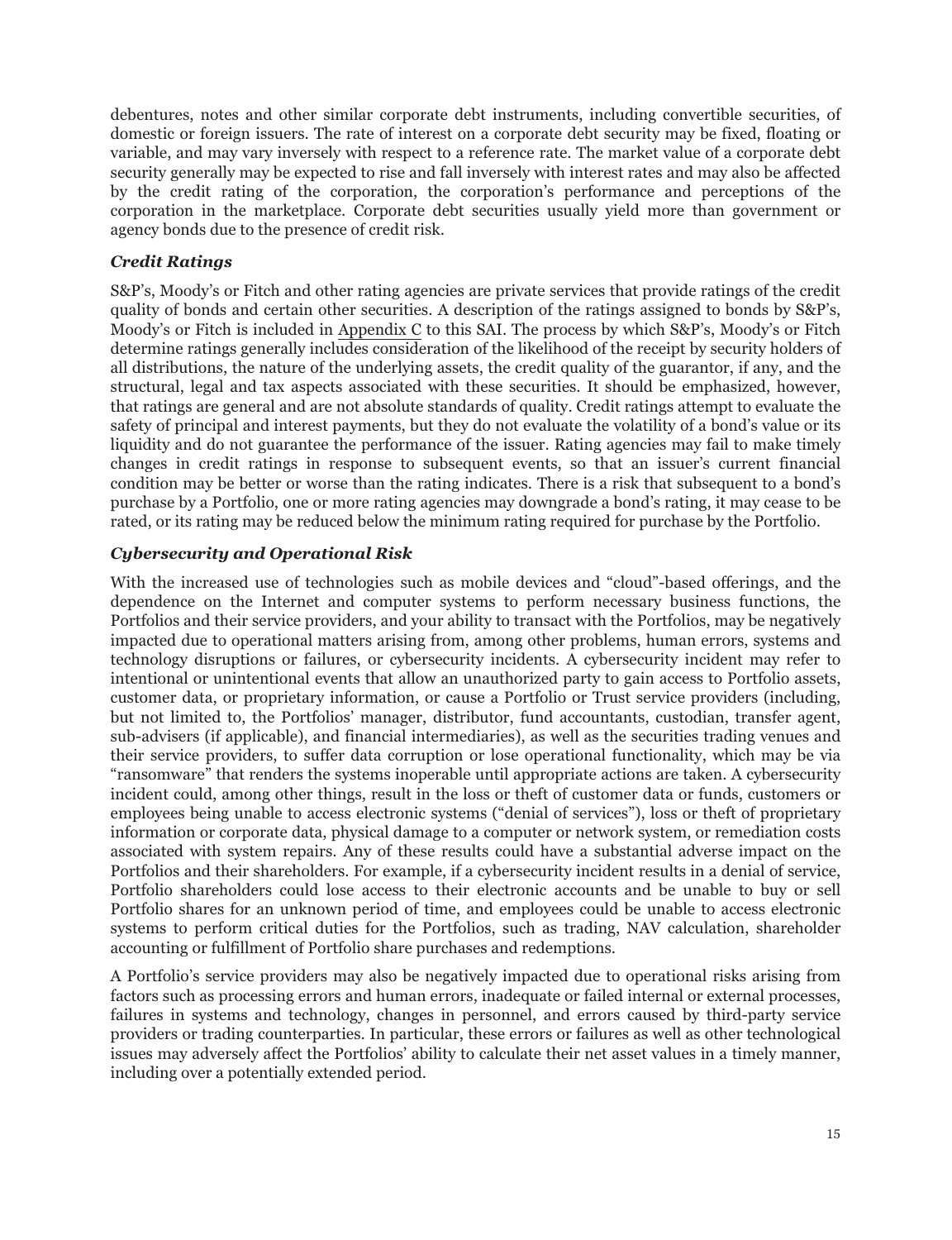The occurrence of an operational or cybersecurity incident could result in regulatory penalties, reputational damage, additional compliance costs associated with corrective measures, or financial loss of a significant magnitude and could result in allegations that the Portfolio or Trust service provider violated privacy and other laws. Similar adverse consequences could result from incidents affecting issuers of securities in which a Portfolio invests, counterparties with which a Portfolio engages in transactions, governmental and other regulatory authorities, exchange and other financial market operators, banks, brokers, dealers, insurance companies, and other financial institutions and other parties. Although the Trust and the Investment Adviser endeavor to determine that service providers have established risk management systems that seek to reduce these operational and cybersecurity risks, and business continuity plans in the event there is an incident, there are inherent limitations in these systems and plans, including the possibility that certain risks may not have been identified, in large part because different or unknown threats may emerge in the future. Furthermore, the Portfolios do not control the operational and cybersecurity systems and plans of the issuers of securities in which the Portfolios invest or the Trust's third party service providers or trading counterparties or any other service providers whose operations may affect a Portfolio or its shareholders.

#### *Depository Receipts*

Permanent Portfolio and Aggressive Growth Portfolio may invest in equity securities of foreign issuers represented by American Depositary Receipts ("ADRs"), European Depository Receipts ("EDRs"), Global Depository Receipts ("GDRs") and International Depository Receipts ("IDRs"). ADRs (sponsored or unsponsored) are receipts typically issued by a U.S. bank or trust company evidencing its ownership of the underlying foreign securities. Most ADRs are denominated in U.S. dollars and are publicly traded on exchanges or over-the-counter in the United States. ADRs are subject to the risks of investments in foreign securities and currency risk, if, as is often the case, the underlying securities are denominated in a foreign currency. EDRs are receipts issued by a European bank evidencing its ownership of the underlying foreign securities and are often denominated in a foreign currency. GDRs are receipts issued by either a U.S. or non-U.S. banking institution evidencing its ownership of the underlying foreign securities and are often denominated in U.S. dollars. IDRs are receipts typically issued by a foreign bank or trust company evidencing its ownership of the underlying foreign securities. Depositary receipts involve many of the same risks of investing directly in foreign securities, including currency risk and risks of foreign investing.

Issuers of the securities underlying sponsored depositary receipts, but not unsponsored depositary receipts, are contractually obligated to disclose material information in the United States. Therefore, the market value of unsponsored depositary receipts is less likely to reflect the effect of such information.

# *Foreign Securities*

Permanent Portfolio, Versatile Bond Portfolio and Aggressive Growth Portfolio may be exposed to substantial risks associated with investing in the securities of governments and companies located in, or having substantial operations in, foreign countries, which are in addition to the usual risks inherent in domestic investments. The value of foreign securities (like U.S. securities) is affected by general economic and market conditions and individual issuer and industry earnings prospects.

There is the possibility of cessation of trading on foreign exchanges, expropriation, nationalization of assets, confiscatory or punitive taxation, withholding and other foreign taxes on income or other amounts, foreign exchange controls (which may include suspension of the ability to transfer currency from a given country), restrictions on removal of assets, political or social instability, military action or unrest, or diplomatic developments that could affect investments in securities of issuers in foreign nations. There is no assurance that a Portfolio will be able to anticipate such potential events. In addition, the value of securities denominated in foreign currencies and of dividends and interest paid with respect to such securities will fluctuate based on the relative strength of the U.S. dollar.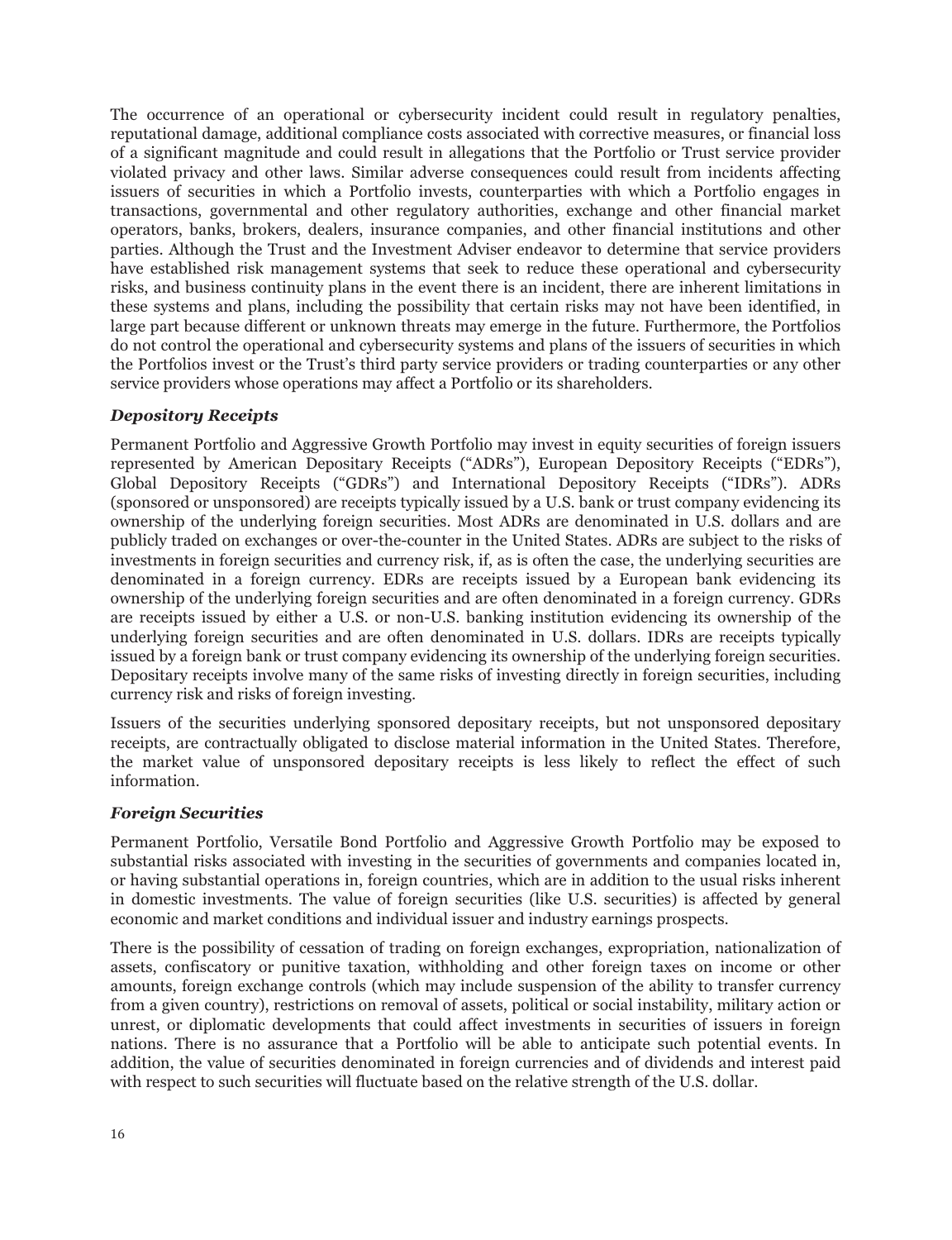There may be less publicly available information about foreign issuers comparable to the reports and ratings published about issuers in the U.S. Foreign issuers generally are not subject to uniform accounting or financial reporting standards. Auditing practices and requirements may not be comparable to those applicable to U.S. issuers. Certain countries' legal institutions, financial markets and services are less developed than those in the U.S. or other major economies. A Portfolio may have greater difficulty voting proxies, exercising shareholder rights, securing dividends and obtaining information regarding corporate actions on a timely basis, pursuing legal remedies, and obtaining judgments with respect to foreign investments in foreign courts than with respect to domestic issuers in U.S. courts. The costs associated with foreign investments, including withholding taxes, brokerage commissions, and custodial costs, are generally higher than with U.S. investments.

Certain countries require governmental approval prior to investments by foreign persons, or limit the amount of investment by foreign persons in a particular company. Some countries limit the investment of foreign persons to only a specific class of securities of an issuer that may have less advantageous terms than securities of the issuer available for purchase by nationals. Although securities subject to such restrictions may be marketable abroad, they may be less liquid than foreign securities of the same class that are not subject to such restrictions. In some countries, the repatriation of investment income, capital and proceeds of sales by foreign investors may require governmental registration and/or approval. A Portfolio could be adversely affected by delays in or a refusal to grant any required governmental registration or approval for repatriation. From time to time, trading in a foreign market may be interrupted.

Foreign markets also have substantially less volume than the U.S. markets and securities of some foreign issuers are less liquid and more volatile than securities of comparable U.S. issuers. A Portfolio, therefore, may encounter difficulty in obtaining market quotations for purposes of valuing its portfolio and calculating its NAV.

In many foreign countries there is less government supervision and regulation of stock exchanges, brokers, and listed companies than in the U.S., which may result in greater potential for fraud or market manipulation. Foreign over-the-counter markets tend to be less regulated than foreign stock exchange markets and, in certain countries, may be totally unregulated. Brokerage commission rates in foreign countries, which generally are fixed rather than subject to negotiation as in the U.S., are likely to be higher. Foreign security trading, settlement and custodial practices (including those involving securities settlement where assets may be released prior to receipt of payment) are often less developed than those in U.S. markets, may be cumbersome and may result in increased risk or substantial delays. This could occur in the event of a failed trade or the insolvency of, or breach of duty by, a foreign broker-dealer, securities depository, or foreign subcustodian.

To the extent that a Portfolio invests a significant portion of its assets in a specific geographic region or country, it will have more exposure to economic risks related to such region or country than a portfolio whose investments are more geographically diversified. Adverse conditions in a certain region can affect securities of other countries whose economies appear to be unrelated. In the event of economic or political turmoil or a deterioration of diplomatic relations in a region or country where a substantial portion of a Portfolio's assets are invested, the Portfolio's performance could suffer and it may have difficulty meeting a large number of shareholder redemption requests.

# *Foreign Securities – Developing Markets or Emerging Markets Securities*

Permanent Portfolio's, Versatile Bond Portfolio's and Aggressive Growth Portfolio's investments that are tied economically to developing or emerging markets may be subject to potentially higher risks than investments in developed countries. These risks include, among others: (i) less social, political and economic stability; (ii) smaller securities markets with low or nonexistent trading volume, which result in greater illiquidity and greater price volatility; (iii) certain national policies which may restrict a Portfolio's investment opportunities, including restrictions on investment in issuers or industries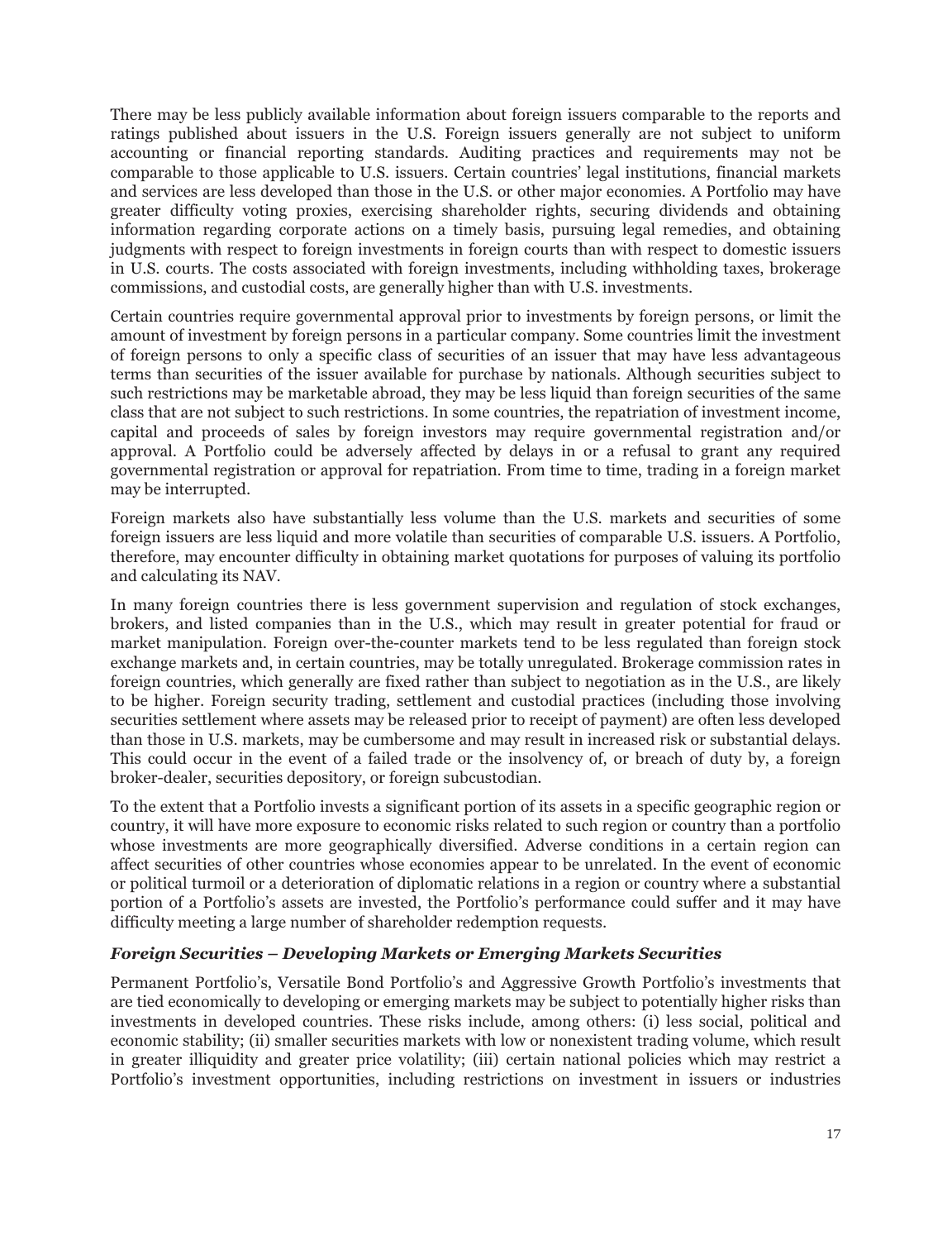deemed sensitive to national interests; (iv) foreign taxation, including less transparent and established taxation policies; (v) less developed regulatory or legal structures governing private or foreign investment or allowing for judicial redress for injury to private property; (vi) the absence, until recently in many developing market countries, of a capital market structure or market-oriented economy; (vii) more widespread corruption and fraud; (viii) the financial institutions with which a Portfolio may trade may not possess the same degree of financial sophistication, creditworthiness or resources as those in developed markets; and (ix) the possibility that recent favorable economic developments in some developing market countries may be slowed or reversed by unanticipated economic, political or social events in such countries.

In addition, many developing market countries have experienced substantial, and during some periods, extremely high rates of inflation, for many years. Inflation and rapid fluctuations in inflation rates have had, and may continue to have, negative effects on the economies and securities markets of certain countries. Moreover, the economies of some developing market countries may differ unfavorably from the U.S. economy in such respects as growth of gross domestic product, currency depreciation, debt burden, capital reinvestment, resource self-sufficiency and balance of payments position. The economies of some developing market countries may be based on only a few industries, and may be highly vulnerable to changes in local or global trade conditions.

Settlement systems in developing market countries may be less organized than in developed countries. Supervisory authorities may also be unable to apply standards which are comparable with those in more developed countries. There may be risks that settlement may be delayed and that cash or securities belonging to a Portfolio may be in jeopardy because of failures of or defects in the settlement systems. Market practice may require that payment be made prior to receipt of the security which is being purchased or that delivery of a security must be made before payment is received. In such cases, default by a broker or bank ("counterparty") through whom the relevant transaction is effected might result in a loss being suffered by a Portfolio. The Portfolios seek, where possible, to use counterparties whose financial status reduces this risk. However, there can be no certainty that a Portfolio will be successful in eliminating or reducing this risk, particularly as counterparties operating in developing market countries frequently lack the substance, capitalization and/or financial resources of those in developed countries. Uncertainties in the operation of settlement systems in individual markets may increase the risk of competing claims to securities held by or to be transferred to a Portfolio. Legal compensation schemes may be non-existent, limited or inadequate to meet a Portfolio's claims in any of these events.

The Portfolios may have limited access to, or there may be a limited number of, potential counterparties that trade in the securities of developing market issuers. Governmental regulations may restrict potential counterparties to certain financial institutions located or operating in the particular developing market. Potential counterparties may not possess, adopt or implement creditworthiness standards, financial reporting standards or legal and contractual protections similar to those in developed markets. Currency and other hedging techniques may not be available or may be limited.

The local taxation of income and capital gains accruing to nonresidents varies among developing market countries and may be comparatively high. Developing market countries typically have less welldefined tax laws and procedures and such laws may permit retroactive taxation so that a Portfolio could in the future become subject to local tax liabilities that had not been anticipated in conducting its investment activities or valuing its assets.

Many developing market countries suffer from uncertainty and corruption in their legal frameworks. Legislation may be difficult to interpret and laws may be too new to provide any precedential value. Laws regarding foreign investment and private property may be weak or non-existent. Investments in developing market countries may involve risks of nationalization, expropriation and confiscatory taxation. For example, the Communist governments of a number of Eastern European countries expropriated large amounts of private property in the past, in many cases without adequate compensation, and there can be no assurance that similar expropriation will not occur in the future. In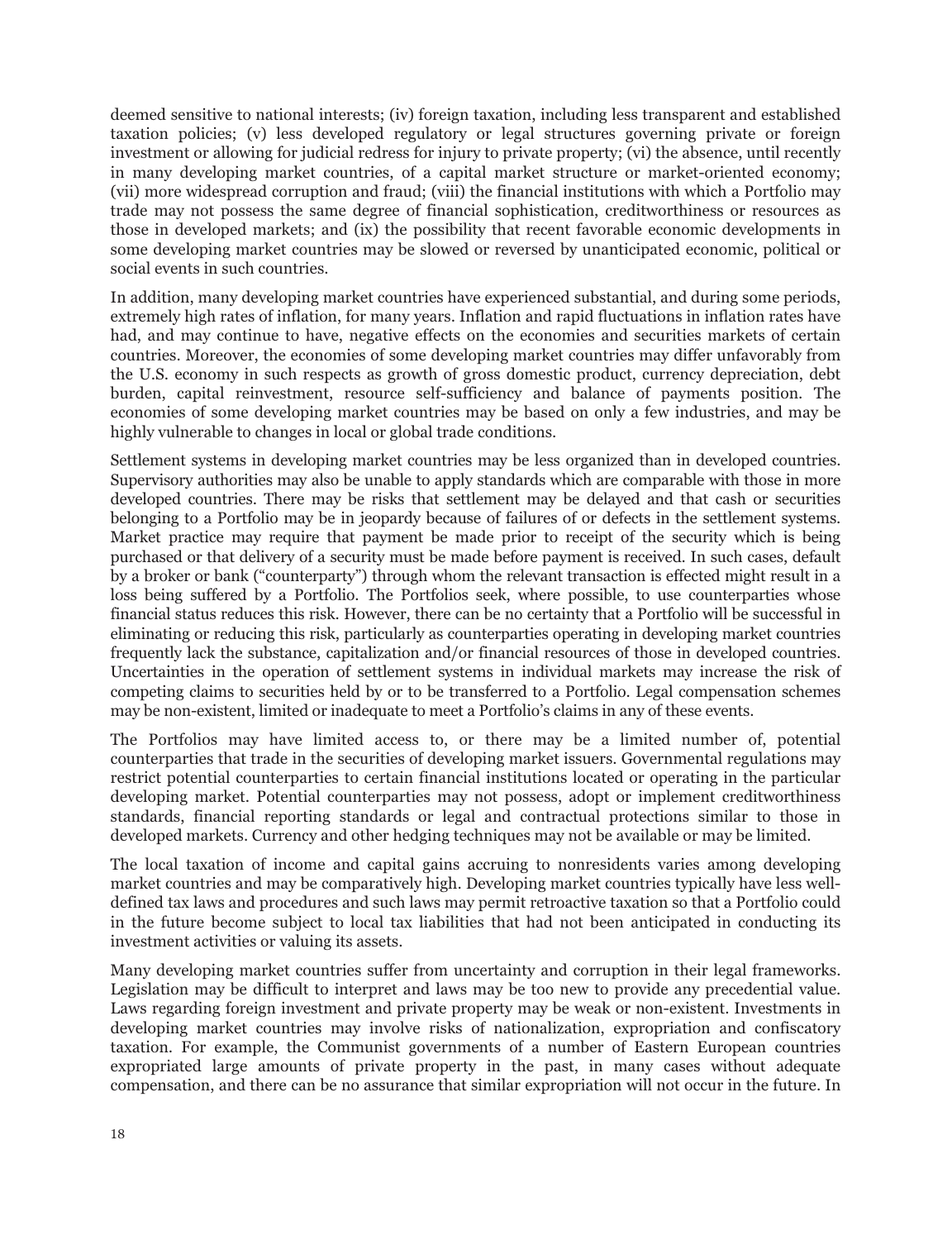the event of expropriation, a Portfolio could lose all or a substantial portion of any investments it has made in the affected countries. Accounting, auditing and reporting standards in certain countries in which a Portfolio may invest may not provide the same degree of investor protection or information to investors as would generally apply in major securities markets. In addition, it is possible that purported securities in which a Portfolio invested may subsequently be found to be fraudulent and as a consequence the Portfolio could suffer losses.

Finally, currencies of developing market countries are subject to significantly greater risks than currencies of developed countries. Some developing market currencies may not be internationally traded or may be subject to strict controls by local governments, resulting in undervalued or overvalued currencies and associated difficulties with the valuation of assets, including a Portfolio's investments, denominated in that currency. Some developing market countries have experienced balance of payment deficits and shortages in foreign exchange reserves. Governments have responded by restricting currency conversions. Future restrictive exchange controls could prevent or restrict a company's ability to make dividend or interest payments in the original currency of the obligation (usually U.S. dollars). In addition, even though the currencies of some developing market countries, such as certain Eastern European countries, may be convertible into U.S. dollars, the conversion rates may be artificial to the actual market values and may be adverse to a Portfolio's shareholders.

# *Illiquid Investments*

Each Portfolio may invest a maximum of 15% of its net assets in illiquid investments, measured at the time of the investment. Generally, an illiquid investment is an investment that a Portfolio reasonably expects cannot be sold in seven calendar days or less without significantly changing the market value of the investment. The liquidity of an investment is determined by Pacific Heights as the Liquidity Program Administrator designated by the Board based on relevant market, trading and investment specific considerations as set out in the Trust's liquidity risk management program ("Liquidity Program") adopted by the Board as required by Rule 22e-4 under the 1940 Act ("Liquidity Rule").

Illiquid investments may include unregistered or other restricted securities, such as Rule 144A securities (restricted securities that may be traded among qualified institutional buyers pursuant to an exemption from the registration requirements of the securities laws) and repurchase agreements maturing in more than seven days. Generally, foreign securities freely tradable in their principal market are not considered restricted or illiquid even if they are not registered in the United States. Illiquid investments may be difficult for a Portfolio to value or dispose of due to the absence of an active trading market. The sale of some illiquid investments by a Portfolio may be subject to legal restrictions, which could be costly to the Portfolio.

# *Impact of the Coronavirus Pandemic*

An outbreak of respiratory disease caused by a coronavirus ("COVID-19") was first detected in China in late 2019 and spread globally, resulting in a global pandemic and major disruption to economies and markets around the world, including the United States. The impact of the outbreak and its subsequent variants have been rapidly evolving, and cases of COVID-19, while slowing due to increased vaccinations and other mitigation measures, have continued to be identified in most developed and emerging countries around the world. Many local, state and national governments, as well as businesses, reacted by instituting and maintaining quarantines, border closures, restrictions on travel and other measures designed to arrest the spread of the virus. Such measures have begun to be gradually rolled back. However, the outbreak, and public and private sector responses thereto, have led to large portions of the populations of many nations working from home for indefinite periods of time, temporary or permanent layoffs, disruptions in supply chains, lack of availability of certain goods, and have adversely impacted many industries. COVID-19 has resulted in a general decline in global economic activity, as well as a negative effect on the investment performance of individual countries, asset classes, industries and sectors in significant and unforeseen ways. Deteriorating economic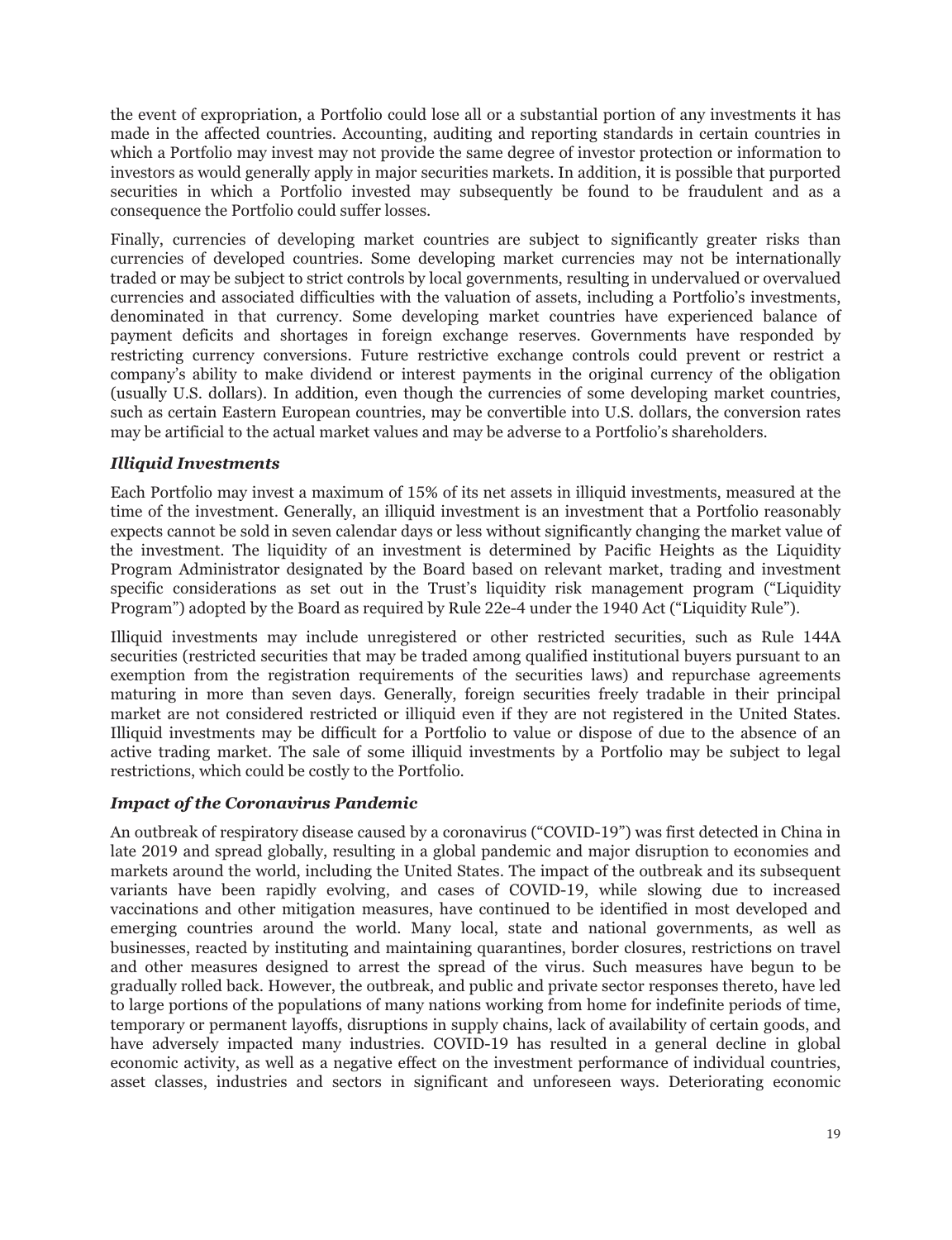fundamentals may increase the risk of default or insolvency of particular companies, negatively impact market values, increase stress on financial institutions, widen credit spreads, and reduce overall market liquidity. All of these risks may have a material adverse effect on the performance and financial condition of the securities in which the Trust's Portfolios invest, and on the overall performance of the Trust. While recently moderating and beginning to reverse, these circumstances may continue for an extended period of time, and may continue to affect adversely the value and liquidity of Portfolio investments. The ultimate economic fallout from COVID-19 or other future epidemics or pandemics, and the long-term impact on economies, markets, industries and individual issuers, are not known. Governments and central banks, including the U.S. Federal Reserve, have taken extraordinary and unprecedented actions to support local and global economies and the financial markets. Until recently, these actions have resulted in very low interest rates and rapid and significant expansion of public debt, including in the U.S. The impact of these measures, and whether they will be effective to mitigate the economic and market disruption caused by COVID-19, may not be known for some time. Lately, rising inflation and interest rates have resulted from these mitigation measures and actions, and may rise further. The ultimate consequences of high public debt, including its future impact on the economy and securities markets, likewise may not be known for some time. The Trust, Pacific Heights and the Trust's service providers may incur extraordinary expenses, reduction in revenues, delays, or interruption of critical business functions relating to COVID-19. These circumstances could have a material adverse impact on the Trust's operations and/or Pacific Heights' ability to continue to provide some or all aspects of Pacific Heights' investment advisory services to the Trust without interruption.

#### *Indebtedness, Loan Participations and Assignments*

Versatile Bond Portfolio may invest in secured and unsecured loans. Loan interests are a form of direct debt instrument in which the Portfolio may invest by taking an assignment of all or a portion of an interest in a loan previously held by another institution or by acquiring a participation in an interest in a loan that continues to be held by another institution. Loans are subject to the same risks as investments in bonds generally and carry additional risks described in this section.

In purchasing a loan by assignment, the Portfolio typically would succeed to all the rights and obligations of the assigning lender under the loan agreement and becomes a lender under the loan agreement. However, assignments may be arranged through private negotiations and the rights and obligations acquired by the purchaser of an assignment may differ from, and be more limited than, those held by the assigning lender. If a loan is acquired through an assignment, the Portfolio may not be able to unilaterally enforce all rights and remedies under the loan and with regard to any associated collateral.

The Portfolio's rights under a participation interest with respect to a particular loan may be more limited than the rights of original lenders or of investors who acquire an assignment of that loan. In a participation interest, the Portfolio will usually have a contractual relationship only with the selling institution and not the underlying borrower. The Portfolio normally will have to rely on the participating lender to demand and receive payments in respect of the loans, and to pay those amounts on to the Portfolio; thus, the Portfolio will be subject to the risk that the lender may be unwilling or unable to do so. In such a case, the Portfolio would not likely have any rights against the borrower directly. In buying a participation interest, the Portfolio might not directly benefit from the collateral supporting the related loan and may be subject to any rights of set off the borrower has against the selling institution. In the event of bankruptcy or insolvency of the borrower, the obligation of the borrower to repay the loan may be subject to certain defenses that can be asserted by the borrower as a result of any improper conduct of the participating lender. As a result, the Portfolio may be subject to delays, expenses and risks that are greater than those that exist when the Portfolio is an original lender or assignee.

In buying a participation interest, the Portfolio assumes the credit risk of both the borrower and the participating lender. If the participating lender fails to perform its obligations under the participation agreement, the Portfolio might incur costs and delays in realizing payment and suffer a loss of principal and/or interest. If a participating lender becomes insolvent, the Portfolio may be treated as a general creditor of that lender. As a general creditor, the Portfolio may not benefit from a right of set off that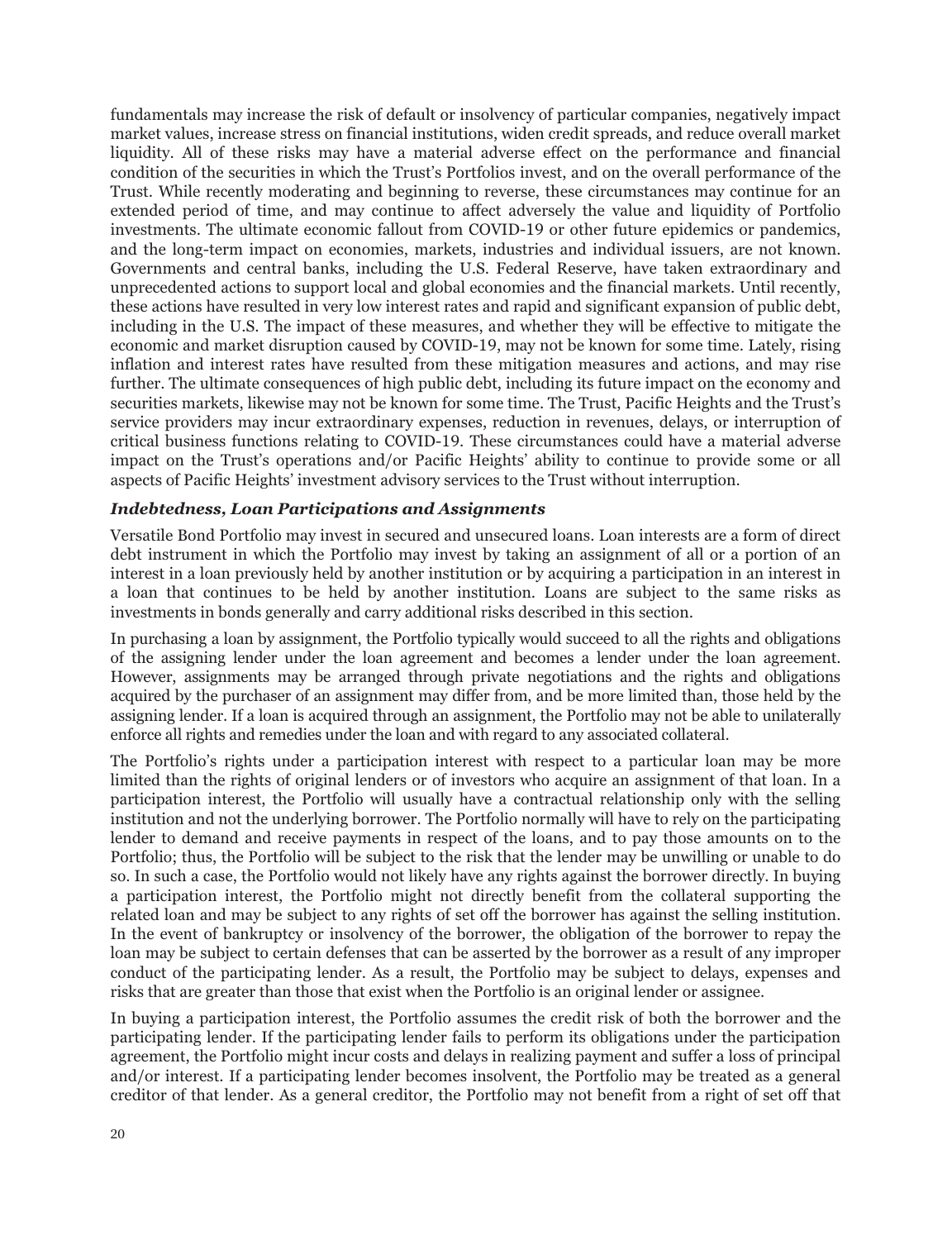the lender has against the borrower. The Portfolio will acquire a participation interest only if the Investment Adviser determines that the participating lender or other intermediary participant selling the participation interest is creditworthy.

Loans may be subject to legal or contractual restrictions on resale. Loans are not currently listed on any securities exchange or automatic quotation system. As a result, there may not be a liquid public market for loan interests. Loans may have extended trade settlement periods. Accordingly, the proceeds from the sale of these instruments may not be available to make additional investments or to meet redemption obligations until potentially a substantial period after the sale. The extended trade settlement periods could force the Portfolio to liquidate other securities to meet redemptions and may present a risk that the Portfolio may incur losses in order to timely honor shareholder redemptions.

Loans normally are not registered with the SEC or any state securities commission or listed on any securities exchange. As a result, the amount of public information available about a specific loan historically has been less extensive than if the loan were registered or exchange traded. They may also not be considered "securities," and purchasers, such as the Portfolio, therefore may not be entitled to rely on the strong anti-fraud protections of the federal securities laws.

# *Inflation-Indexed Securities*

Permanent Portfolio (U.S. dollar-denominated only), Short-Term Treasury Portfolio (U.S. Treasury inflation-indexed securities only), and Versatile Bond Portfolio may invest in inflation-indexed securities. Inflation-indexed securities are debt securities, the value of which is periodically adjusted to reflect a measure of inflation. Two structures are common for inflation indexed securities. The U.S. Treasury and some other issuers use a structure that reflects inflation as it accrues by increasing the U.S. dollar amount of the principal originally invested. Other issuers pay out the inflation as it accrues as part of a semi-annual coupon. Any amount accrued on an inflation-indexed security, regardless whether paid out as a coupon or added to the principal, is generally considered taxable income. Where the accrued amount is added to the principal and no cash income is received until maturity, a Portfolio may be required to sell portfolio securities that it would otherwise continue to hold in order to obtain sufficient cash to make distributions to shareholders required for U.S. tax purposes.

An investor could experience a loss of principal and income on investments in inflation-indexed securities. In a deflationary environment, the value of the principal invested in an inflation-indexed security will be adjusted downward, just as it would be adjusted upward in an inflationary environment. Because the interest on an inflation-indexed security is calculated with respect to the amount of principal which is smaller following a deflationary period, interest payments will also be reduced, just as they would be increased following an inflationary period.

In the case of U.S. Treasury inflation-indexed securities, the return of at least the original U.S. dollar amount of principal invested is guaranteed, so an investor receives the greater of its original principal or the inflation-adjusted principal. If the return of principal is not guaranteed, the investor may receive less than the amount it originally invested in an inflation-indexed security following a period of deflation. Any guarantee of principal provided by a party other than the U.S. Government will increase a Portfolio's exposure to the credit risk of that party.

The value of inflation-indexed securities is generally expected to change in response to changes in "real" interest rates. The real interest rate is the rate of interest that would be paid in the absence of inflation. The actual rate of interest, referred to as the nominal interest rate, is equal to the real interest rate plus the rate of inflation. If inflation rises at a faster rate than nominal interest rates, real interest rates might decline, leading to an increase in value of inflation-indexed securities. In contrast, if nominal interest rates increase at a faster rate than inflation, real interest rates might rise, leading to a decrease in value of inflation-indexed securities.

While inflation-indexed securities are designed to provide some protection from long-term inflationary trends, short-term increases in inflation may lead to a decline in their value. For example, if interest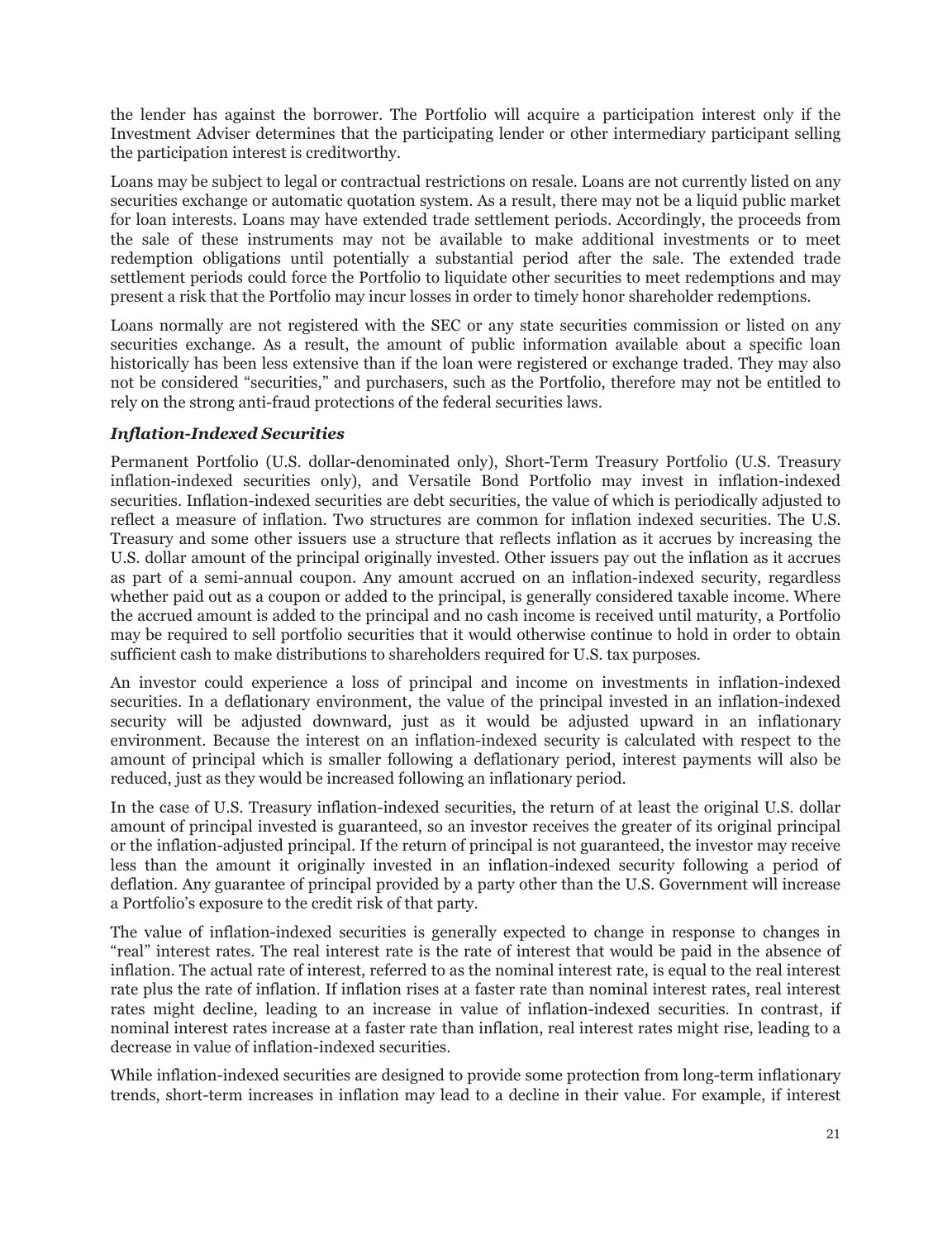rates rise due to reasons other than inflation, investors in these securities may not be protected to the extent that the increase is not reflected in the security's inflation measure. The reasons that interest rates may rise without a corresponding increase in inflation include changes in currency exchange rates and temporary shortages of credit or liquidity. When interest rates rise without a corresponding increase in inflation, a Portfolio's investment in inflation-indexed securities will forego the additional return that could have been earned on a floating rate debt security.

The periodic adjustment of U.S. inflation-protected debt securities is tied to the Consumer Price Index for Urban Consumers ("CPI-U"), which is calculated monthly by the U.S. Bureau of Labor Statistics. The CPI-U is an index of changes in the cost of living, made up of components such as housing, food, transportation and energy. Inflation-protected debt securities issued by a foreign government are generally adjusted to reflect a comparable consumer inflation index, calculated by that government. There can be no assurance that the CPI-U or any foreign inflation index will accurately measure the actual rate of inflation in the prices of goods and services. Moreover, there can be no assurance that the rate of inflation in a foreign country will be correlated to the rate of inflation in the United States. To the extent that a Portfolio invests in inflation-indexed securities as a hedge against inflation, an imperfect hedge will result if the cost of living (as represented in the CPI-U) has a different inflation rate than the Portfolio's interests in industries and sectors minimally affected by changes in the cost of living.

# *Master Limited Partnerships*

Permanent Portfolio, Versatile Bond Portfolio and Aggressive Growth Portfolio may invest in master limited partnerships ("MLPs"), which are limited partnerships (or similar entities, such as limited liability companies) in which the ownership units (*e.g.*, limited partnership interests) are publicly traded. MLP units are registered with the SEC and are freely traded on a securities exchange or in the OTC market. Many MLPs operate in oil and gas related businesses, including energy processing and distribution. Many MLPs are pass-through entities that generally are taxed at the unitholder level and are not subject to federal or state income tax at the entity level. Annual income, gains, losses, deductions and credits of such an MLP pass through directly to its unitholders. Distributions from an MLP may consist in part of a return of capital. Generally, an MLP is operated under the supervision of one or more general partners. Limited partners are not involved in the day-to-day management of an MLP.

Investing in MLPs involves certain risks related to investing in their underlying assets and risks associated with pooled investment vehicles. MLPs holding credit-related investments are subject to interest rate risk and the risk of default on payment obligations by debt issuers. MLPs that concentrate in a particular industry or a particular geographic region are subject to risks associated with such industry or region. Investments held by MLPs may be relatively illiquid, limiting the MLPs' ability to vary their portfolios promptly in response to changes in economic or other conditions. MLPs may have limited financial resources, their securities may trade infrequently and in limited volume, and they may be subject to more abrupt or erratic price movements than securities of larger or more broadly based companies.

The risks of investing in an MLP are generally those inherent in investing in a partnership as opposed to a corporation. For example, state law governing partnerships is different than state law governing corporations. Accordingly, there may be fewer protections afforded investors in an MLP than investors in a corporation. For example, although unitholders of an MLP are generally limited in their liability, similar to a corporation's shareholders, creditors typically have the right to seek the return of distributions made to unitholders if the liability in question arose before the distributions were paid. This liability may stay attached to a unitholder even after it sells its units.

# *Mezzanine Securities*

Versatile Bond Portfolio may invest in mezzanine securities, which are subordinated debt securities that receive payment of interest and principal after other more senior holders are paid. They are generally issued in private placements in connection with an equity security. Mezzanine securities are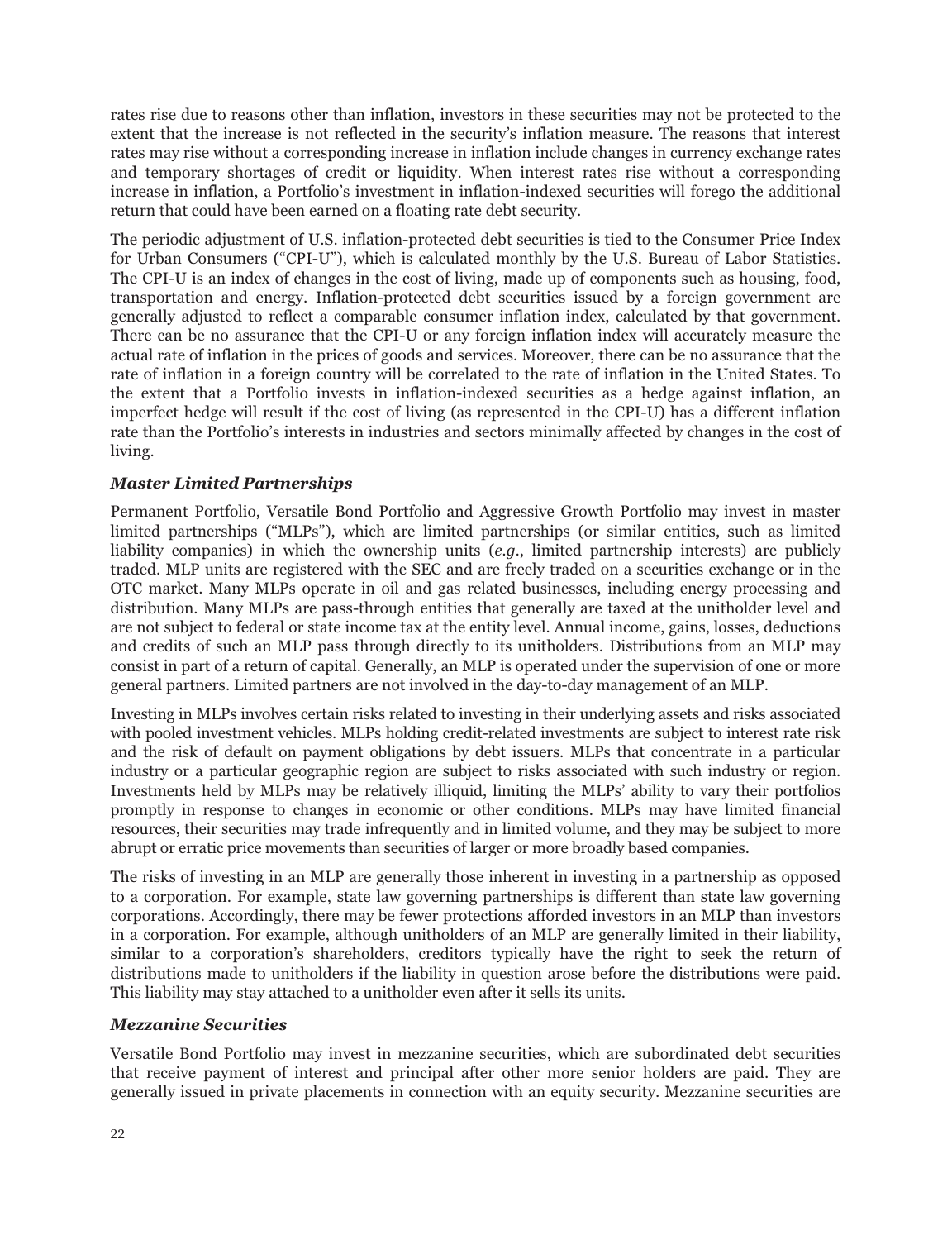rated below investment grade and frequently are unrated and present many of the same risks as senior loans, second lien loans and below investment grade bonds. However, unlike senior loans and second lien loans, mezzanine securities are not a senior or secondary secured obligation of the related borrower. They typically are the most subordinated debt obligation in an issuer's capital structure. Mezzanine securities also may often be unsecured. Mezzanine securities therefore are subject to the additional risk that the cash flow of the related borrower and the property securing the loan may be insufficient to repay the scheduled interest and principal after giving effect to any senior obligations of the related borrower. Mezzanine securities are also expected to be a highly illiquid investment. Mezzanine securities will be subject to certain additional risks to the extent that such loans may not be protected by financial covenants or limitations upon additional indebtedness. Investment in mezzanine securities is a highly specialized investment practice that depends more heavily on independent credit analysis than investments in other types of debt obligations.

# *Municipal Securities*

Permanent Portfolio and Versatile Bond Portfolio may invest in municipal securities issued by states, territories and possessions of the United States and the District of Columbia. The value of municipal securities can be affected by changes in their actual or perceived credit quality. The credit quality of municipal securities can be affected by, among other things, the financial condition of the issuer or guarantor, the issuer's future borrowing plans and sources of revenue, the economic feasibility of the revenue bond project or general borrowing purpose, political or economic developments in the state or region where the security is issued, and the liquidity of the security. Because municipal securities are generally traded over-the-counter, the liquidity of a particular issue often depends on the willingness of dealers to make a market in the security. The liquidity of some municipal obligations may be enhanced by demand features, which may enable a Portfolio to demand payment on short notice from the issuer or a financial intermediary.

The Portfolios may purchase insured municipal debt securities in which scheduled payments of interest and principal are guaranteed by a private, non-governmental or governmental insurance company. The insurance does not guarantee the market value of the municipal debt or the value of the shares of a Portfolio.

Securities of issuers of municipal securities are subject to the provisions of bankruptcy, insolvency and other laws affecting the rights and remedies of creditors, such as the Bankruptcy Code. In addition, the obligations of such issuers may become subject to laws enacted in the future by Congress, state legislatures or referenda extending the time for payment of principal or interest, or imposing other constraints upon enforcement of such obligations or upon the ability of municipalities to levy taxes. Furthermore, as a result of legislation or other conditions, the power or ability of any issuer to pay, when due, the principal of and interest on its municipal obligations may be materially affected.

Municipal securities may include "moral obligation" securities which are usually issued by special purpose public authorities. If the issuer of moral obligation bonds cannot fulfill its financial responsibilities from current revenues, it may draw upon a reserve fund, the maintenance and restoration of which is a moral commitment but not a legal obligation of the state or municipality that created the issuer.

Municipal securities may also include industrial development bonds and pollution control bonds, which in most cases are revenue bonds and generally are not payable from the unrestricted revenues of an issuer. They are issued by or on behalf of public authorities to raise money to finance privately operated facilities for business, manufacturing, housing, sport complexes and pollution control. Consequently, the credit quality of these securities depend upon the ability of the user of the facilities financed by the bonds and any guarantor to meet its financial obligations.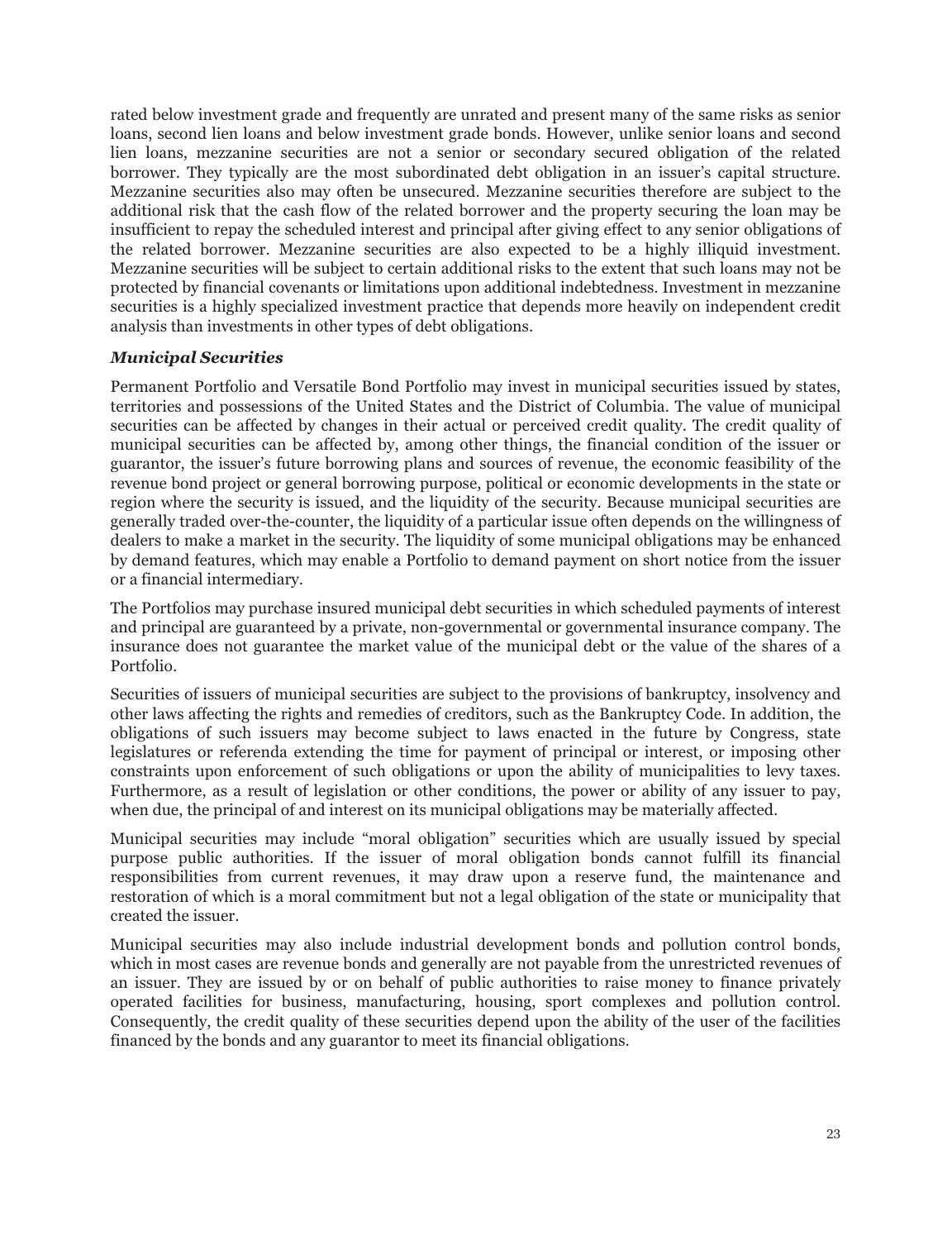#### *Natural Disasters and Adverse Weather Conditions*

Certain areas of the world may be exposed to adverse weather conditions, such as major natural disasters and other extreme weather events, including hurricanes, earthquakes, typhoons, floods, tidal waves, tsunamis, volcanic eruptions, wildfires, droughts, windstorms, coastal storm surges, heat waves, and rising sea levels, among others. Some countries and regions may not have the infrastructure or resources to respond to natural disasters, making them more economically sensitive to environmental events. Such disasters, and the resulting damage, could have a severe and negative impact on a fund's investment portfolio and, in the longer term, could impair the ability of issuers in which a fund invests to conduct their businesses in the manner normally conducted. Adverse weather conditions also may have a particularly significant negative effect on issuers in the agricultural sector and on insurance companies that insure against the impact of natural disasters.

Climate change, which is the result of a change in global or regional climate patterns, may increase the frequency and intensity of such adverse weather conditions, resulting in increased economic impact, and may pose long-term risks to a Portfolio's investments. The future impact of climate change is difficult to predict but may include changes in demand for certain goods and services, supply chain disruption, changes in production costs, increased legislation, regulation and international accords, changes in property and security values, availability of natural resources and displacement of peoples.

#### *Offsetting and Indirect Investments*

Permanent Portfolio, in carrying out its investment and tax-planning policies and in maintaining the Target Percentage for each investment category, and Aggressive Growth Portfolio, in carrying out its investment and tax planning policies, each may write covered call options and purchase put options on stocks that it owns, make short sales of stocks that it owns, and borrow money and enter into reverse repurchase agreements. Permanent Portfolio also may buy and sell gold, silver and Swiss francs in the forward market (including through the purchase and sale of futures contracts). Versatile Bond Portfolio in carrying out its investment and tax planning policies, may enter into forward contracts, futures contracts, enter into agreements for "when-issued and delayed-delivery securities," borrow money, and enter into reverse repurchase agreements.

Although these instruments are commonly associated with speculative, short-term trading, each of Permanent Portfolio, Versatile Bond Portfolio and Aggressive Growth Portfolio is prohibited from using them, and will not use them, for such purpose (or in contravention of such rules and regulations or orders as the SEC may prescribe). Permanent Portfolio may, from time to time, use short sales, forward contracts, put and call options, borrowings and reverse repurchase agreements only to reduce discrepancies between its actual holdings and the Target Percentages in instances where the devices appear to offer an advantage in price or yield over a direct purchase or sale of the underlying asset, or for tax planning. Aggressive Growth Portfolio may, from time to time, use such devices only in instances where they appear to offer an advantage in price or yield over a direct purchase or sale of the underlying asset, or for tax planning. There can be no guarantee that these strategies will operate as intended or that the instruments necessary to implement these strategies will be available. Each Portfolio expects, if and when it uses put and call options, forward contracts, and short sales, to make or accept delivery of the underlying asset. Each Portfolio would elect not to make or accept delivery only when so electing would, in the opinion of the Investment Adviser, achieve an advantage in price, yield, or tax planning. In such instances, those Portfolios would enter into an offsetting option transaction (selling the put and purchasing the call, as the case may be), or an offsetting forward transaction (selling or purchasing a forward contract, as the case may be), or would close out the short sale by purchasing and delivering the underlying securities. Those Portfolios generally would incur additional brokerage costs in doing so. Permanent Portfolio may engage in forward contracts and short sales outside of the United States, which might entail additional risks. See "Portfolios Summaries - Permanent Portfolio" in the Prospectus.

As an example of how Permanent Portfolio might use the strategies described above, if its actual holdings of gold sufficiently exceeded the Target Percentage for gold, the Portfolio might enter into a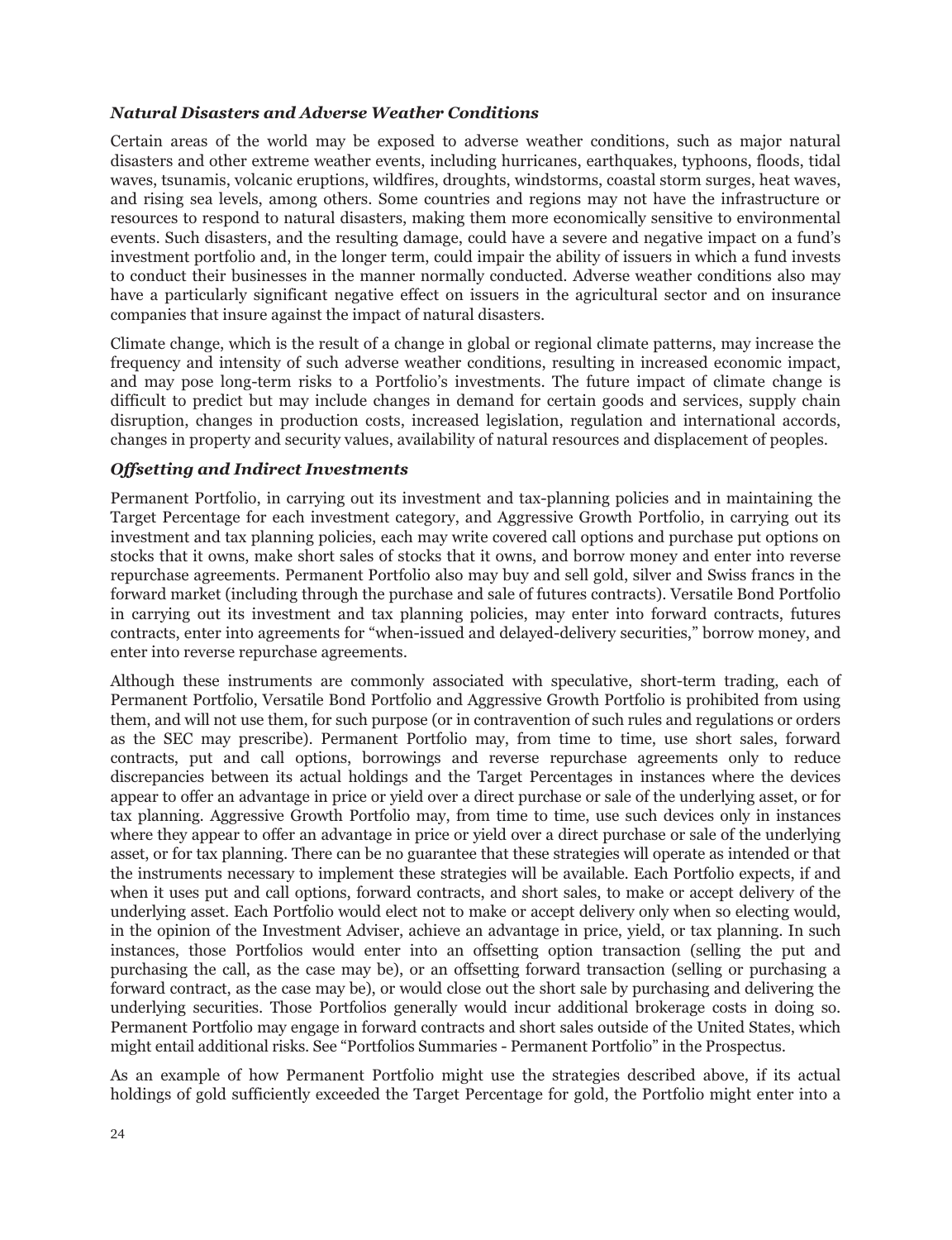forward sale for the excess amount. The quantity of gold subject to the forward sale then would be counted as an offset against the Portfolio's actual holdings, and the payment receivable from the forward sale would be counted as a dollar asset.

Similarly, Permanent Portfolio might increase its position in an investment category by making purchases in the forward market. For example, if its actual holdings of silver sufficiently fell below the Target Percentage for silver, the Portfolio might purchase silver in the forward market and count it as silver owned. The money payable to the seller upon delivery of the silver to the Portfolio would be counted as an offset against its holdings of dollar assets.

As a further example, Permanent Portfolio or Aggressive Growth Portfolio might use put and call options to effectively reduce its holdings of a particular stock. Those Portfolios would do so by writing (selling) call options on the shares of stock they owned and simultaneously purchasing put options (with the same expiration date and strike price) on the same stock. The effect of the option transactions would be virtually to eliminate the Portfolio's interest in the price of the stock for the duration of the options, since the net value of the option position would (within narrow limits) change dollar for dollar with, but in the direction opposite to, changes in the price of the stock. The combined dollar value of the stock and the option position would be approximately fixed, but, due to competitive factors in the option market, normally would tend to rise gradually over the life of the options. Accordingly, while the option position remains open, Permanent Portfolio would count the value of the stock together with the option position as a dollar asset.

Permanent Portfolio may borrow money or enter into reverse repurchase agreements in order to reduce its net holdings of dollar assets to the level called for by the Target Percentages, but the Portfolio may not borrow for the purpose of speculative, short-term trading. The amount of any borrowing by Permanent Portfolio would be counted as an offset against its holdings of dollar assets, and the money borrowed would be invested to increase the Portfolio's holdings in other investment categories to the levels called for by the Target Percentages.

Additional information regarding offsetting and indirect investments appears below.

The Portfolios all intend to qualify as "limited derivatives users" as that term is defined in Rule 18f-4 under the 1940 Act, which becomes effective August 19, 2022. The Portfolios will review the following discussions under such Rule and, to the extent required, make modifications for compliance purposes.

# Put and Call Options

In exchange for a premium, the seller (writer) of a call option grants to the option buyer the right, until a certain expiration date, to purchase shares of stock at a fixed price (the strike price). For a speculative trader, the risk assumed by selling a call option is that the market price of the underlying stock prevailing on the expiration date may be above the option's strike price. In that case, the speculative option seller (unlike Permanent Portfolio and Aggressive Growth Portfolio, which would own the underlying stock (*i.e.*, a "covered" call option)), could be forced to purchase the stock to cover the option and deliver it to the option buyer. The difference between the option's strike price and the stock's price in the open market would represent a loss to the option seller.

By paying a premium, the purchaser of a put option acquires the right, until a certain expiration date, to sell shares of stock at a fixed strike price. For a speculative trader, the risk of purchasing a put is that the market price of the underlying stock prevailing on the expiration date may be above the option's strike price. In that case, the option would expire worthless and the entire amount invested in it would be lost.

The purchase of a put option simultaneously with the sale of a call option (on the same stock and with the same strike price and expiration date) is considered in economic effect a short sale of the underlying stock; the net value of the option position tends to change dollar for dollar with, but in a direction counter to, the price of the underlying stock. Permanent Portfolio or Aggressive Growth Portfolio might enter into a short sale, instead of a combined option transaction, of a particular stock that it owned if no option were available on the stock or if the short sale provided an advantage in price over a combined option transaction.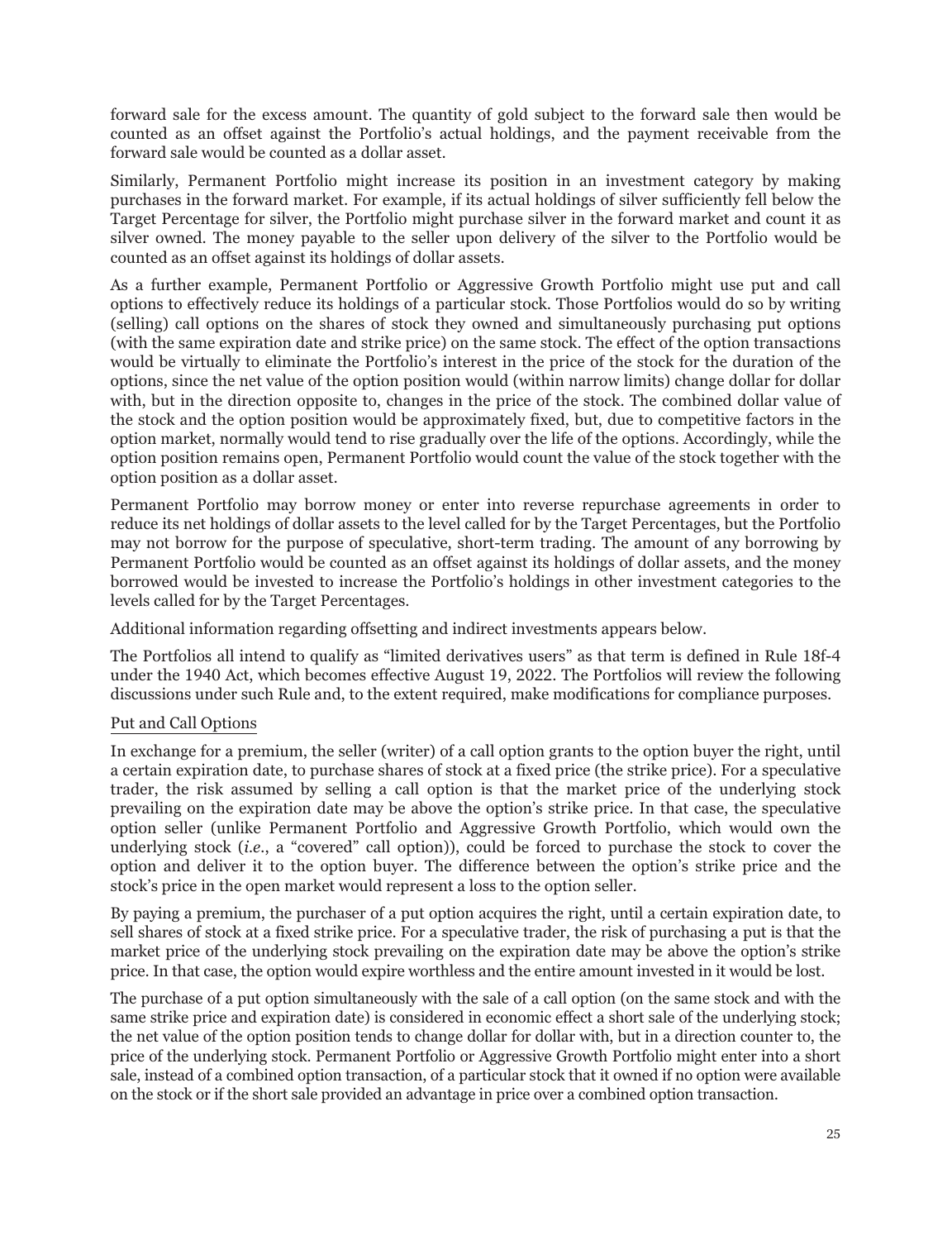The combined option transaction also involves both the payment of a premium (for the purchase of the put option) and the receipt of a premium (from the sale of the call option). For a speculative trader, the risk of such a combined option transaction is that the price of the underlying stock will rise. In that case, each one-dollar rise in the price of the stock would result in a loss of approximately one dollar on the combined option transaction.

The only type of option transaction which Permanent Portfolio or Aggressive Growth Portfolio may enter into as an offsetting or indirect investment is the combined transaction described in the preceding paragraph. However, those Portfolios will enter into such a transaction only if they actually own the stock to which the options apply, and they will continue to hold the option positions only while they continue to hold the stock. Thus, any loss on a permissible option transaction should be approximately equaled by a gain on the price of the stock.

Each of Permanent Portfolio and Aggressive Growth Portfolio has adopted the following operating policies with respect to option transactions used as offsetting or indirect investments, which may be changed only by the Trust's Board:

- the aggregate value of the stock underlying option transactions, determined as of the date the options are entered into, will not ordinarily exceed 10% and may not exceed 25% of such Portfolio's net assets;
- the stock underlying the options must be listed on a national securities exchange, and the option must be issued by the Chicago Board Options Clearing Corporation;
- the aggregate premiums paid for all put options purchased by such Portfolio and held by it at any one time will not exceed 2% of its net assets;
- the stock underlying the options must be qualified within such Portfolio's investment categories; and
- the maximum term of the options will not exceed nine months.

The foregoing discussion applies only to option transactions used as offsetting or indirect investments and has no application to the acquisition of stock warrants by Permanent Portfolio or Aggressive Growth Portfolio. See "Additional Investment Information — Warrants" in this SAI.

# Forward Contracts

A forward purchase obligates the purchaser to pay a fixed price for a commodity or currency to be delivered at a fixed date in the future. A forward sale is the counterpart of a forward purchase; it obligates the seller to deliver a commodity or currency on a fixed date in the future in exchange for a fixed price. Forward contracts with a bank or dealer generally are not secured or guaranteed by an exchange, clearing corporation, or similar entity.

Except for futures contracts (the type of forward contract that is traded on a U.S. futures exchange), forward contracts usually are settled in cash at the contract's maturity date. A futures contract, on the other hand, usually involves daily settlement, in cash, of the gain or loss on the commodity's price each day. Commodity futures contracts are traded on U.S. commodity exchanges and are subject to the regulation of the exchange and of the Commodity Futures Trading Commission ("CFTC") under the Commodity Exchange Act, in order to prevent price manipulation and excessive speculation, and to promote orderly and effective commodity futures markets. Such regulations may include trading and daily price limits, position limits and margin requirements. Pursuant to a claim for exemption filed with the National Futures Association on behalf of each Portfolio, as of the date of this SAI, the Portfolios are not deemed to be "commodity pool operators" or "commodity pools" under the Commodity Exchange Act and are not subject to registration or regulation as such under the Commodity Exchange Act. Pacific Heights is not deemed to be a "commodity pool operator" with respect to its service as Investment Adviser to the Portfolios.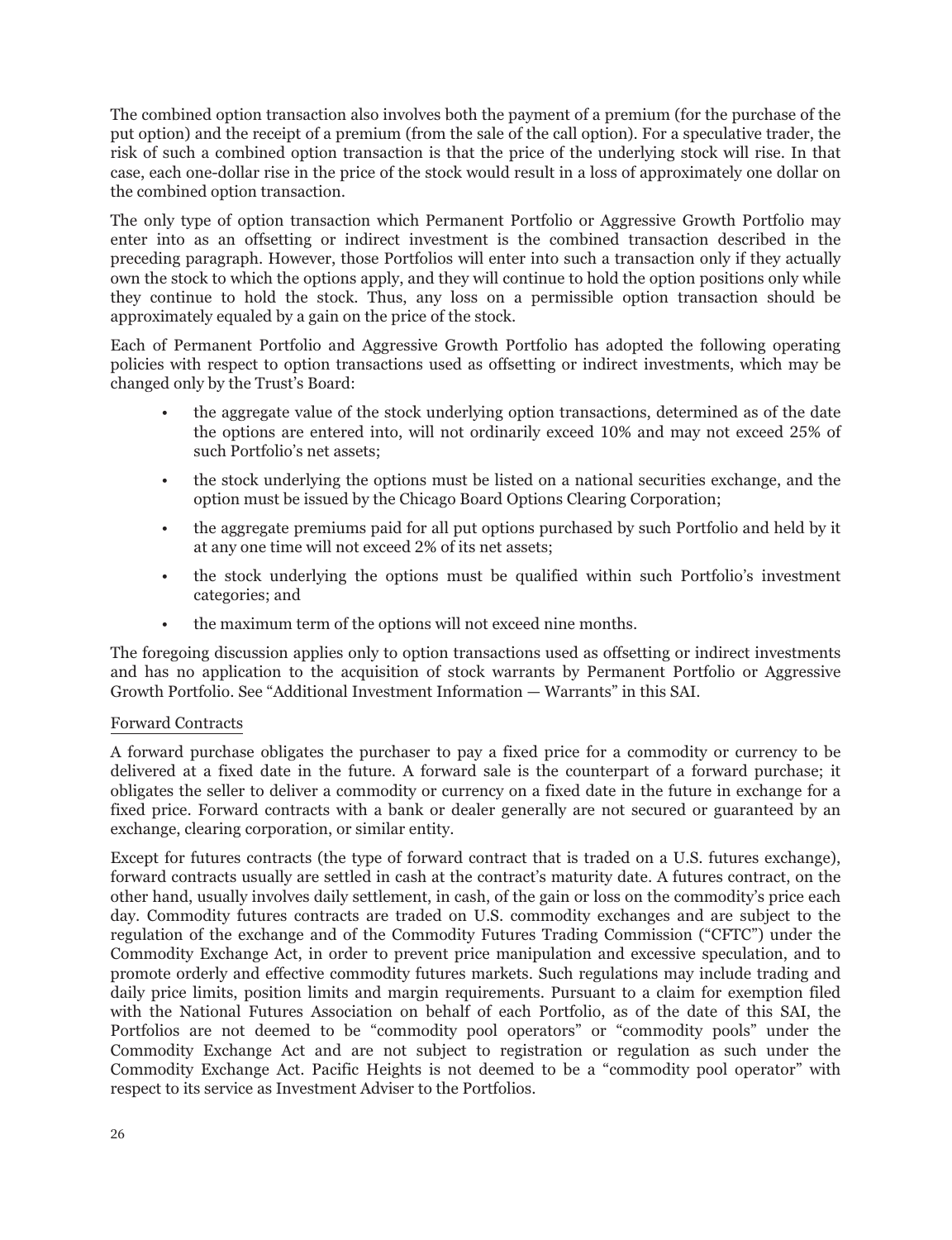Because it is possible to enter into forward purchase and sales contracts by making an initial payment of as little as 5% (or even less) of the value of the commodity, forward contracts can involve a high degree of risk; even a small decline in the price of the commodity could result in the loss of most or all of the cash invested. Permanent Portfolio, however, will not trade in commodity forward contracts; it will enter into forward purchases only for amounts of commodities (or Swiss francs) needed to meet the Target Percentages, and it will enter into forward sales only for amounts of commodities (or Swiss francs) it actually owns that exceed the Target Percentages. Consequently, Permanent Portfolio will not be subject to the high degree of risk associated with the speculative use of forward contracts, although each forward transaction, viewed in isolation, would still appear to involve the risks normally associated with forward contracts. Furthermore, Permanent Portfolio has adopted the following operating policies with respect to forward contracts, which may be changed only by the Board of Trustees:

- it will use forward contracts only to acquire and dispose of actual commodities (or Swiss francs) within the Target Percentages, and not for any speculative purpose;
- it will enter into forward contracts only through a regulated U.S. commodity exchange or dealers that are members of or affiliated with members of a regulated U.S. commodity exchange, or with the ten largest (in assets) U.S. banks or ten largest (in assets) Swiss commercial banks, excluding cantonal and savings banks, as determined by the Swiss National Bank;
- its net assets plus its borrowings and the aggregate price of all commodity forward contracts it owns (measured by multiplying the number of units to which the contracts refer by the price per unit specified) will equal at least 300% of the aggregate price of all commodity forward contracts it owns and any borrowings. If the 300% requirement specified above is not being met at any time, the Permanent Portfolio will take the necessary steps to restore the 300% coverage within three business days. Sales of commodity forward contracts in order to comply with this 300% limitation may have an adverse impact on the Portfolio;
- it will segregate, and maintain in a segregated account until the commodity forward purchase contract is closed out, cash or U.S. government securities equal in value to the purchase price required to be paid by the Portfolio due on the settlement date under the contract;
- it will not invest (including the placing of additional margin deposits) more than twice the amount of the original margin deposit in any commodity forward contract; and
- it will not invest in, or be contingently obligated in connection with, commodity contracts in an amount exceeding 10% of its assets.

The assets maintained in the segregated account referred to above will continue to be treated as dollar assets for purposes of the Target Percentages until the settlement date under the contract.

Versatile Bond Portfolio may enter into forward currency contracts and currency futures contracts for hedging purposes in order to protect against fluctuations in currency exchange rates and to minimize the risk from adverse changes in the relationship between the U.S. dollar and other currencies. If a hedging transaction in forward currency contracts and currency futures contracts is successful, the decline in the value of portfolio securities or the increase in the cost of securities to be acquired may be offset, at least in part, by profits on the contract. Nevertheless, by entering into such contracts, Versatile Bond Portfolio may be required to forego all or a portion of the benefits which otherwise could have been obtained from favorable movements in exchange rates. If, for example, the value of the foreign currency increases relative to the dollar, Versatile Bond Portfolio's loss on the contract may or may not be offset by an increase in the value of the securities because a decline in the price of the security stated in terms of the foreign currency may be greater than the increase in value as a result of the change in exchange rates.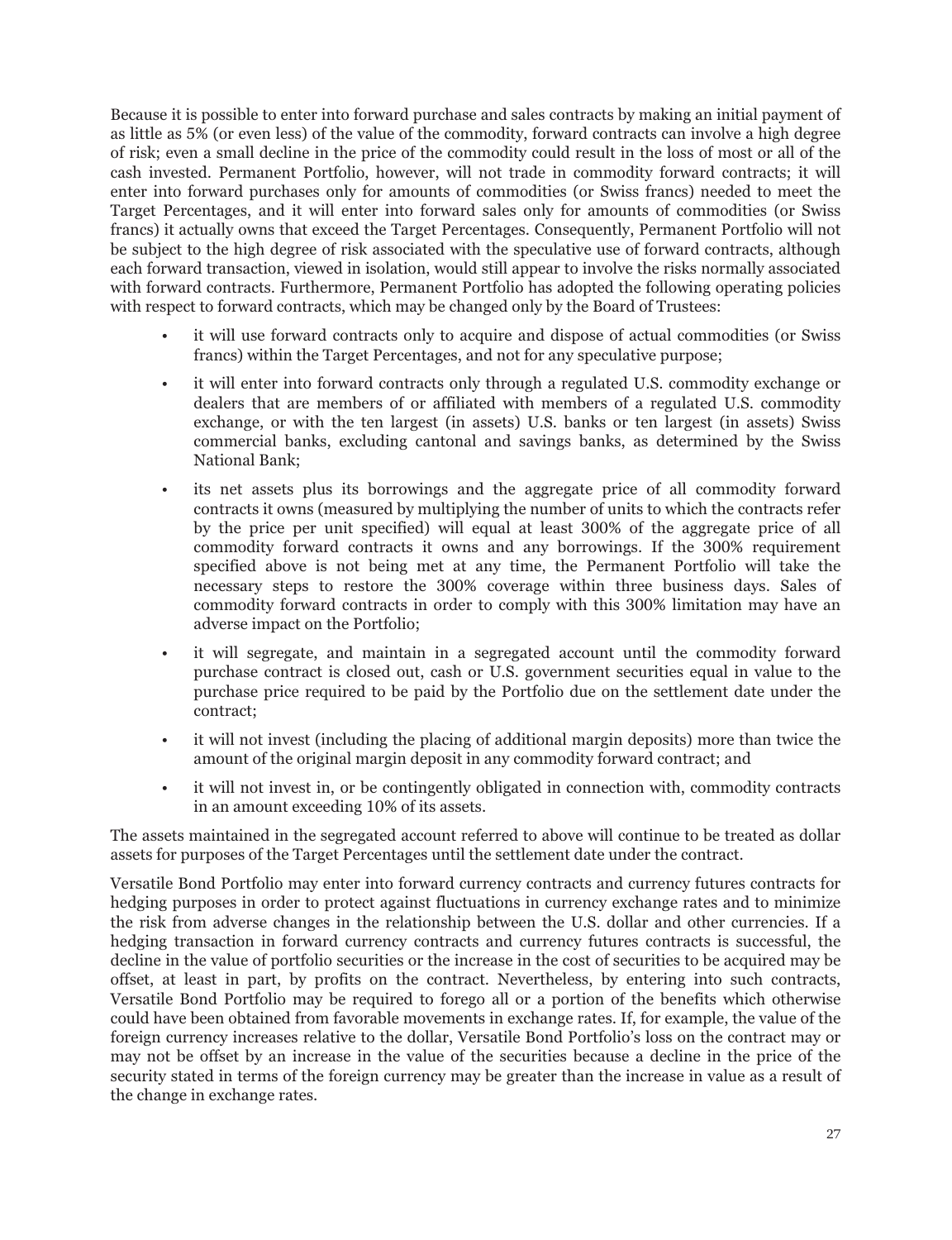#### Short Sales

A short sale obligates the seller to deliver a security at a later, perhaps indefinite, date. In return, the seller receives a price that is fixed on the date of the sale. For a speculative trader, the risk of making a short sale is that the price of the security will rise, forcing the short seller to purchase the security at a higher price than he receives from the short sale. In principle, the potential loss is unlimited, since there is no absolute limit on how high an investment's price might rise.

Each of Permanent Portfolio and Aggressive Growth Portfolio will enter into short sales only of stocks that it owns, and it will retain such stocks so long as the short position remains open. (In other words, those Portfolios will enter into short sales "against the box.") Consequently, those Portfolios will not be exposed to the same risks associated with the speculative use of short sales. Each such Portfolio has adopted the following operating policies with respect to short sales, which may be changed only by the Board of Trustees:

- it will limit the dollar amount of short sales at any one time to a value ordinarily not to exceed 10% and in no instance to exceed 25% of its net assets; and
- the value of securities of any one issuer in which it may be short will not exceed the lesser of 2% of the value of its net assets or 2% of the securities of that class of that issuer.

#### When-Issued and Delayed-Delivery Securities

Permanent Portfolio and Versatile Bond Portfolio may enter into agreements with banks or brokerdealers for the purchase or sale of securities at an agreed-upon price on a specified future date. Such agreements might be entered into, for example, when a Portfolio anticipates a decline in interest rates and is able to obtain a more advantageous yield by committing currently to purchase securities to be issued later. When a Portfolio purchases securities in this manner (on a when-issued or delayeddelivery basis), it is required to create a segregated account with the Portfolio's custodian and to maintain in that account cash, U.S. government securities or other liquid securities in an amount equal to or greater than, on a daily basis, the amount of the Portfolio's when-issued or delayed-delivery commitments. No income is generally earned on these securities until after delivery. A Portfolio may take delivery of these securities or, if it is deemed advisable as a matter of investment strategy, the Portfolio may sell these securities before the settlement date. When the time comes to pay for whenissued or delayed-delivery securities, the Portfolio will meet its obligations from then available cash flow or the sale of securities, or from the sale of the when-issued or delayed- delivery securities themselves (which may have a value greater or less than the Portfolio's payment obligation).

#### Borrowed Money

The purchase of investments with borrowed money can entail a higher degree of risk from price fluctuations than a cash purchase using one's own funds, since the borrowings allow the buyer to purchase more of the investment than he or she could using only his or her own cash. For example, if the buyer finances a purchase of 50% with his or her own cash and 50% with borrowed funds, each 1% decline in the price of the investment would result in a 2% decline in the net value of his or her position in the investment. A 50% decline in price would result in a total loss. In addition, the buyer would incur interest expense on borrowed funds.

Borrowing also can add to the risk of loss from investment price fluctuations if the borrowing increases the average length to maturity of the borrower's debt securities, since, for example, such borrowing may increase the borrower's exposure to fluctuations in the prices of debt securities due to changes in interest rates ("Interest Rate Risk"). Permanent Portfolio and Versatile Bond Portfolio may invest in bonds of any maturity. The longer a Portfolio's average weighted portfolio duration, the greater the potential exposure to loss from investment price fluctuations due to, among other risks, Interest Rate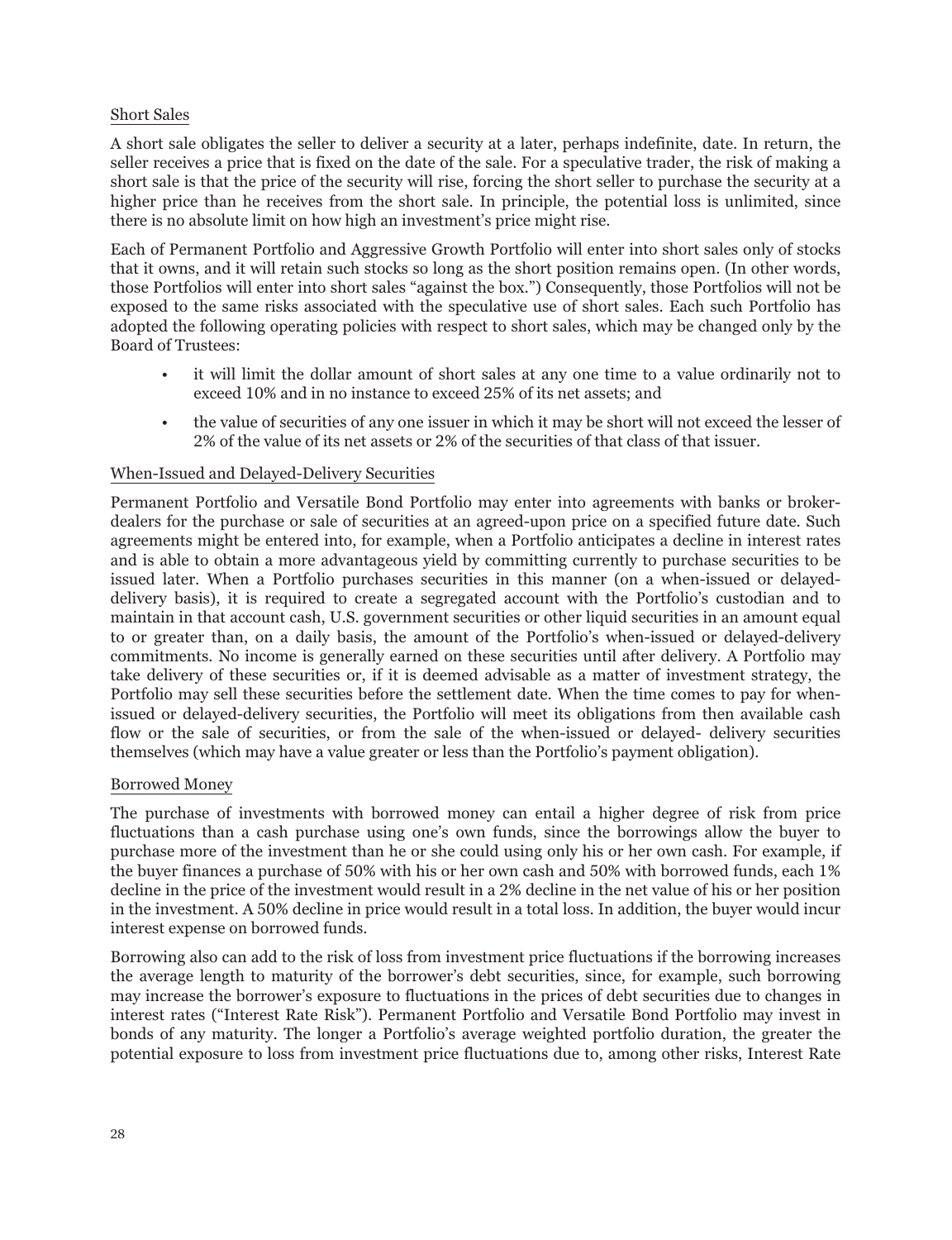Risk if the Portfolio were to borrow money. Permanent Portfolio, the Versatile Bond Portfolio and Aggressive Growth Portfolio each has adopted the following operating policies with respect to borrowing:

- the amount of money such Portfolio may borrow will be limited by the 1940 Act, so that immediately after such borrowing the amount borrowed may not exceed 33 1/3% of the value of such Portfolio's assets (including the amount borrowed) less its liabilities (not including any borrowings but including the fair market value at the time of computation of any securities with respect to which there are open short positions). If, due to market fluctuations or other reasons, the value of such Portfolio's assets falls below the coverage requirement of the 1940 Act, such Portfolio will, within three business days, reduce its debt to the extent necessary. To do this, such Portfolio may have to sell a portion of its investments at a time when it may be disadvantageous to do so;
- such Portfolio may borrow only from banks in accordance with the 1940 Act, and will also be subject to applicable margin limitations imposed by regulations adopted by the Federal Reserve Board;
- in observing these limits, such Portfolio will count the proceeds of reverse repurchase agreements (see below) as borrowed money; and
- such Portfolio will segregate, and maintain in a segregated account until the borrowing is repaid, cash, U.S. Government securities or other appropriate liquid assets equal to the amount borrowed. See "Forward contracts" above for the treatment of the segregated assets.

#### Reverse Repurchase Agreements

A reverse repurchase agreement is a special device for borrowing money. Under such an agreement, the borrower sells an investment (usually a bond, money market instrument or other dollar asset) and agrees to repurchase it later at a fixed price. Because it is possible to borrow nearly the entire purchase price of a bond or other dollar asset through a reverse repurchase agreement, such agreements can be used by traders to speculate on price changes, especially price changes associated with declines in interest rates. Such speculation is highly risky, since an unforeseen rise in interest rates could cause a loss that equals or even exceeds the cash invested.

Permanent Portfolio, Versatile Bond Portfolio and Aggressive Growth Portfolio may enter into reverse repurchase agreements; however, no Portfolio will use reverse repurchase agreements for any speculative purpose. Reverse repurchase agreements have virtually the same effect on a Portfolio as borrowing, secured by the underlying investment. Those Portfolios might enter into a reverse repurchase agreement, instead of a borrowing, if, for example, the reverse repurchase agreement provides an advantage in interest rate over a borrowing. None of these Portfolios has any current intention of engaging in reverse repurchase agreements.

A Portfolio will count the proceeds of a reverse repurchase agreement as borrowed money. Consequently, as in the case of direct borrowing (discussed above), a Portfolio's use of reverse repurchase agreements should not add to its potential risk of loss from investment price fluctuations. Furthermore, Permanent Portfolio, Versatile Bond Portfolio and Aggressive Growth Portfolio each have adopted the following operating policies with respect to reverse repurchase agreements:

- such Portfolio will enter into only those reverse repurchase agreements that have a specified repurchase price;
- such Portfolio will enter into reverse repurchase agreements only with banks; and
- such Portfolio will segregate, and maintain in a segregated account until the reverse repurchase agreement is closed out, cash, U.S. government securities or other appropriate liquid assets equal to the repurchase price.

See "Forward contracts" above for the treatment of the segregated assets.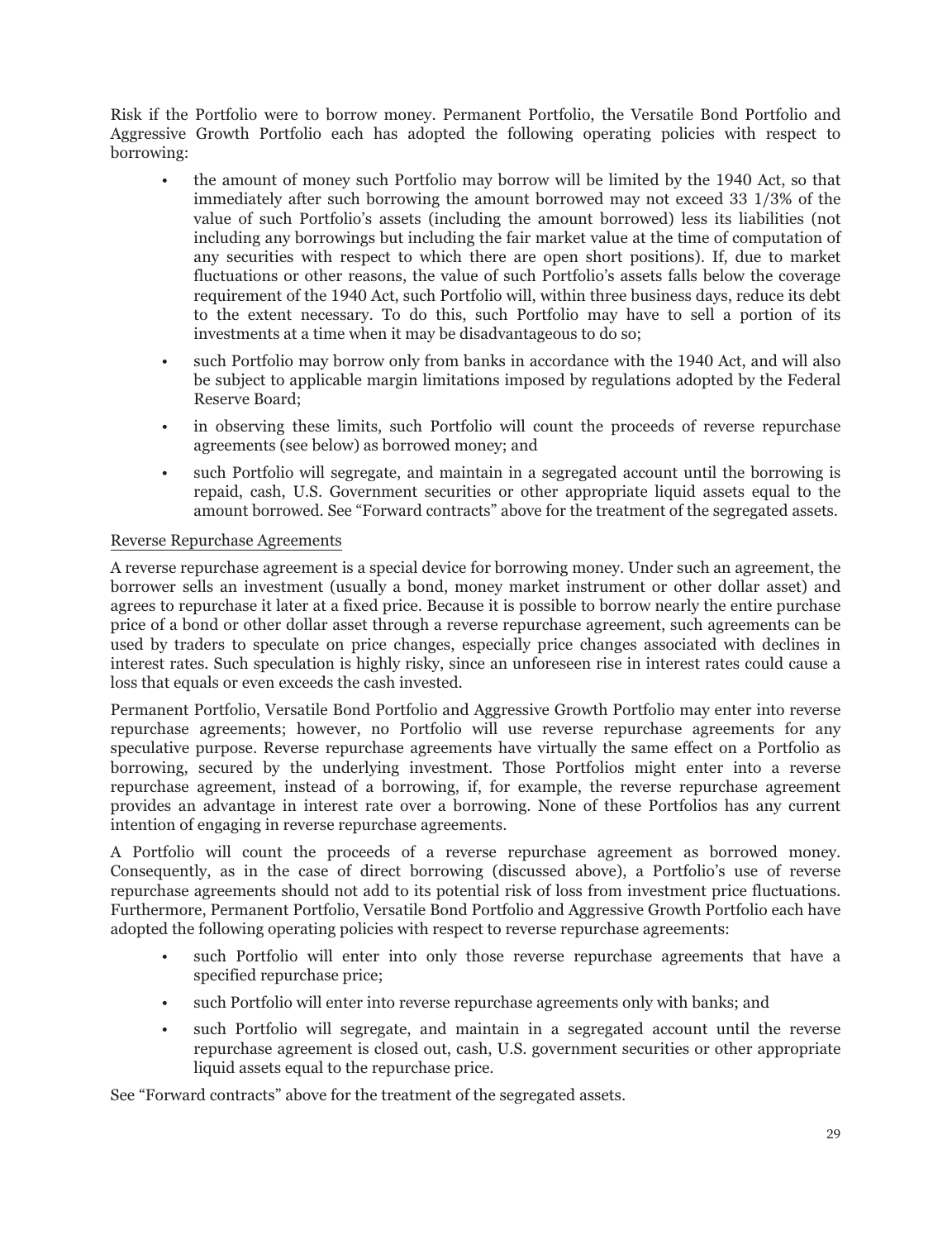# Default Risk

Put and call options, forward purchases, short sales, borrowings and reverse repurchase agreements all involve contracts between a Portfolio and a bank, broker, dealer or clearinghouse. A default by any of them could expose the Portfolio to serious loss. The Investment Adviser intends to attempt to reduce a Portfolio's exposure to default risk by giving preference to banks, brokers, dealers and clearinghouses which, in the opinion of the Investment Adviser, have an especially high degree of creditworthiness and by giving preference to transactions that require the corresponding party to pledge or otherwise deliver or establish collateral for the benefit of such Portfolio.

#### Additional Limitations on Offsetting and Indirect Investments

A Portfolio's ability to make offsetting and indirect investments as described in this SAI may be limited by the Portfolio's qualification as a regulated investment company. Income and gains from certain offsetting and indirect investments related to commodities does not constitute qualifying income to a regulated investment company for purposes of the 90% Income Requirement described under "Tax — General" below, while the tax treatment of some other of these investments is not certain. If a Portfolio's income from these investments were ultimately determined not to constitute qualifying income and the Portfolio's non-qualifying income exceeded 10% of its gross income in any taxable year, the Portfolio would fail to meet the Income Requirement and could be subject to tax at the entity level.

# *Payment-in-Kind Bonds*

Versatile Bond Portfolio may invest in payment-in-kind, or "PIK" bonds. PIK bonds are bonds which pay interest through the issuance of additional debt or equity securities. Similar to zero coupon obligations, payment-in-kind bonds also carry additional risk as holders of these types of securities realize no cash until the cash payment date unless a portion of such securities is sold and, if the issuer defaults, the Portfolio may obtain no return at all on its investment. The market price of payment-in-kind bonds is affected by interest rate changes to a greater extent, and therefore tends to be more volatile, than that of securities which pay interest in cash. Additionally, current federal tax law requires the holder of certain payment-in-kind bonds to accrue income with respect to these securities prior to the receipt of cash payments. Because each Portfolio must distribute substantially all of its net investment income (including non- cash income attributable to original issue discount and "interest" on pay-in-kind bonds) and net realized gains to its shareholders each taxable year to continue to qualify for treatment as a regulated investment company and to minimize or avoid payment of federal income and excise taxes, it may have to dispose of other investments under disadvantageous circumstances to generate cash, or may be required to borrow, to satisfy the distribution requirements. See "Additional Tax Information — Taxation of the Portfolios."

# *Private Investments in Public Equity*

A Portfolio may invest in securities issued in private investments in public equity transactions, commonly referred to as "PIPEs." A PIPE investment involves the sale of equity securities, or securities convertible into equity securities, in a private placement transaction by an issuer that already has outstanding, publicly traded equity securities of the same class. Shares acquired in PIPEs are commonly sold at a discount to the current market value per share of the issuer's publicly traded securities.

Securities acquired in PIPEs generally are not registered with the SEC until after a certain period of time from the date the private sale is completed, which may be months and perhaps longer. PIPEs may contain provisions that require the issuer to pay penalties to the holder if the securities are not registered within a specified period. Until the public registration process is completed, securities acquired in PIPEs are restricted and, like investments in other types of restricted securities, may be illiquid. Any number of factors may prevent or delay a proposed registration. Prior to or in the absence of registration, it may be possible for securities acquired in PIPEs to be resold in transactions exempt from registration under the 1933 Act. There is no guarantee, however, that an active trading market for such securities will exist at the time of disposition, and the lack of such a market could hurt the market value of a Portfolio's investments. Even if the securities acquired in PIPEs become registered, or a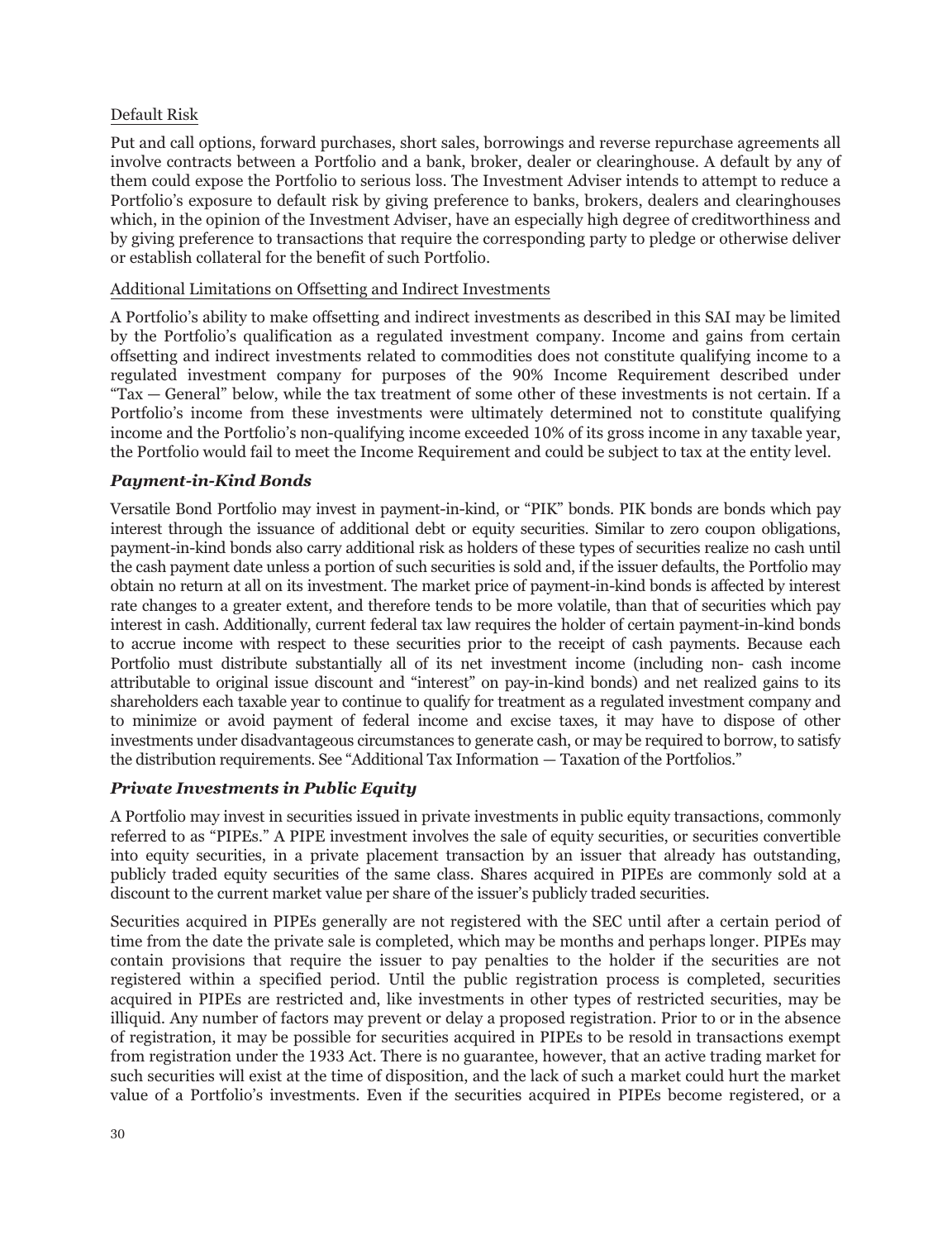Portfolio is able to sell the securities through an exempt transaction, a Portfolio may not be able to sell all the securities it holds on short notice and the sale could impact the market price of the securities. See "Restricted Securities and Rule 144A Securities" for risks related to restricted securities.

# *Preferred Stock*

Permanent Portfolio and Versatile Bond Portfolio may invest in preferred stock. Preferred stock is an equity security that has features of debt because it generally entitles the holder to periodic payments at a fixed rate of return. Preferred stock is subordinated to any debt the issuer has outstanding but has liquidation preference over common stock. Accordingly, preferred stock dividends are not paid until all debt obligations are first met. Preferred stock may be subject to more fluctuations in market value, due to changes in market participants' perceptions of the issuer's ability to continue to pay dividends, than debt of the same issuer. These investments include convertible preferred stock, which includes an option for the holder to convert the preferred stock into the issuer's common stock under certain conditions, among which may be the specification of a future date when the conversion must begin, a certain number of common shares per preferred share, or a certain price per share for the common stock. Convertible preferred stock tends to be more volatile than non-convertible preferred stock, because its value is related to the price of the issuer's common stock as well as the dividends payable on the preferred stock.

# *Real Estate-Related Instruments*

No Portfolio may invest directly in real estate, but Permanent Portfolio and Aggressive Growth Portfolio may invest in securities issued by real estate companies. Investments in the securities of companies in the real estate industry subject a Portfolio to the risks associated with the direct ownership of real estate and the real estate industry generally.

Real estate-related instruments include securities of real estate investment trusts (also known as "REITs"), commercial and residential mortgage-backed securities and real estate financings. Such instruments are sensitive to factors such as real estate values and property taxes, interest rates, cash flow of underlying real estate assets, overbuilding, and the management skill and creditworthiness of the issuer. Real estate-related instruments may also be affected by tax and regulatory requirements, such as those relating to the environment.

REITs are sometimes informally characterized as equity REITs, mortgage REITs and hybrid REITs. An equity REIT invests primarily in the fee ownership or leasehold ownership of land and buildings, and derives its income primarily from rental income. An equity REIT may also realize capital gains (or losses) by selling real estate properties in its portfolio that have appreciated (or depreciated) in value. A mortgage REIT invests primarily in mortgages on real estate, which may secure construction, development or long-term loans, and derives its income primarily from interest payments on the credit it has extended. A hybrid REIT combines the characteristics of equity REITs and mortgage REITs, generally by holding both ownership interests and mortgage interests in real estate.

REITs (especially mortgage REITs) are subject to interest rate risk. Rising interest rates may cause REIT investors to demand a higher annual yield, which may, in turn, cause a decline in the market price of the equity securities issued by a REIT. Rising interest rates also generally increase the costs of obtaining financing, which could cause the value of a Portfolio's REIT investments to decline. During periods when interest rates are declining, mortgages are often refinanced. Refinancing may reduce the yield on investments in mortgage REITs. In addition, because mortgage REITs depend on payment under their mortgage loans and leases to generate cash to make distributions to their shareholders, investments in such REITs may be adversely affected by defaults on such mortgage loans or leases.

REITs are dependent upon management skill, are not diversified, and are subject to heavy cash flow dependency, defaults by borrowers, self-liquidation, and the possibility of failing to qualify for conduit income tax treatment under the Internal Revenue Code of 1986, as amended ("Code") and failing to maintain exemption from the 1940 Act.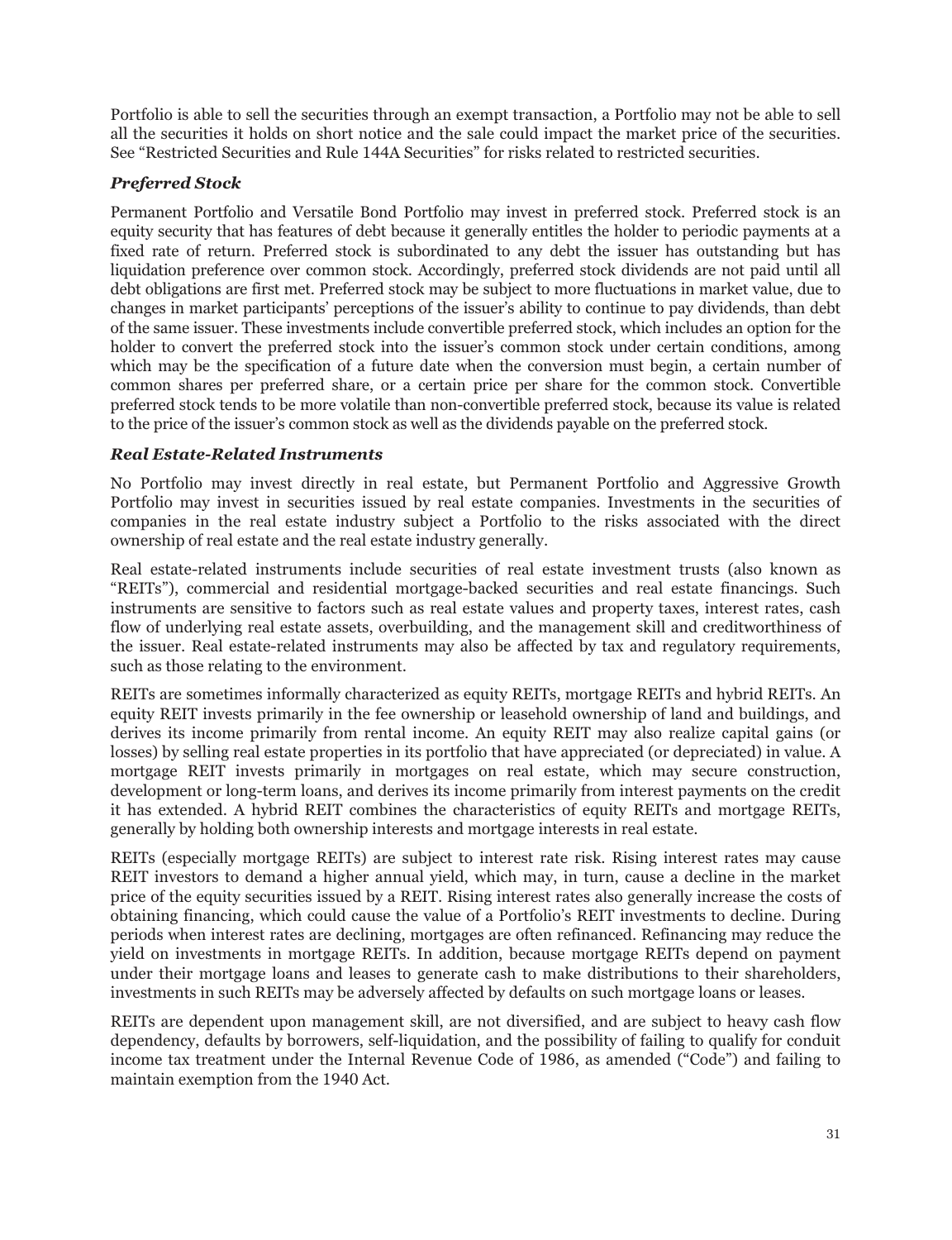REITs are subject to management fees and other expenses. Therefore, investments in REITs will cause a Portfolio to bear its proportionate share of the costs of the REITs' operations. At the same time, a Portfolio will continue to pay its own management fees and expenses with respect to all of its assets, including any portion invested in REITs.

#### *Repurchase Agreements*

In a repurchase agreement, a Portfolio buys an investment ("underlying security"), such as a Treasury bond that the seller agrees to buy back at a later date for a stated price. Repurchase agreements entered into by the Trust's Portfolios will generally have a term of seven days or less. The Portfolios earn interest on the transactions, either in the form of an explicit payment or in the form of a differential between the purchase price and the repurchase price.

Repurchase agreements may be considered loans to sellers of the underlying securities, with those securities constituting the collateral for the loans. The Portfolios would suffer a loss on a repurchase agreement if the seller defaulted on its obligation to repurchase the underlying securities when the value of the securities had declined to less than the agreed upon repurchase price. In order to reduce the risk of loss from such transactions, Permanent Portfolio, Short-Term Treasury Portfolio and Aggressive Growth Portfolio will only enter into repurchase agreements whose underlying securities are U.S. Treasury securities, U.S. government agency securities, short-term high-grade corporate bonds and banker's acceptances (or, in the case of Short-Term Treasury Portfolio, U.S. Treasury securities), which in the opinion of the Investment Adviser, present only a very small risk of default.

The Trust's Portfolios generally will enter into repurchase agreements only with banks. They may enter into a repurchase agreement with a broker-dealer provided that the agreement is fully collateralized and "marked to market" daily (which would require sufficient adjustments of cash or collateral to be made each day so that the current value of the collateral is at least equal to the amount of the loan including accrued interest thereon). Such collateral would be deposited with the Trust's custodian.

# *Restricted Securities and Rule 144A Securities*

Permanent Portfolio, Versatile Bond Portfolio and Aggressive Growth Portfolio may invest in "restricted securities," which generally are securities that may be resold to the public only pursuant to an effective registration statement under the 1933 Act or an exemption from registration. Regulation S under the 1933 Act is an exemption from registration that permits, under certain circumstances, the resale of restricted securities in offshore transactions, subject to certain conditions, and Rule 144A under the 1933 Act is an exemption that permits the resale of certain restricted securities to qualified institutional buyers.

Since its adoption by the SEC in 1990, Rule 144A has facilitated trading of restricted securities among qualified institutional investors. To the extent restricted securities held by a Portfolio qualify under Rule 144A and an institutional market develops for those securities, the Portfolio expects that it will be able to dispose of the securities without registering the resale of such securities under the 1933 Act. However, to the extent that a robust market for such 144A securities does not develop, or a market develops but experiences periods of illiquidity, investments in Rule 144A securities could increase the level of a Portfolio's illiquidity. Pacific Heights, as Liquidity Program Administrator, will determine the liquidity of investments in Rule 144A securities.

Where an exemption from registration under the 1933 Act is unavailable, or where an institutional market is limited, a Portfolio may, in certain circumstances, be permitted to require the issuer of restricted securities held by the Portfolio to file a registration statement to register the resale of such securities under the 1933 Act. In such case, a Portfolio will typically be obligated to pay all or part of the registration expenses, and a considerable period may elapse between the decision to sell and the time the Portfolio may be permitted to resell a security under an effective registration statement. If, during such a period, adverse market conditions were to develop, or the value of the security were to decline, the Portfolio might obtain a less favorable price than prevailed when it decided to sell. Restricted securities for which no market exists are priced in accordance with the Trust's fair valuation procedures.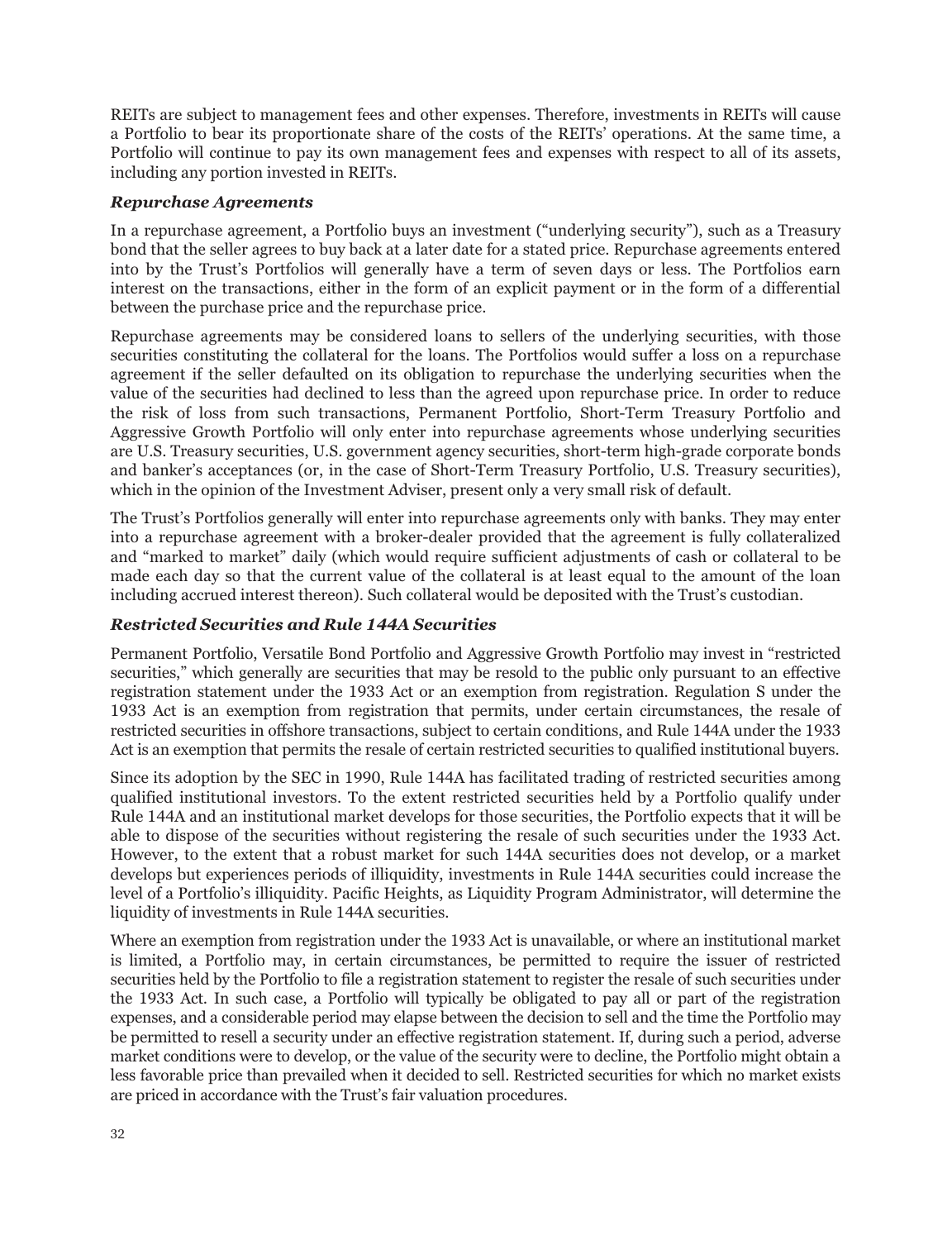# *Second Lien Loans*

Versatile Bond Portfolio's investments in second lien loans generally will be subject to similar risks as those associated with investments in senior loans. Because second lien loans are subordinated or unsecured and thus lower in priority of payment to senior loans, they are subject to the additional risk that the cash flow of the borrower and property securing the loan or debt, if any, may be insufficient to meet scheduled payments after giving effect to the senior secured obligations of the borrower. This risk is generally higher for subordinated unsecured loans or debt, which are not backed by a security interest in any specific collateral. Second lien loans generally have greater price volatility than senior loans and may be less liquid. There is also a possibility that originators will not be able to sell participations in second lien loans, which would create greater credit risk exposure for the holders of such loans.

# *Securities of ETFs and Other Exchange-Traded Investment Vehicles*

The Portfolios may invest in the securities of exchange traded funds ("ETFs") and other pooled investment vehicles that are traded on an exchange and that hold a portfolio of securities or other financial instruments (collectively, "exchange-traded investment vehicles"). When investing in the securities of exchange-traded investment vehicles, a Portfolio will be indirectly exposed to all the risks of the portfolio securities or other financial instruments they hold. The performance of an exchangetraded investment vehicle will be reduced by transaction and other expenses, including fees paid by the exchange-traded investment vehicle to service providers. ETFs are investment companies that are registered as open-end management companies or unit investment trusts. The limits that apply to a Portfolio's investment in securities of other investment companies generally apply also to a Portfolio's investment in securities of ETFs. See "Securities of Other Investment Companies."

Shares of exchange-traded investment vehicles are listed and traded in the secondary market. Many exchange-traded investment vehicles are passively managed and seek to provide returns that track the price and yield performance of a particular index or otherwise provide exposure to an asset class (*e.g*., currencies or commodities). Although such exchange-traded investment vehicles may invest in other instruments, they largely hold the securities (*e.g.*, common stocks) of the relevant index or financial instruments that provide exposure to the relevant asset class. The share price of an exchange-traded investment vehicle may not track its specified market index, if any, and may trade below its NAV. An active secondary market in the shares of an exchange-traded investment vehicle may not develop or be maintained and may be halted or interrupted due to actions by its listing exchange, unusual market conditions, or other reasons. There can be no assurance that the shares of an exchange-traded investment vehicle will continue to be listed on an active exchange.

# *Securities of Other Investment Companies*

The Portfolios may invest in other investment companies, including open-end management companies, closed-end management companies (including business development companies ("BDCs")) and unit investment trusts, to the extent permitted by the 1940 Act, SEC rules thereunder and exemptions thereto and consistent with their investment objectives and policies. With respect to unaffiliated investment companies in which the Portfolios may invest, Section  $12(d)(1)(A)$  of the 1940 Act requires that, as determined immediately after a purchase is made: (i) not more than 5% of the value of a Portfolio's total assets will be invested in the securities of any one investment company; (ii) not more than 10% of the value of a Portfolio's total assets will be invested in securities of investment companies as a group; and (iii) not more than 3% of the outstanding voting stock of any one investment company will be owned by a Portfolio. The Portfolios will limit their investments in unaffiliated investment companies in accordance with the Section  $12(d)(1)(A)$  limitations set forth above, except to the extent that any rules, regulations or no-action or exemptive relief under the 1940 Act permits the Portfolios' investments to exceed such limits in unaffiliated underlying funds. Such an investment may be the most practical or only manner in which a Portfolio can invest in certain asset classes or participate in certain markets, such as foreign markets, because of the expenses involved or because other vehicles for investing in those markets may not be available at the time the Portfolio is ready to make an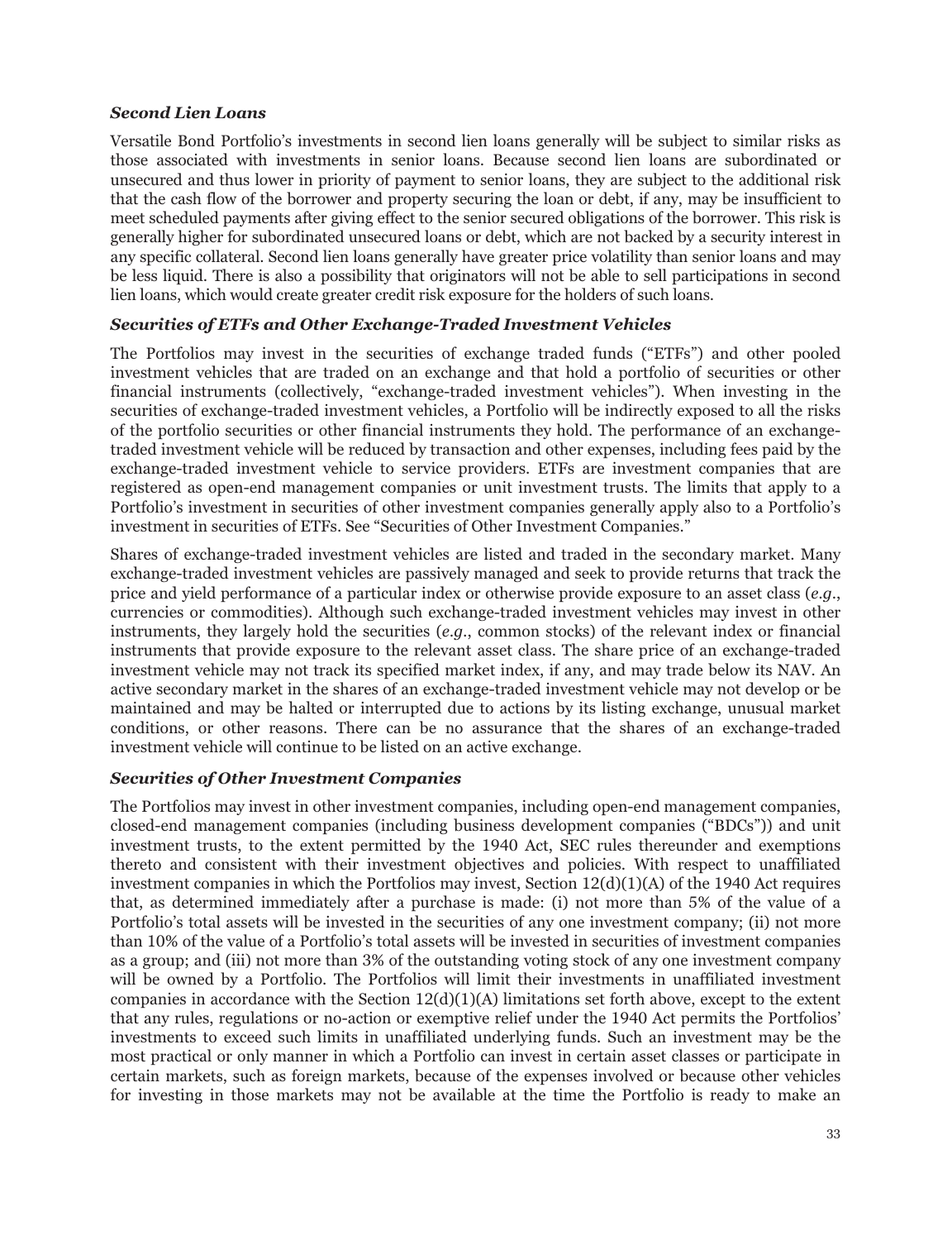investment. When investing in the securities of other investment companies, a Portfolio will be indirectly exposed to all the risks of such investment companies' portfolio securities. To the extent that the Portfolios invest in another investment company, because other investment companies pay advisory, administrative and service fees that are borne indirectly by investors, such as the Portfolios, there may be duplication of investment management and other fees. For certain investment companies, such as BDCs, these expenses may be significant. An investment in the securities of certain types of investment companies, such as closed-end management companies, may involve the payment of substantial premiums above, while the sale of such securities may be made at substantial discounts from, the value of such issuers' portfolio securities.

The Portfolios may also invest their cash balances in money market funds to the extent permitted by their investment policies and rules and exemptions granted under the 1940 Act. It is possible for a Portfolio to lose money by investing in money market funds.

#### *Senior Loans*

Versatile Bond Portfolio may invest in senior loans of domestic and foreign borrowers. Senior loans hold a senior position in the capital structure of a business entity (referred to as the "borrower" or "issuer"), are typically secured with specific collateral and have a claim on the assets of the borrower that is senior to that held by subordinated debt holders and stockholders of the borrower. Senior loans typically have rates of interest which are re-determined daily, monthly, quarterly or semi-annually by reference to a base lending rate, plus a premium. Senior loans held by a Portfolio typically have a dollar weighted average period until the next interest rate adjustment of approximately ninety days or less. There can be no assurance that the liquidation of any collateral securing a loan would satisfy the borrower's obligation in the event of non-payment of scheduled interest or principal payments, or that such collateral could be readily liquidated. The specific collateral used to secure a senior loan may decline in value or become illiquid, which would adversely affect the senior loan's value. Some senior loans are subject to the risk that a court, pursuant to fraudulent conveyance or other similar laws, could subordinate such senior loans to presently existing or future indebtedness of the borrower or take other action detrimental to the holders of senior loans including, in certain circumstances, invalidating such senior loans or causing interest previously paid to be refunded to the borrower. Any such actions by a court could negatively affect the Portfolio's performance.

The amount of public information available with respect to senior loans may be less extensive than that available for registered or exchange listed securities. In evaluating the creditworthiness of borrowers, the Investment Adviser will consider and may rely on analyses performed by others. Borrowers may have outstanding debt obligations that are rated below investment grade by a rating agency. Most senior loans in which the Portfolio may invest may be assigned ratings below investment grade by independent rating agencies. In the event senior loans are not rated, they are likely to be the equivalent of below investment grade quality. Because of the protective features of senior loans, they frequently tend to have more favorable loss recovery rates as compared to more junior types of below investment grade debt obligations.

# *Sovereign Government and Supranational Debt*

Permanent Portfolio (U.S. dollar-denominated only) and Versatile Bond Portfolio may invest in debt securities issued by foreign governments and their political subdivisions or agencies. Sovereign debt is subject to risks in addition to those relating to non-U.S. investments generally. The issuer of the debt or the governmental authorities that control the repayment of the debt may be unable or unwilling to repay principal and/or interest when due in accordance with the terms of such debt, and a Portfolio may have limited legal recourse in the event of a default. As a sovereign entity, the issuing government may be immune from lawsuits in the event of its failure or refusal to pay the obligations when due.

Sovereign debt differs from debt obligations issued by private entities in that, generally, remedies for defaults must be pursued in the courts of the defaulting party. Legal recourse is therefore somewhat diminished. Political conditions, especially a sovereign entity's willingness to meet the terms of its debt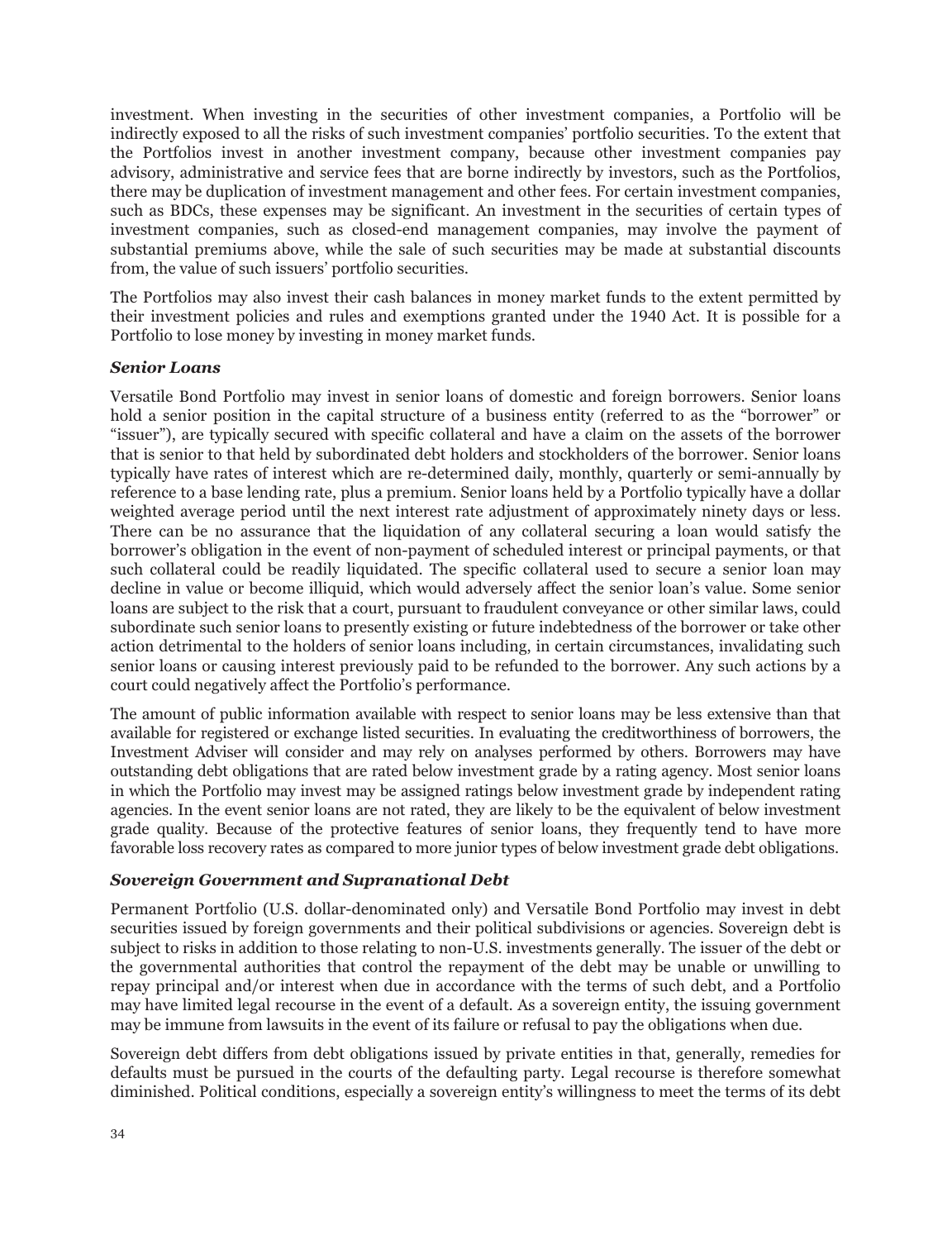obligations, are of considerable significance. Also, holders of commercial bank debt issued by the same sovereign entity may contest payments to the holders of sovereign debt in the event of default under commercial bank loan agreements.

A sovereign debtor's willingness or ability to repay principal and interest due in a timely manner may be affected by, among other factors, its cash flow situation, the extent of its non-U.S. reserves, the availability of sufficient non-U.S. exchange on the date a payment is due, the relative size of the debt service burden to the economy as a whole, the sovereign debtor's policy toward principal international lenders and the political constraints to which a sovereign debtor may be subject. Increased protectionism on the part of a country's trading partners or political changes in those countries, could also adversely affect its exports. Such events could diminish a country's trade account surplus, if any, or the credit standing of a particular local government or agency.

Sovereign debtors may also be dependent on disbursements or assistance from foreign governments or multinational agencies, the country's access to trade and other international credits, and the country's balance of trade. Assistance may be dependent on a country's implementation of austerity measures and reforms, which measures may limit or be perceived to limit economic growth and recovery. Some sovereign debtors have rescheduled their debt payments, declared moratoria on payments or restructured their debt to effectively eliminate portions of it, and similar occurrences may happen in the future. There is no bankruptcy proceeding by which sovereign debt on which governmental entities have defaulted may be collected in whole or in part.

Sovereign debt may include: (i) debt securities issued or guaranteed by governments, governmental agencies or instrumentalities and political subdivisions located in emerging market countries; (ii) debt securities issued by government-owned, controlled or sponsored entities located in emerging market countries; (iii) interests in entities organized and operated for the purpose of restructuring the investment characteristics of instruments issued by any of the above issuers; (iv) participations in loans between emerging market governments and financial institutions; and (v) Brady bonds.

Supranational entities may also issue debt securities. A supranational entity is a bank, commission or company established or financially supported by the national governments of one or more countries to promote reconstruction or development. Included among these organizations are the Asian Development Bank, the European Investment Bank, the Inter-American Development Bank, the International Monetary Fund, the United Nations, the World Bank and the European Bank for Reconstruction and Development. Supranational organizations have no taxing authority and are dependent on their members for payments of interest and principal. Further, the lending activities of such entities are limited to a percentage of their total capital, reserves and net income.

# *Special Purpose Acquisition Companies*

A Portfolio may invest in stock, rights, warrants, and other securities of special purpose acquisition companies ("SPACs") or similar special purpose entities. A SPAC is a publicly traded company that raises investment capital in the form of a blind pool via an IPO for the purpose of acquiring an existing company. The shares of a SPAC are typically issued in "units" that include one share of common stock and one right or warrant (or partial right or warrant) conveying the right to purchase additional shares or partial shares. At a specified time following the SPAC's initial public offering (IPO) (generally 1-2 months), the rights and warrants may be separated from the common stock at the election of the holder, after which they become freely tradeable. After going public and until an acquisition is completed, a SPAC generally invests the proceeds of its IPO (less a portion retained to cover expenses), which are held in trust, in U.S. government securities, money market securities and cash. To the extent the SPAC is invested in cash or similar securities, this may impact a Portfolio's ability to meet its investment objective. If a SPAC does not complete an acquisition within a specified period of time after going public, the SPAC is dissolved, at which point the invested funds are returned to the SPAC's shareholders (less certain permitted expenses) and any rights or warrants issued by the SPAC expire worthless.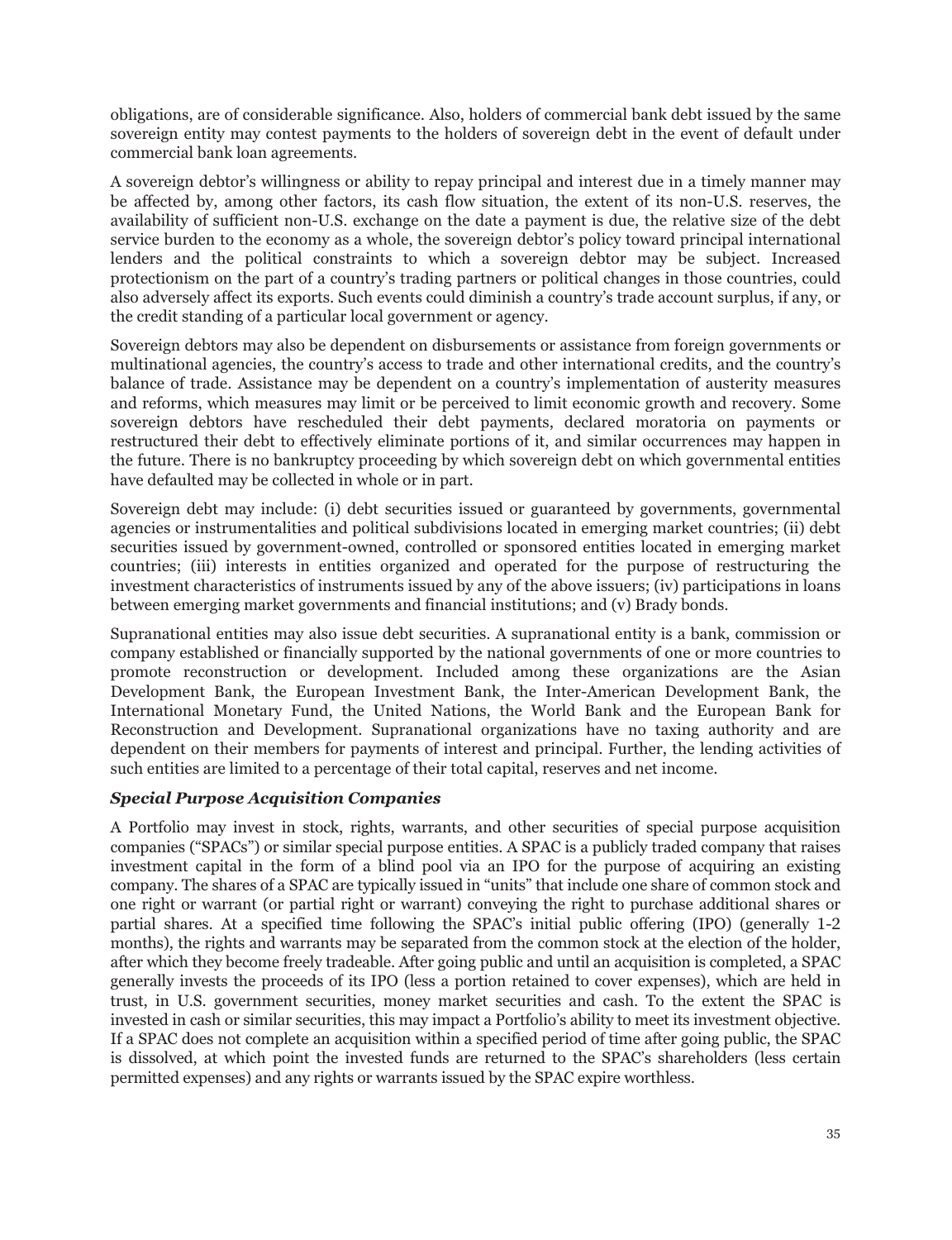Because SPACs and similar entities are in essence blank check companies without an operating history or ongoing business other than seeking acquisitions, the value of their securities is particularly dependent on the ability of the entity's management to identify and complete a profitable acquisition. Some SPACs may pursue acquisitions only within certain industries or regions, which may increase the volatility of their prices. In addition, the securities issued by a SPAC, which are typically traded in the over-the-counter market, may be considered illiquid and/or be subject to restrictions on resale.

# *Separate Trading of Registered Interest and Principal of Securities*

Permanent Portfolio, Short- Term Treasury Portfolio and Versatile Bond Portfolio may invest in the separate trading of registered interest and principle of securities ("STRIPs"). STRIPs are the separate income or principal components of a debt security. The risks associated with stripped securities are similar to those of other debt securities, although stripped securities may be more volatile, and the value of certain types of stripped securities may move in the same direction as interest rates. U.S. Treasury securities that have been stripped by a Federal Reserve Bank are obligations issued by the U.S. Treasury.

Privately stripped government securities are created when a dealer deposits a U.S. Treasury security or other U.S. government security with a custodian for safekeeping. The custodian issues separate receipts for the coupon payments and the principal payment, which the dealer then sells. These coupons are not obligations of the U.S. Treasury.

# *Temporary Defensive Position*

When the investment adviser believes market or economic conditions are unfavorable, Short-Term Treasury Portfolio, Versatile Bond Portfolio and Aggressive Growth Portfolio may invest up to 100% of its assets in a temporary, defensive manner by holding cash, cash equivalents or other high quality, short-term investments. In these circumstances, it may be more difficult for the Portfolio to achieve its investment objective. The investment adviser also may invest in these types of securities or hold cash to segregate assets on the Portfolio's books in connection with forward currency or currency futures positions.

# *Terrorism Risks*

Some of the U.S. securities markets were closed for a four-day period as a result of the terrorist attacks on the World Trade Center and Pentagon on September 11, 2001. These terrorist attacks had, and any future terrorist attacks may have, long-term effects on U.S. and world economies and markets, including short-term market volatility. Such events could also have an acute effect on individual issuers, related groups of issuers, or issuers concentrated in a single geographic area. A similar disruption of the financial markets or other terrorist attacks could adversely impact interest rates, secondary trading, ratings, credit risk, inflation and other factors relating to portfolio securities and adversely affect Trust service providers and the Portfolios' operations.

# *U.S. Government and Agency Securities*

U.S. government securities are obligations of the U.S. Treasury backed by the full-faith-and-credit of the United States. U.S. Treasury bills are short-term (fifty-two weeks or less) loans to the U.S. government. Treasury bills are full-faith-and-credit obligations of the U.S. Treasury. Treasury bills are actively traded in the open market. Because of their short time to maturity, their day-to-day price fluctuations are small. U.S. Treasury notes and bonds are long-term (as long as thirty years) loans to the U.S. government. Like Treasury bills, they are full-faith-and-credit obligations of the U.S. Treasury. Treasury notes and bonds are actively traded in the open market. Because of their long maturities, they are subject to larger day-to-day fluctuations in price than Treasury bills.

U.S. government agency securities are issued or guaranteed by U.S. government agencies, sponsored enterprises or by instrumentalities of the U.S. government, such as Ginnie Mae (also known as the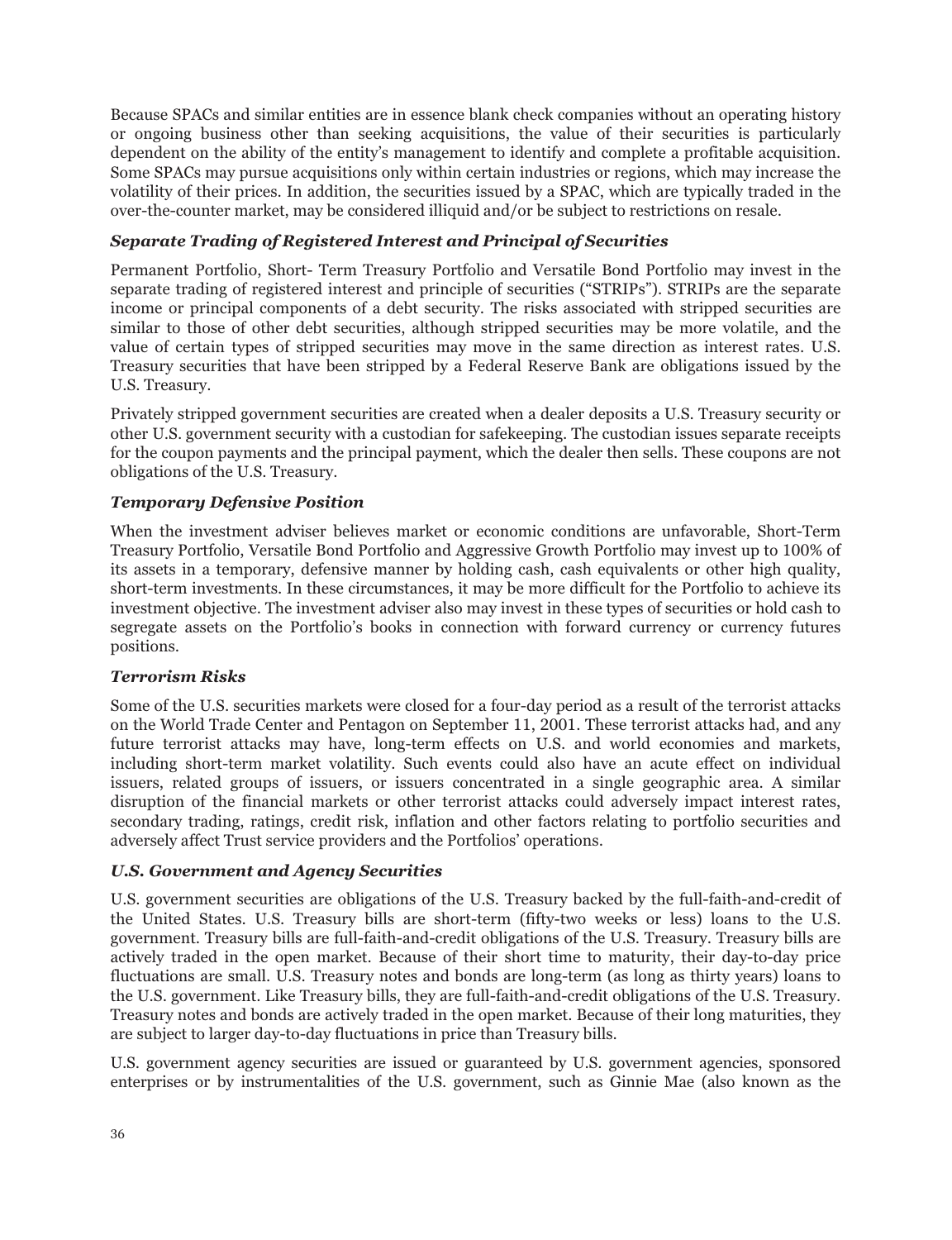Government National Mortgage Association), Fannie Mae (also known as the Federal National Mortgage Association), Freddie Mac (also known as the Federal Home Loan Mortgage Corporation), SLM Corporation (formerly, Student Loan Marketing Association) (commonly known as "Sallie Mae"), Federal Home Loan Banks ("FHLB"), and the Tennessee Valley Authority. Some U.S. government agency securities are supported by the full-faith-and-credit of the United States, while others may be supported by the issuer's ability to borrow from the U.S. Treasury, subject to the U.S. Treasury's discretion in certain cases, or only by the credit of the issuer. No assurance can be given that the U.S. government will provide financial support to U.S. government agencies, instrumentalities or sponsored enterprises in the future, and the U.S. government may be unable to pay these debts when due. Accordingly, there is at least a possibility of default. U.S. government agency securities include U.S. government agency mortgagebacked securities. The market prices of U.S. government agency securities are not guaranteed by the U.S. government and generally fluctuate inversely with changing interest rates.

U.S. government agency securities are deemed to include: (i) securities for which the payment of principal and interest is backed by an irrevocable letter of credit issued by the U.S. government, its agencies, sponsored enterprises or instrumentalities; and (ii) participations in loans made to foreign governments or their agencies that are so guaranteed. The secondary market for certain of these participations is extremely limited. In the absence of a suitable secondary market, such participations may therefore be regarded as illiquid.

# *Variable, Floating and Inverse Floating Rate Securities*

Permanent Portfolio (U.S. dollar-denominated only) and Versatile Bond Portfolio may invest in variable, floating and inverse floating rate securities. These securities have interest rates that are reset at periodic intervals, usually by reference to some interest rate index or market interest rate. Some of these securities are backed by pools of mortgage loans. Although the rate adjustment feature may act as a buffer to reduce sharp changes in the value of these securities, they are still subject to changes in value based on changes in market interest rates or changes in the issuer's creditworthiness. Because the interest rate is reset only periodically, changes in the interest rate on these securities may lag behind changes in prevailing market interest rates. Also, some of these securities (or the underlying mortgages) are subject to caps or floors that limit the maximum change in the interest rate during a specified period or over the life of the security.

### *Warrants and Rights*

Warrants and rights may be acquired by Permanent Portfolio, Aggressive Growth Portfolio and Versatile Bond Portfolio in connection with other securities or separately. Warrants are securities permitting, but not obligating, their holder to subscribe for other securities or commodities at a later date, usually at a price that is higher than the market price at the time the warrant is issued. Rights are similar to warrants but typically are issued by a company to existing holders of its stock and provide those holders the right to purchase additional shares of stock at a later date. Rights also normally have a shorter duration than warrants. Warrants and rights do not carry with them the right to dividends or voting rights with respect to the securities that they entitle their holder to purchase, and they do not represent any rights in the assets of the issuer. In addition, the value of a warrant or right does not necessarily change with the value of the underlying securities. The purchase of warrants or rights involves the risk that a Portfolio could lose the purchase value of a warrant or right if the right to subscribe for additional shares is not exercised prior to the warrants' and rights' expiration date since warrants and rights cease to have value if they are not exercised prior to their expiration date. Also, the purchase of warrants and rights involves the risk that the effective price paid for the warrants or rights added to the subscription price of the related security may exceed the value of the subscribed security's market price such as when there is no movement in the price of the underlying security. These factors can make warrants and rights more speculative than other types of investments. The market for warrants or rights may be very limited and it may be difficult to sell them promptly at an acceptable price. Each of Permanent Portfolio's and Aggressive Growth Portfolio's total investments in warrants is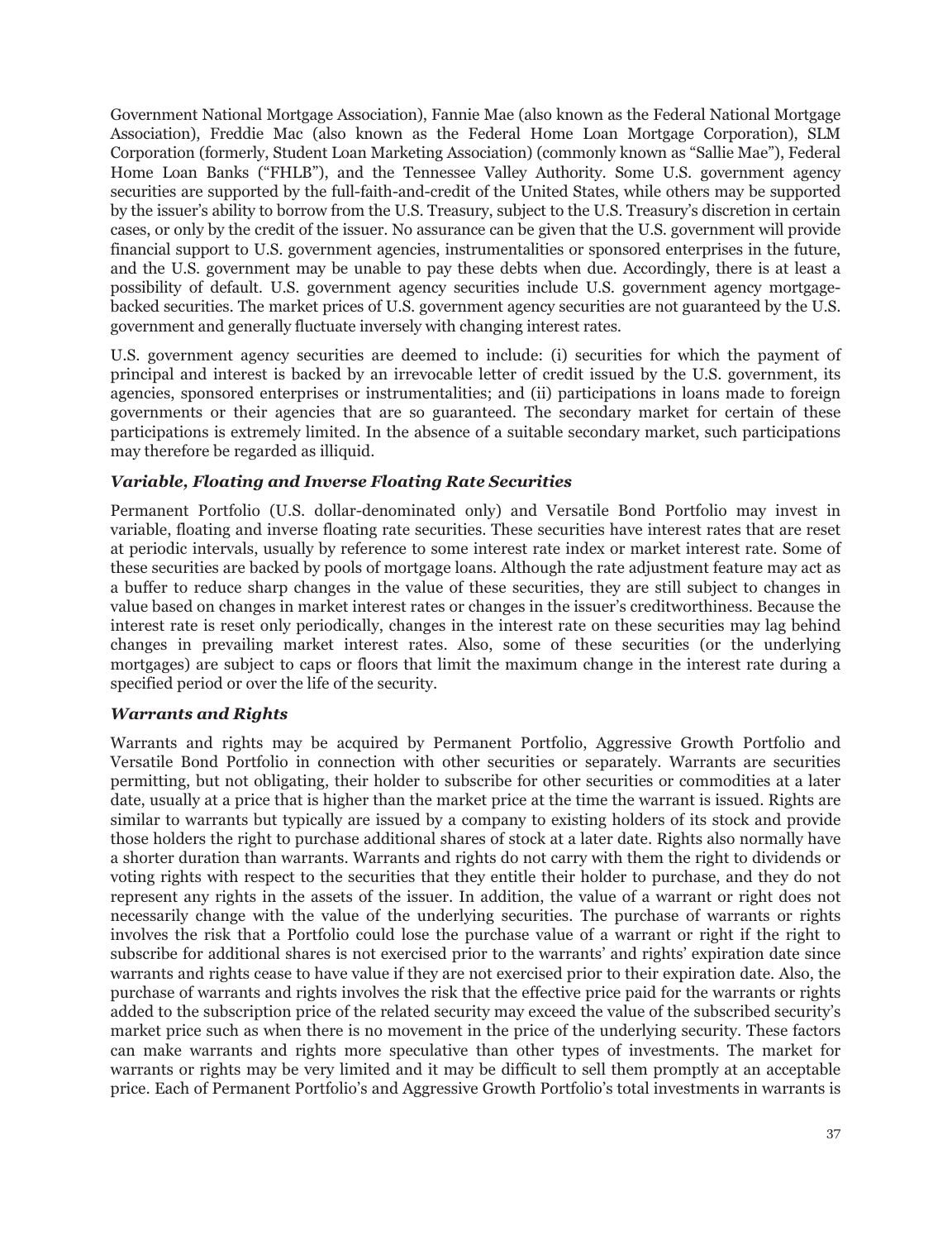limited to a value (at the lower of cost or market) not to exceed 5% of the Portfolio's net assets, and warrants which are not listed on the New York Stock Exchange or NYSE Market may not exceed 2% of the Portfolio's net assets.

# *Yankee Bonds*

Permanent Portfolio and Versatile Bond Portfolio may invest in "Yankee bonds," which are U.S. dollardenominated obligations issued in the U.S. capital markets by foreign governments and corporations. Yankee bonds are subject to the same risks that pertain to domestic issues, notably interest rate risk, credit risk, income risk, call risk and liquidity risk. Additionally, to a limited extent, Yankee bonds are subject to certain sovereign risks and other risks associated with foreign investments. One such risk is the possibility that a sovereign country might prevent capital, in the form of dollars, from flowing across their borders. Other risks include: (i) adverse political and economic developments; (ii) the extent and quality of government regulation of financial markets and institutions; (iii) the imposition of foreign withholding taxes; and (iv) the expropriation or nationalization of foreign issues.

Yankee bonds are issued in the United States by foreign governments or companies. Since they are U.S. dollar-denominated, they are not affected by variations in currency exchange rates. Yankee bonds are influenced primarily by interest rate levels in the United States and by the financial condition of the issuer. Because the issuers are foreign, the issuers may be subject to levels of risk that differ from the domestic bond market.

# *Zero Coupon Bonds*

Permanent Portfolio (U.S. dollar-denominated only) and Versatile Bond Portfolio may invest in zero coupon securities. These securities are debt obligations that do not entitle the holder to any periodic payment of interest prior to maturity or that specify a future date when the securities begin to pay current interest. Zero coupon securities are issued and traded at a discount from their face amount or par value (known as "original issue discount" or "OID"). OID varies depending on prevailing interest rates, the time remaining until cash payments begin, the liquidity of the security, and the perceived credit quality of the issuer. Zero coupon and step coupon securities are redeemed at face value when they mature. The market prices of zero coupon securities generally are more volatile than the prices of securities that pay interest periodically. Zero coupon securities are likely to respond to changes in interest rates to a greater degree than other types of debt securities having a similar maturity and credit quality. OID must be included in a Portfolio's gross income ratably prior to the receipt of any actual payments. Because each Portfolio must distribute substantially all of its net investment income (including non-cash income attributable to OID and "interest" on pay-in-kind bonds) and net realized gains to its shareholders each taxable year to continue to qualify for treatment as a regulated investment company and to minimize or avoid payment of federal income and excise taxes, it may have to dispose of other investments under disadvantageous circumstances to generate cash, or may be required to borrow, to satisfy the distribution requirements. See "Additional Tax Information — Taxation of the Portfolios."

# **TRUSTEES AND OFFICERS**

# **Board of Trustees**

The business and affairs of the Trust are managed under the supervision of its Board of Trustees which exercises all powers of the Trust granted under Delaware law.

The primary responsibility of the Board of Trustees is to represent the interests of the shareholders of the Portfolios and to provide oversight management of the Trust. The Board meets at least quarterly to review the investment performance of each Portfolio and other matters, including compliance with regulatory and other requirements. The Board may hold special meetings, as needed to address matters arising between regular meetings. The Trustees who are not "interested persons" of the Trust as defined in Section 2(a)(19) of the 1940 Act ("Independent Trustees") also regularly meet outside the presence of Trust management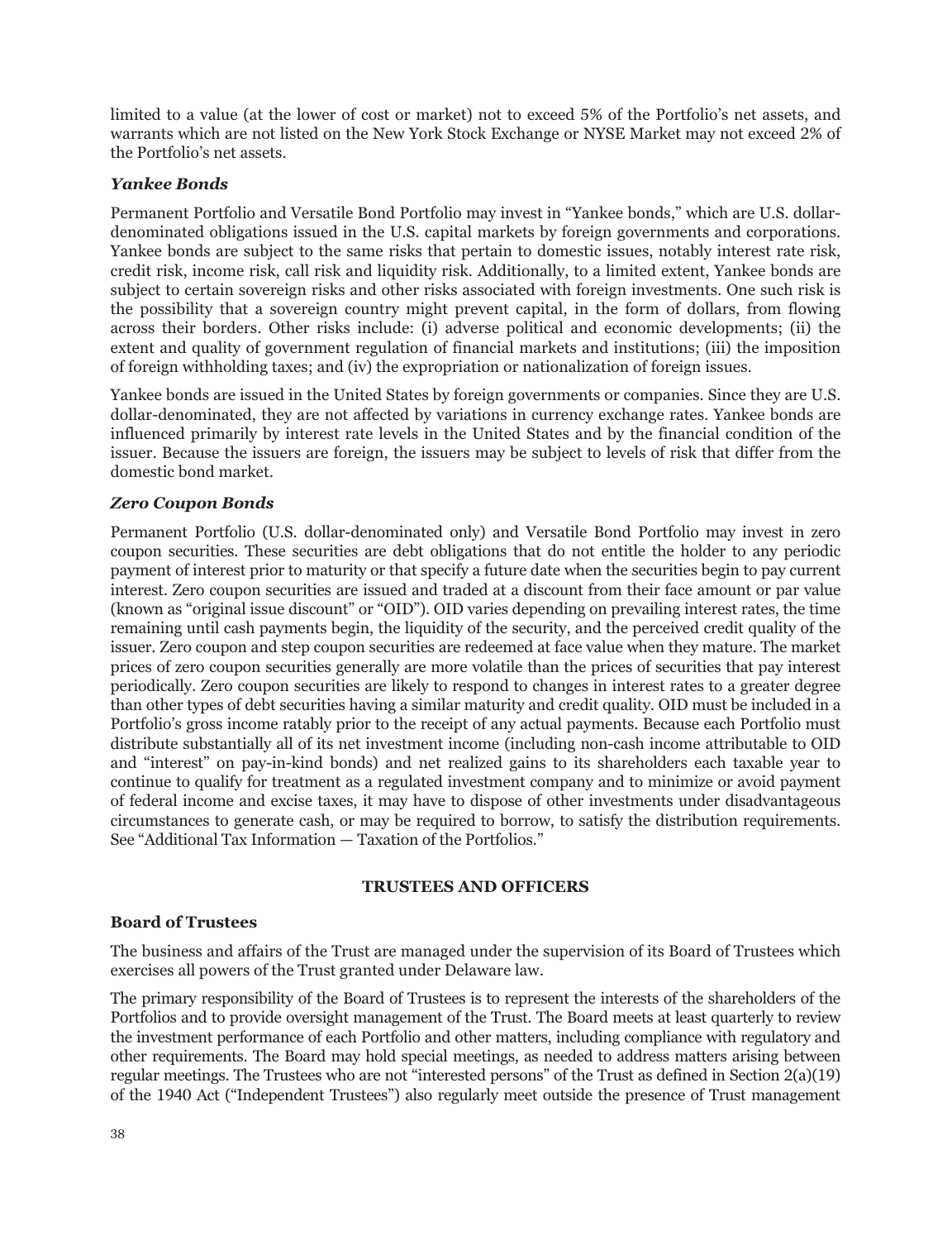and are advised by independent legal counsel. Generally, three of the four regularly scheduled Board meetings take place in-person; other meetings may take place in-person, or by telephone or video conference.

The Board of Trustees is responsible for oversight of the risks associated with the Trust's operations. Risks to the Portfolios include, among others, investment risk, credit risk, liquidity risk, valuation risk, operational risk, litigation risk, regulatory risk, reputational risk, and compliance risk as well as the overall business and disclosure risks relating to the Portfolios and the Trust. As part of its oversight role, the Board of Trustees, acting at its scheduled meetings, or a designated Independent Trustee, acting between Board meetings, interacts with and receives reports from the Trust's management. Additionally, the Board receives periodic presentations and reports from the Trust's management, including the Trust's Chief Compliance Officer, regarding compliance matters and risk management. The Board of Trustees also receives reports from the Trust's legal counsel and legal counsel to the Independent Trustees regarding regulatory compliance and governance matters. The Board recognizes that not all risks that may affect the Portfolios can be identified, that it may not be practical or costeffective to eliminate or mitigate certain risks, that it may be necessary to bear certain risks (such as investment-related risks) to achieve the Portfolios' goals, and that the processes, procedures and controls employed to address certain risks may be limited in their effectiveness. The Board's oversight role does not make the Board a guarantor of the Trust's investments or activities.

The Board of Trustees has structured itself in a manner that it believes allows it to effectively perform its oversight function. It has established four standing committees — the Audit Committee, the Compensation Committee, the Nominating Committee and the Compliance Committee, which are discussed in greater detail under "Standing Committees of the Board of Trustees" below, and which are all composed entirely of Independent Trustees. Two-thirds of the members of the Board are Independent Trustees. The Independent Trustees have engaged their own independent legal counsel to advise them on matters relating to their responsibilities in connection with the Trust. The Chairman of the Board, Mr. Cuggino, is an Interested Trustee by virtue of his ownership interest in the Investment Adviser. A designated Independent Trustee as determined by the Independent Trustees is responsible for: (i) coordinating activities of the Independent Trustees; (ii) working with the Investment Adviser, the Chairman of the Board, the Trust's Chief Compliance Officer, the Trust's legal counsel and the independent legal counsel to the Independent Trustees, as applicable, to determine the agenda for Board and Committee meetings; (iii) serving as the principal contact for and facilitating communication between the Independent Trustees and the Trust's service providers, particularly the Investment Adviser; and (iv) any other duties that the Independent Trustees may delegate to such Independent Trustee. The Trust has determined that the Board's leadership structure, taking into account, among other things, its committee structure, which permits certain areas of responsibility to be allocated to the Independent Trustees and the role of the designated Independent Trustee described above, is appropriate given the characteristics and circumstances of the Trust's business.

# **Standing Committees of the Board of Trustees**

There are four standing committees of the Board of Trustees, the responsibilities and activities of which are each governed by their own committee charters adopted by the Board. The Audit Committee (chaired by Mr. Doebke and composed of Messrs. Butler and Doebke) oversees the quality and integrity of the Trust's financial statements and the annual audit thereof by its independent registered public accounting firm. The Audit Committee is also responsible for oversight of: (i) the Trust's accounting and financial reporting policies and practices; (ii) the Trust's internal accounting and financial controls and procedures; (iii) the integrity and quality of the Trust's financial statements and the independent audit thereof; (iv) the Trust's independent registered public accounting firm; (v) the process for reviewing the integrity and soundness of the Trust's internal control systems; and (vi) compliance with legal and regulatory requirements that relate to the Trust's accounting and financial reporting, internal controls and independent audits. The Compensation Committee (chaired by Mr. Doebke and composed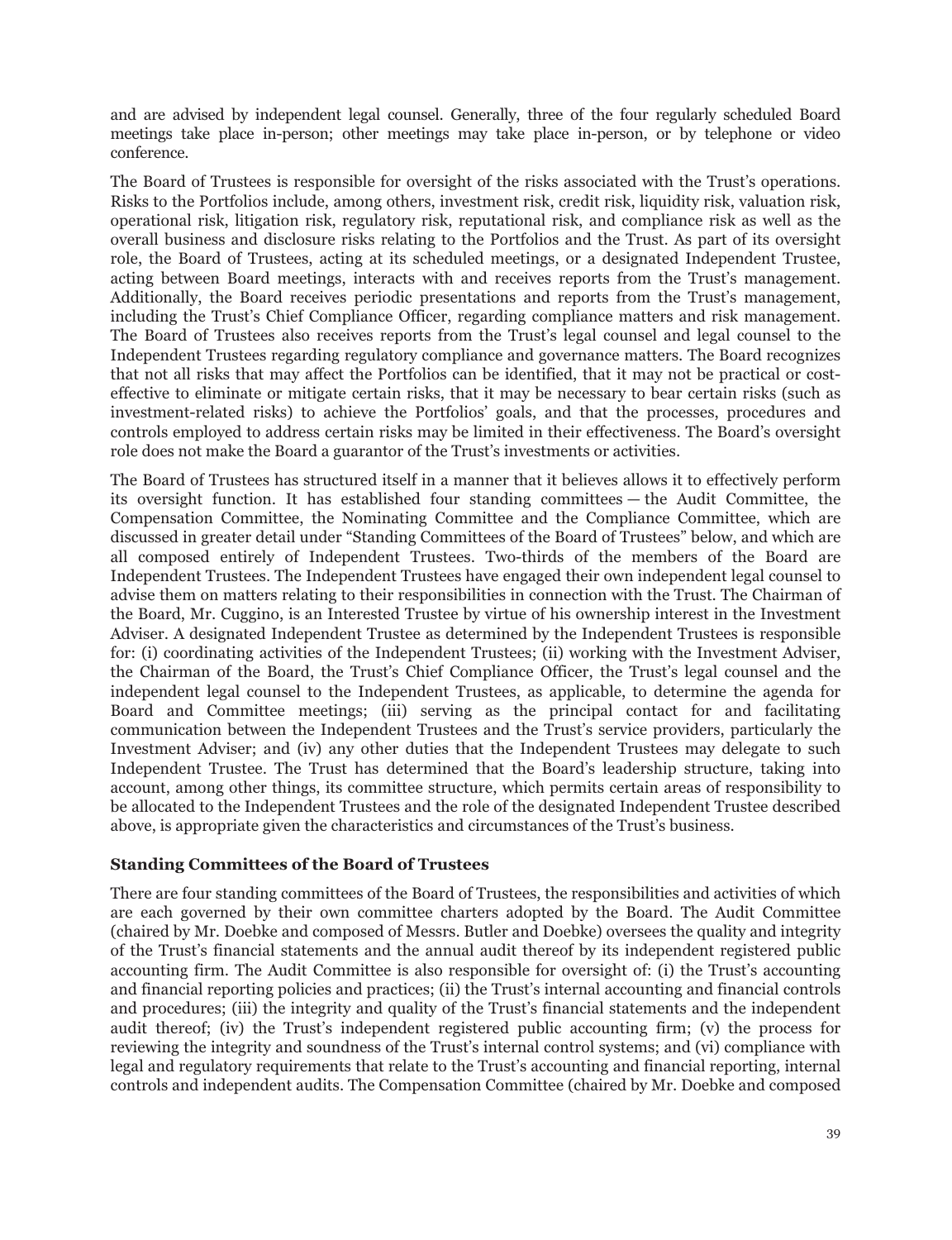of Messrs. Butler and Doebke) is responsible for the review and oversight of the compensation levels of the Trust's Trustees and Chief Compliance Officer. The Nominating Committee (chaired by Mr. Butler and composed of Messrs. Butler and Doebke) considers and makes nominations as necessary of trustee candidates to the Board. It does not consider nominees recommended by shareholders. The Compliance Committee (chaired by Mr. Butler and composed of Messrs. Butler and Doebke) assists the Board in its oversight of the Trust's compliance matters, including the Trust's compliance policies and procedures, functioning as a resource to the Trust's Chief Compliance Officer and making recommendations to the Board regarding compliance-related matters. During the Trust's last fiscal year, the Audit Committee held two meetings, the Compliance Committee and Compensation Committee held one meeting each, and the Nominating Committee held no meetings.

### **Trustee Experience**

The following provides a description of the material attributes, skills and experience that relate to the suitability of each Trustee to serve on the Board of Trustees.

*Hugh A. Butler* has experience with financial, investment and regulatory matters as a result of his position as the executive vice president of a large financial services and mortgage industry consulting firm, and as the chief executive officer of a financial institutions consulting firm. Mr. Butler has significant experience with the operations of the Board and oversight of the Trust's operations, including compliance and regulatory matters, through his service as an Independent Trustee of the Trust since 1996.

*Roger Doebke* has experience with asset management and financial matters through his service as president of a commercial real estate acquisition, development and property management firm. Mr. Doebke is familiar with Board operations generally, as well as with compliance and regulatory matters affecting the Trust, through his service as an Independent Trustee of the Trust since 2004.

*Michael J. Cuggino* has experience with asset management, accounting and finance matters through his educational background, certification as a public accountant (inactive) and his service as the manager and sole trustee of the sole member of Pacific Heights, where he oversees all four of the Trust's Portfolios. Mr. Cuggino has served as Chairman of the Board and President of the Trust since 2003, as Treasurer of the Trust from 1993 through 2007, as Secretary of the Trust since 2006 and as a Trustee of the Trust since 1998. He has significant experience with Board operations generally, as well as with compliance, accounting, regulatory, investment and other matters affecting the Trust.

The Board of Trustees and its Nominating Committee believe that each of the Trustees possess the necessary characteristics, such as the ability to critically review, analyze and discuss issues presented to the Board and sophisticated understanding of business and financial matters, to serve on the Board. Mr. Cuggino, who is an Interested Trustee of the Trust, also serves as an officer of the Trust.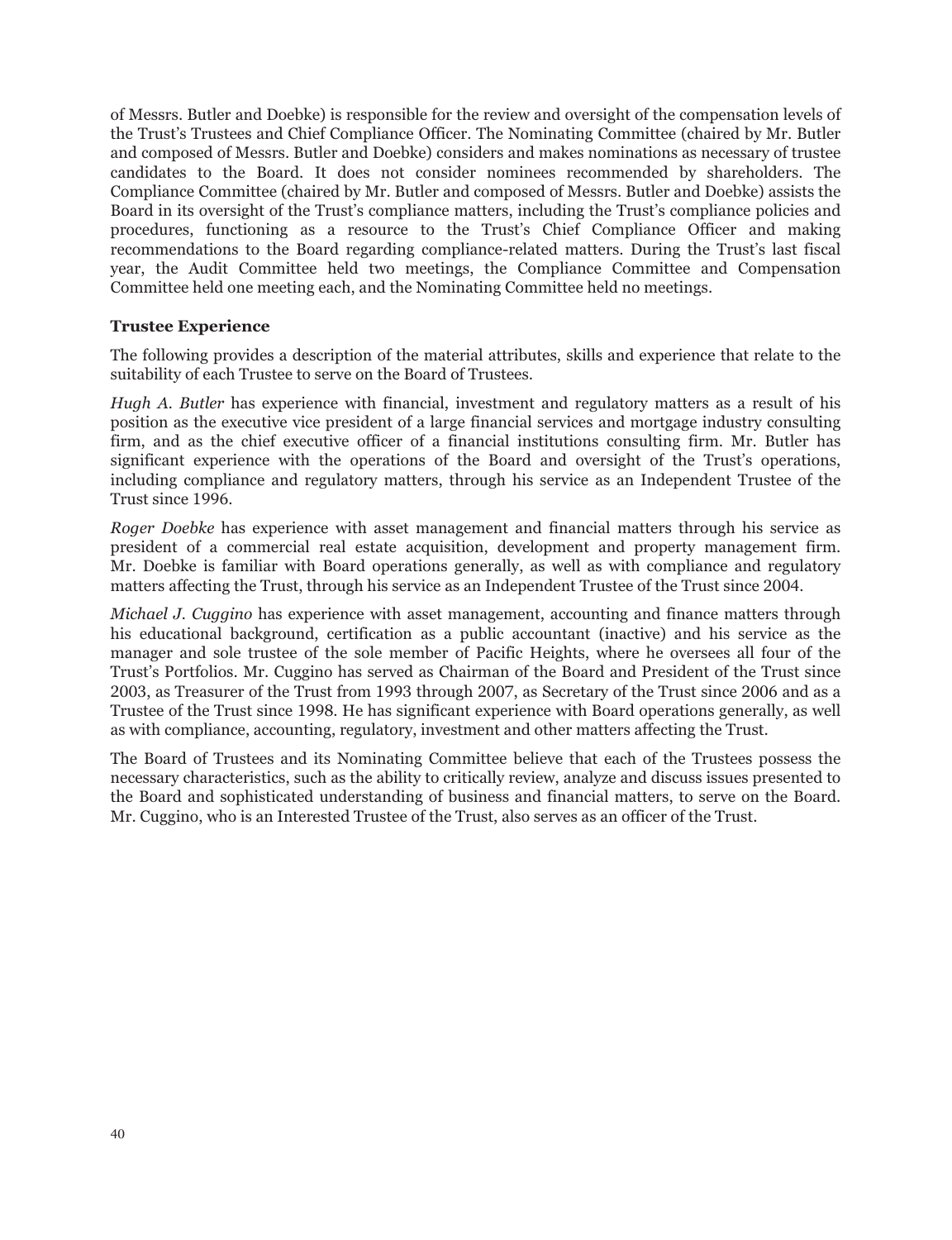# **Additional Trustee and Officer Information**

The following table includes additional information concerning the Trust's Trustees and officers:

| Trustees and Officers <sup>1</sup>      |     |                                                                        |                                                                                                                                                                                                                                                                                                                                                                                                                                                                                                                                                                                                                                                                                                                                                                                     |  |
|-----------------------------------------|-----|------------------------------------------------------------------------|-------------------------------------------------------------------------------------------------------------------------------------------------------------------------------------------------------------------------------------------------------------------------------------------------------------------------------------------------------------------------------------------------------------------------------------------------------------------------------------------------------------------------------------------------------------------------------------------------------------------------------------------------------------------------------------------------------------------------------------------------------------------------------------|--|
| Name Address <sup>2</sup>               | Age | <b>Term of</b><br><b>Office and</b><br>Length of<br><b>Time Served</b> | Current Position(s) with the Trust,<br><b>Principal Occupations(s), Number of Portfolios</b><br>in Trust Complex Overseen by Trustees,<br>and Directorships of Public Companies<br><b>During Past Five Years</b>                                                                                                                                                                                                                                                                                                                                                                                                                                                                                                                                                                    |  |
| <b>Independent Trustees<sup>3</sup></b> |     |                                                                        |                                                                                                                                                                                                                                                                                                                                                                                                                                                                                                                                                                                                                                                                                                                                                                                     |  |
| Hugh A. Butler                          | 69  | 1996                                                                   | <i>Independent Trustee.</i> Now retired, Mr. Butler was formerly<br>Executive Vice President from 2004 through 2006 of the Credit<br>Union Services Division of Fidelity National Information<br>Services, Inc. (formerly Fidelity Information Systems), a<br>publicly-traded provider of software, outsourcing and<br>information technology consulting for the financial services<br>and mortgage industries, majority-owned by Fidelity National,<br>Inc. Previously, Mr. Butler was Chief Executive Officer and<br>Founder of Computer Consultants Corporation, an information<br>systems consulting firm to financial institutions, in Salt Lake<br>City, Utah. Mr. Butler has served as a Trustee of the Trust since<br>1996 and oversees all four of the Trust's Portfolios. |  |
| Roger Doebke                            | 82  | 2006                                                                   | Independent Trustee. President, Simplex Realty Services, Inc.,<br>a commercial real estate acquisition, development and property<br>management firm located in Orange County, California since<br>1993. Mr. Doebke has served as a Trustee of the Trust since<br>2004 and oversees all four of the Trust's Portfolios.                                                                                                                                                                                                                                                                                                                                                                                                                                                              |  |

<sup>1</sup> No Trustee or officer has any family relationship with another.

<sup>2</sup> The address for each officer and Trustee is c/o 600 Montgomery Street, Suite 4100, San Francisco, California 94111. A Trustee serves until their successor has been duly elected and qualified, or until their earlier resignation, removal, death or disqualification. The Trust's officers are elected annually by the Board of Trustees and each officer holds office until their successor has been duly elected and qualified, or until their earlier resignation, removal, death or disqualification.

<sup>&</sup>lt;sup>3</sup> Not considered to be "interested persons" within the meaning of the 1940 Act.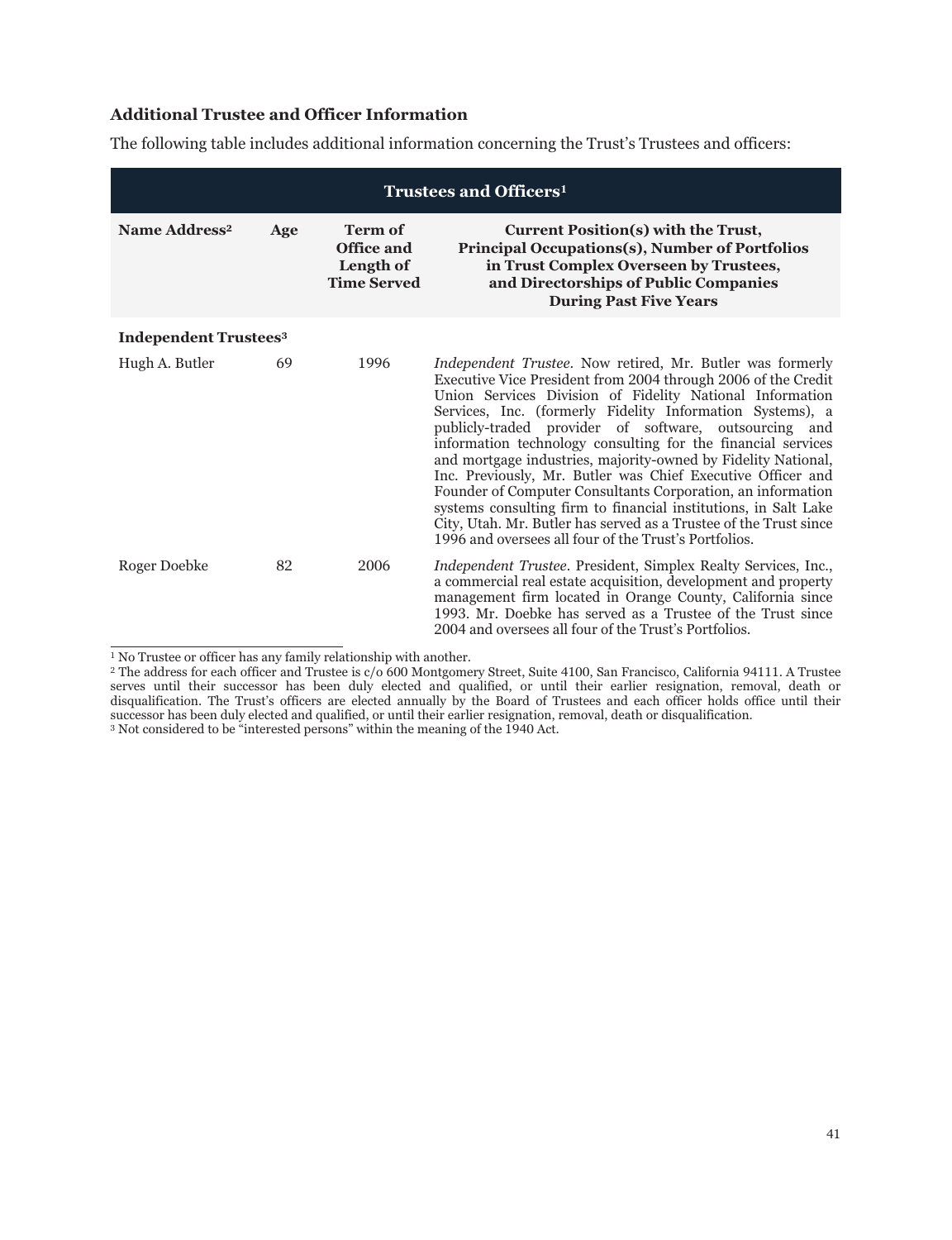| Name Address <sup>2</sup>                            | Age | <b>Term of</b><br><b>Office and</b><br>Length of<br><b>Time Served</b> | Current Position(s) with the Trust,<br><b>Principal Occupations(s), Number of Portfolios</b><br>in Trust Complex Overseen by Trustees,<br>and Directorships of Public Companies<br><b>During Past Five Years</b>                                                                                                                                                                                                                                                                                                                                    |
|------------------------------------------------------|-----|------------------------------------------------------------------------|-----------------------------------------------------------------------------------------------------------------------------------------------------------------------------------------------------------------------------------------------------------------------------------------------------------------------------------------------------------------------------------------------------------------------------------------------------------------------------------------------------------------------------------------------------|
| <b>Interested Trustee &amp; Officers<sup>4</sup></b> |     |                                                                        |                                                                                                                                                                                                                                                                                                                                                                                                                                                                                                                                                     |
| Michael J. Cuggino                                   | 59  | 1998<br>(Trustee)<br>2003<br>(President)<br>2006<br>(Secretary)        | Chairman of the Board, President, Secretary & Trustee. A<br>Certified Public Accountant (inactive), Mr. Cuggino has served<br>as Chairman of the Board and President of the Trust since<br>2003, as Treasurer of the Trust from 1993 through 2007, as<br>Secretary of the Trust since 2006 and as a Trustee of the Trust<br>since 1998. He is the manager and sole trustee of the sole<br>member (also the President and Chief Executive Officer) of the<br>Investment Adviser. Mr. Cuggino oversees all four of the<br>Trust's Portfolios.         |
| James H. Andrews                                     | 67  | 2007                                                                   | <i>Treasurer</i> , Mr. Andrews has served as Treasurer of the Trust<br>since 2007 and previously served as Assistant Treasurer of the<br>Trust from 2006 to 2007. He has also served as Director of<br>Finance of the Investment Adviser since 2006. Previously, Mr.<br>Andrews was employed in various financial, investment and<br>operational capacities at Blum Capital Partners LP, an<br>investment management firm located in San Francisco,<br>California from 1994 through 2005.                                                           |
| Susan K. Freund                                      | 67  | 2010                                                                   | Chief Compliance Officer. Ms. Freund has served as the Chief<br>Compliance Officer of the Trust and the Investment Adviser<br>since 2010. Previously, Ms. Freund served as an independent<br>consultant to various asset management firms from 2009<br>through 2010 and served as President, Secretary, Treasurer<br>and Chief Compliance Officer of the Embarcadero Funds from<br>2007 through 2009. From 2001 through 2007, Ms. Freund<br>served as Senior Counsel at Bank of the West. Ms. Freund is a<br>member of the State Bar of California. |

<sup>4</sup> Considered to be an "interested person" within the meaning of the 1940 Act because of his or her association with the Investment Adviser.

### **Trustee Compensation**

Under the Contract, the Trust has the obligation to pay the retainers and expenses of the Trust's Trustees. The Trust's officers receive no salary or fees from the Trust in their capacity as officers.

The Trustees of the Trust each receive an annual retainer of \$145,000 paid in equal quarterly installments, and for each Independent Trustee, an additional \$5,000 per Committee such Trustee chairs. The Trustees also receive reimbursement for out-of-pocket expenses incurred attending meetings of the Board of Trustees, Independent Trustees or any of the Board's Committees, and costs of Independent Trustee continuing education.

The Trust's Trustees and officers are neither entitled to, nor do they receive, any pension or retirement benefits from the Trust.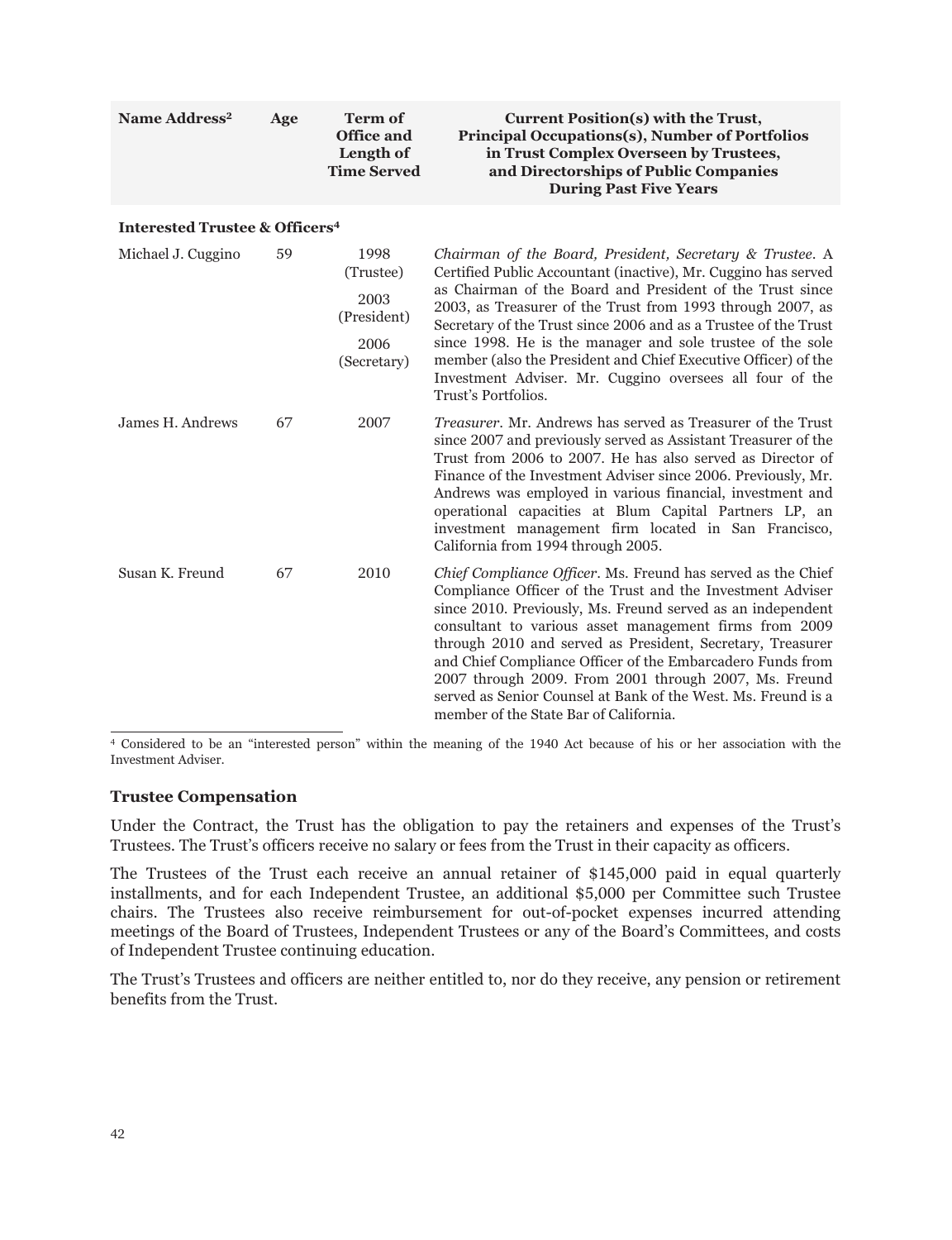The following table sets forth information on compensation paid by the Trust to each Trustee and officer for services in such capacities during the year ended January 31, 2022:

| <b>Compensation Table</b>                            |                                                |                                                                                                                              |                                                                            |                                                                                                                  |  |
|------------------------------------------------------|------------------------------------------------|------------------------------------------------------------------------------------------------------------------------------|----------------------------------------------------------------------------|------------------------------------------------------------------------------------------------------------------|--|
| <b>Name of Person, Position</b>                      | <b>Aggregate</b><br>Compensation<br>from Trust | <b>Pension or</b><br><b>Retirement</b><br><b>Benefits</b><br><b>Accrued as</b><br>Part of<br><b>Trust</b><br><b>Expenses</b> | <b>Estimated</b><br>Annual<br><b>Benefits</b><br>upon<br><b>Retirement</b> | <b>Total</b><br>Compensation<br>from<br><b>Trust/Trust</b><br><b>Complex Paid</b><br>to Trustees<br>and Officers |  |
| <b>Independent Trustees</b>                          |                                                |                                                                                                                              |                                                                            |                                                                                                                  |  |
| Hugh A. Butler<br><b>Independent Trustee</b>         | \$135,000                                      |                                                                                                                              |                                                                            | \$135,000                                                                                                        |  |
| Roger Doebke<br><b>Independent Trustee</b>           | \$135,000                                      |                                                                                                                              |                                                                            | \$135,000                                                                                                        |  |
| <b>Interested Trustee</b>                            |                                                |                                                                                                                              |                                                                            |                                                                                                                  |  |
| Michael J. Cuggino<br>President, Secretary & Trustee | \$125,000                                      |                                                                                                                              |                                                                            | \$125,000                                                                                                        |  |

### **Share Ownership of Trustees and Officers**

As of April 30, 2022, the Trustees and officers of the Trust as a group owned less than 1% of the outstanding common stock of the Portfolios of the Trust as a whole and of Permanent Portfolio. The Trustees and officers of the Trust as a group owned 1.62%, 1.15% and 10.72% of Short-Term Treasury Portfolio, Versatile Bond Portfolio and Aggressive Growth Portfolio, respectively.

As of December 31, 2021, no Independent Trustee or member of their immediate families owned beneficially or of record any securities of, or had any direct or indirect material interest in: (i) Pacific Heights; (ii) Quasar Distributors, LLC, the Trust's distributor; or (iii) any person controlling, controlled by or under common control with such persons.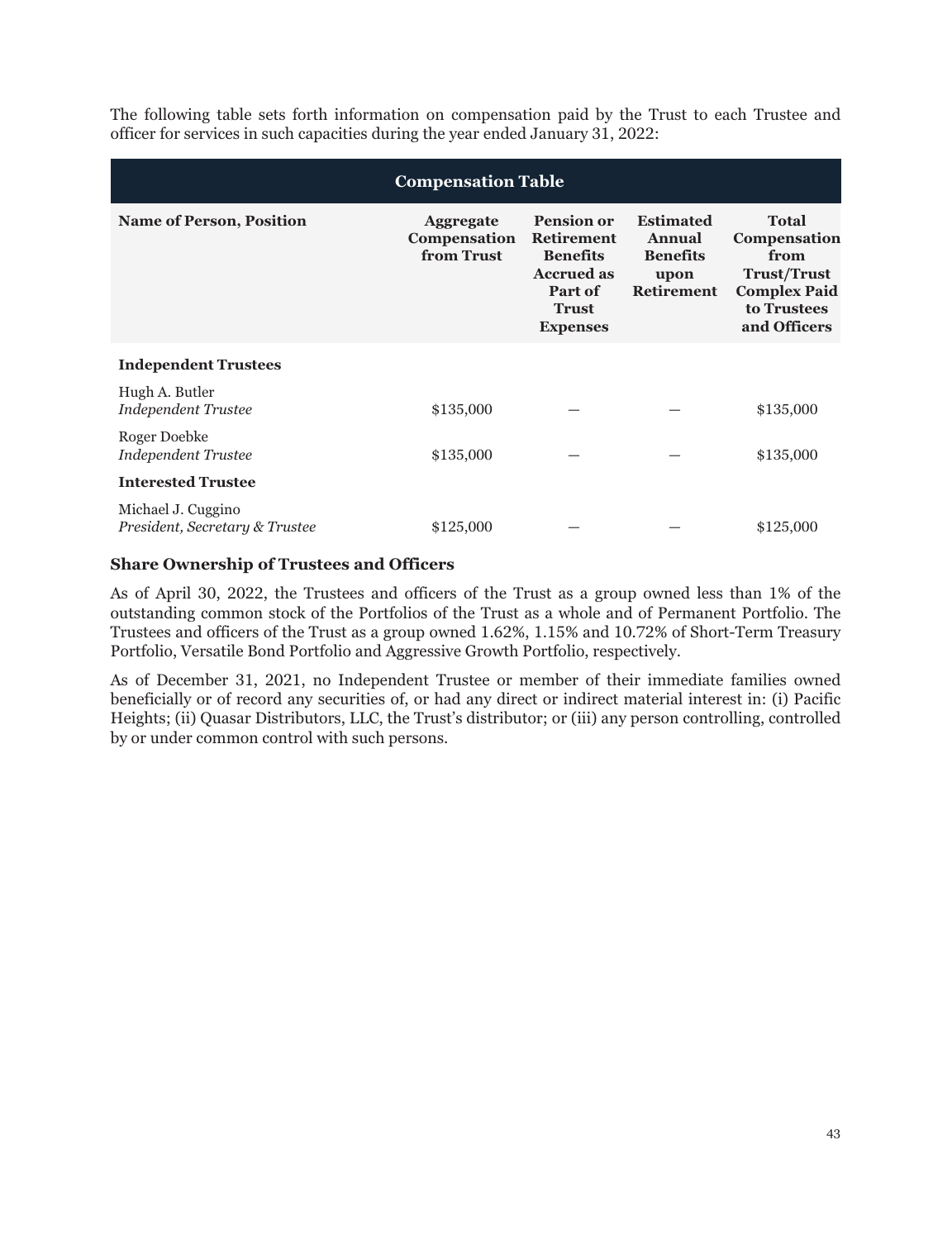Also as of that date, the Trust's Trustees and officers owned shares in the Trust's Portfolios as listed in the table below.

| <b>Name</b>                                                                        | <b>Dollar Range of</b><br><b>Equity Securities</b><br>in the Portfolio $(1)$ | <b>Dollar Range of</b><br><b>Equity Securities</b><br>in the $Trust(1)$ |
|------------------------------------------------------------------------------------|------------------------------------------------------------------------------|-------------------------------------------------------------------------|
| <b>Permanent Portfolio:</b>                                                        |                                                                              |                                                                         |
| Hugh A. Butler                                                                     | Over \$100,000                                                               | Over \$100,000                                                          |
| Roger Doebke                                                                       | Over \$100,000                                                               | Over \$100,000                                                          |
| Michael J. Cuggino <sup>(2)(3)</sup>                                               | \$100,001-\$500,000                                                          | Over \$1,000,000                                                        |
| James H. Andrews <sup>(3)</sup>                                                    | \$500,001-\$1,000,000                                                        | \$500,001-\$1,000,000                                                   |
| Pacific Heights Asset Management, LLC Profit Sharing/401(k)<br>Plan <sup>(4)</sup> | Over \$1,000,000                                                             | Over \$1,000,000                                                        |
| <b>Short-Term Treasury Portfolio:</b>                                              |                                                                              |                                                                         |
| Michael J. Cuggino $(2)(3)$                                                        | \$100,001-\$500,000                                                          | Over \$1,000,000                                                        |
| James H. Andrews <sup>(3)</sup>                                                    | $$1 - $10,000$                                                               | \$500,001-\$1,000,000                                                   |
| <b>Versatile Bond Portfolio:</b>                                                   |                                                                              |                                                                         |
| Hugh A. Butler                                                                     | 10,001-\$50,000                                                              | Over \$100,000                                                          |
| Michael J. Cuggino <sup>(2)(3)</sup>                                               | \$100,001-\$500,000                                                          | Over \$1,000,000                                                        |
| James H. Andrews <sup>(3)</sup>                                                    | $$1 - $10,000$                                                               | \$500,001-\$1,000,000                                                   |
| Pacific Heights Asset Management, LLC Profit Sharing/401(k)<br>Plan(4)             | \$500,001-\$1,000,000                                                        | Over \$1,000,000                                                        |
| <b>Aggressive Growth Portfolio:</b>                                                |                                                                              |                                                                         |
| Hugh A. Butler                                                                     | 10,001-\$50,000                                                              | Over \$100,000                                                          |
| Roger Doebke                                                                       | Over \$100,000                                                               | Over \$100,000                                                          |
| Michael J. Cuggino <sup>(2)(3)</sup>                                               | \$500,001-\$1,000,000                                                        | Over \$1,000,000                                                        |
| Pacific Heights Asset Management, LLC Profit Sharing/401(k)<br>Plan <sup>(4)</sup> | Over \$1,000,000                                                             | Over \$1,000,000                                                        |

(1) Valuation as of December 31, 2021.

(2) Includes ownership through Mr. Cuggino's ownership of Pacific Heights.

(3) Excludes ownership through participation in the Pacific Heights Asset Management, LLC Profit Sharing/401(k) Plan

(4) Messrs. Cuggino and Andrews are trustees of and participants in the Pacific Heights Asset Management, LLC Profit Sharing/ 401(k) Plan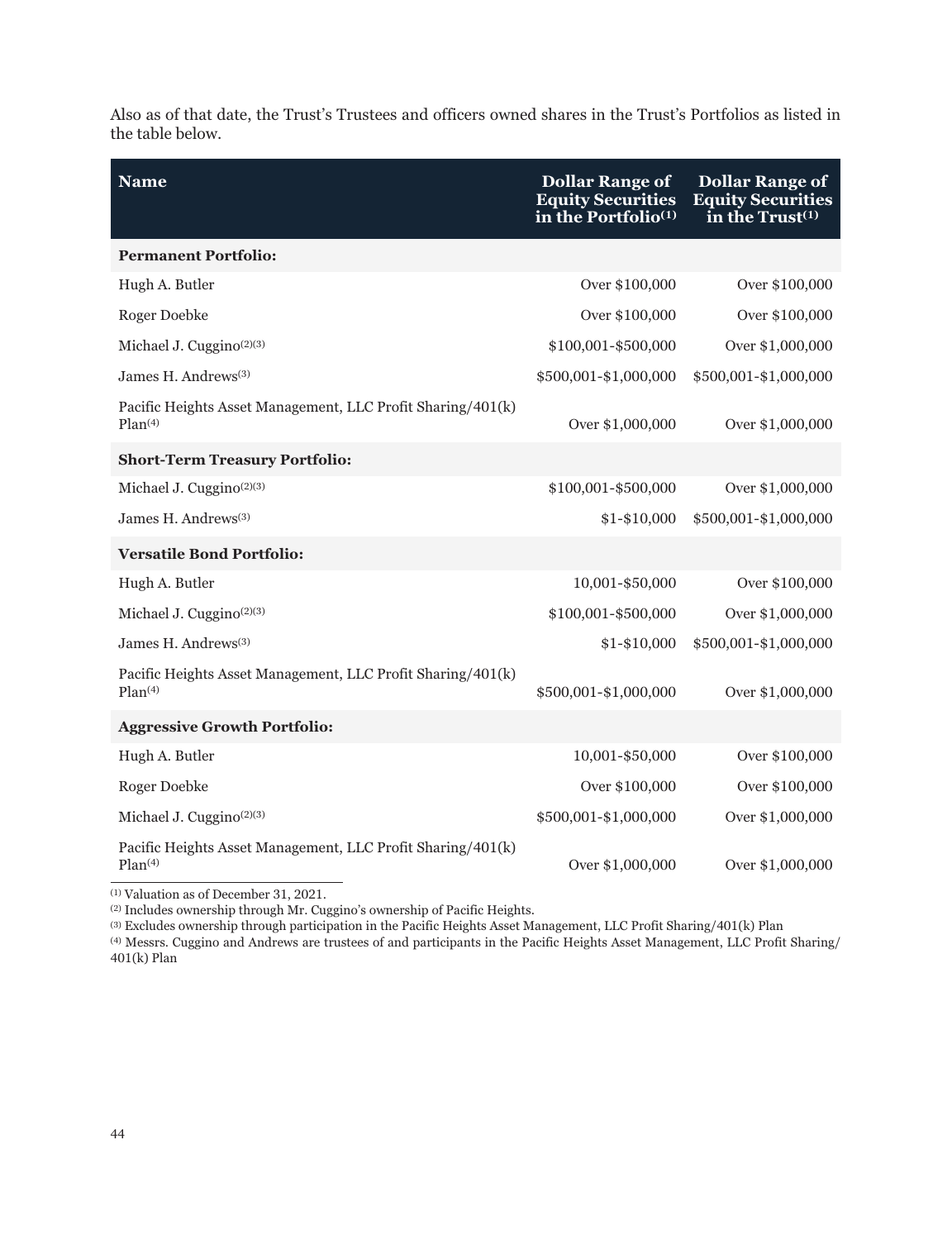### **INVESTMENT MANAGEMENT**

### **Investment Adviser**

The Trust retains Pacific Heights as its investment adviser. Pacific Heights is a limited liability company organized in October 2002 under the laws of the State of California and was registered as an investment adviser on January 3, 2003. Pacific Heights is controlled by Mr. Cuggino, who is Pacific Heights' manager and the sole trustee of its sole member. Mr. Cuggino is also Pacific Heights' President and Chief Executive Officer. The Trust's Treasurer and Chief Compliance Officer also serve as Pacific Heights' Director of Finance and Chief Compliance Officer, respectively. Pacific Heights' principal offices are located at 600 Montgomery Street, Suite 4100, San Francisco, California 94111. Mr. Cuggino also serves as President, Secretary and a trustee of the Trust. See "Board of Trustees" above.

### **Investment Advisory Contract; Expense Limitation Agreement and Fees**

The services Pacific Heights provides to the Trust and the compensation it receives are defined in an Investment Advisory Contract by and between the Trust and Pacific Heights, dated January 21, 2016 ("Contract"). Under the Contract, Pacific Heights bears all ordinary operating expenses of the Portfolios, except the following: (a) fees payable to Pacific Heights for its services under the Contract; (b) all fees, costs, expenses and allowances relating to a Portfolio's investments, including interest on borrowings, if any; (c) all taxes payable by a Portfolio; (d) all brokerage commissions and other charges in the purchase and sale of Portfolio assets; (e) all fees and expenses of Trust trustees, including fees and disbursements to counsel to the Independent Trustees; (f) payments pursuant to any plan of distribution adopted pursuant to Rule 12b-1 under the 1940 Act; and (g) all extraordinary fees, costs and expenses of the Trust or any Portfolio, including any fees, costs and expenses associated with litigation, government investigations or administrative proceedings, including the costs of any settlements.

The investment advisory fee payable to Pacific Heights under the Contract is calculated separately for each Portfolio of the Trust, for each calendar year at the following annual rates as a percentage of average daily net assets, computed for each day of each such year on the basis of net assets as of the close of business on the next preceding "full business day," as defined in the Contract ("Advisory Fee"):

- a) 1.1875% of the first \$200 million of the Portfolio's average daily net assets;
- b) .8750% of the next \$200 million of the Portfolio's average daily net assets;
- c) .8125% of the next \$200 million of the Portfolio's average daily net assets; and
- d) .7500% of all of the Portfolio's average daily net assets in excess of \$600 million.

Pursuant to an Advisory Fee Waiver and Expense Assumption Agreement dated December 14, 2021 ("Waiver Agreement"), effective through June 1, 2023 for Short-Term Treasury Portfolio and Versatile Bond Portfolio, Pacific Heights has agreed to waive portions of its Advisory Fee allocable to each Portfolio, such that the Advisory Fee paid by the Portfolio does not exceed an annual rate of .6250% of the Portfolio's average daily net assets. Neither the Trust nor any Portfolio will be required to reimburse Pacific Heights for amounts waived or paid by Pacific Heights pursuant to the Waiver Agreement. The Waiver Agreement may be terminated or amended only in writing and only with the approval of the Board of Trustees.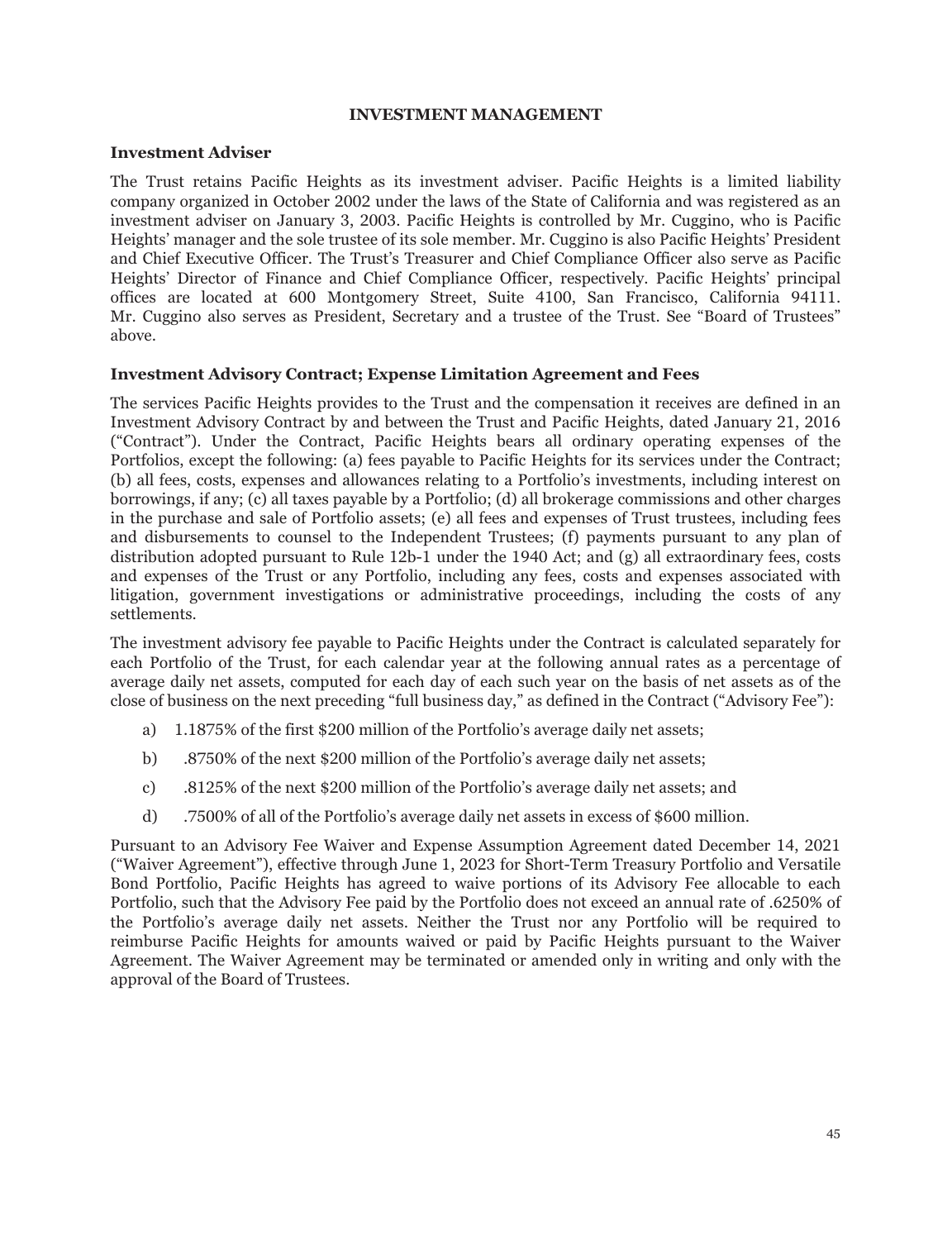Pacific Heights received the following investment advisory fees from each of the Trust's Portfolios for the fiscal years ended January 31, 2022, 2021 and 2020, respectively:

|                                            | <b>Year Ended</b><br><b>January 31, 2022</b> | <b>Year Ended</b><br><b>January 31, 2021</b> | <b>Year Ended</b><br><b>January 31, 2020</b> |
|--------------------------------------------|----------------------------------------------|----------------------------------------------|----------------------------------------------|
| Permanent Portfolio <sup>®</sup>           | \$22,489,273                                 | \$16,396,267                                 | \$15,759,536                                 |
| Short-Term Treasury Portfolio <sup>1</sup> | \$86,223                                     | \$86,195                                     | \$90,381                                     |
| Versatile Bond Portfolio <sup>2</sup>      | \$503,401                                    | \$58,406                                     | \$111,811                                    |
| Aggressive Growth Portfolio                | \$437,302                                    | \$305,573                                    | \$304,078                                    |

<sup>1</sup> Net of Advisory Fees waived of \$77,601, \$77,576 and \$81,342 for the years ended January 31, 2022, January 31, 2021 and January 31, 2020, respectively.

<sup>2</sup> Net of Advisory Fees waived of \$453,062, \$52,565 and \$100,628 for the years ended January 31, 2022, January 31, 2021 and January 31, 2020, respectively.

The Contract provides that neither Pacific Heights nor any member, manager, employee or agent thereof shall be liable to the Trust or its creditors, any Portfolio, or any shareholder for errors of judgment, mistakes of law or any acts or omissions by it, except those involving willful misfeasance, bad faith, gross negligence or reckless disregard of Pacific Height's obligations under the Contract. The Contract further provides that Pacific Heights shall not be accountable for any loss suffered by any Portfolio arising from any investment made for the Portfolio by it, or for any act or omission in the execution of any securities transaction, except those involving willful misfeasance, bad faith, gross negligence or reckless disregard of Pacific Heights' obligations under the Contract.

The Contract continues in force for two years from the date of execution. Thereafter, if not terminated, the Contract will continue in effect with respect to the Portfolios from year to year if such continuance is specifically approved at least annually: (i) by the Board of Trustees or by a vote of a majority of the outstanding voting securities of the Portfolio; and (ii) by a majority of the Trust's trustees who are not parties to the Contract or "interested persons" of such parties as that term is defined in the 1940 Act, voting in person, at a meeting called for the purpose of considering continuation of the Contract.

The Contract may be terminated at any time with respect to any Portfolio by either party without penalty upon sixty days' prior written notice to the other party. Such termination may be effected on behalf of a Portfolio by action of the Board of Trustees or by vote of a majority of the outstanding voting securities of the Portfolio. The Contract will terminate in the event of an "assignment," as that term is defined in the 1940 Act.

Additional information regarding the Contract is set forth in the Prospectus under "Management — Investment Adviser and Portfolio Manager," and a discussion regarding the Board of Trustees' basis for approving the Contract is available in the Trust's Annual Report to Shareholders for the year ended January 31, 2022.

# **Portfolio Manager Information**

Mr. Cuggino is the portfolio manager for each of the Trust's Portfolios. Mr. Cuggino also currently serves as President, Secretary and a trustee of the Trust. For additional information on Mr. Cuggino's compensation as an officer and trustee of the Trust, see "Trustee Compensation" above.

Pacific Heights compensates Mr. Cuggino for service as the portfolio manager for each of the Trust's Portfolios. Mr. Cuggino is the President, Chief Executive Officer, manager and sole trustee of a revocable trust that is the sole member of Pacific Heights. As the manager and sole trustee of the sole member of Pacific Heights, Mr. Cuggino is the indirect owner of Pacific Heights and determines his own compensation. Mr. Cuggino's compensation from Pacific Heights is in the form of a share of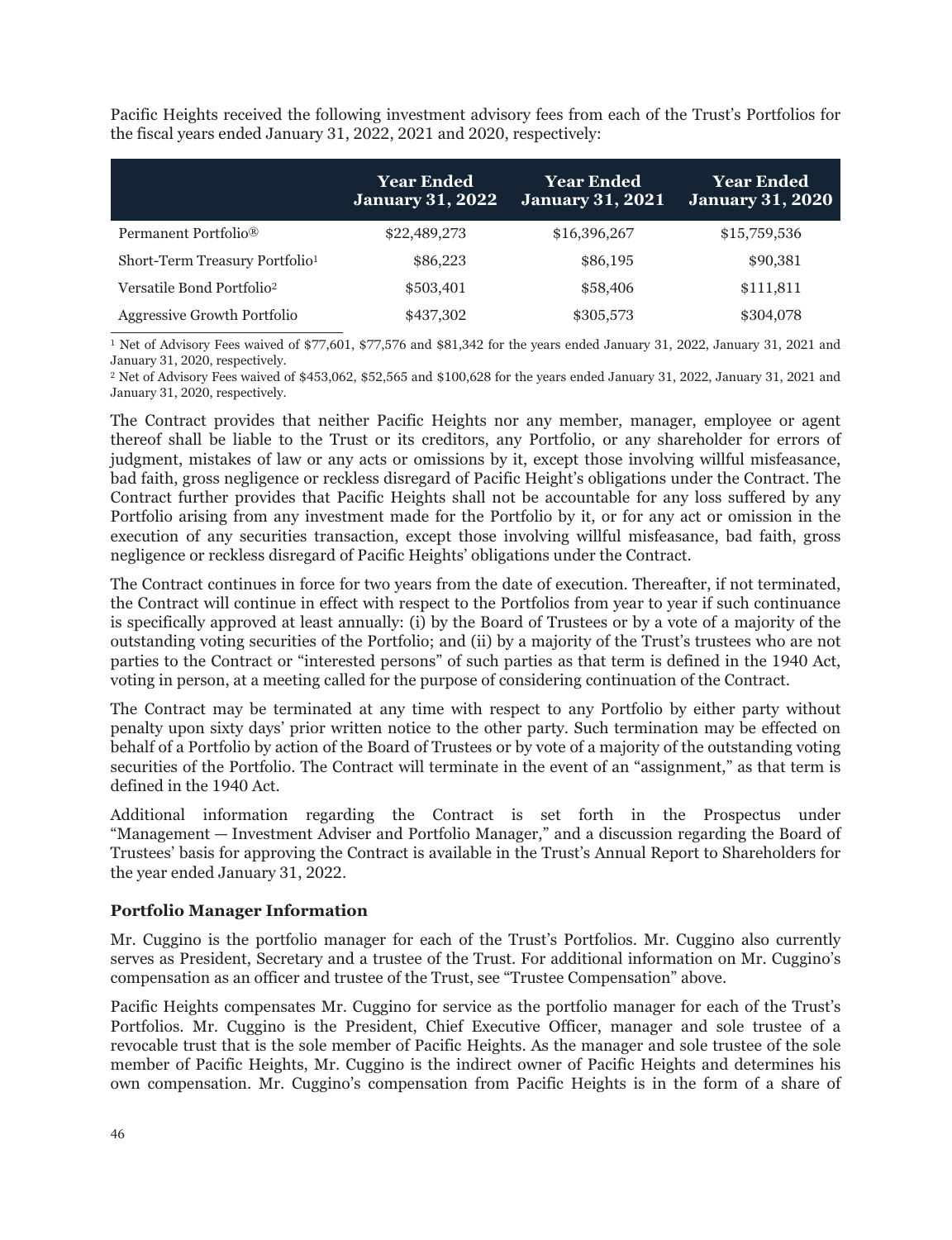Pacific Heights' total profits. Mr. Cuggino's compensation is reviewed and may be modified each year as appropriate to reflect changes in the market, as well as to adjust for other factors used to determine compensation. Such factors include taking into consideration Pacific Heights' profitability and such other factors as Pacific Heights may deem relevant under the circumstances. Mr. Cuggino's compensation is not based directly on the performance of any of the Trust's Portfolios or their levels of net assets.

Conflicts of interest may arise when Mr. Cuggino transacts personally in investments made or to be made for the Trust's Portfolios. Mr. Cuggino is subject to the Trust's and Pacific Heights' Code of Ethics ("Code of Ethics"), discussed under "Code of Ethics," which seeks to address potential conflicts of interest that may arise in connection with the personal securities transactions of employees, officers and trustees of the Trust. The primary purpose of the Code of Ethics is to ensure that personal trading by these individuals does not disadvantage any Trust Portfolio. There is no guarantee, however, that such Code of Ethics will detect each situation in which a potential conflict may arise.

The following table provides information relating to accounts managed by Mr. Cuggino as of January 31, 2022:

|                                                                           | <b>Registered</b><br>Investment<br><b>Companies</b> | <b>Other Pooled</b><br>Investment<br><b>Vehicles</b> | <b>Other</b><br><b>Accounts</b> |
|---------------------------------------------------------------------------|-----------------------------------------------------|------------------------------------------------------|---------------------------------|
| Number of Accounts Managed                                                | 4                                                   |                                                      |                                 |
| Number of Accounts Managed with Performance-Based<br><b>Advisory Fees</b> |                                                     |                                                      |                                 |
| <b>Total Assets Managed</b>                                               | \$3,071,996,361                                     | $s-$                                                 |                                 |
| Total Assets Managed with Performance-Based<br><b>Advisory Fees</b>       |                                                     |                                                      |                                 |

Personal investment accounts of Mr. Cuggino and his family are not reflected.

As of January 31, 2022, Mr. Cuggino beneficially owned, through his ownership of Pacific Heights, shares in each of the Trust's Portfolios. Ownership of Permanent Portfolio, Short-Term Treasury Portfolio, and Versatile Bond Portfolio was valued at \$100,001-\$500,000 per Portfolio, and ownership of Aggressive Growth Portfolio was valued at \$500,001-\$1,000,000. Such holdings are included among the assets managed of "Registered Investment Companies" in the preceding table. Also, see "Share Ownership of Trustees and Officers" in this SAI for additional information regarding Mr. Cuggino's ownership of shares of the Trust.

# **Code of Ethics**

The Trust, the Investment Adviser and the Trust's principal underwriter, Quasar Distributors, LLC, each have adopted Codes of Ethics pursuant to Rule 17j-1 under the 1940 Act and Rule 204A-1 under the Investment Advisors Act of 1940, as applicable, which permit persons subject to the Codes of Ethics to invest in securities, including securities that may be purchased or held by the Trust's Portfolios. The Codes of Ethics are on public file with, and are available from, the SEC.

# **COMPUTATION OF NET ASSET VALUE**

The Trust makes a separate calculation of net asset value per share for each class of shares of each Portfolio at the close of business of the New York Stock Exchange (usually 4:00 p.m. Eastern Time) every day that the Exchange is open for business or any earlier Exchange closing time that day ("Business Day"). The Exchange is generally open for trading every Monday through Friday, but is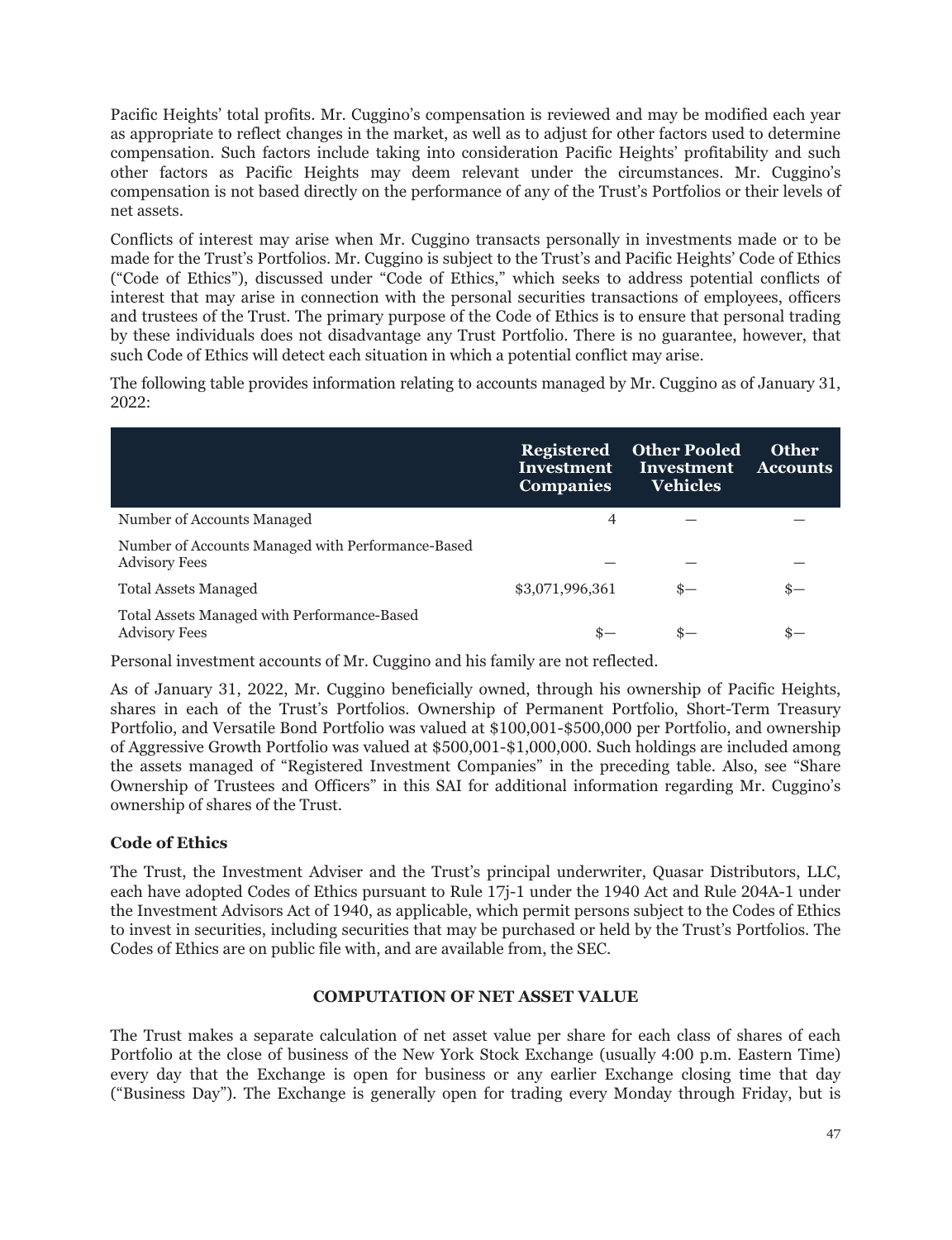closed for trading on certain customary national business holidays consisting of New Year's Day, Martin Luther King, Jr.'s Birthday, President's Day, Good Friday, Memorial Day, Juneteenth, Independence Day, Labor Day, Thanksgiving Day and Christmas Day. Because Permanent Portfolio, Versatile Bond Portfolio and Aggressive Growth Portfolio may invest in securities that are principally traded on foreign exchanges which may be open for trading on days other than the Trust's Business Days, the net asset values of Permanent Portfolio's, Versatile Bond Portfolio's and Aggressive Growth Portfolio's shares may be significantly affected on days when investors will not be able to purchase or redeem the Portfolios' shares. All awaiting and accepted requests for purchases and redemptions of Portfolio shares are executed, at a price equal to net asset value per share of the relevant class, immediately following the computation. See "Additional Purchase, Sale (Redemption) and Account Information."

Net asset value per share of a Portfolio is computed by adding the current value of all of the Portfolio's assets attributable to shares of that class, subtracting the amount of its liabilities (including proper accruals of expense items) attributable to shares of that class, dividing the result by the total number of shares outstanding for that class of the Portfolio, and rounding up or down to the nearest cent per share. Generally, the current value of a Portfolio's assets is determined as follows: Securities that are listed and traded on one or more domestic exchanges (including stock options) will be valued at their last quoted sales price of the day on the exchange or system on which they are principally traded. Equity securities traded on the Nasdaq National Market System are valued at the Nasdaq Official Closing Price ("NOCP") provided by Nasdaq, usually as of 4:00 p.m. Eastern Time each Business Day, unless that price is outside the range of the "inside" bid and asked price (i.e., the bid and asked prices that dealers quote to each other when trading for their own accounts), in which case Nasdaq will adjust the price to equal the inside bid or asked price, whichever is closer. Foreign securities traded on an exchange are valued on the basis of market quotations most recently available from that exchange. If there is no trading in an investment on a Business Day, the investment will be valued at the mean between its closing bid and asked prices on the exchange or system on which the security is principally traded. Securities that are traded over-the- counter will be valued at the last sale price in the over-thecounter market. If the over-the-counter security does not trade on a particular day, then the mean between its closing bid and closing asked prices will be used. Short- and long-term debt securities, including U.S. government securities, listed corporate bonds, other fixed income securities and unlisted securities, are generally valued at the latest price furnished by an independent pricing service. Pricing services may use, without limitation, a matrix or formula method that takes into consideration market indexes, matrices, yield curves and other specified inputs and assumptions. This may result in the securities being valued at a price different from the price that would have been determined had the matrix or formula method not been used. Pricing services generally value fixed-income securities assuming orderly transactions of an institutional round lot size, but a Portfolio may hold or transact in such securities in smaller, odd lot sizes. Odd lots often trade at lower prices than institutional round lots. Permanent Portfolio will value gold and silver bullion each Business Day at the closing spot settlement price on the New York Commodity Exchange, a regulated U.S. commodity futures exchange. Gold and silver coins are valued at the price furnished by an independent pricing service. Deposits of Swiss francs and Swiss government bonds will be valued each business day at prices (converted into U.S. dollars) quoted by an independent pricing service. All investments denominated in foreign currencies are converted into U.S. dollars using exchange rates obtained from an independent pricing service. A Portfolio's ability to value its investment may also be impacted by technological issues and/or errors by pricing services or other third-party service providers. A Portfolio's ability to value its investments may be impacted by technological and/or errors by pricing services or other third party providers. Investments for which bona fide market quotations are not readily available, or investments for which the Investment Adviser determines that a quotation or a price for such an investment provided by a dealer or an independent pricing service is not believed to be reflective of market value, are valued by the Investment Adviser's Valuation Committee pursuant to fair value procedures approved by the Board of Trustees. Also, a Portfolio may rely upon bona fide quotations obtained from sources other than those referred to above when doing so would, in the opinion of the Board of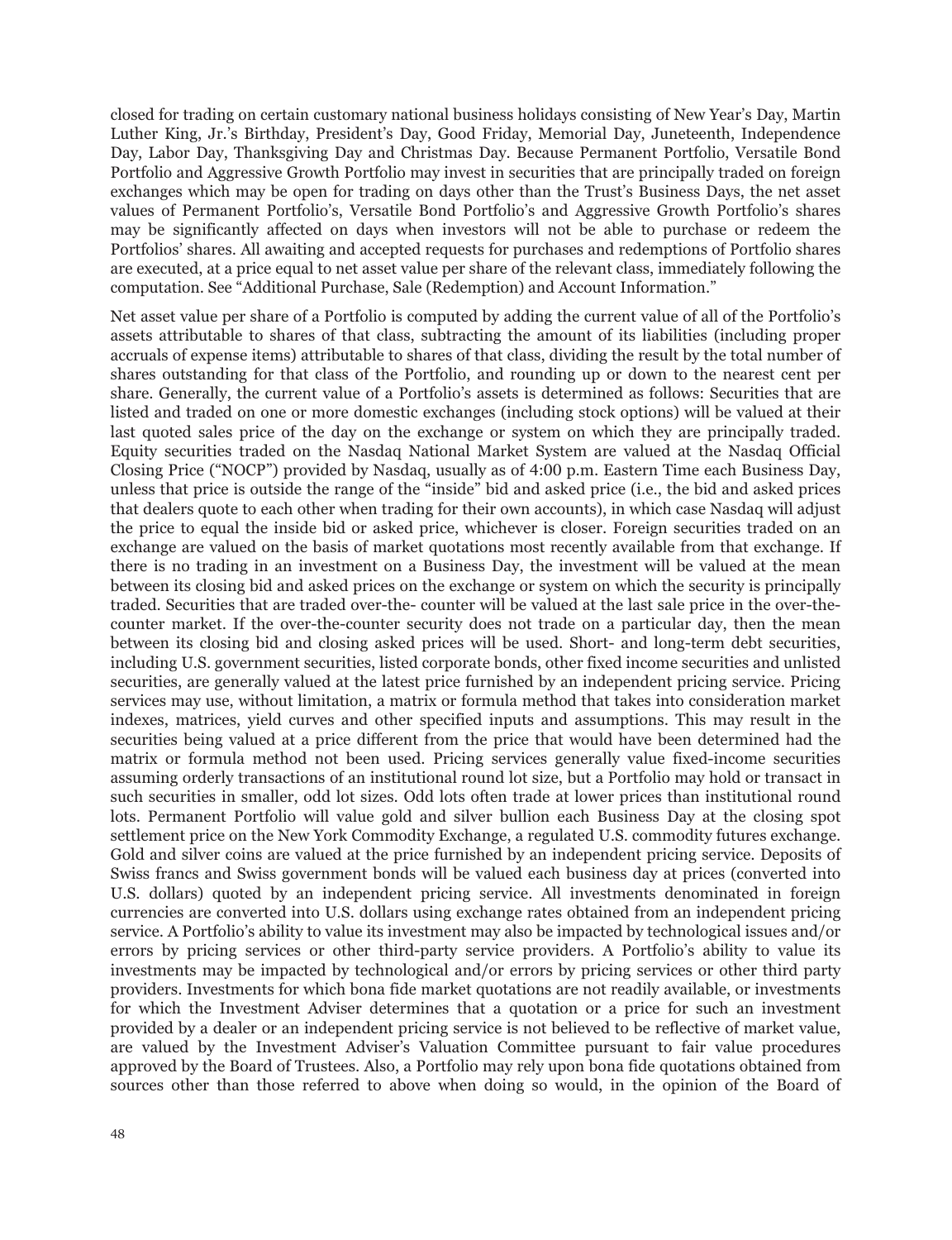Trustees, better serve the fair and accurate valuation of the Portfolio's assets. In the event of an extraordinary occurrence or emergency which would affect the value of a Portfolio's assets traded on a foreign exchange, and which the Portfolio learns of prior to 4:00 p.m. Eastern Time, those assets will be valued by the Investment Adviser's Valuation Committee at fair value as determined in good faith pursuant to procedures approved by the Board of Trustees.

## **DISTRIBUTION ARRANGEMENTS**

## **Distributor**

The Trust's distributor is Quasar Distributors, LLC, 111 East Kilbourn Avenue, Suite 2200, Milwaukee, Wisconsin 53202 ("Distributor"). The Distributor is an affiliate of Foreside Financial Group, LLC. The Distributor is a broker-dealer registered with the SEC and is a member of the Financial Industry Regulatory Authority, Inc. ("FINRA"). The Distributor, as an agent in connection with the distribution of the Portfolio shares, is responsible for the continuous distribution, on a "best efforts" basis, of the shares of each of the Trust's Portfolios.

The Distributor may enter into agreements with selected broker-dealers, banks or other financial intermediaries, such as retirement platforms and fund "supermarket" platform arrangements (collectively, "Selling Firms") for distribution of shares of the Portfolios. With respect to certain Selling Firms, including but not limited to supermarket platforms, the Investment Adviser or the Trust, rather than the Distributor, may enter into such agreements. These Selling Firms may charge a fee for their services and may receive shareholder service or other fees. These Selling Firms may otherwise act as processing agents and are responsible for promptly transmitting purchase, redemption and other requests to the Trust. Investors who purchase shares through Selling Firms will be subject to the procedures of those Selling Firms through which they purchase shares, which may include charges, investment minimums, cutoff times and other restrictions in addition to, or different from, those listed herein or in the Prospectus. Information concerning any charges or services will be provided to investors by the Selling Firm through which they purchase shares. Investors purchasing shares of a Portfolio through Selling Firms should acquaint themselves with their Selling Firm's procedures and should read the Prospectus in conjunction with any materials and information provided by their Selling Firm. The Selling Firm, and not its customers (investors), will be the shareholder of record, although investors may have the right to vote shares depending upon their arrangement with the Selling Firm. The Distributor does not receive compensation from the Portfolios for its distribution services, except the distribution/service fees with respect to the shares of those Portfolio share classes for which a plan of distribution pursuant to Rule 12b-1 under the 1940 Act is effective. The Investment Adviser pays the Distributor a fee for certain distribution-related expenses.

# **Rule 12b-1 Plan**

The Board of Trustees has adopted a plan of distribution pursuant to Rule 12b-1 under the 1940 Act ("Rule 12b-1 Plan" or "Plan") with respect to Class A and Class C Shares of each Portfolio as described below in further detail. Class I shares of the Portfolios are not subject to the Plan.

# *Class A and Class C Shares*

Under the Plan, Class A shares will pay service fees at an annual rate of .25% of the average daily net assets of the Portfolio attributable to Class A shares.

Under the Plan, Class C shares will pay distribution and service fees at an aggregate annual rate of 1.00% of the average daily net assets of the Portfolio attributable to Class C shares.

The Plan provides that amounts paid under the Plan as distribution fees may be expended on any activities or expenses intended to result or relate to the sale and/or retention of shares of the applicable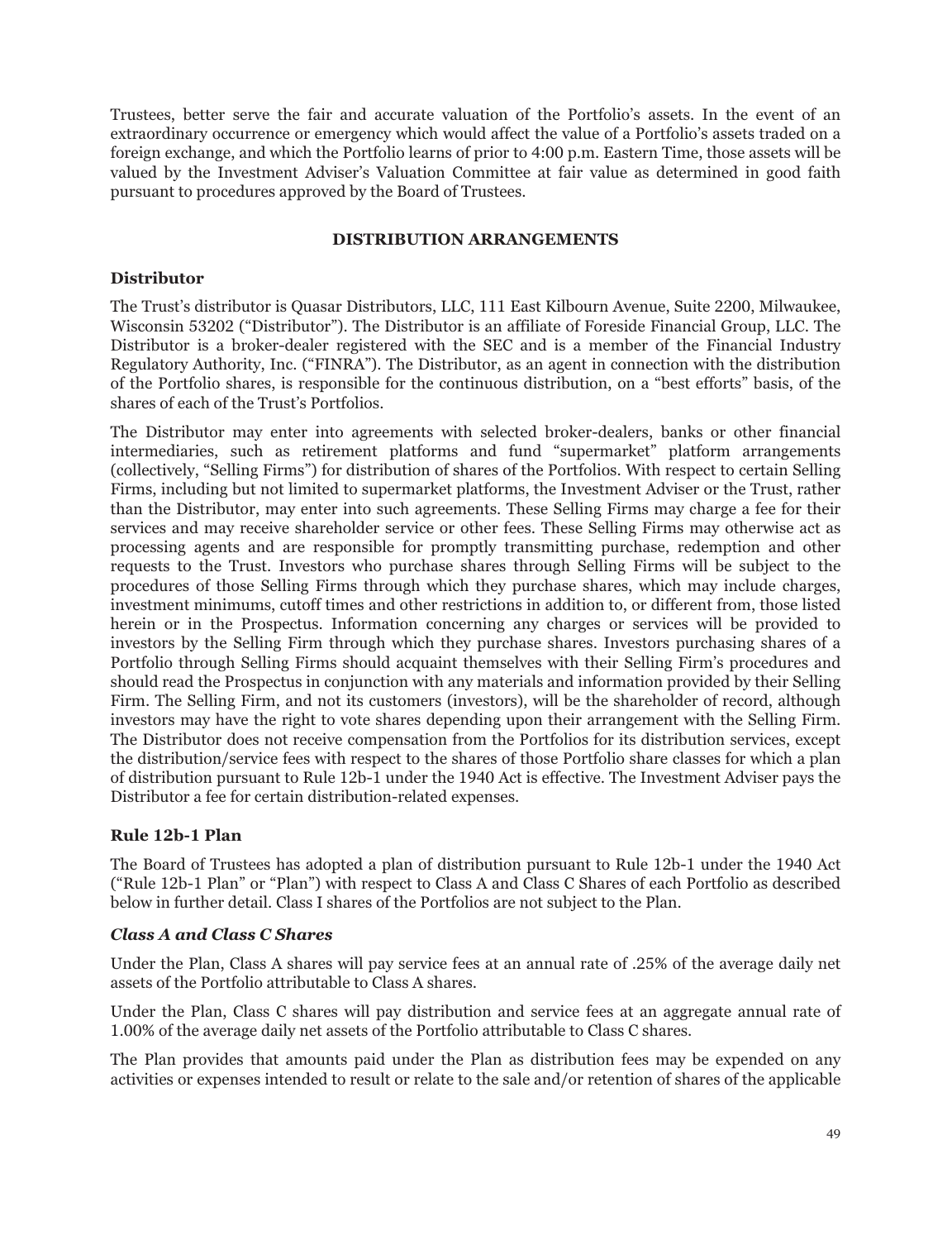Class of a Portfolio, including, but not limited to: (i) compensation paid to registered representatives of the Distributor and/or to Selling Firms; (ii) salaries and other expenses of the Distributor, the Investment Adviser or other party relating to selling efforts; (iii) expenses of organizing and conducting sales seminars, printing of Prospectuses, SAIs and reports for other than existing shareholders; (iv) preparation and distribution of advertising materials, sales literature and other sales promotion expenses; and/or (v) any other costs and expenses relating to distribution or sales support activities.

Amounts paid under the Plan as service fees may be expended to compensate Selling Firms for general shareholder liaison services provided to shareholders in the applicable Class of a Portfolio, including, but not limited to: (i) answering shareholder inquiries about account status, history, manner of effecting transactions, dividends and distributions and certain other matters pertaining to their investments; (ii) assisting shareholders in designating and changing dividend options, account designations and addresses; and (iii) any other costs and expenses relating to ongoing services to shareholders of a Class of a Portfolio.

Payments under the Plan are not tied exclusively to actual distribution and/or service fees and expenses incurred, and the payments made under the Plan may exceed (or be less than) actual fees and expenses incurred.

# *Class I Shares*

Class I shares of the Portfolio do not pay to the Distributor or third-party provider any fee for providing distribution or shareholder services to Class I shareholders.

Amounts paid by any Class of shares of a Portfolio will not be used to pay the expenses incurred with respect to any other Class of shares of that Portfolio; *provided, however*, that expenses attributable to the Portfolio as a whole will be allocated, to the extent permitted by law, according to a formula based upon gross sales dollars and/or net assets of each such Class, as may be approved from time to time by the Board of Trustees.

The Plan recognizes that the Investment Adviser, the Distributor, any Selling Firm or an affiliate of any of them may use Advisory Fee revenues, past profits or resources from other sources to pay expenses incurred in connection with the distribution or marketing and sale of a Portfolio's shares, including the activities referred to above. The Investment Adviser and other parties also may from time to time make payments to third parties out of their Advisory Fee or other fees, including payments for shareholder servicing fees and transfer agency functions. To the extent that any payments made by any Portfolio to the Investment Adviser, or by the Investment Adviser or any other party, including payments made from the Investment Adviser's Advisory Fees or payments made for shareholder services, are deemed to be indirect financing of any activity primarily intended to result in the sale of Portfolio shares within the context of Rule 12b-1, such payments will be deemed to be authorized by the Plan but shall not be subject to the limitations on fees and expenses to be paid by the Portfolios under the Plan.

The Plan was approved by the Trustees, including a majority of the Independent Trustees, by a vote cast in person at a meeting called for the purpose of voting on the Plan. In adopting the Plan, the Trustees concluded that, in their judgment, there is a reasonable likelihood that the Plan will benefit the holders of the respective Portfolio's Class A and Class C shares, as applicable.

The Plan provides that it will continue in effect only so long as its continuance is approved at least annually by a majority of both the Board of Trustees and the Independent Trustees. The Plan provides that it may be terminated at any time without penalty with respect to a Class of a Portfolio: (i) by a vote of a majority of the Independent Trustees; or (ii) by a vote of a majority of the outstanding voting securities of such Class.

Pursuant to the Plan, at least quarterly, the Trust's officers will provide the Board of Trustees a written report of the amounts expended under the Plan and the purposes for which these expenditures were made.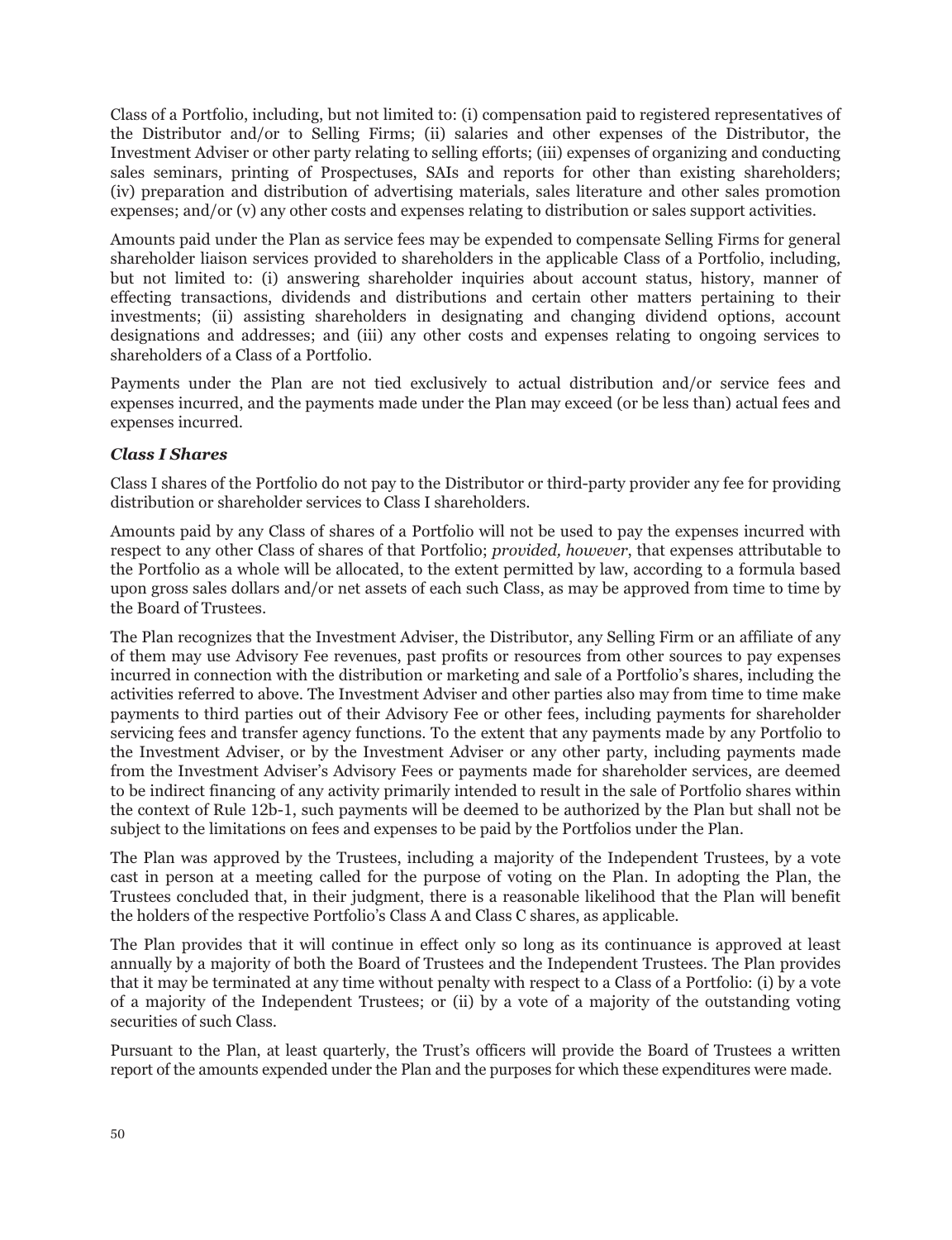The Plan provides that it may not be amended with respect to any Class of shares of a Portfolio to materially increase the amount of the fees to be paid by the Class unless the amendment is approved by a vote of holders of at least a majority of the outstanding voting securities of the affected Class. Each class of shares of a Portfolio has exclusive voting rights with respect to any such amendment affecting the Class. Further, the Plan provides that no material amendment to the Plan shall be made unless it is approved by a majority of both the Board of Trustees and the Independent Trustees.

The table below shows the amount of Rule 12b-1 fees incurred by each Portfolio's Class A Shares and Class C Shares for the fiscal year ended January 31, 2022.

| 12b-1 Fees Incurred              |                |             |
|----------------------------------|----------------|-------------|
| Portfolio                        | <b>Class A</b> | Class C     |
| Permanent Portfolio <sup>®</sup> | \$100,253      | \$229,144   |
| Versatile Bond Portfolio         | \$<br>278      | \$<br>1,824 |
| Aggressive Growth Portfolio      | \$<br>311      | \$<br>1,148 |

# **Compensation**

As part of their business strategy, the Portfolios pay compensation to Selling Firms that sell the shares of the Portfolios. These firms typically pass along a portion of this compensation to your broker or financial representative.

The primary sources of Selling Firm compensation payments for sales of Class A and Class C shares of a Portfolio are: (i) in the case of Class A shares, sales charges paid by investors; and (ii) in the case of Class C shares, the Rule 12b-1 fees that are applicable to the Portfolio's Class C shares being sold and that are paid out of the Portfolio's assets. The sales charges and the Rule 12b-1 fees are detailed in the Prospectus and under "Additional Purchase, Sale (Redemption) and Account Information" below.

# *Initial Compensation*

Whenever an investor purchases Class A shares of a Portfolio, the Selling Firm receives a reallowance/ payment/commission as described under "First Year Broker or Other Selling Firm Compensation" shown below. The Selling Firm may also receive the first year's Rule 12b-1 service fee at that time.

If shares of a Portfolio are tendered for redemption or repurchased by the Portfolio for any reason within seven business days after confirmation of the purchase order for such shares, the full sales load or other concession will be returned to the shareholder and any Selling Firm making such sale forfeits the right to receive any compensation on such shares.

# *Annual Compensation*

For Class A shares of a Portfolio, the Selling Firm receives an annual Rule 12b-1 service fee of .25% of its average daily net assets. For Class C shares of a Portfolio, the Selling Firm receives an annual Rule 12b-1 service fee of .25% of its average daily net assets and the Selling Firm may receive a Rule 12b-1 distribution fee in an amount not to exceed .75% of its average daily net assets. These service and distribution fees are paid monthly in arrears.

# *Additional Payments to Selling Firms*

Shares of each Portfolio are sold primarily through Selling Firms. The Investment Adviser may make out of its own resources, additional payments to firms. These payments are sometimes referred to as "revenue sharing." Many Selling Firms that sell shares of a Portfolio receive one or more types of these cash payments. The categories of payments that the Investment Adviser provides to Selling Firms are described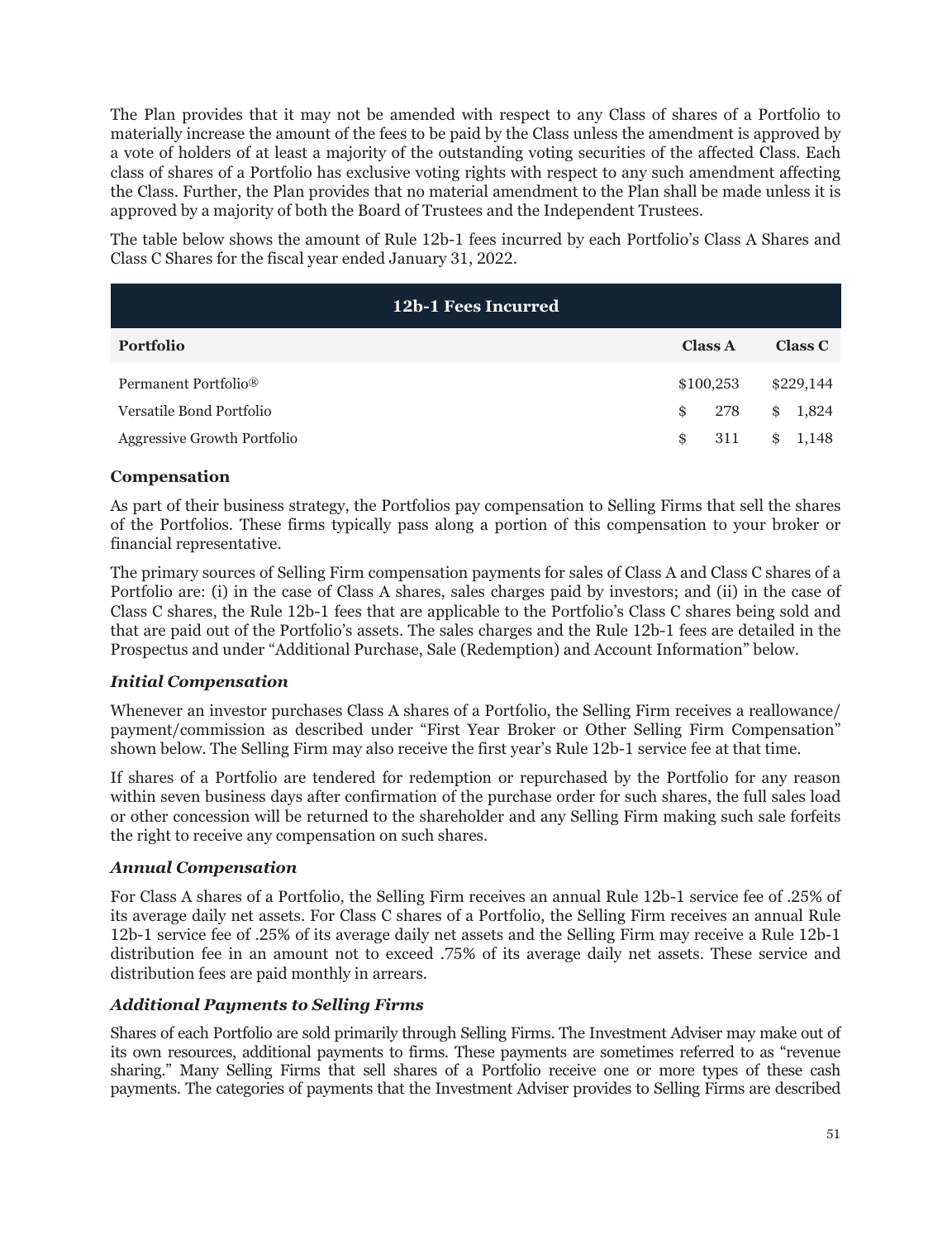below. These categories are not mutually exclusive and the Investment Adviser may make additional types of revenue sharing payments in the future. The same Selling Firms may receive payments under more than one or all categories. These payments assist in the Investment Adviser's efforts to promote the sale of the Portfolios' shares. The Investment Adviser agrees with the Selling Firm on the methods for calculating any additional compensation, which may include the level of sales or assets attributable to the firm. Not all Selling Firms receive additional compensation, and the amount of compensation varies. These payments could be significant to a Selling Firm. The Investment Adviser determines which Selling Firms to support and the extent of the payments it is willing to make. The Investment Adviser generally chooses to compensate Selling Firms that have a strong capability to distribute shares of the Portfolios and that are willing to cooperate with the Investment Adviser's promotional efforts. The Investment Adviser does not make an independent assessment of the cost of providing such services.

As of December 31, 2021, the Investment Adviser had arrangements in effect with certain FINRA member firms pursuant to which the firms are entitled to revenue sharing payments including: National Financial Services Corp. (Fidelity), Charles Schwab & Company, Inc., Bank of America/Merrill Lynch, Pierce, Fenner & Smith Inc., Pershing LLC, TD Ameritrade, Inc./National Investor Services Corp., Wells Fargo, UBS Financial Services, Vanguard Marketing Corp., Morgan Stanley Smith Barney, LLC, Raymond James Financial Services, Raymond James Associates, LPL Financial Services, RBC Capital Markets, MSCS Financial Services, LLC, Mid Atlantic Capital, Princor Financial Services Corp, Ascensus/EFC Financial Services, LLC, GWFS Equities, Inc., Oppenheimer & Company, Brown Brothers Harriman & Company, Nationwide Investment Services Corp., Reliance Trust Company, AXA Advisors LLC, On Equity Sales Company and FolioFN Investments, Inc.

The Investment Adviser also may have revenue sharing arrangements with Selling Firms that are not members of FINRA.

### *Sales and Asset-Based Payments*

The Investment Adviser makes revenue sharing payments as incentives to certain firms to promote and sell shares of the Portfolios. The Investment Adviser hopes to benefit from revenue sharing by increasing the Portfolios' net assets, which, as well as benefiting the Portfolios, would result in additional investment advisory and other fees for the Investment Adviser. In consideration for revenue sharing, a firm may feature certain Portfolios in its sales system or give the Investment Adviser additional access to members of its sales force or management. In addition, a Selling Firm may agree to participate in the marketing efforts of the Investment Adviser by allowing it to participate in conferences, seminars or other programs attended by the Selling Firm's sales force. Although a Selling Firm may seek revenue sharing payments to offset costs incurred by the firm in servicing its clients that have invested in a Portfolio, the Selling Firm may earn a profit on these payments. Revenue sharing payments may provide a firm with an incentive to favor a Portfolio.

The revenue sharing payments the Investment Adviser makes may be calculated on sales of shares of a Portfolio ("Sales-Based Payments"). Such payments also may be calculated on the average daily net assets of a Portfolio attributable to that particular Selling Firm ("Asset-Based Payments"). Sales-Based Payments primarily create incentives to make new sales of shares of a Portfolio and Asset-Based Payments primarily create incentives to retain previously sold shares of the Portfolio in investor accounts. The Investment Adviser may pay a firm either or both Sales-Based Payments and Asset-Based Payments.

### *Administrative and Processing Support Payments*

The Investment Adviser may pay certain Selling Firms that offer so-called mutual fund "supermarkets" to their customers, including retirement plan administrators and investment advisers and other sponsors of advisory "wrap" and similar programs for non-distribution related administration and recordkeeping services.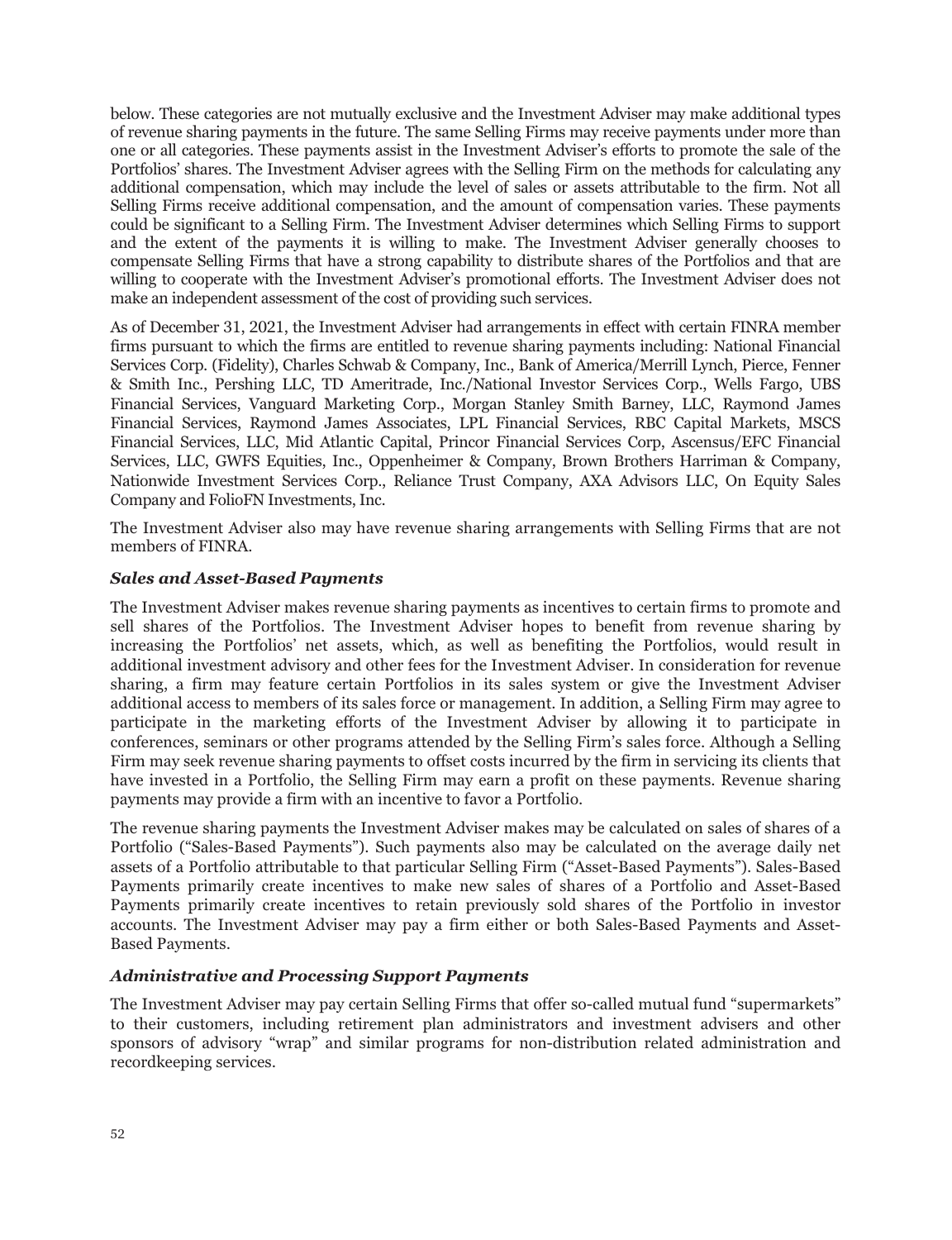The Investment Adviser also may make payments to certain firms that sell shares of a Portfolio for certain administrative services, including recordkeeping and sub-accounting shareholder accounts, to the extent that the Portfolio does not pay for these costs directly. The Investment Adviser also may make payments to certain firms that sell shares of a Portfolio in connection with client account maintenance support, statement preparation and transaction processing. The types of payments that the Investment Adviser may make under this category include, among others, payment of ticket charges per purchase or exchange order placed by a Selling Firm or its representative, payment of networking fees in connection with certain mutual fund trading systems, or one-time payments for ancillary services such as setting up a Portfolio on a firm's mutual fund trading system.

# *Other Cash Payments*

From time to time, the Investment Adviser may provide, either from Rule 12b-1 distribution fees or out of its own resources, additional compensation to firms that sell or arrange for the sale of shares of a Portfolio. Such compensation provided by the Investment Adviser may include payments for inclusion of a Portfolio on a Selling Firm's sales system, including a preferred or recommended fund list; providing periodic and ongoing education and training of Selling Firm personnel regarding the Portfolios; disseminating to Selling Firm personnel information and product marketing materials regarding the Portfolios; access to sales meetings and conferences, sales representatives and management representatives of Selling Firms; support to Selling Firms in connection with investor and other conferences, seminars for the public, advertising campaigns and other marketing efforts; expenses related to due diligence trips by Selling Firm personnel; and reimbursement of ticket charges (fees that a Selling Firm charges its representatives for effecting transactions in Portfolio shares) and other similar charges. Other compensation may be offered to the extent not prohibited by federal or state laws or any self-regulatory agency, such as FINRA.

The Investment Adviser may have other relationships with firms relating to the provisions of services to the Portfolios, such as providing omnibus account services or effecting portfolio transactions for the Portfolios. If a firm provides these services, the Investment Adviser may compensate the firm for these services.

# *First Year Broker or Other Selling Firm Compensation*

The dealer reallowance for sale of shares of the Permanent Portfolio and the Aggressive Growth Portfolio is as shown in the far right column:

|                                     | <b>Sales Charge</b><br>(% of<br>offering price) <sup>1</sup> | <b>Sales Charge</b><br>(% of<br>net amount<br>invested) <sup>2</sup> | <b>Dealer</b><br><b>Reallowance as</b><br>a Percentage<br>of the<br><b>Offering Price</b> <sup>3</sup> |
|-------------------------------------|--------------------------------------------------------------|----------------------------------------------------------------------|--------------------------------------------------------------------------------------------------------|
| <b>Class A</b>                      |                                                              |                                                                      |                                                                                                        |
| Less than $$25,000$                 | 5.00%                                                        | 5.26%                                                                | 5.00%                                                                                                  |
| \$25,000 but less than \$50,000     | 4.50%                                                        | 4.71%                                                                | 4.50%                                                                                                  |
| \$50,000 but less than \$100,000    | 4.00%                                                        | 4.17%                                                                | 4.00%                                                                                                  |
| \$100,00 but less than \$250,000    | 3.25%                                                        | 3.36%                                                                | 3.25%                                                                                                  |
| \$250,000 but less than \$500,000   | 2.50%                                                        | 2.56%                                                                | 2.50%                                                                                                  |
| \$500,000 but less than \$1,000,000 | 1.50%                                                        | 1.52%                                                                | 1.50%                                                                                                  |
| \$1,000,000 and over                | $-$ %                                                        | $-$ %                                                                | $-$ %                                                                                                  |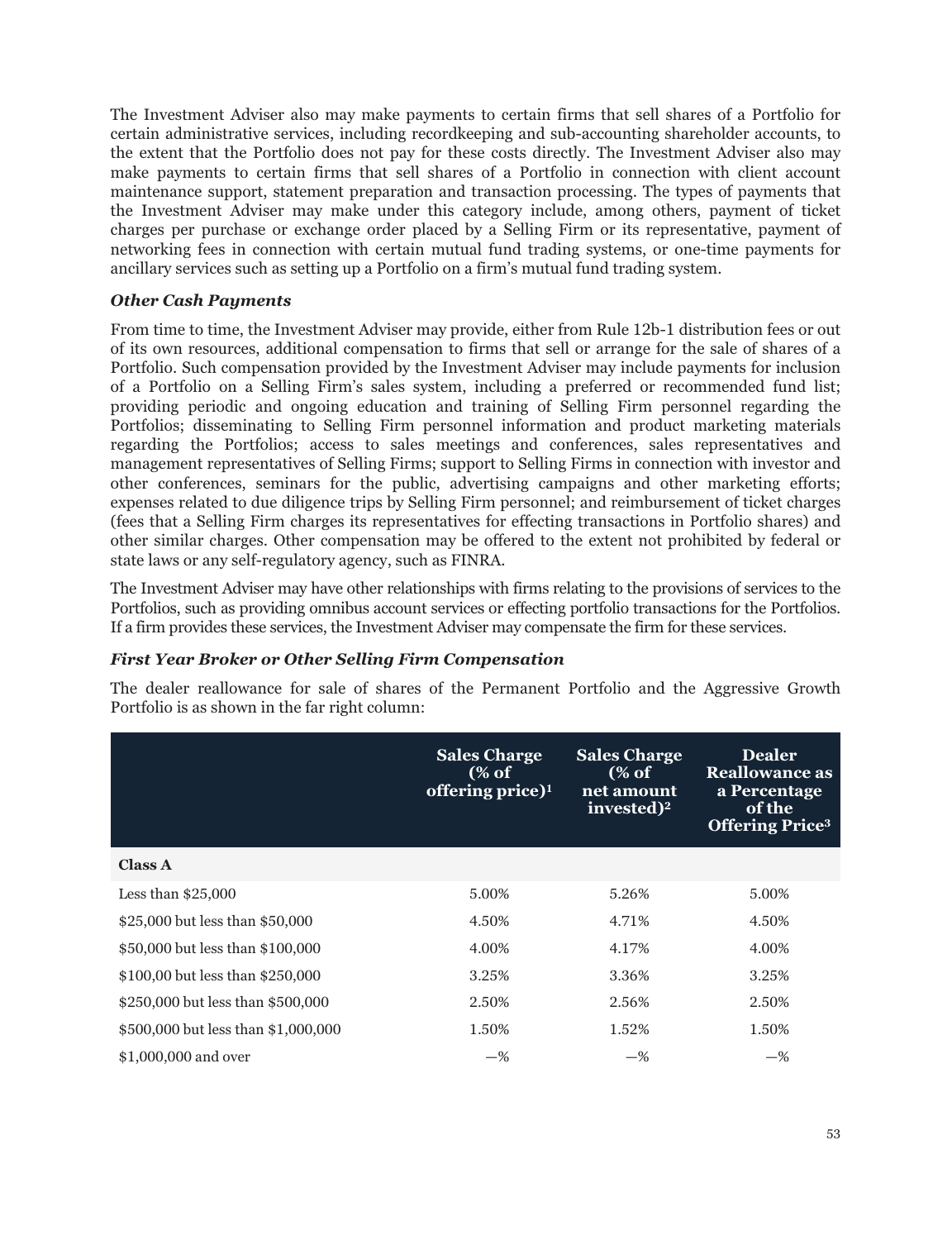|                | <b>Sales Charge</b><br>(% of<br>offering price) $1$ | <b>Sales Charge</b><br>(% of<br>net amount<br>invested) <sup>2</sup> | <b>Dealer</b><br><b>Reallowance as</b><br>a Percentage<br>of the<br><b>Offering Price3</b> |
|----------------|-----------------------------------------------------|----------------------------------------------------------------------|--------------------------------------------------------------------------------------------|
| <b>Class C</b> |                                                     |                                                                      |                                                                                            |
| All amounts    | $-$ %                                               | $-$ %                                                                | $-$ %                                                                                      |
| <b>Class I</b> |                                                     |                                                                      |                                                                                            |
| All amounts    | $-$ %                                               | -%                                                                   | $-$ %                                                                                      |

<sup>1</sup> Class A shares are available with no front-end sales charge on investments of \$1 million or more. There is, however, a contingent deferred sales charge ("CDSC") of 1.00% on any Class A shares upon which a sales commission or finder's fee was paid that are sold within one year of purchase. Brokers that initiate and are responsible for purchases of \$1 million or more may receive a sales commission or finder's fee of up to 1.00% of the offering price of Class A shares. In addition, while Class C shares are offered at NAV, without any initial sales charge, a 1.00% CDSC may be charged on any Class C shares upon which a finder's fee has been paid that are sold within one year of purchase. See "Initial Sales Charge on Class A Shares" below for a discussion on how to qualify for a reduced sales charge. The Investment Adviser may take recent redemptions into account in determining if an investment qualifies as a new investment.

<sup>2</sup> Because of rounding in the calculation of the offering price, actual sales charges you pay may be more or less than those calculated using these percentages. This is because the dollar amount of the sales charge is determined by subtracting the net asset value of the shares purchased from the offering price, which is calculated to two decimal places using standard rounding criteria. The impact of rounding will vary with the size of the investment and the net asset value of the shares. Similarly, any CDSC paid by you on investments in Class A shares may be higher or lower than the 1.00% charge described in Note 1 above due to rounding.

<sup>3</sup> The Distributor retains the balance, if any, and uses it solely for distribution purposes, which may include a dealer reallowance up to the full sales charge.

The dealer reallowance for sale of shares of the Versatile Bond Portfolio is as shown in the far right column:

|                                     | <b>Sales Charge</b><br>(% of<br>offering price) $1$ | <b>Sales Charge</b><br>(% of<br>net amount<br>invested) <sup>2</sup> | <b>Dealer</b><br><b>Reallowance</b> as<br>a Percentage<br>of the<br><b>Offering Price3</b> |
|-------------------------------------|-----------------------------------------------------|----------------------------------------------------------------------|--------------------------------------------------------------------------------------------|
| <b>Class A</b>                      |                                                     |                                                                      |                                                                                            |
| Less than $$100,000$                | 4.00%                                               | 4.17%                                                                | 4.00%                                                                                      |
| \$100,00 but less than \$250,000    | 3.50%                                               | 3.63%                                                                | 3.50%                                                                                      |
| \$250,000 but less than \$500,000   | 2.50%                                               | 2.56%                                                                | 2.50%                                                                                      |
| \$500,000 but less than \$1,000,000 | 2.00%                                               | 2.04%                                                                | 2.00%                                                                                      |
| \$1,000,000 and over                | $-$ %                                               | $-$ %                                                                | $-$ %                                                                                      |
| <b>Class C</b>                      |                                                     |                                                                      |                                                                                            |
| All amounts                         | $-$ %                                               | $-$ %                                                                | $-$ %                                                                                      |
| <b>Class I</b>                      |                                                     |                                                                      |                                                                                            |
| All amounts                         | $-$ %                                               | $-$ %                                                                | $-$ %                                                                                      |

<sup>1</sup> Class A shares are available with no front-end sales charge on investments of \$1 million or more. There is, however, a CDSC of 1.00% on any Class A shares upon which a sales commission or finder's fee was paid that are sold within one year of purchase.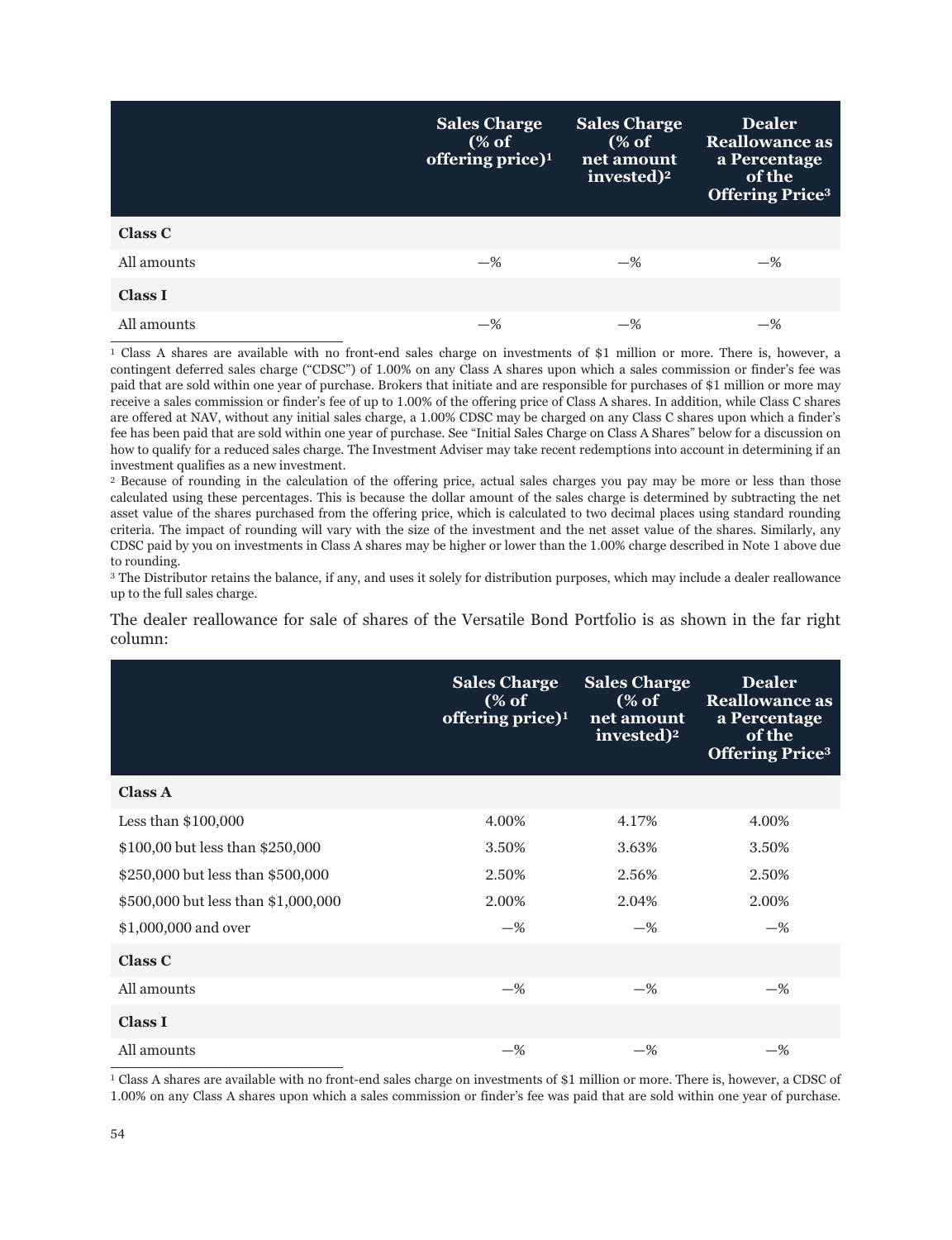Brokers that initiate and are responsible for purchases of \$1 million or more may receive a sales commission or finder's fee of up to 1.00% of the offering price of Class A shares. In addition, while Class C shares are offered at NAV, without any initial sales charge, a 1.00% CDSC may be charged on any Class C shares upon which a finder's fee has been paid that are sold within one year of purchase. See "Initial Sales Charge on Class A Shares" below for a discussion on how to qualify for a reduced sales charge. The Investment Adviser may take recent redemptions into account in determining if an investment qualifies as a new investment.

<sup>2</sup> Because of rounding in the calculation of the offering price, actual sales charges you pay may be more or less than those calculated using these percentages. This is because the dollar amount of the sales charge is determined by subtracting the net asset value of the shares purchased from the offering price, which is calculated to two decimal places using standard rounding criteria. The impact of rounding will vary with the size of the investment and the net asset value of the shares. Similarly, any CDSC paid by you on investments in Class A shares may be higher or lower than the 1.00% charge described in Note 1 above due to rounding. <sup>3</sup> The Distributor retains the balance, if any, and uses it solely for distribution purposes, which may include a dealer reallowance up to the full sales charge.

CDSC revenues may be used to pay Selling Firm commissions when there is no initial sales charge. See "Deferred Sales Charges on Class A and Class C Shares."

If shares of a Portfolio are tendered for redemption or repurchased by the Portfolio for any reason within seven business days after confirmation of the purchase order for such shares, the full sales load or other concession will be returned to the shareholder and any Selling Firm making such sale forfeits the right to receive any compensation on such shares.

### **ADDITIONAL PURCHASE, SALE (REDEMPTION) AND ACCOUNT INFORMATION**

The availability of certain sales charge waivers and discounts will depend on whether you purchase your shares through the Transfer Agent or through a financial intermediary. Certain financial intermediaries may have different policies and procedures regarding the availability of front-end sales charge waivers or CDSC waivers. (See "Your Investment — Sales Charge Reductions and Waivers — Additional Information on Purchases through Financial Intermediaries" in the Prospectus for more information).

### **Initial Sales Charges on Class A Shares**

Class A shares of the Portfolios are offered at a price equal to their NAV plus a sales charge. The sales charges applicable to purchases of Class A shares of the Portfolios are described in the Prospectus. The Board of Trustees reserves the right to change or waive a Portfolio's minimum investment requirements and to reject any order to purchase shares (including purchase by exchange) when in the judgment of the Investment Adviser such rejection is in the Portfolio's best interests.

Methods of obtaining reduced sales charges referred to generally in the Prospectus are described in detail below. In calculating the sales charge applicable to current purchases of a Portfolio's Class A shares, the investor is entitled to accumulate current purchases with the current offering price of the shares of other Portfolios owned by the investor (see "Accumulation Privilege" below).

In order to receive the reduced sales charge, the investor must notify his or her Selling Firm and/or the Selling Firm must notify the Transfer Agent at the time of purchase of Class A shares, about any other Trust Portfolios owned by the investor, the investor's spouse and their children under the age of 21 living in the same household (See "Accumulation Privilege" below). This includes investments held in: (i) all accounts (*e.g.*, retirement accounts, trust accounts) with the Trust and/or the investor's Selling Firm; and (ii) accounts with Selling Firms other than the one handling the current purchase. Additionally, individual purchases by a trustee or other fiduciary also may be aggregated if the investments are for a single trust estate or for a group investment program. Assets held within a group investment program may not be combined with any assets held by those same participants outside of the program.

The Transfer Agent will credit the combined value, at the current offering price, of all eligible accounts to determine whether the investor qualifies for a reduced sales charge on his or her current purchase. The Transfer Agent will automatically link certain accounts registered in the same client name, with the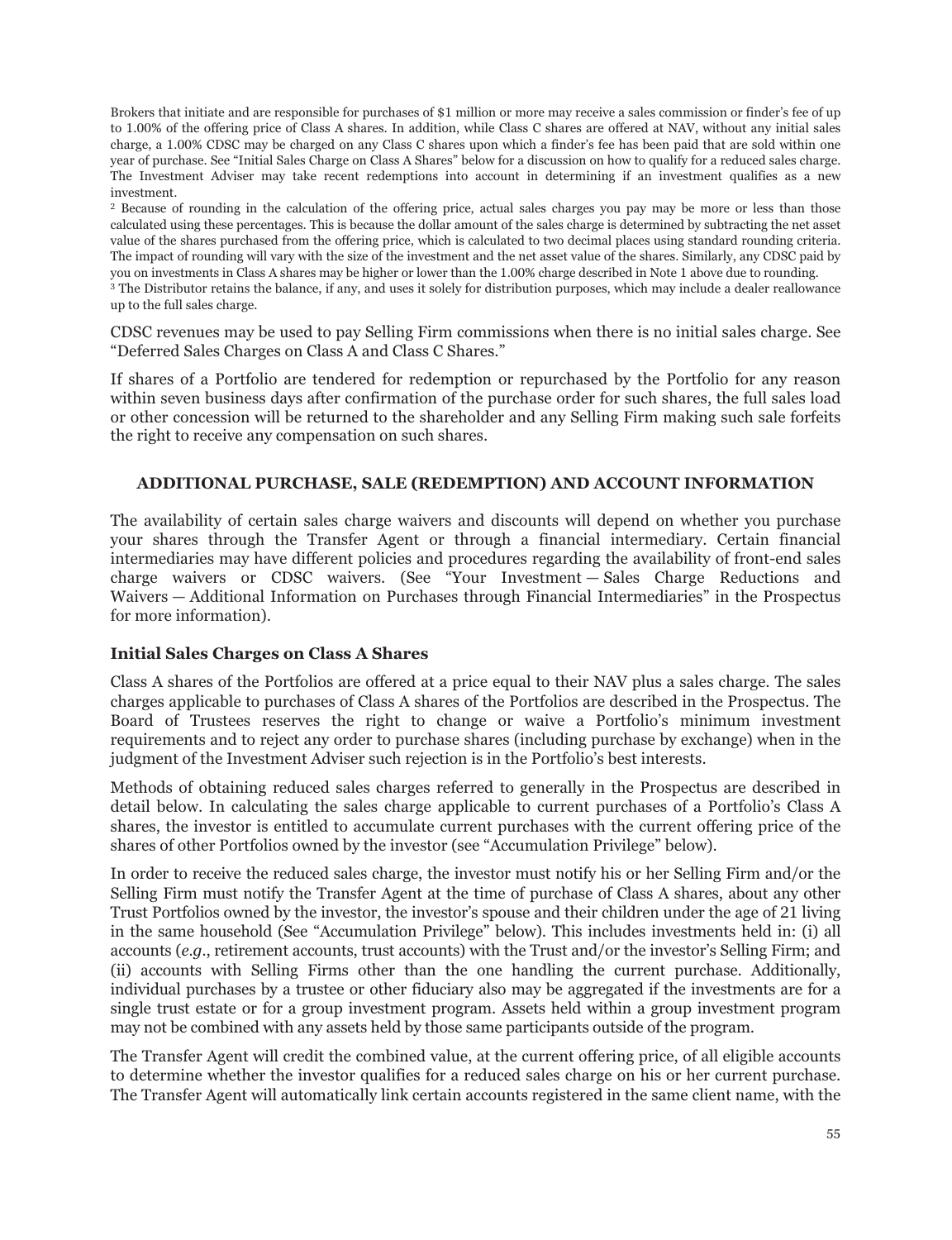same taxpayer identification number, for the purpose of qualifying the investor for lower initial sales charge rates. The investor must notify the Transfer Agent or his or her Selling Firm at the time of purchase of any eligible accounts held by his or her spouse or children under 21 living in the same household in order to insure these assets are linked to the investor's accounts.

If shares of a Portfolio are tendered for redemption or repurchased by the Portfolio for any reason within seven business days after confirmation of the purchase order for such shares, the full sales load or other concession will be returned to the shareholder and any Selling Firm making such sale forfeits the right to receive any compensation on such shares.

# *Without Sales Charges*

Class A shares may be offered without a front-end sales charge or CDSC to various individuals and institutions indicated in the Prospectus.

Class A shares also may be purchased without an initial sales charge in connection with certain liquidation, merger or acquisition transactions involving other investment companies.

# *In Kind Re-Registrations*

A shareholder who withdraws funds via a tax reportable transaction from the account of one Portfolio that has previously paid a sales charge, and re-registers those assets directly to the account of another Portfolio, without the assets ever leaving the Trust, may do so without paying a sales charge. The beneficial owner must remain the same (*i*.*e*., in kind).

### *Reducing Your Class A Sales Charges*

• *Accumulation Privilege* — Class A investors may reduce their Class A sales charge by taking into account not only the amount being invested but also the current offering price of any class of shares of the Trust Portfolios already held by such persons. To receive a reduced sales charge, the investor must tell his or her Selling Firm or the Transfer Agent at the time of the purchase about any other Portfolios held by that investor, his or her spouse and their children under the age of 21 living in the same household. Such information must include account statements or other records (including written representations from the intermediary holding the shares) that indicate that a sales charge was paid regarding shares of the Portfolios held in: (i) all accounts (*e*.*g*., retirement accounts, trust accounts) with the Trust and/or the investor's Selling Firm; (ii) accounts with other Selling Firms; and (iii) accounts in the name of immediate family household members (spouse and children under 21 living in the same household).

Further information about combined purchases, including certain restrictions on combined group purchases, is available from the Transfer Agent or a Selling Firm's representative.

• *Letter of Intention* — reduced Class A sales charges under the Accumulation Privilege also are applicable to investments made pursuant to a Letter of Intention ("LOI"), which should be read carefully prior to its execution by an investor. An investor may make his or her investments over a specified period of thirteen months. Purchases made within ninety days prior to the signing of an LOI will be counted towards fulfillment of the LOI, however, the original sales charge will not be recalculated for these previous purchases. The sales charge applicable to all amounts invested after an LOI is signed is computed as if the aggregate amount intended to be invested had been invested immediately. If such aggregate amount is not actually invested, the difference in the sales charge actually paid and the sales charge payable had the LOI not been in effect is due from the investor. However, for the purchases actually made within the specified period the applicable sales charge will not be higher than that which would have applied (including accumulations) had the LOI been for the amount actually invested.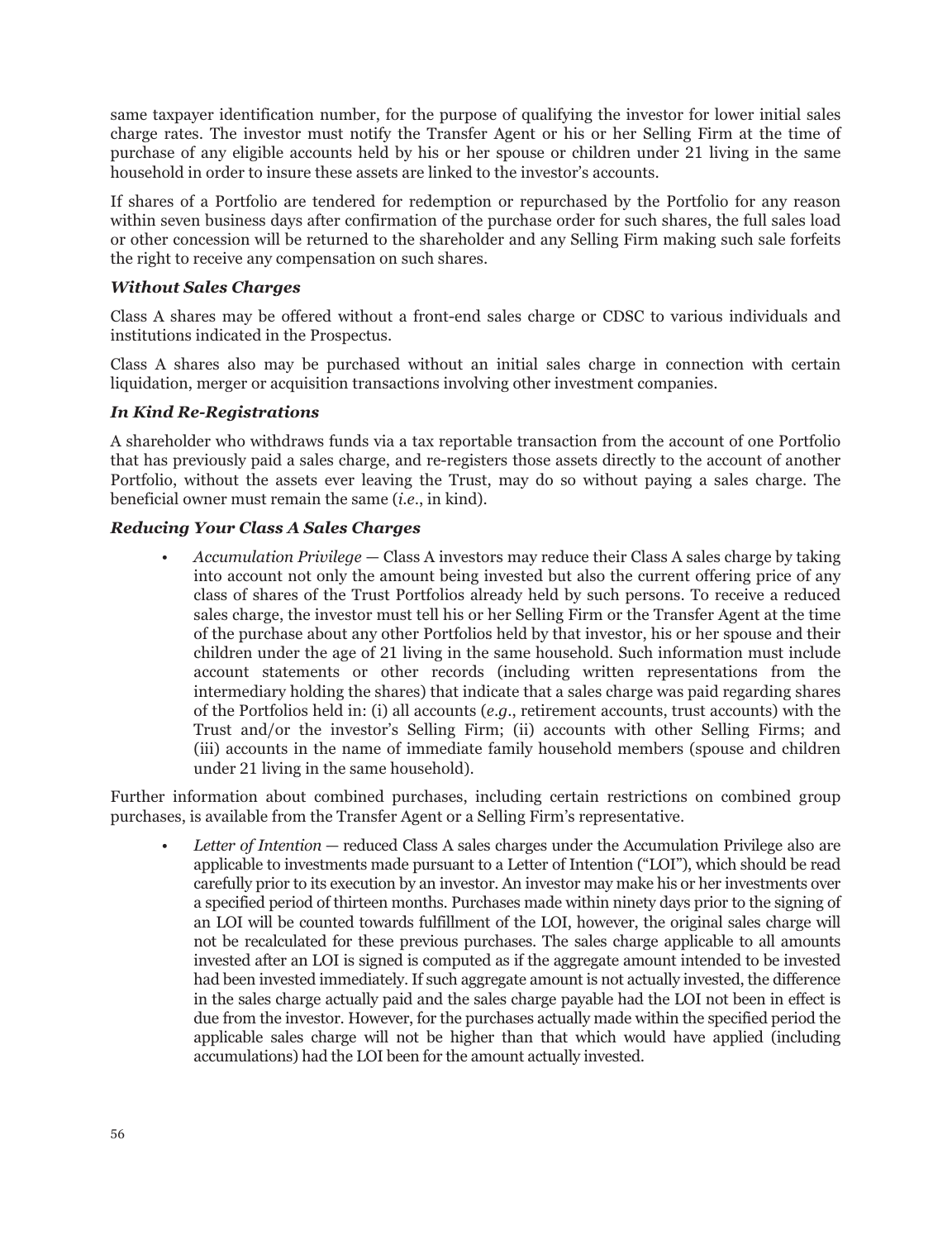The LOI authorizes the Transfer Agent to hold in escrow sufficient Class A shares (approximately 5% of the aggregate) to make up any difference in sales charges on the amount intended to be invested and the amount actually invested, until such investment is completed within the specified period, at which time the escrowed Class A shares will be released. If the total investment specified in the LOI is not completed, the Class A shares held in escrow may be redeemed and the proceeds used as required to pay such sales charge as may be due. By signing the LOI, the investor authorizes the Transfer Agent to act as his or her attorney-in-fact to redeem any escrowed Class A shares and adjust the sales charge, if necessary.

An LOI does not constitute a binding commitment by an investor to purchase, or by a Portfolio to sell, any additional Class A shares and may be terminated at any time.

# *Group Investment Program*

Under the Accumulation Privilege, all members of a group may combine their individual purchases of Class A shares to potentially qualify for breakpoints in the sales charge schedule. This feature is provided to any group that: (i) has been in existence for more than six months; (ii) has a legitimate purpose other than the purchase of mutual fund shares at a discount for its members; (iii) utilizes salary deduction or similar group methods of payment; and (iv) agrees to allow Portfolio sales materials in its mailings to its members at a reduced or no cost to the Distributor.

# **Deferred Sales Charges on Class A and Class C Shares**

Class A shares are available with no front-end sales charge on investments of \$1 million or more. There is a CDSC on any Class A shares upon which a commission or finder's fee was paid that are sold within one year of purchase.

Investments in Class C shares are purchased at NAV per share without the imposition of an initial sales charge so that the Portfolio will receive the full amount of the purchase payment. Class C shares that are redeemed within one year of purchase may be subject to a CDSC.

The CDSC to which redemptions of Class A or Class C shares may be subject will be charged at the rates set forth in the Prospectus as a percentage of the dollar amount subject to the CDSC. The charge will be assessed on an amount equal to the lesser of the current market value or the original purchase cost of the Class A or Class C shares being redeemed. No CDSC will be imposed on increases in account value above the initial purchase prices or on shares derived from reinvestment of dividends or capital gains distributions.

Solely for purposes of determining the number of years from the time of any payment for purchases of Class A or Class C shares subject to a CDSC, all payments during a month will be aggregated and deemed to have been made on the first day of the month.

In determining whether a redemption of Class A or Class C shares is subject to the imposition of a CDSC, the calculation will be determined in a manner that results in the lowest possible rate being charged. It will be assumed that the redemption comes first from shares the shareholder has held beyond the one-year CDSC redemption period, or those shares acquired by the shareholder through dividend and capital gain reinvestment. For this purpose, the amount of any increase in a share's value above its initial purchase price is not subject to a CDSC. Thus, when a share that has appreciated in value is redeemed during the CDSC period, a CDSC is assessed only on its initial purchase price.

When requesting a redemption for a specific dollar amount, the shareholder should indicate if proceeds equal to the dollar amount requested are required. If not indicated, only the specified dollar amount will be redeemed from the shareholder's account and the proceeds will be less any applicable CDSC.

With respect to a CDSC imposed on a redemption of Class A shares, proceeds from the imposition of a CDSC are used in whole or in part to pay expenses related to paying a commission or finder's fee in connection with the purchase at NAV of Class A shares with a value of \$1 million or more.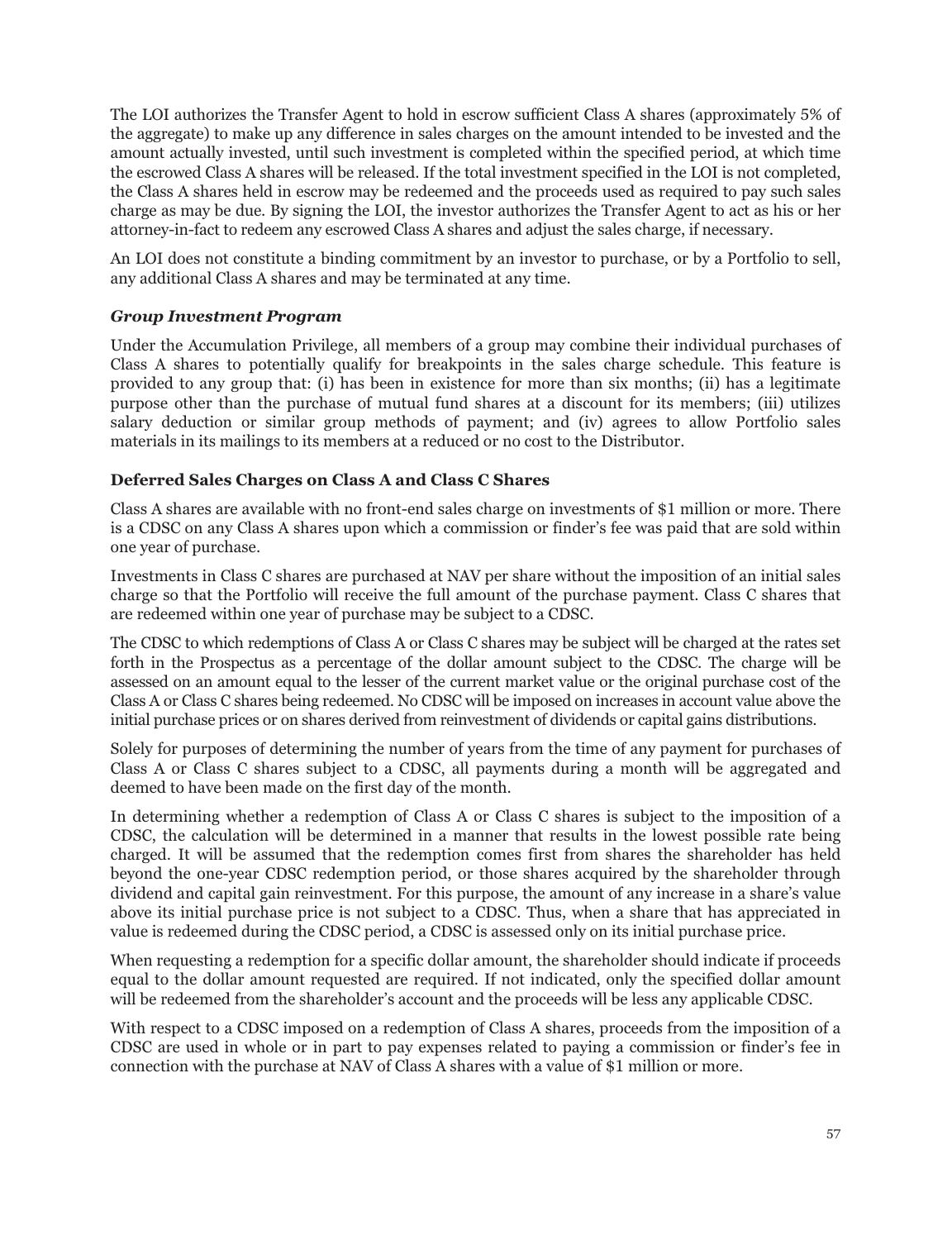With respect to a CDSC imposed on a redemption of Class C shares, proceeds from the imposition of a CDSC are used in whole or in part to pay expenses related to providing distribution-related services to the Portfolios in connection with the sale of the Class C shares, such as the payment of compensation to select Selling Firms for selling Class C shares. The combination of the CDSC and the distribution and service fees facilitates the ability of the Portfolios to sell Class C shares without a sales charge being deducted at the time of the purchase.

# *CDSC Waivers*

The CDSC may be waived on redemptions of Class A or Class C shares that are subject to a CDSC in the circumstances defined below:

- Distributions from an IRA upon the shareholder's attainment of age  $59\frac{1}{2}$ .
- Tax-free returns of excess contributions to IRAs.
- Because of shareholder death or post-purchase disability (this generally excludes accounts registered in the names of trusts and other entities). In the case of joint tenant accounts, if one joint tenant dies, a surviving joint tenant, at the time he or she notifies the Transfer Agent of the other joint tenant's death and removes the decedent's name from the account, may redeem shares from the account without incurring a CDSC. Redemptions made after the Transfer Agent is notified of the death of a joint tenant will be subject to a CDSC.
- The following types of transactions, if together they do not exceed 12% of the value of an account annually:
	- (i) redemptions due to receiving required minimum distributions from retirement accounts upon reaching required minimum distribution ("RMD") age;
	- (ii) if you have established a systematic withdrawal plan ("SWP") directly with certain Selling Firms, redemptions through such a plan (including any dividends and/or capital gain distributions taken in cash). For each SWP payment, assets that are not subject to a CDSC, such as appreciation on shares and shares acquired through reinvestment of dividends or capital gain distributions, will be redeemed first and will count toward the 12% limit. If there is an insufficient amount of assets not subject to a CDSC to cover a particular SWP payment, shares subject to the lowest CDSC will be redeemed next until the 12% limit is reached. Any income dividends and/or capital gain distributions taken in cash by a shareholder who receives payments through a SWP will also count toward the 12% limit. In the case of a SWP, the 12% limit is calculated at the time a systematic redemption is first made, and is recalculated at the time each additional systematic redemption is made. Shareholders who establish a SWP should be aware that the amount of a payment not subject to a CDSC may vary over time depending on fluctuations in the value of their accounts. This privilege may be revised or terminated at any time; or
	- (iii) if no commission or transaction fee is paid by the Investment Adviser and/or Distributor to the Selling Firm at the time of purchase.
- Redemptions made under certain liquidation, merger or acquisition transactions involving other investment companies.
- Redemptions pursuant to the Portfolio's right to liquidate an account that is below the minimum account value as described in the Prospectus under "Dividends, Taxes and Account Policies — Small Accounts."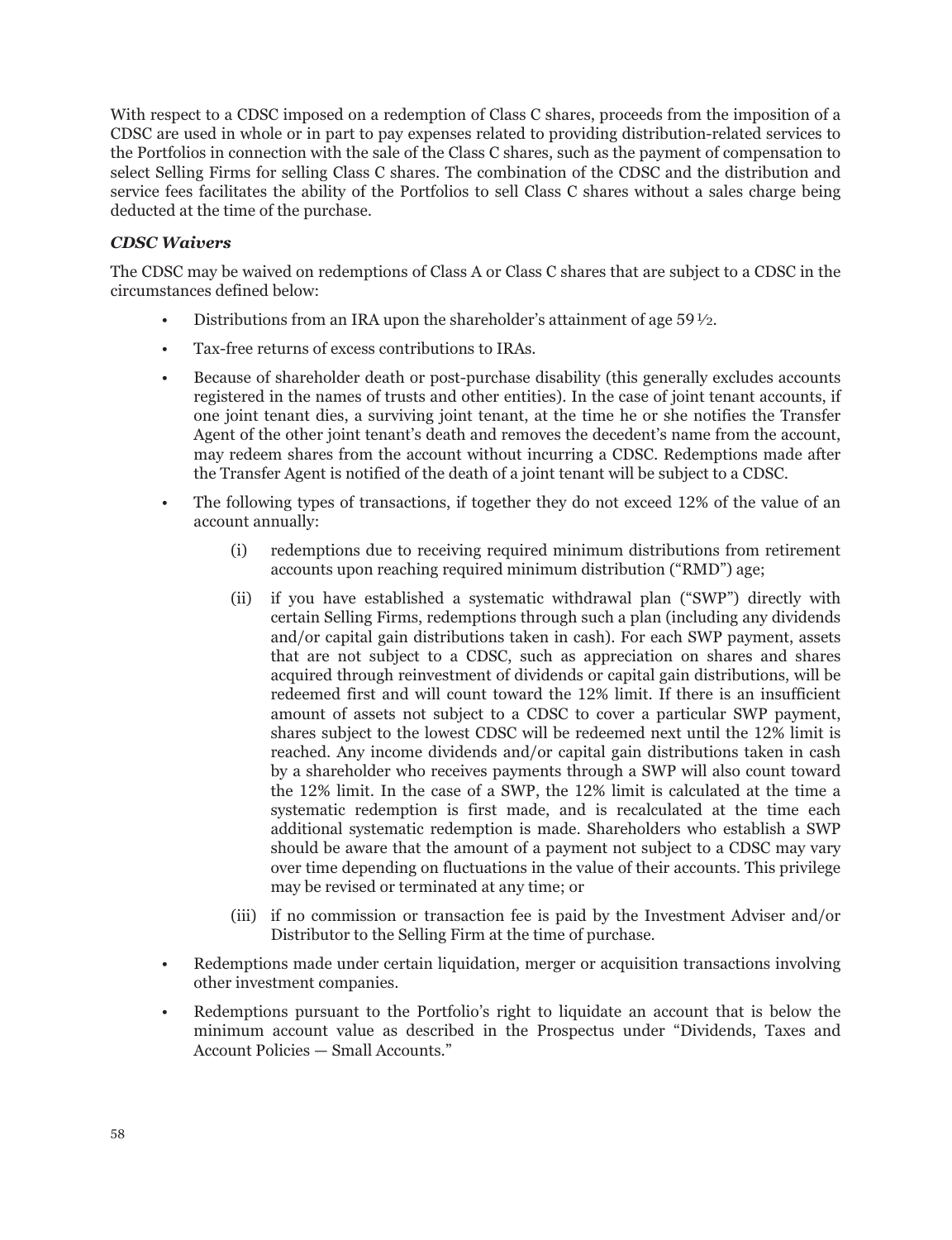For purposes of this paragraph, "account" means:

- in the case of Class A shares, your investment in Class A shares of all Portfolios; and
- in the case of Class C shares, your investment in Class C shares of the particular Portfolio from which you are making the redemption.

If you qualify for a CDSC waiver under one of these situations, you must notify your Selling Firm or the Transfer Agent at the time that the request is made. The waiver will be granted once the Transfer Agent has confirmed that you are entitled to the waiver.

# **Additional Services and Programs**

# *Portfolio Exchange*

The Trust permits exchanges of shares of any class of a Portfolio for shares of the same class in any other Portfolio. The registration for both accounts involved must be identical. Identical registration is determined by having the same beneficial owner on both accounts involved in the exchange.

Exchanges between Portfolios are based on their respective NAVs. Selling Firms generally do not impose a sales charge on such exchanges. For purposes of computing the CDSC payable upon redemption of shares acquired in an exchange, the holding period of the original shares is added to the holding period of the shares acquired in an exchange.

The Trust reserves the right to require that previously exchanged shares (and reinvested dividends) be in the Portfolio for ninety days before a shareholder is permitted a new exchange.

An exchange of shares is treated as a redemption of shares of one Portfolio and the purchase of shares of another for federal income tax purposes. An exchange may result in a taxable gain or loss to an investor. See "Additional Tax Information."

# *Systematic Withdrawal Plan (SWP)*

The Trust permits the establishment of a SWP. Payments under the SWP represent proceeds arising from the redemption of shares. Since the redemption price of shares may be more or less than the shareholder's cost, depending upon the market value of the securities owned by a Portfolio at the time of redemption, the distribution of cash pursuant to the SWP may result in realization of gain or loss for purposes of federal, state and local income taxes. The Trust reserves the right to modify or discontinue the SWP of any shareholder or to discontinue the availability of such Plan in the future. A shareholder may terminate the plan at any time by giving proper notice to the Transfer Agent. Any change or termination requested by a shareholder should be provided to the Transfer Agent at least five days prior to the effective date.

The maintenance of a SWP concurrently with purchases of additional Class A shares of a Portfolio could be disadvantageous to a shareholder because of the initial sales charge payable on such purchases of Class A shares. Therefore, a shareholder should not purchase Class A shares at the same time that a SWP is in effect. Class C shares sold under a SWP may be subject to a CDSC.

### *Automatic Investment Plan*

The Automatic Investment Plan is explained in the Prospectus. The privilege of making investments through the Automatic Investment Plan may be revoked by the Transfer Agent without prior notice if any investment is not honored by the shareholder's bank. The bank shall be under no obligation to notify the shareholder as to the nonpayment of any checks.

# *Reinstatement Privilege*

If the Transfer Agent and the Selling Firm are notified prior to reinvestment, a shareholder who has redeemed shares of a Portfolio may, within one hundred twenty days after the date of redemption,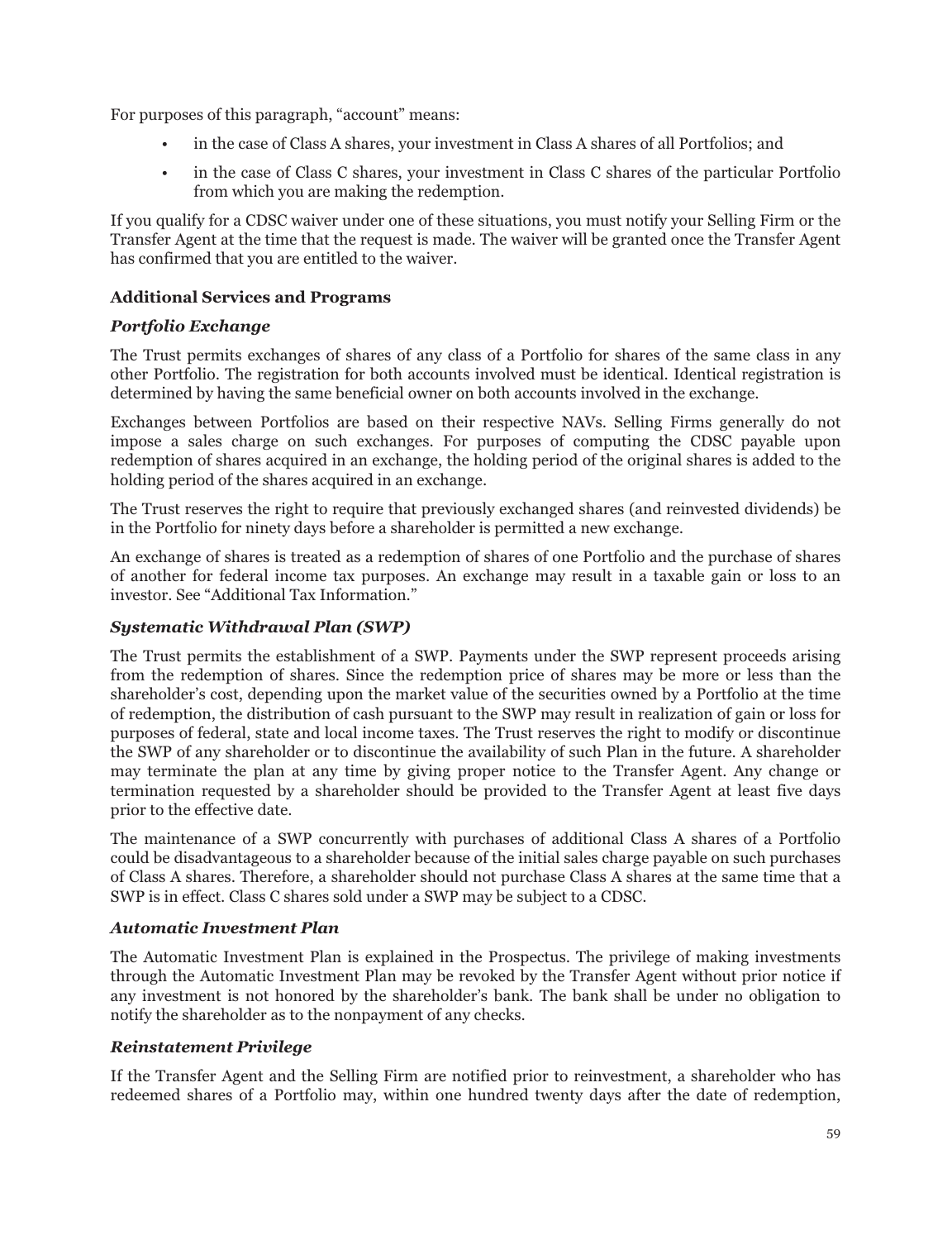reinvest without payment of a sales charge any part of the redemption proceeds in shares back into the same share class of the same Portfolio and account from which it was removed, subject to the minimum investment limit in that Portfolio. The proceeds from the redemption of Class A shares may be reinvested at NAV without paying a sales charge in Class A shares of the Portfolio. If a CDSC was paid upon a redemption, the shareholder will be credited with the amount of the CDSC paid on the amount he or she is reinvesting within one hundred twenty days of his or her reinvestment by adding it to the amount of the reinvestment. The new shares will continue to be subject to the CDSC. The holding period of the shares acquired through reinvestment will, for purposes of computing the CDSC payable upon a subsequent redemption, include the holding period of the redeemed shares. Redemption proceeds from a SWP are not eligible for reinvestment without a sales charge.

Redemption proceeds that are otherwise prohibited from being reinvested in the same account or the same Portfolio may be invested in another account for the same shareholder in the same share class of the same Portfolio (or a different Portfolio if the original Portfolio is no longer available) without paying a sales charge. Any such reinvestment is subject to the minimum investment limit.

Each Portfolio may refuse any reinvestment request and may change or cancel its reinvestment policies at any time.

A redemption or exchange of Portfolio shares is a taxable transaction for federal income tax purposes even if the reinvestment privilege is exercised, and any gain or loss realized by a shareholder on the redemption or other disposition of Portfolio shares will be treated for tax purposes as described under the caption "Additional Tax Information."

# *Redemption of Certificated Shares of the Corporation*

The Portfolios do not issue share certificates. Shares are electronically recorded.

# **Purchases and Redemptions through Third Parties**

Shares of the Portfolios may be purchased or redeemed through certain Selling Firms. Selling Firms may charge the investor additional fees for their services. A Portfolio will be deemed to have received a purchase or redemption order when an authorized Selling Firm, or if applicable, a Selling Firm's authorized designee or intermediary, receives the order. Orders may be processed at the NAV next calculated after the Selling Firm receives the order. The Selling Firm must segregate any orders it receives after the close of regular trading on the NYSE and transmit those orders to the Portfolio for execution at the NAV next determined. Some Selling Firms that maintain network/omnibus/nominee accounts with a Portfolio for their clients charge an annual fee on the average net assets held in such accounts for accounting, servicing and distribution services they provide with respect to the Portfolio shares. This fee is paid by the Investment Adviser, the Portfolio and/or the Distributor pursuant to the Rule 12b-1 Plan.

### **Redemption Limitations**

The right to redeem may be limited or suspended by the Trust, or the payment date postponed, as follows:

- for any period during which the NYSE is closed or trading thereon is restricted, as determined by the SEC;
- for any period during which the SEC determines that an emergency makes it impractical to dispose of portfolio securities or to calculate net asset values; or
- during any period for which the SEC has by order permitted a suspension for the protection of shareholders.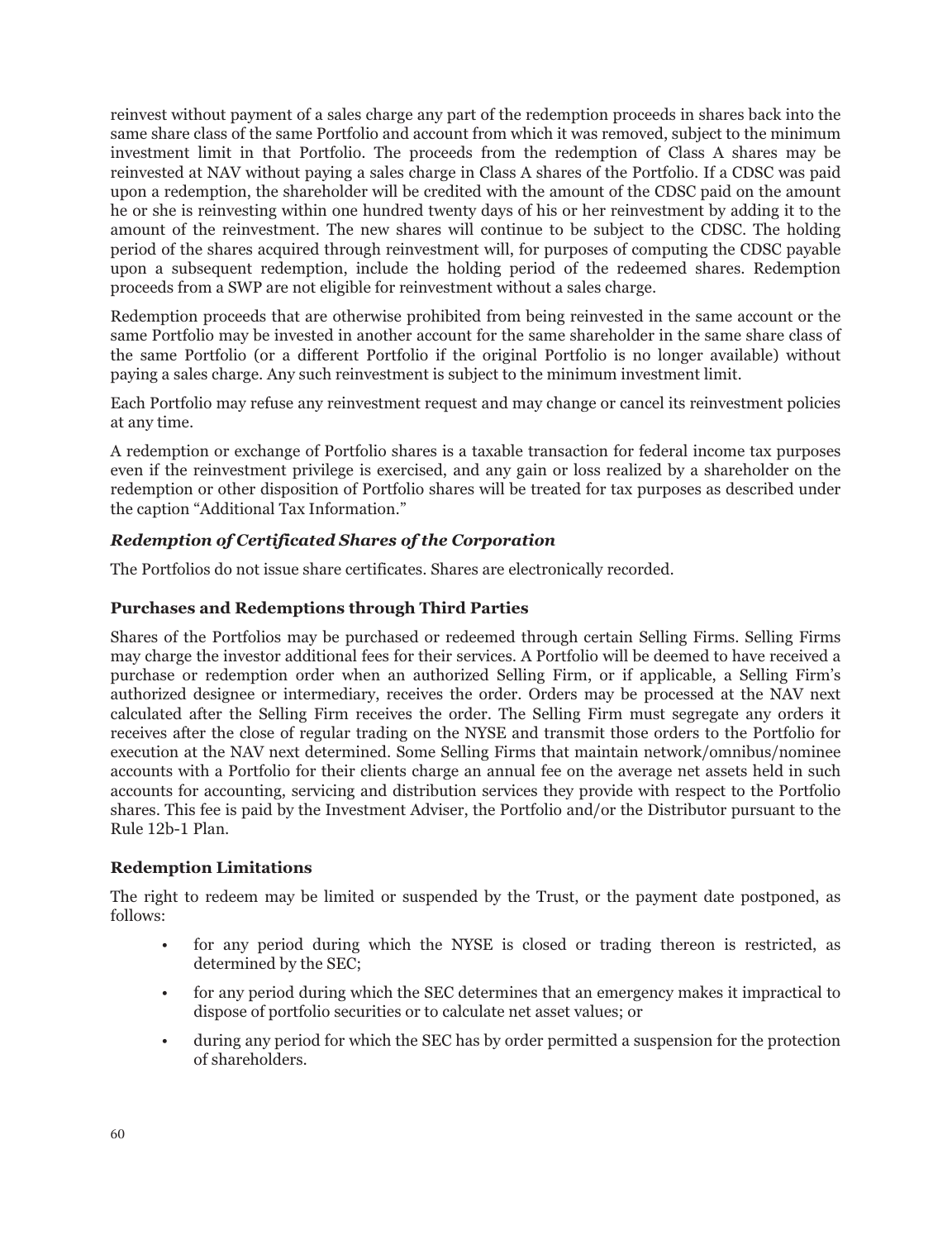# **In-Kind Redemptions**

Subject to the restrictions set forth below and, provided that it is administratively feasible, the Trust may require redeeming shareholders in Permanent Portfolio (but not shareholders in any other Portfolio) to accept readily tradable gold or silver bullion or coins from the Portfolio's holdings in complete or partial payment of redemptions, if it can satisfy a Code provision that permits it to do so without recognizing gain, where so doing would present an advantage to the Portfolio in pursuit of its tax planning objectives over a sale or other disposition of an investment. Although the Investment Adviser believes it is unlikely that the Trust would ever use an asset other than gold or silver bullion or bullion-type coins for any such in-kind redemptions, the assets to be distributed would be selected by the Trust from Permanent Portfolio's holdings and generally would not reflect Target Percentages. The Trust would not require redeeming shareholders to accept any investment that is not readily tradable.

Investors should note that an in-kind distribution might result in inconvenience or in financial loss or gain due to price fluctuations. The risk of financial loss would be especially great in the case of an investment subject to high price volatility. Also, shareholders might incur high brokerage costs in liquidating small lots of distributed investments.

In order to reduce the possibility of inconvenience or loss to redeeming shareholders, the Trust has agreed that it will not exercise its right to make such an in-kind redemption unless it has arranged, on behalf of the shareholder, a convenient opportunity to accomplish the prompt sale of the assets through a qualified broker or dealer at a cost not to exceed 2% of the asset's value at the time of the redemption. In the event that a shareholder elected not to use the broker or dealer provided by the Trust to sell assets distributed to him or her, the Trust would deliver the assets to the shareholder, or at his or her request, to his or her local bank.

Permanent Portfolio makes portfolio changes on the basis of investment factors at the time and in pursuit of its investment objective, and in order to adhere to its Target Percentages. See "Portfolios Summaries — Permanent Portfolio" in the Prospectus. In accordance with these objectives, at the time the decision is made to dispose of assets from the Permanent Portfolio, the Trust will decide whether to sell the assets or to distribute them in satisfaction of redemption requests.

If the Trust ever elects to dispose of assets through such required in-kind redemptions, it will inform the Transfer Agent of the specific assets to be used and the order in which to use them. The Transfer Agent thereafter would honor all redemption requests, in the order received, by distributing the designated assets. Generally, the Transfer Agent would continue to effect all redemption requests for the Permanent Portfolio with in-kind distributions until the designated assets were exhausted or until the Trust instructed the Transfer Agent otherwise.

# **In-Kind Redemption Requests**

If the Trust ever elects to make assets available for in-kind payment of redemptions, at the request of a redeeming shareholder, it will inform the Transfer Agent of the specific assets to be used. The Trust makes no representation that it will attempt to protect any redeeming shareholder from inconvenience, expense or loss that results from an in-kind redemption requested by the shareholder.

The Trust has adopted the following operating policies with respect to such in-kind redemptions:

- any shareholder (except an affiliate as set forth below) may request an in-kind redemption of shares in such Portfolio prior to 4:00 p.m. Eastern Time of such day and any such request shall become irrevocable at 4:00 p.m. Eastern Time of such day;
- no such request for redemption shall be accepted for any Portfolio shares held by an affiliated person or other person specified in section 17(a) of the 1940 Act;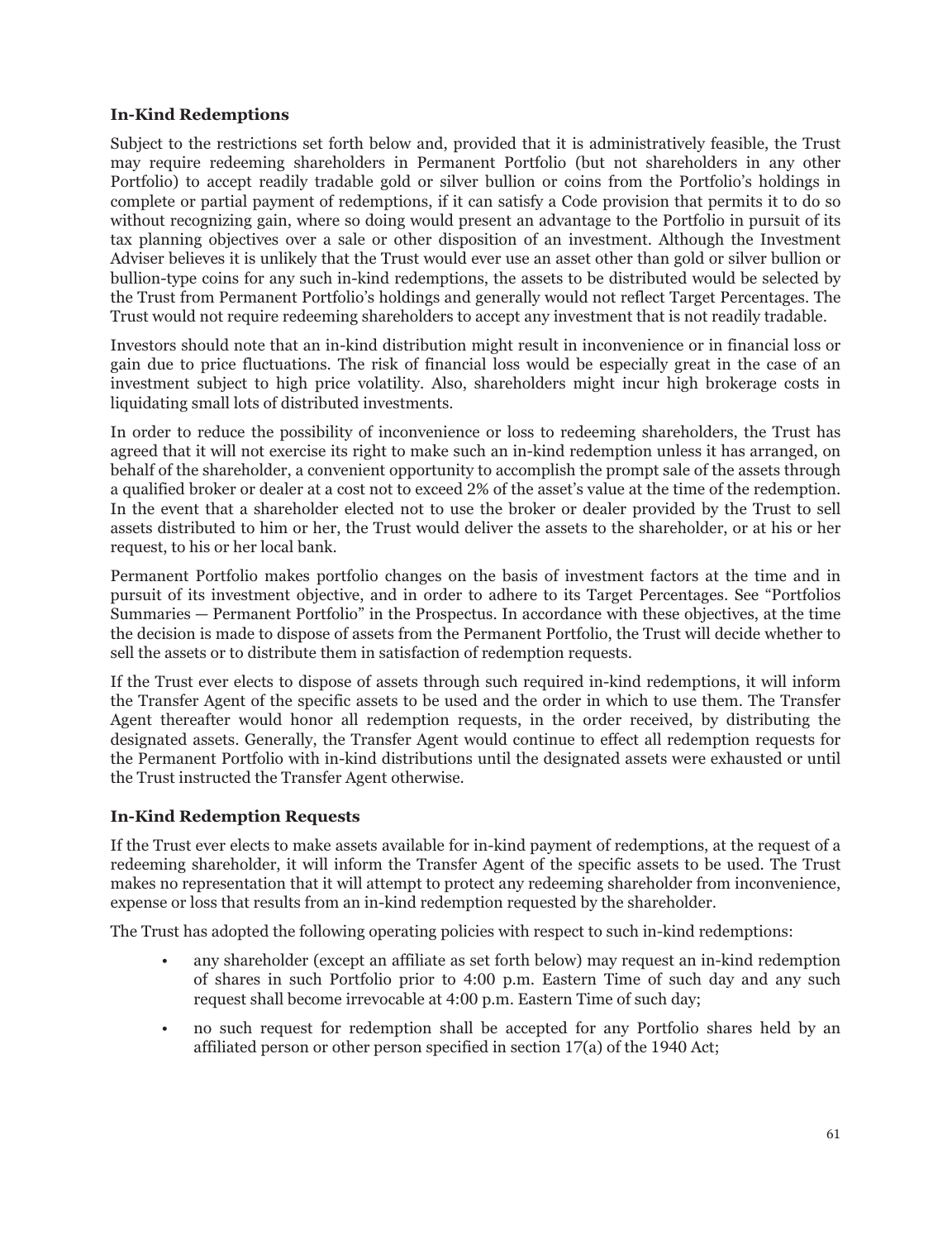- the Trust will accept a request for an in-kind redemption only if the Investment Adviser determines that it is in the best interests of the Portfolio and only as an alternative to the sale of the asset to be distributed in a transaction consistent with the Portfolio's investment policies;
- requested in-kind redemptions shall be limited to assets for which market quotations are readily available; and
- the asset price used to effect the redemption shall be the respective asset price used to calculate the net asset value of the shares being redeemed.

## **Abandoned Property/Escheatment**

If your financial intermediary (or, if you bought your shares directly, the Trust) is unable to locate you, then it is required by law to determine whether your account(s) must be deemed "unclaimed" or "abandoned." Your financial intermediary (or the Trust) is required to transfer (or escheat) unclaimed or abandoned property to the appropriate state government in accordance with state law. Your account(s) may also be deemed "unclaimed" or "abandoned" and subsequently transferred to the appropriate state government if no activity (as defined by that state) occurs within the account(s) during the period of time specified by state law or if checks related to the account(s) remain uncashed. Your last known address of record determines which state has jurisdiction.

It is your responsibility to ensure that your financial intermediary (or the Trust) maintains a correct address for your account(s). An incorrect address may cause your account statements and other mailings to be returned as undeliverable. None of the Trust, any Portfolio, Distributor, or Transfer Agent will be liable to investors or their representatives for good faith compliance with state unclaimed or abandoned property (escheatment) laws. If you use a financial intermediary, contact that provider regarding applicable state escheatment laws.

# **ADDITIONAL TAX INFORMATION**

### **General**

To continue to qualify for treatment as a regulated investment company under Subchapter M of Chapter 1 of the Code ("RIC"), a Portfolio — each of which is treated as a separate corporation for federal tax purposes — must satisfy certain specific requirements, including the following:

- (i) The Portfolio must distribute to its shareholders for each taxable year at least the sum of 90% of its "investment company taxable income" and 90% of its net exempt interest income ("Distribution Requirement"). That income generally consists of net investment income, the excess of net short-term capital gain over net long-term capital loss and net gains and losses from certain foreign currency transactions, all determined without regard to any deduction for dividends paid;
- (ii) At least 90% of the Portfolio's gross income each taxable year must be derived from investment-type income, specifically: (a) dividends, interest, payments with respect to securities loans, gains from the sale or other disposition of securities or foreign currencies or other income (including gains and losses from options, futures or forward contracts) the Portfolio derives with respect to its business of investing in securities or those currencies; and (b) net income from an interest in a "qualified publicly traded partnership" ("Income Requirement"); and
- (iii) The Portfolio's investments must satisfy certain diversification requirements at the close of each quarter of its taxable year.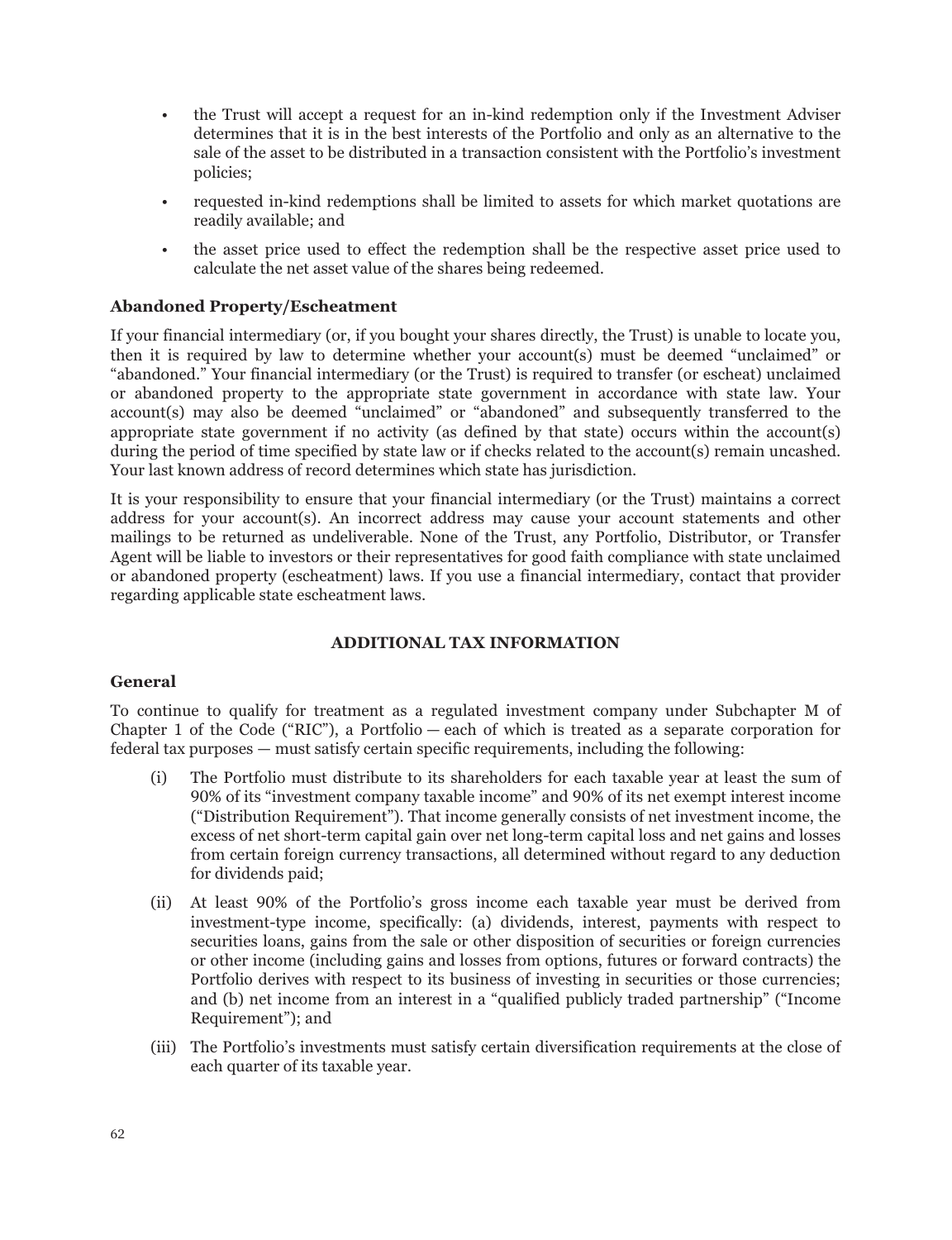For any taxable year during which a Portfolio so qualifies, it will not be liable for federal income tax on its investment company taxable income or its net capital gain (*i.e.*, the excess of net long-term capital gain over net short-term capital loss), reduced by any capital loss carryovers from prior taxable years, that it distributes to its shareholders.

If a Portfolio failed to qualify for treatment as a RIC for any taxable year, then for federal tax purposes: (i) it would be taxed as an ordinary corporation on the full amount of its taxable income for that year without being able to deduct the distributions it makes to its shareholders; and (ii) the Portfolio's shareholders would treat all those distributions, including distributions of net capital gain, as dividends (taxable as ordinary income, except the part thereof that is "qualified dividend income," which is taxable for individual shareholders at the rate for net capital gain — a maximum of 15% or 20% for individuals with taxable income exceeding certain thresholds) to the extent of the Portfolio's earnings and profits; those dividends would be eligible for the dividends-received deduction available to corporations under certain circumstances. In addition, the Portfolio could be required to recognize unrealized gains, pay substantial tax and interest and make substantial distributions before requalifying for RIC treatment.

If a Portfolio fails to meet the annual gross income test described above, the Portfolio will nevertheless be considered to have satisfied the test if: (i) (a) such failure is due to reasonable cause and not due to willful neglect and (b) the Portfolio reports the failure; and (ii) the Portfolio pays an excise tax equal to the excess non-qualifying income. If a Portfolio fails to meet the asset diversification test described above with respect to any quarter, the Portfolio will nevertheless be considered to have satisfied the requirements for such quarter if the Portfolio cures such failure within six months and either: (i) such failure is *de minimis*; or (ii) (a) such failure is due to reasonable cause and not due to willful neglect and (b) the Portfolio reports the failure and pays an excise tax.

A Portfolio will be subject to a nondeductible 4% federal excise tax ("Excise Tax") to the extent it fails to distribute by the end of any calendar year substantially all of its ordinary income for that year and capital gain net income for the one-year period ending on October 31 of that year, plus certain other amounts. A Portfolio will be treated as having distributed any amount on which it is subject to federal income tax for any taxable year. For purposes of calculating the Excise Tax, a Portfolio: (i) must reduce its capital gain net income (but not below its net capital gain) by the amount of any net ordinary loss for the calendar year; and (ii) must exclude foreign currency and certain other ordinary gains and losses incurred after October 31 of any year in determining the amount of ordinary income for that year. A Portfolio will include those gains and losses incurred after October 31 in determining ordinary income for the succeeding calendar year.

# **Taxation of Shareholders**

Any dividend a Portfolio pays has the effect of reducing its net asset value. Therefore, a dividend paid shortly after a shareholder invests in a Portfolio would represent, in substance, a return of capital to the shareholder. Nevertheless, the distribution would be subject to federal income tax, as discussed here and in the Prospectus.

A redemption of Portfolio shares (including a redemption under a SWP, as described in the Prospectus) is a taxable event for the redeeming shareholder. Any gain or loss realized on a redemption by a shareholder who is not a dealer in securities will generally be treated as a long-term capital gain or loss if the shares have been held more than one year and otherwise as a short-term capital gain or loss. However, any loss realized on a redemption of shares a shareholder held for six months or less will be treated as a long-term capital loss to the extent of any capital gain distributions the shareholder receives on those shares. In addition, all or a portion of a loss realized on a sale or other disposition of Portfolio shares may be disallowed under "wash sale" rules to the extent the shareholder acquires other shares of the same Portfolio (whether through the reinvestment of distributions or otherwise) within a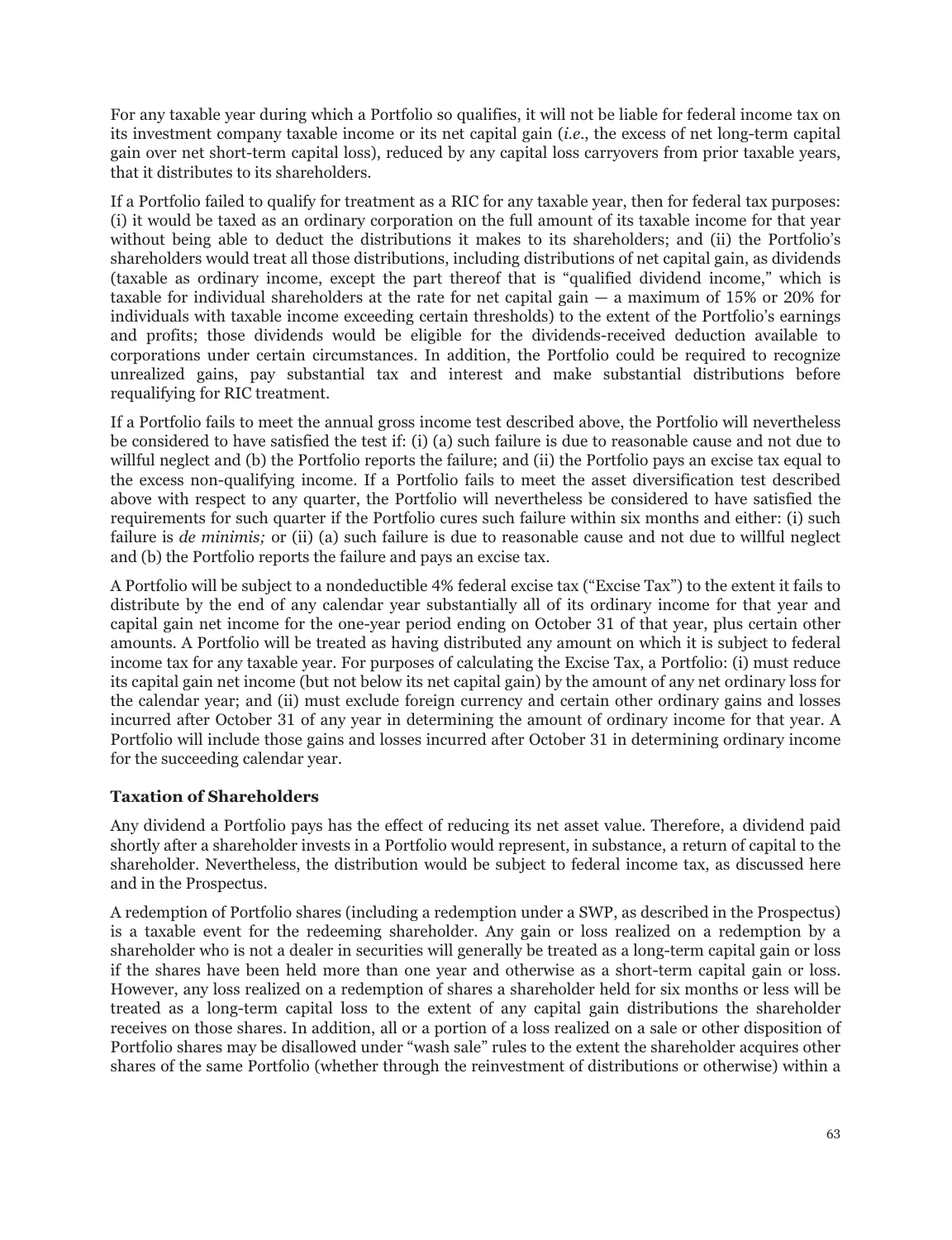period of sixty one days beginning thirty days before and ending thirty days after the date of disposition of the shares. Any disallowed loss will result in an adjustment to the shareholder's tax basis in some or all of the other shares acquired.

As described below under "Additional Purchase, Sale (Redemption) and Account Information — In-Kind Redemptions," Permanent Portfolio may redeem its shares in kind in certain circumstances. The tax consequences to an individual (*i.e.*, non-corporate) shareholder other than an individual retirement account or individually directed account maintained under a plan described in Code section 401(a) (each, a "Retirement Account") (see the following paragraph) of an in-kind redemption are similar to the consequences of a redemption for cash. A non-Retirement Account shareholder will recognize a capital gain (or loss) equal to the market value of the assets he or she receives minus the cost basis in the shares being redeemed. (The Trust will inform a shareholder as to its determination of the market value of any assets distributed to him or her.) Such shareholder's cost basis in the distributed assets will equal their market value at the time of the redemption. The federal income tax consequences of an in-kind redemption to a corporate shareholder are complex, and corporations considering investing in Permanent Portfolio should consult their tax advisers in this regard. Permanent Portfolio expects to be able to satisfy a Code provision that will enable it to distribute assets pursuant to an in-kind redemption without recognizing capital gain or loss.

The in-kind distributions that Permanent Portfolio may make to redeem its shares may consist wholly or partly of gold or silver bullion or coins. Such bullion or coins, with certain limited exceptions, if received by a Retirement Account pursuant to an in-kind redemption, would be treated as the acquisition of a "collectible" by the Account. Such an acquisition would be treated as a distribution from the Account in an amount equal to the Account's cost of the collectible, with resulting significant adverse federal income tax consequences pursuant to Code sections 408(d) and 72. Accordingly, a person considering the purchase of Permanent Portfolio shares through a Retirement Account should consult his or her tax and financial adviser(s) regarding the potential tax consequences of that investment.

If a shareholder fails to certify on his or her shareholder account application that the social security or other taxpayer identification number provided is correct and that he or she is not subject to backup withholding for previous underreporting to the Internal Revenue Service ("IRS"), the Trust must impose backup withholding, as discussed in the Prospectus.

A Portfolio (or its administrative agent) must report to the IRS and furnish to its shareholders the cost basis and holding period information for shares purchased on or after January 1, 2012, and sold on or after that date. For each sale of shares, a shareholder may elect from among several IRS-accepted cost basis methods. In the absence of an election, the Portfolio will use average cost basis as the default method. The cost basis method elected by a shareholder (or the cost basis method applied by default) for each sale of shares may not be changed after the settlement date of each such sale of shares. Shareholders should consult with their tax advisers to determine the best IRS-accepted cost basis method for their tax situation and to obtain more information about how the new cost basis reporting law applies to them. The former requirement to report only the gross proceeds from the sale of shares will generally continue to apply to all shares acquired through December 31, 2011, and sold on and after that date.

Under legislation known as the Foreign Account Tax Compliance Act ("FATCA"), the Trust will be required to withhold 30% of the ordinary dividends it pays after June 30, 2014 to shareholders that fail to meet prescribed information reporting or certification requirements. In general, no such withholding will be required with respect to a U.S. person or foreign individual that timely provides the certifications required by the Trust or its agent on a valid IRS Form W-9 or W-BEN, respectively. Shareholders potentially subject to withholding include foreign financial institutions ("FFIs"), such as foreign investment funds, and non-financial foreign entities ("NFFEs"). To avoid withholding under FATCA, except as described below, an FFI generally must enter into an information sharing agreement with the IRS in which it agrees to report certain identifying information (including name, address and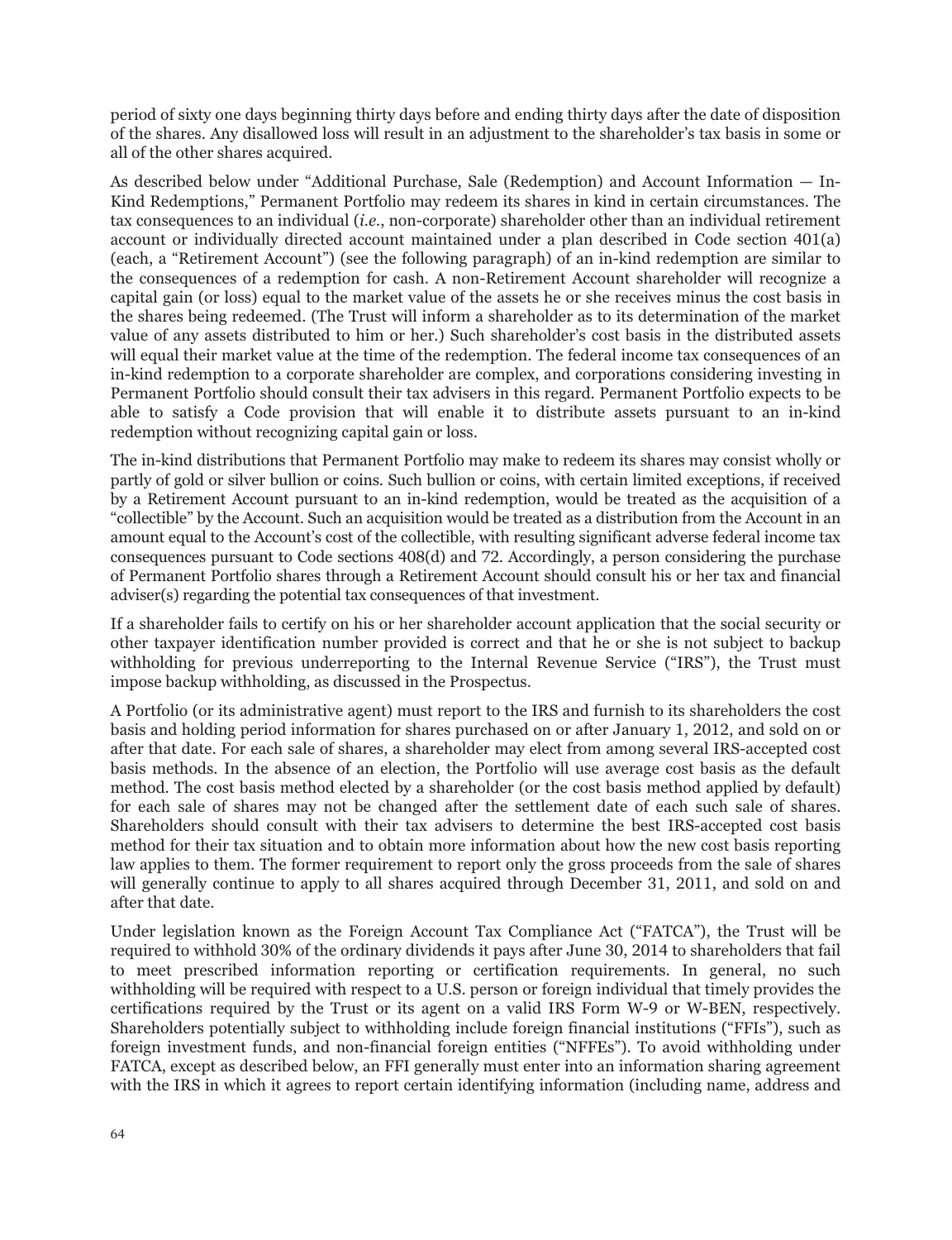taxpayer identification number) with respect to its U.S. account holders (which, in the case of an entity shareholder, may include its direct and indirect U.S. owners), and an NFFE generally must identify itself and may be required to provide other required information to the Trust or other withholding agent regarding its U.S. owners, if any. Such foreign shareholders also may fall into certain exempt, excepted or deemed compliant categories as established by regulations and other guidance. A foreign shareholder resident or doing business in a country that has entered into an intergovernmental agreement with the U.S. to implement FATCA will be exempt from FATCA withholding provided that the shareholder and the applicable foreign government comply with the terms of such agreement. A non-U.S. entity that invests in the Trust will need to provide the Trust with documentation properly certifying the entity's status under FATCA in order to avoid FATCA withholding. Non-U.S. investors should consult their own tax advisers regarding the impact of these requirements on their investment in the Trust.

### **Taxation of the Portfolios**

### *Derivative Investments*

Permanent Portfolio and Aggressive Growth Portfolio may use hedging strategies such as writing (selling) and purchasing options and futures contracts, and the Permanent Portfolio may also enter into forward contracts. These Portfolios may also use derivative investments to carry out their tax planning policies by delaying the recognition of gain on appreciated assets and minimizing the amounts the Portfolios must distribute to satisfy the Distribution Requirement described above. These activities involve complex rules that will determine for income tax purposes the amount, character and timing of recognition of the gains and losses a Portfolio realizes in connection therewith. Gain from the disposition of foreign currencies (except certain gains therefrom that may be excluded by future regulations), and gains from options, futures and forward contracts a Portfolio derives with respect to its business of investing in securities or foreign currencies, will be treated as qualifying income under the Income Requirement. However, certain derivative instruments, such as instruments linked to commodities, will not produce qualifying income under the Income Requirement because a direct investment in the underlying property would not produce qualifying income. The Trust will monitor its transactions, make appropriate tax elections and make appropriate entries in its books and records when a Portfolio acquires any foreign currency, option, futures contract, forward contract or hedged investment to mitigate the effect of these rules, prevent the Portfolio's disqualification as a RIC and minimize the imposition of federal income tax and the Excise Tax.

Some futures contracts, foreign currency contracts and "non-equity" options (*i.e.*, certain listed options, such as those on a "broad-based" securities index) in which a Portfolio may invest may be subject to section 1256 of the Code (collectively, "section 1256 contracts"). Any section 1256 contracts a Portfolio holds at the end of its taxable year generally must be "marked-to-market" (that is, treated as having been sold at that time for their fair market value) for federal income tax purposes, with the result that unrealized gains or losses will be treated as though they were realized. Sixty percent of any net gain or loss recognized on these deemed sales and sixty percent of any net realized gain or loss from any actual sales of section 1256 contracts will be treated as long-term capital gain or loss, and the balance will be treated as short-term capital gain or loss. These rules may operate to increase the amount that a Portfolio must distribute to satisfy the Distribution Requirement (*i.e.*, with respect to the portion treated as short- term capital gain), which will be taxable to its shareholders as ordinary income, and to increase the net capital gain a Portfolio recognizes, without in either case increasing the cash available to it. A Portfolio may elect not to have the foregoing rules apply to any "mixed straddle" (that is, a straddle, which the Portfolio clearly identifies in accordance with applicable regulations, at least one (but not all) of the positions of which are section 1256 contracts), although doing so may have the effect of increasing the relative proportion of net short-term capital gain (taxable as ordinary income) and thus increasing the amount of dividends it must distribute. Section 1256 contracts also are marked-to-market for purposes of the Excise Tax.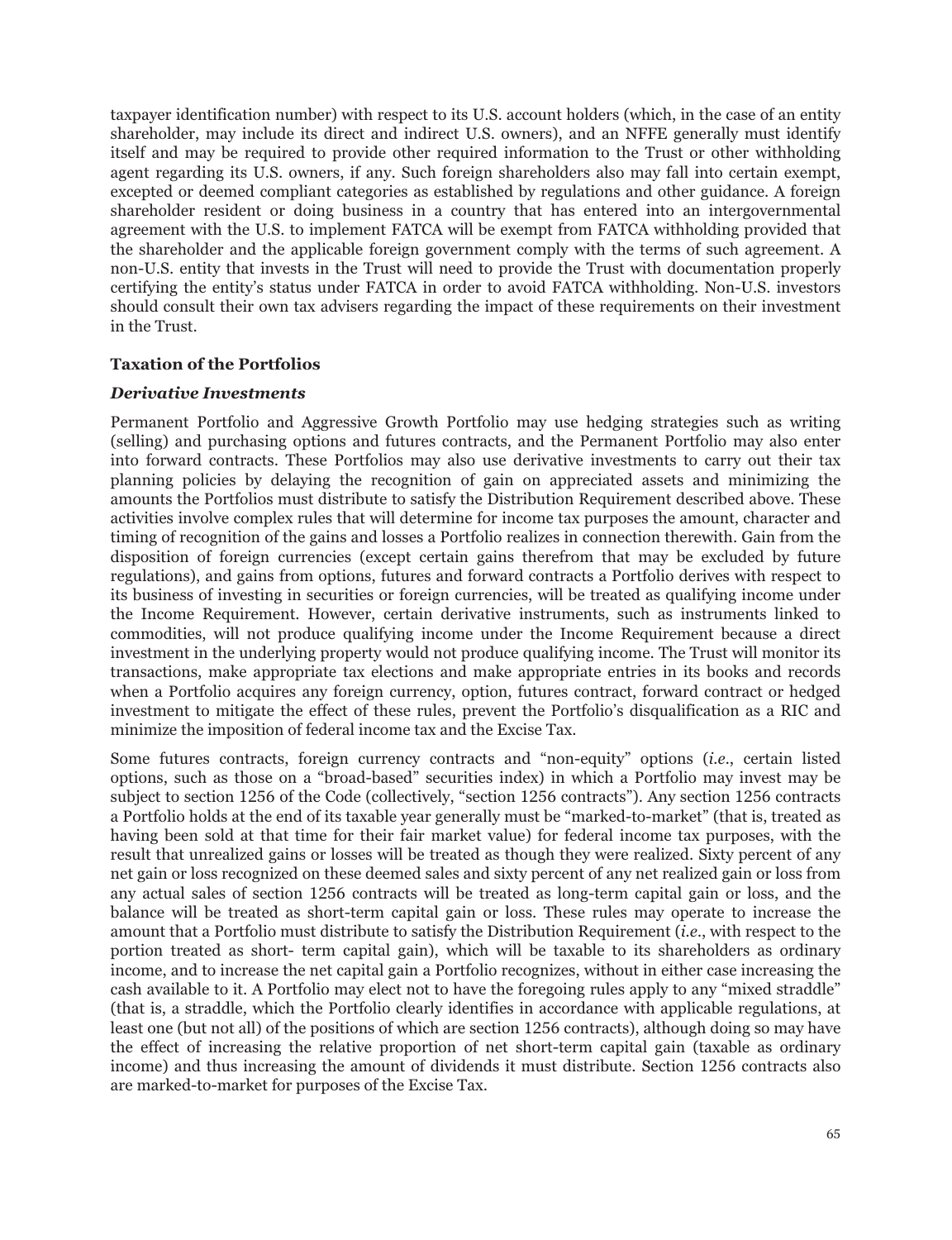Offsetting positions a Portfolio enters into or holds in any actively traded security, option, futures or forward contract may constitute a "straddle" for federal income tax purposes. Straddles are subject to certain rules that may affect the amount, character and timing of recognition of a Portfolio's gains and losses with respect to positions of the straddle by requiring, among other things, that: (i) loss realized on disposition of one position of a straddle be deferred to the extent of any unrealized gain in an offsetting position until the latter position is disposed of; (ii) the Portfolio's holding period in certain straddle positions not begin until the straddle is terminated (possibly resulting in gain being treated as short-term rather than long-term capital gain); and (iii) losses recognized with respect to certain straddle positions, that otherwise would constitute short-term capital losses, be treated as long-term capital losses. Applicable regulations also provide certain "wash sale" rules, which apply to transactions where a position is sold at a loss and a new offsetting position is acquired within a prescribed period, and "short sale" rules applicable to straddles. Different elections are available to each Portfolio, which may mitigate the effects of the straddle rules, particularly with respect to a mixed straddle.

If a call option written (sold) by a Portfolio lapses (*i.e.*, terminates without being exercised), the amount of the premium it received for the option will be short-term capital gain. If a Portfolio enters into a closing purchase transaction with respect to a written call option, it will have a short-term capital gain or loss based on the difference between the premium it received for the option it wrote and the premium it pays for the option it buys. If a written call option is exercised and a Portfolio thus sells the securities or futures contract subject to the option, the premium it received will be added to the exercise price to determine its gain or loss on the sale. If a call option purchased by a Portfolio lapses, it will realize short-term or long-term capital loss, depending on its holding period for the security or futures contract subject thereto. If a Portfolio exercises a purchased call option, the premium it paid for the option will be added to the basis in the subject securities or futures contract.

If a Portfolio has an "appreciated financial position" — generally, an interest (including an interest through an option, futures or forward contract or short sale) with respect to any stock, debt instrument (other than "straight debt"), or partnership interest the fair market value of which exceeds its adjusted basis — and enters into a "constructive sale" of the position, the Portfolio will be treated as having made an actual sale thereof, with the result that it will recognize gain at that time. A constructive sale generally consists of a short sale, an offsetting notional principal contract or a futures or forward contract a Portfolio or a related person enters into with respect to the same or substantially identical property. In addition, if the appreciated financial position is itself a short sale or such a contract, acquisition of the underlying property or substantially identical property will be deemed a constructive sale. The foregoing will not apply, however, to any Portfolio transaction during any taxable year that otherwise would be treated as a constructive sale if the transaction is closed within thirty days after the end of that year and the Portfolio holds the appreciated financial position unhedged for sixty days after that closing (*i.e.*, at no time during that sixty-day period is the Portfolio's risk of loss regarding that position reduced by reason of certain specified transactions with respect to substantially identical or related property, such as having an option to sell, being contractually obligated to sell, making a short sale or granting an option to buy substantially identical stock or securities).

# *Passive Foreign Investment Companies*

Permanent Portfolio may invest in the stock of "passive foreign investment companies" ("PFICs"). A PFIC is any foreign corporation (with certain exceptions) that, in general, meets either of the following tests: (i) at least 75% of its gross income for the taxable year is passive; or (ii) an average of at least 50% of its assets produce, or are held for the production of, passive income. Under certain circumstances, the Portfolio will be subject to federal income tax on a portion of any "excess distribution" it receives on the stock of a PFIC or of any gain on its disposition of that stock (collectively, "PFIC income"), plus interest thereon, even if the Portfolio distributes the PFIC income as a dividend to its shareholders. The balance of the PFIC income will be included in the Portfolio's investment company taxable income and, accordingly, will not be taxable to it to the extent it distributes that income to its shareholders. Portfolio distributions thereof will not be eligible for the maximum federal income tax rate on "qualified dividend income" described in the Prospectus.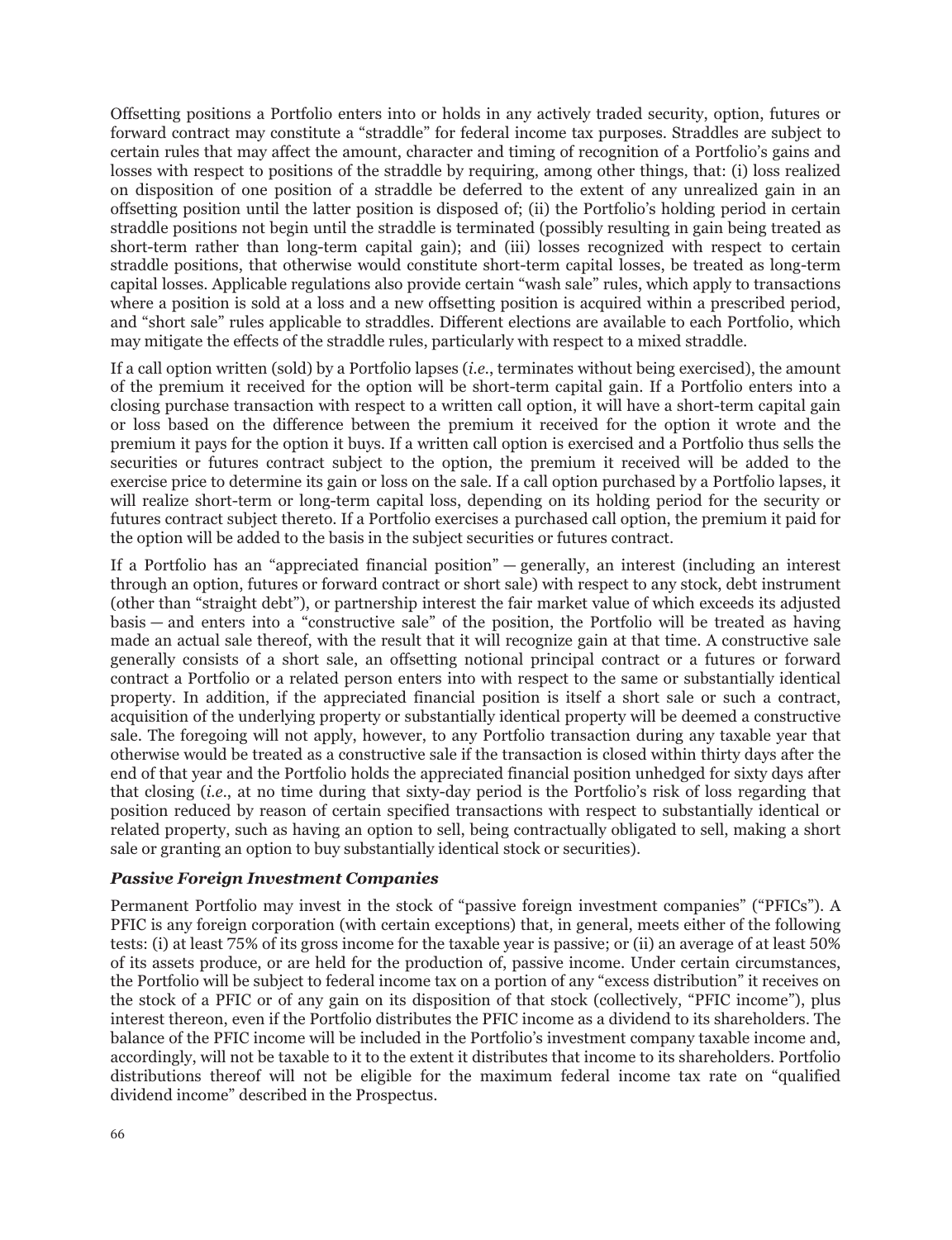If the Portfolio invests in a PFIC and elects to treat the PFIC as a "qualified electing fund" ("QEF"), then in lieu of the foregoing tax and interest obligation, the Portfolio would be required to include in income each taxable year its pro rata share of the QEF's annual ordinary earnings and net capital gain — which the Portfolio likely would have to distribute to satisfy the Distribution Requirement and avoid imposition of the Excise Tax — even if the QEF did not distribute those earnings and gain to the Portfolio. In most instances, it will be very difficult, if not impossible, to make this election because some of the information required to make this election may not be easily obtainable.

The Portfolio may elect to "mark-to-market" any stock in a PFIC it owns at the end of its taxable year. "Marking-to-market," in this context, means including in gross income each taxable year (and treating as ordinary income) the excess, if any, of the fair market value of the stock over the Portfolio's adjusted basis therein as of the end of that year. Pursuant to the election, the Portfolio also may deduct (as an ordinary, not capital, loss) the excess, if any, of its adjusted basis in PFIC stock over the fair market value thereof as of the taxable year-end, but only to the extent of any net mark-to-market gains with respect to that stock the Portfolio included in income for prior taxable years under the election. The Portfolio's adjusted basis in each PFIC's stock subject to the election would be adjusted to reflect the amounts of income included and deductions taken thereunder.

Investors should be aware that the Portfolio may not be able to ascertain whether a foreign corporation is a PFIC when it acquires the corporation's shares and that a foreign corporation may become a PFIC after the Portfolio acquires shares therein. While the Portfolio generally will seek to avoid investing in PFIC shares to avoid the tax consequences detailed above, there are no guarantees that it will be able to do so, and it reserves the right to make such investments as a matter of its investment policy.

# *Foreign Securities and Currencies*

Permanent Portfolio, Versatile Bond Portfolio and Aggressive Growth Portfolio may invest in foreign securities and/or foreign currencies. Under Code section 988, gains or losses: (i) from the disposition of foreign currencies, including forward contracts; (ii) except in certain circumstances, from options, futures and forward contracts on foreign currencies (and on financial instruments involving foreign currencies) and from notional principal contracts (*e.g*., swaps, caps, floors and collars) involving payments denominated in foreign currencies; (iii) on the disposition of each foreign-currencydenominated debt security that are attributable to fluctuations in the value of the foreign currency between the dates of acquisition and disposition of the security; and (iv) that are attributable to exchange rate fluctuations between the time the Portfolio accrues interest, dividends or other receivables, expenses or other liabilities, denominated in a foreign currency and the time it actually collects the receivables or pays the liabilities generally, will be treated as ordinary income or loss. These gains or losses will increase or decrease the amount of a Portfolio's investment company taxable income to be distributed to its shareholders as ordinary income, rather than affecting the amount of its net capital gain. If the Portfolio's section 988 losses exceed other investment company taxable income during a taxable year, it would not be able to distribute any dividends. Although Permanent Portfolio values its assets daily in terms of U.S. dollars, it does not intend to convert its holdings of foreign currencies into U.S. dollars on a daily basis. The Portfolio will do so from time to time, incurring the costs of currency conversion.

Dividends and interest a Portfolio receives, and gains it realizes, on foreign securities may be subject to income, withholding or other taxes foreign countries and U.S. possessions impose that would reduce the yield and/or total return on its investments, although the Investment Adviser anticipates that the amount of any such tax will not be significant. Furthermore, tax conventions between certain countries and the United States may reduce or eliminate foreign taxes, and many foreign countries do not impose taxes on capital gains in respect of investments by foreign investors. Permanent Portfolio and Versatile Bond Portfolio do not expect to be able to pass through any foreign tax credits or deductions to their U.S. shareholders.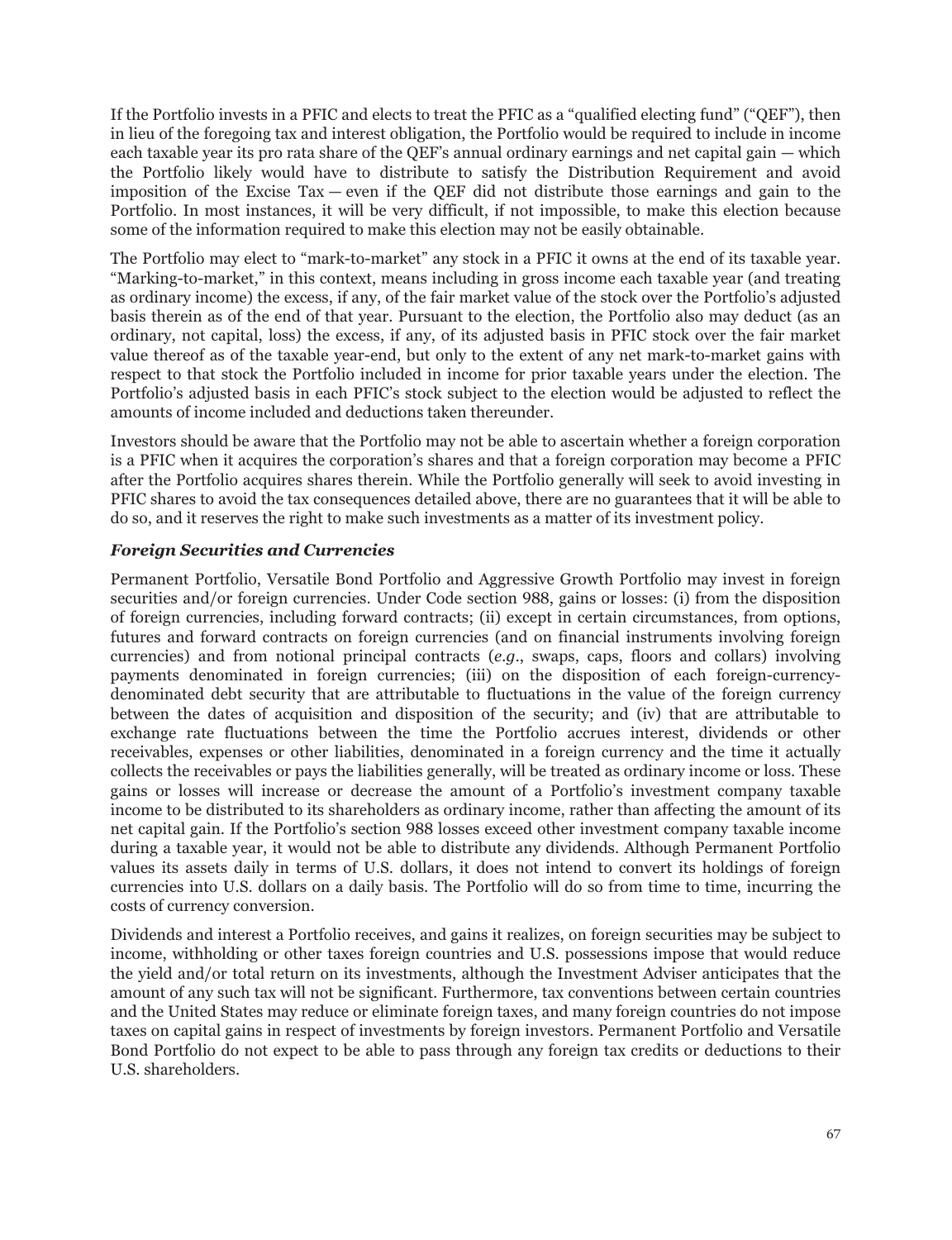### *Original Issue Discount Securities*

Certain debt securities acquired by Permanent Portfolio and Versatile Bond Portfolio may be treated as debt securities that were originally issued at a discount. Very generally, original issue discount is defined as the difference between the price at which a security was issued and its stated redemption price at maturity. Although no cash income on account of such discount is actually received by a Portfolio, original issue discount that accrues on a debt security in a given year generally is treated for federal income tax purposes as interest and, therefore, such income would be subject to the Distribution Requirement applicable to RICs. Some debt securities may be purchased by a Portfolio at a discount that exceeds the original issue discount on such debt securities, if any. This additional discount represents market discount for federal income tax purposes, as discussed below.

If a Portfolio purchases a debt security at a price lower than the stated redemption price of such debt security, the excess of the stated redemption price over the purchase price is "market discount." If the amount of market discount is more than a *de minimis* amount, a portion of such market discount must be included as ordinary income (not capital gain) by the Portfolio in each taxable year in which the Portfolio owns an interest in such debt security and receives a principal payment on it. In particular, the Portfolio will be required to allocate that principal payment first to the portion of the market discount on the debt security that has accrued but has not previously been includable in income. In general, the amount of market discount that must be included for each period is equal to the lesser of: (i) the amount of market discount accruing during such period (plus any accrued market discount for prior periods not previously taken into account); or (ii) the amount of the principal payment with respect to such period. Generally, market discount accrues on a daily basis for each day the debt security is held by the Portfolio at a constant rate over the time remaining to the debt security's maturity or, at the election of the Portfolio, at a constant yield to maturity which takes into account the semi-annual compounding of interest. Gain realized on the disposition of a market discount obligation must be recognized as ordinary interest income (not capital gain) to the extent of the accrued market discount.

# **PORTFOLIO TRANSACTIONS**

### **Brokerage**

The Trust's portfolio transactions are placed by the Investment Adviser. The objective of the Investment Adviser in effecting portfolio transactions is to obtain the best net price considering all relevant circumstances. Some of the Investment Adviser's purchases and sales of investments will be made directly with dealers and market-makers, usually without brokerage commissions, however, dealer mark-ups and mark-downs may be incurred. In other cases, the Investment Adviser will use a broker-dealer and will pay commissions. In many foreign countries, commission rates are fixed by governmental or exchange regulation or by industry agreement, and may be higher or lower than those charged on comparable transactions in the United States.

The Investment Adviser does not request research, statistical, securities pricing or other related services from any broker-dealer beyond what the broker-dealer provides to its customers generally, nor will the Investment Adviser pay any broker additional commissions on portfolio transactions as an inducement to sell Portfolio shares. Nevertheless, the Investment Adviser may, in circumstances in which two or more broker-dealers are in a position to offer comparable prices and execution, give preference to those which have provided research, statistical and related services to the Investment Adviser for the benefit of the Portfolios. The Investment Adviser believes that while research and related services may be useful in varying degrees, they are of indeterminable value and may or may not reduce the expenses of the Investment Adviser.

The Board of Trustees does not have an obligation to obtain the lowest available commission rate with respect to portfolio transactions to the exclusion of price, service and qualitative considerations. The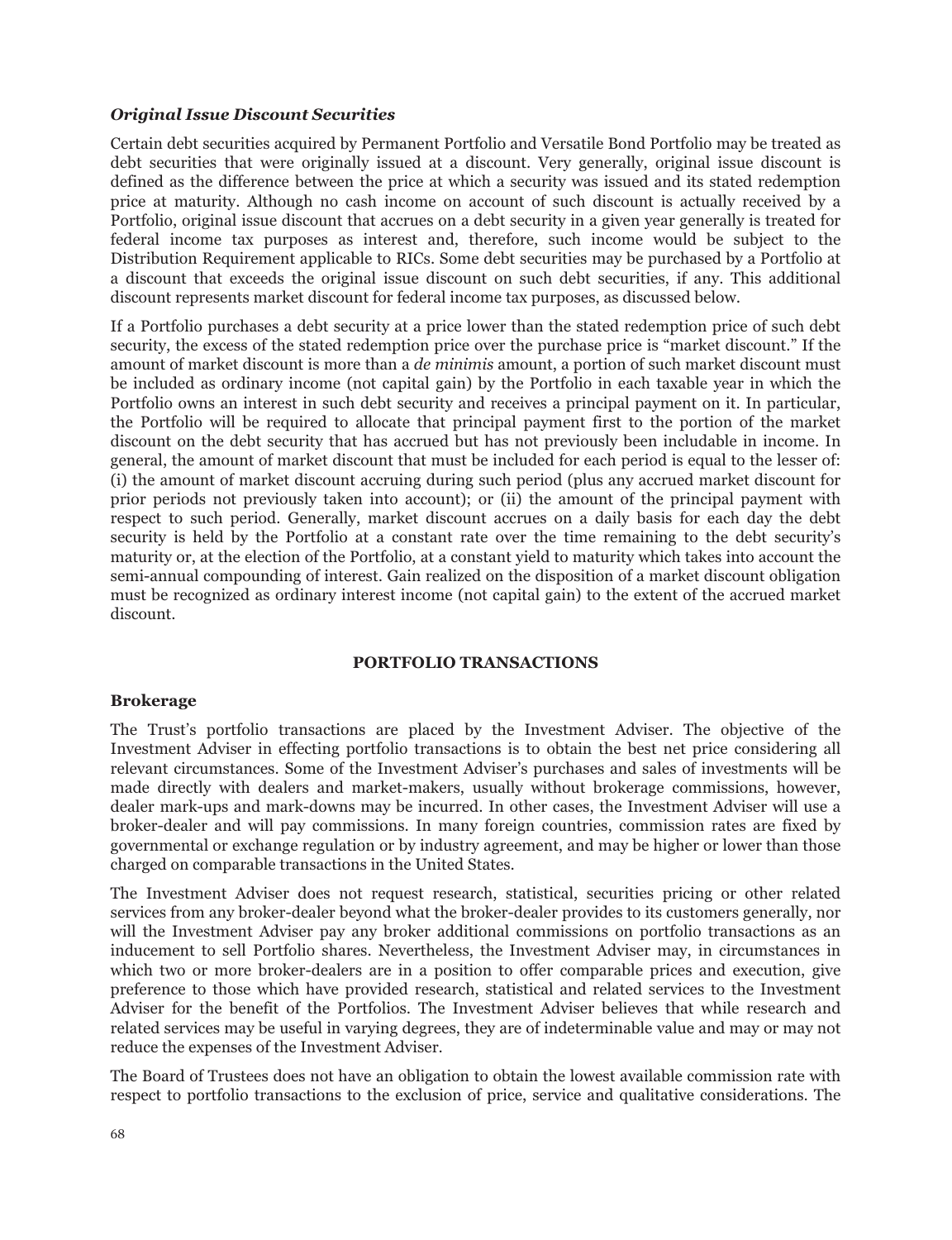Investment Adviser is authorized to negotiate payment only for brokerage services rendered and not for research, statistical or other services. The Board of Trustees does not authorize the payment of commissions to brokers in recognition of their having provided such services, in excess of commissions other qualified brokers would have charged for handling comparable transactions.

There currently is no agreement or commitment to place orders with any dealer, market-maker or brokerdealer. Please see the following table for information on commissions paid by the Trust's Portfolios.

## **Portfolio Commissions and Turnover**

The Trust's Portfolios paid the following commissions and had the following portfolio turnover rates during the last three fiscal years:

| <b>Fiscal Year Ended January 31</b>           |          |           |          |  |  |
|-----------------------------------------------|----------|-----------|----------|--|--|
|                                               | 2022     | 2021      | 2020     |  |  |
| <b>Total Commissions Paid</b>                 |          |           |          |  |  |
| Permanent Portfolio                           | \$69,325 | \$164,737 | \$47,091 |  |  |
| Short-Term Treasury Portfolio                 |          |           |          |  |  |
| Versatile Bond Portfolio                      | \$28,450 | \$4,828   | \$12,065 |  |  |
| Aggressive Growth Portfolio                   | \$2,217  | \$2,535   | \$2,013  |  |  |
| <b>Portfolio Turnover Rate</b> <sup>(1)</sup> |          |           |          |  |  |
| Permanent Portfolio                           | 29.47%   | 41.03%    | 15.26%   |  |  |
| Short-Term Treasury Portfolio <sup>(2)</sup>  | $-$ %    | 48.08%    | 55.42%   |  |  |
| Versatile Bond Portfolio                      | 34.70%   | 29.89%    | 52.51%   |  |  |
| Aggressive Growth Portfolio                   | 4.30%    | 7.89%     | 2.52%    |  |  |

(1) The Trust and Investment Adviser believe that portfolio turnover is generally subject to natural variances over time depending on such matters as conditions in specific market segments or overall markets during measurement periods, and the level of purchase and sale transactions of a Portfolio in light of the Portfolio's net assets.

(2) Portfolio turnover during the year ended January 31, 2022 was insignificant relative to the prior years as a result of calculation metrics and the limited size of, and investor activity in, the Portfolio.

# **Proxy Voting Policies**

The Trust and the Investment Adviser have adopted proxy voting policies and procedures to use in determining how to vote proxies relating to Portfolio securities. Such policies and procedures include procedures used when a vote presents a conflict between the interests of the Trust's shareholders and the Investment Adviser. Attached to this SAI as Appendix A and Appendix B, respectively, are the Trust's and the Investment Adviser's proxy voting policies and procedures.

Information regarding how each of the Trust's Portfolios voted its proxies relating to portfolio securities during the most recent twelve-month period ended June 30 is available, without charge and upon request, by writing or calling the Trust's Shareholder Services Office, toll free at (800) 531-5142, and on the SEC's website at http://www.sec.gov. Information regarding how the Portfolios voted proxies relating to portfolio securities during the twelve-month period ended June 30, 2022 will be available no later than August 31, 2022 and will be accessible in the same manner.

# **PORTFOLIO HOLDINGS DISCLOSURE**

The Trust has adopted policies and procedures that govern the timing and circumstances of disclosure to shareholders and third parties of information regarding portfolio investments held by the Trust's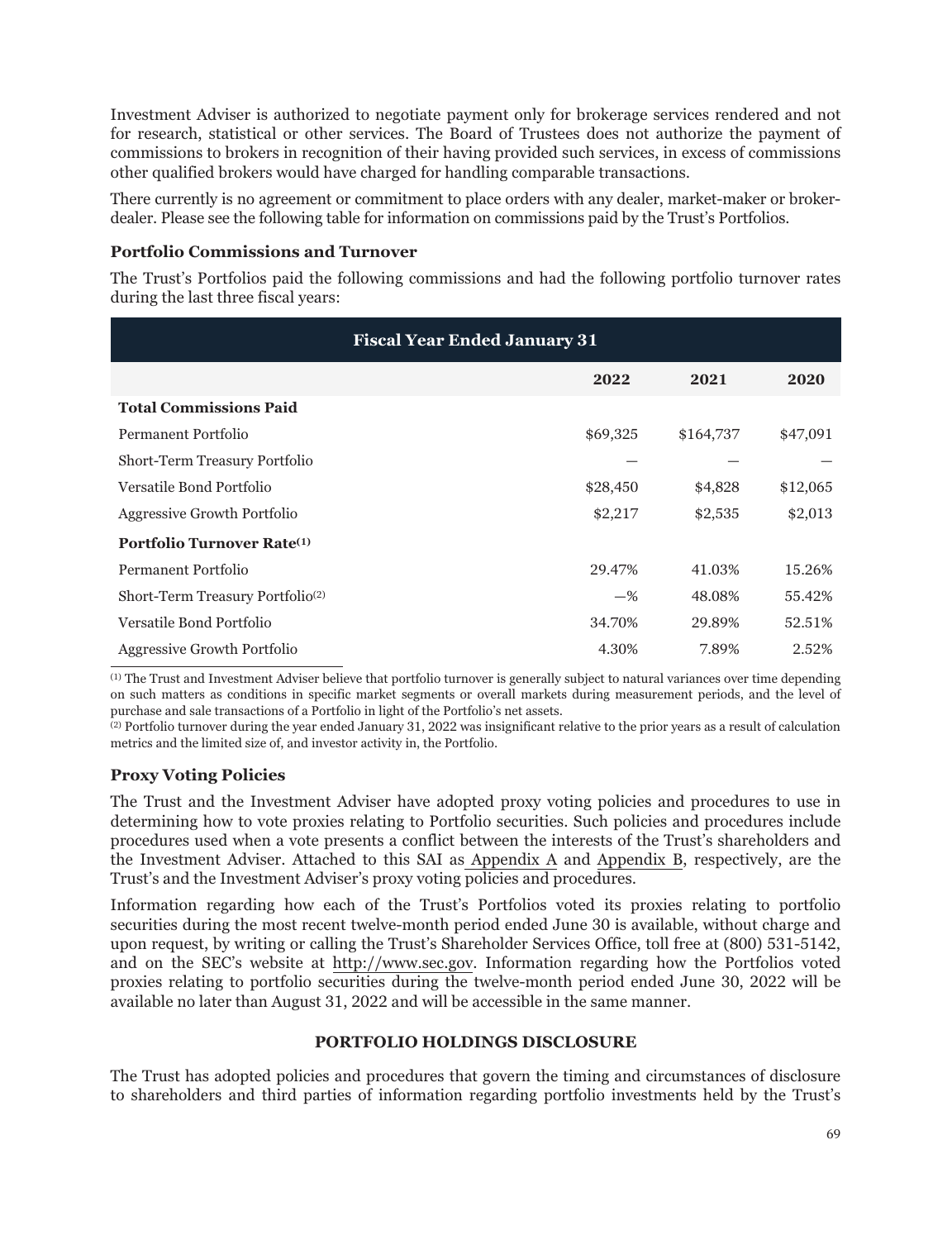Portfolios. The policies and procedures are intended to prevent unauthorized disclosure of portfolio holdings information and have been approved by the Board of Trustees. The policies permit disclosure of non-public portfolio holdings to selected parties only when consistent with the Trust's legitimate business purposes and when in the best interests of its shareholders, and upon assurances of confidentiality including a duty to use such information only for agreed upon purposes. The Investment Adviser will seek to monitor a recipient's use of non-public portfolio holdings information provided under any agreements and, when appropriate, use its best efforts to enforce the terms of such agreements. Such parties include the Trust's service providers (*e.g.*, the Trust's investment adviser, custodian, transfer agent, fund accountants, independent registered public accountants, pricing services, printer, service providers in connection with proxy voting and trade order management and compliance services, and counsel to the Trust and the Independent Trustees), who generally need access to such information in the performance of their contractual duties and responsibilities and are subject to duties of confidentiality, including a duty to not trade on the non-public information, as well as data consolidators (including rating agencies), fund rating/ranking services and other data providers. The Investment Adviser, fund accountants, and portfolio compliance monitoring services have access to the Portfolios' complete portfolio holdings on a daily basis. The Trust's custodian receives confirmation of portfolio activity within one business day of a trade. The Trust provides its independent accountants complete year-end portfolio holdings within one business day of the Trust's year-end. The Trust provides its complete month-end portfolio holdings to Morningstar, Bloomberg and Thomson Reuters (Lipper, Vestek and Thomson Financial) within fifteen days of month-end. The Trust also provides complete quarter-end portfolio holdings to eVestment Alliance within ten days of quarter-end.

The Investment Adviser may, for legitimate business purposes and when in the best interests of a Portfolio's shareholders, within the scope of its official duties and responsibilities, disclose portfolio holdings (whether partial portfolio holdings or complete portfolio holdings) or "interest lists" to one or more broker-dealers during the course of, or in connection with, normal day-to-day securities transactions with or through such broker- dealers subject to such broker-dealer's duty of confidentiality and duty not to trade on the information.

The Trust's policies and procedures provide a process for approving the addition of a new service provider or rating, ranking and research organization as an authorized recipient of the Portfolios' nonpublic portfolio holdings. The Trust's President may determine to add a recipient under the policy only if he first determines that the standards under the Trust's policy have been met prior to such disclosure. The Trust's President will report to the Board of Trustees quarterly regarding any other approved recipient of non-public portfolio holdings information under its policies.

If the disclosure of non-public portfolio holdings presents a conflict of interest between a Portfolio's shareholders and the Trust's service providers, which the Trust does not anticipate, the Trust will act in the best interests of the Portfolio's shareholders.

The Trust generally discloses in a Fact Sheet each Portfolio's largest positions on a quarterly basis within approximately thirty business days after the end of each calendar quarter on its website at http://www.permanentportfoliofunds.com.

Disclosure of each Portfolio's complete portfolio holdings is required to be made within sixty days of the end of each fiscal quarter: (i) in the Annual Report and Semi-Annual Report to shareholders; and (ii) in the quarterly holdings reports filed as Exhibit F to Form N-PORT. These reports are available, free of charge, on the SEC's Electronic Data Gathering and Retrieval ("EDGAR") database on its website at http://www.sec.gov.

In no event does the Trust or the Investment Adviser receive any direct or indirect compensation or other consideration from any third party in connection with the disclosure of information concerning the Portfolios' portfolio holdings. The Trust's Chief Compliance Officer will report any material violations of these policies to the Board of Trustees at its next regularly scheduled meeting.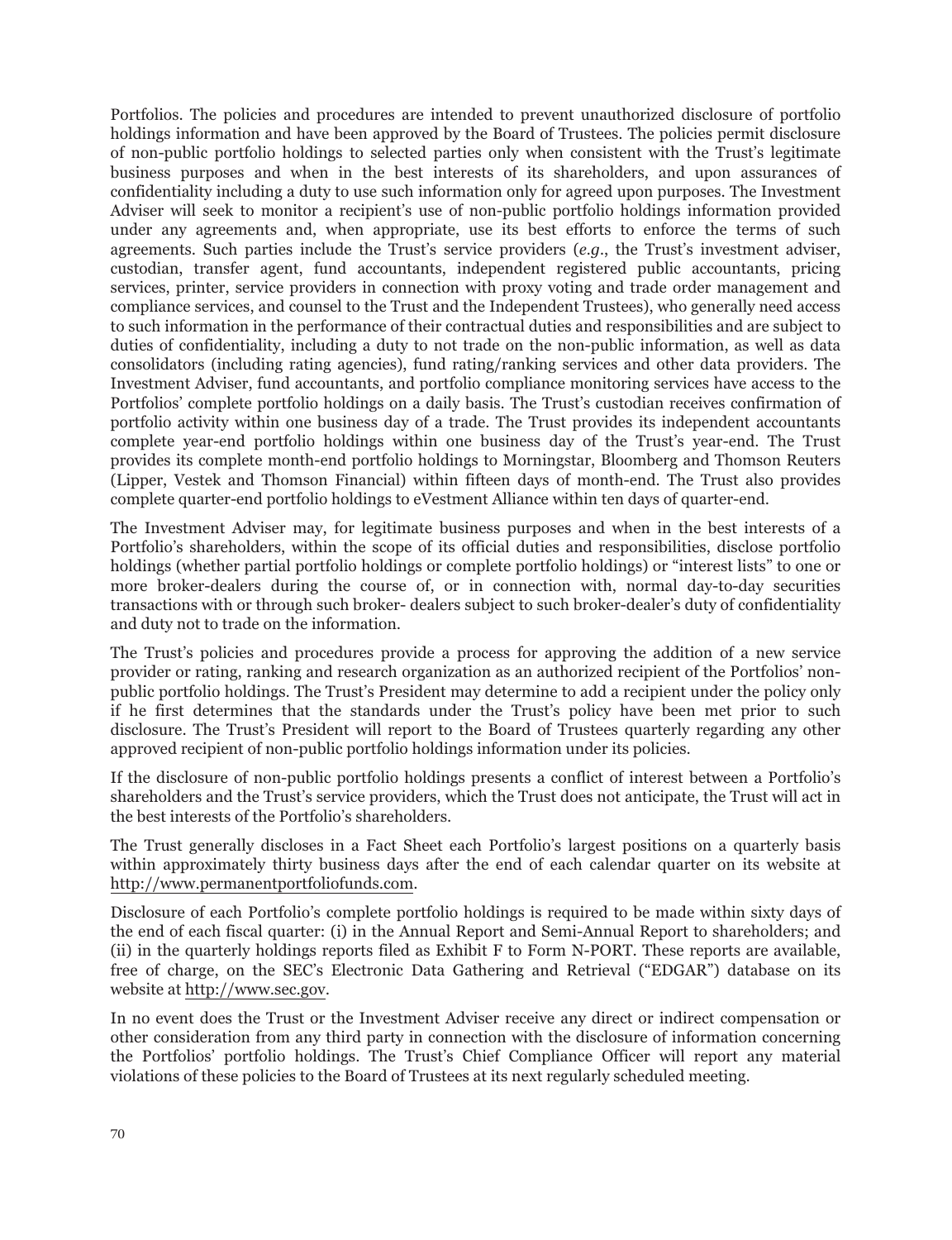### **CAPITALIZATION, VOTING RIGHTS AND OTHER MATTERS**

Under the Trust's Declaration of Trust, dated September 21, 2015, the Trustees have the authority to create and classify shares of beneficial interest in separate series and classes without further action by shareholders. Each series and class thereof may issue an unlimited number of shares of beneficial interest, with no par value. The Portfolios do not issue share certificates. Shares are electronically recorded. Shares of each series represent equal proportionate interests in the assets of that series only and have identical voting, dividend, redemption, liquidation, and other rights of shares in the same series except that expenses allocated to a class may be borne solely by such class as determined by the Trustees and a class may have exclusive voting rights with respect to matters affecting only that class. Shares entitle their holders to one vote per share (and fractional votes for fractional shares), are freely transferable and, except as specifically provided by the Trustees, have no preference, preemptive, appraisal, exchange, subscription or conversion rights. All shares issued are fully paid and nonassessable. In the event of a liquidation or termination of a series, each shareholder is entitled to receive his pro rata share of the net assets of that series. The Trust's Declaration of Trust may be amended at any time by a majority of the Trustees.

It is not anticipated that the Trust will hold shareholders' meetings unless required by law or the Declaration of Trust or By-laws. The Board will call special meetings of shareholders of the Trust, a series or class thereof only if required under the 1940 Act, in their discretion, or upon the written request of holders of 25% or more of the outstanding shares of the Trust or of the relevant series or class, entitled to vote at such meeting.

The Trust can require the redemption of shares of any series for any reason under terms set by the Board of Trustees, including the failure of a shareholder to supply a taxpayer identification number or other identifying information if required to do so, to maintain the minimum investment required, or to make payment when due for the purchase of shares, or if the share activity of the account is deemed by the trustees to adversely affect the management of any series. The Declaration of Trust also provides that the Board of Trustees may, without shareholder approval unless required by the 1940 Act, cause the Trust or any series or class to dissolve, convert, merge, consolidate, reorganize, sell all or any part of its assets, provided that the surviving or resulting entity is an open-end management investment company under the 1940 Act, or a series thereof. The Trust or any series or class may be terminated at any time by the Trustees by written notice to the shareholders.

#### **CUSTODIAN AND TRANSFER AGENT**

### **Custodian**

The Trust's custodian is State Street Bank and Trust Company, One Lincoln Street, Boston, Massachusetts 02111 ("Custodian"). HSBC Bank, USA, N.A. currently serves as the Custodian's subcustodian with respect to most of the gold and silver assets owned by Permanent Portfolio.

The Custodian receives and deposits cash, holds all securities and other evidences of investments of the Portfolios (other than gold and silver assets), receives and delivers securities and other investments bought or sold by the Portfolios, and receives and collects income from the Portfolio's investments. From time to time, but only upon direction of the Investment Adviser, some of the Trust's assets may be held in the London, Zurich or other offices of the Custodian's sub-custodians or foreign custodians which are qualified to act as such under the 1940 Act, in accordance with Rule 17f-5 thereunder.

The custodial agreement between the Trust and the Custodian requires the Custodian to hold each Portfolio's assets in strict segregation; the custodial agreement prohibits commingling of any Portfolio assets with assets owned by the Custodian, and it requires the Custodian to receive and maintain each Portfolio's assets in a form and condition that would make them readily identifiable as customer property in an audit or in the event that the Trust appoints a successor custodian. The custodial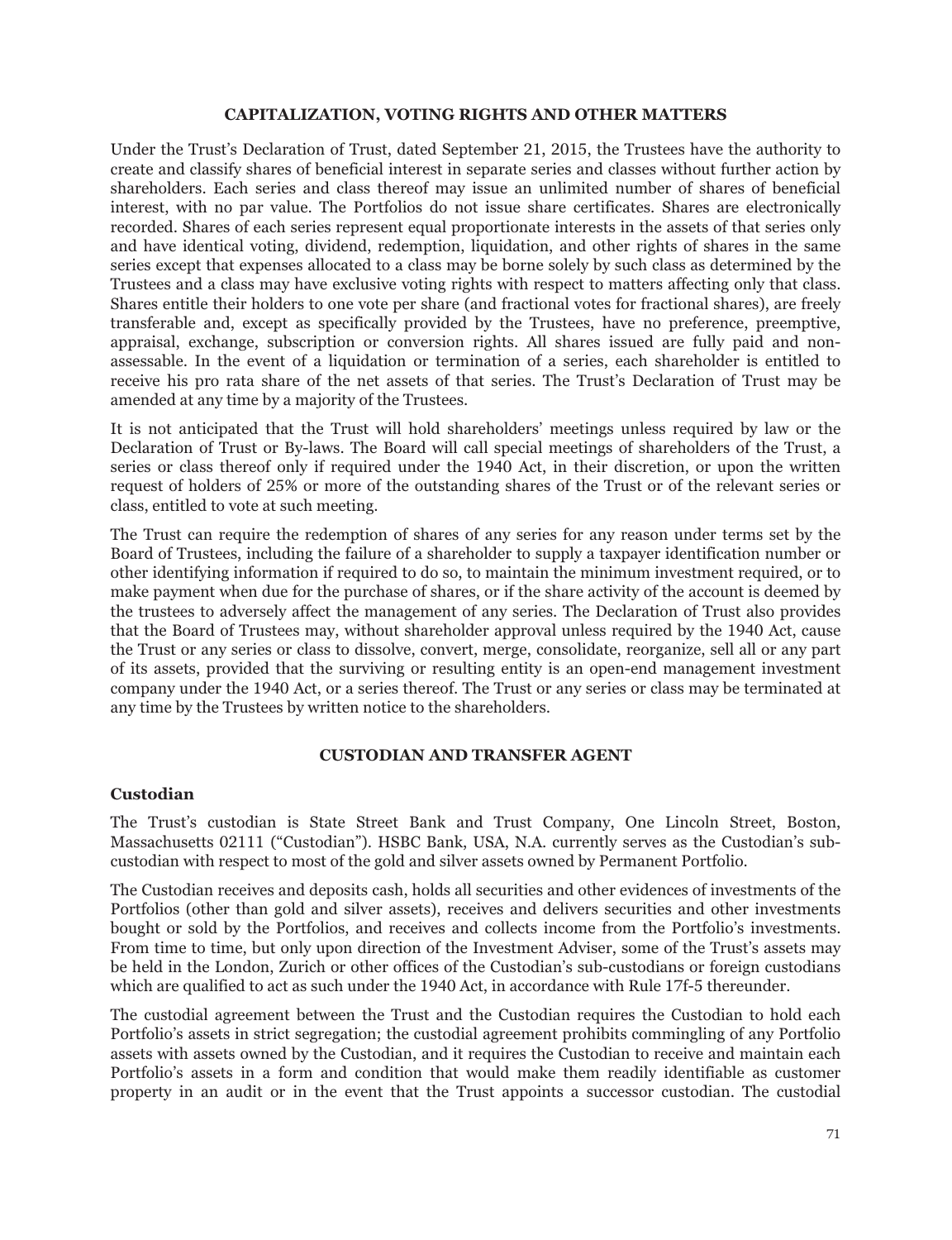agreement also provides that the Custodian shall be indemnified by and be without liability to the Portfolios or Trust for any action taken or omitted by it in good faith without negligence.

In executing portfolio transactions, the Custodian acts as an agent for the Trust, but has no part in the management or investment decisions of the Portfolios or in the Trust's general administration. The Custodian does not provide trusteeship protection or protection for investors against possible depreciation of assets.

The Investment Adviser pays all customary fees and charges of the Custodian incurred by the Trust (see "Management — Investment Adviser and Portfolio Manager" in the Prospectus).

### **Transfer Agent**

The Trust's transfer and dividend disbursing-agent is U.S. Bancorp Fund Services, LLC, d/b/a U.S. Bank Global Fund Services, P.O. Box 701, Milwaukee, Wisconsin 53201, telephone number (800) 341- 8900.

The Transfer Agent maintains the records of each direct shareholder of the Portfolios, including shareholder accounts, answers shareholders' inquiries concerning their accounts, processes purchases and redemptions of the Trust's shares, acts as dividend and disbursing agent, and performs other related shareholder service functions. See "Additional Purchase, Sale (Redemption) and Account Information — In-Kind Redemptions."

The Investment Adviser pays all customary fees and charges of the Transfer Agent incurred by the Trust (see "Management — Investment Adviser and Portfolio Manager" in the Prospectus).

### **INDEPENDENT REGISTERED PUBLIC ACCOUNTING FIRM**

The Trust's independent registered public accounting firm is Tait, Weller & Baker, LLP, 50 South 16th Street, Suite 2900, Philadelphia, Pennsylvania 19102 ("Tait Weller").

The Investment Adviser pays all customary fees and charges of Tait Weller incurred by the Trust (see "Management — Investment Adviser and Portfolio Manager" in the Prospectus).

### **LEGAL COUNSEL**

K&L Gates LLP, One Lincoln Street, Boston, Massachusetts 02111, serves as legal counsel to the Trust.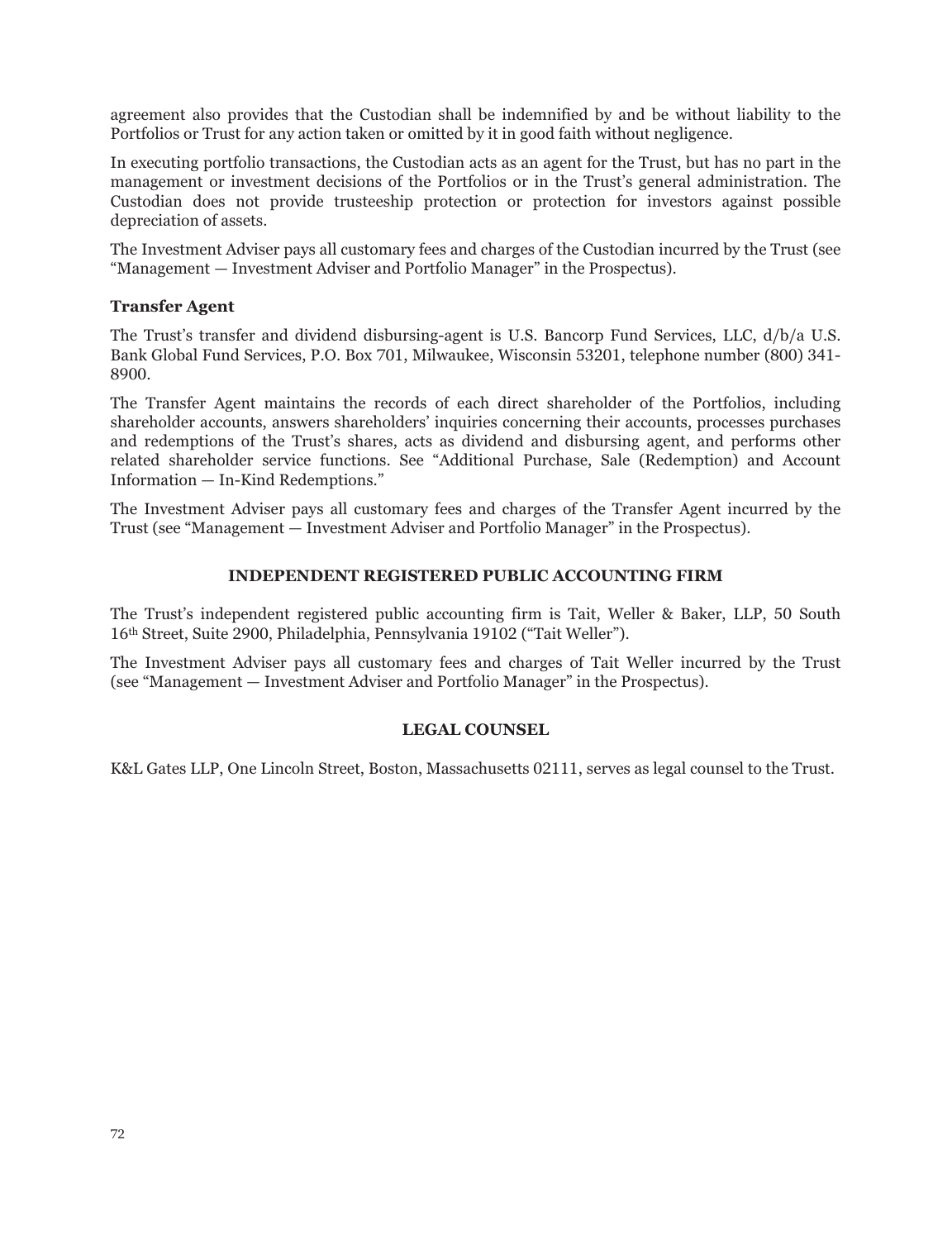### **CONTROL PERSONS AND PRINCIPAL HOLDERS OF SECURITIES**

As of April 30, 2022, the following persons are known by the Trust to own beneficially or to hold of record 5% or more of the outstanding shares of any of the Trust's Portfolios as of that date:

| Shareholder Name and Address <sup>1</sup>                            | <b>Percent of Shares</b> |
|----------------------------------------------------------------------|--------------------------|
| <b>Permanent Portfolio</b>                                           |                          |
| National Financial Services, LLC<br>Jersey City, New Jersey          | 26.87%                   |
| Merrill Lynch, Pierce, Fenner & Smith, Inc.<br>Jacksonville, Florida | 17.25%                   |
| Charles Schwab & Company, Inc.<br>San Francisco, California          | 15.38%                   |
| TD Ameritrade, Inc.<br>Omaha, Nebraska                               | 6.43%                    |
| <b>Short-Term Treasury Portfolio</b>                                 |                          |
| Laura Fox<br>Queensland, Australia                                   | 16.24%                   |
| Derek Sherman<br>Ocala, Florida                                      | 8.29%                    |
| US Bank, N.A.<br>Milwaukee, Wisconsin                                | 6.07%                    |
| <b>Versatile Bond Portfolio</b>                                      |                          |
| National Financial Services, LLC<br>Jersey City, New Jersey          | 42.71%                   |
| Charles Schwab & Company, Inc.<br>San Francisco, California          | 15.46%                   |
| TD Ameritrade, Inc.<br>Omaha, Nebraska                               | 14.99%                   |
| Raymond James<br>St. Petersburg, Florida                             | 14.74%                   |
| Pershing, LLC<br>Jersey City, New Jersey                             | 6.66%                    |
| <b>Aggressive Growth Portfolio</b>                                   |                          |
| Charles Schwab & Company, Inc.<br>San Francisco, California          | 15.30%                   |
| National Financial Services, LLC<br>Jersey City, New Jersey          | 10.63%                   |

<sup>1</sup> Address for each holder is c/o 600 Montgomery Street, Suite 4100, San Francisco, CA 94111.

### **REGISTRATION STATEMENT**

This SAI and the Prospectus do not contain all the information included in the Trust's Registration Statement filed with the SEC under the 1933 Act with respect to the securities offered by the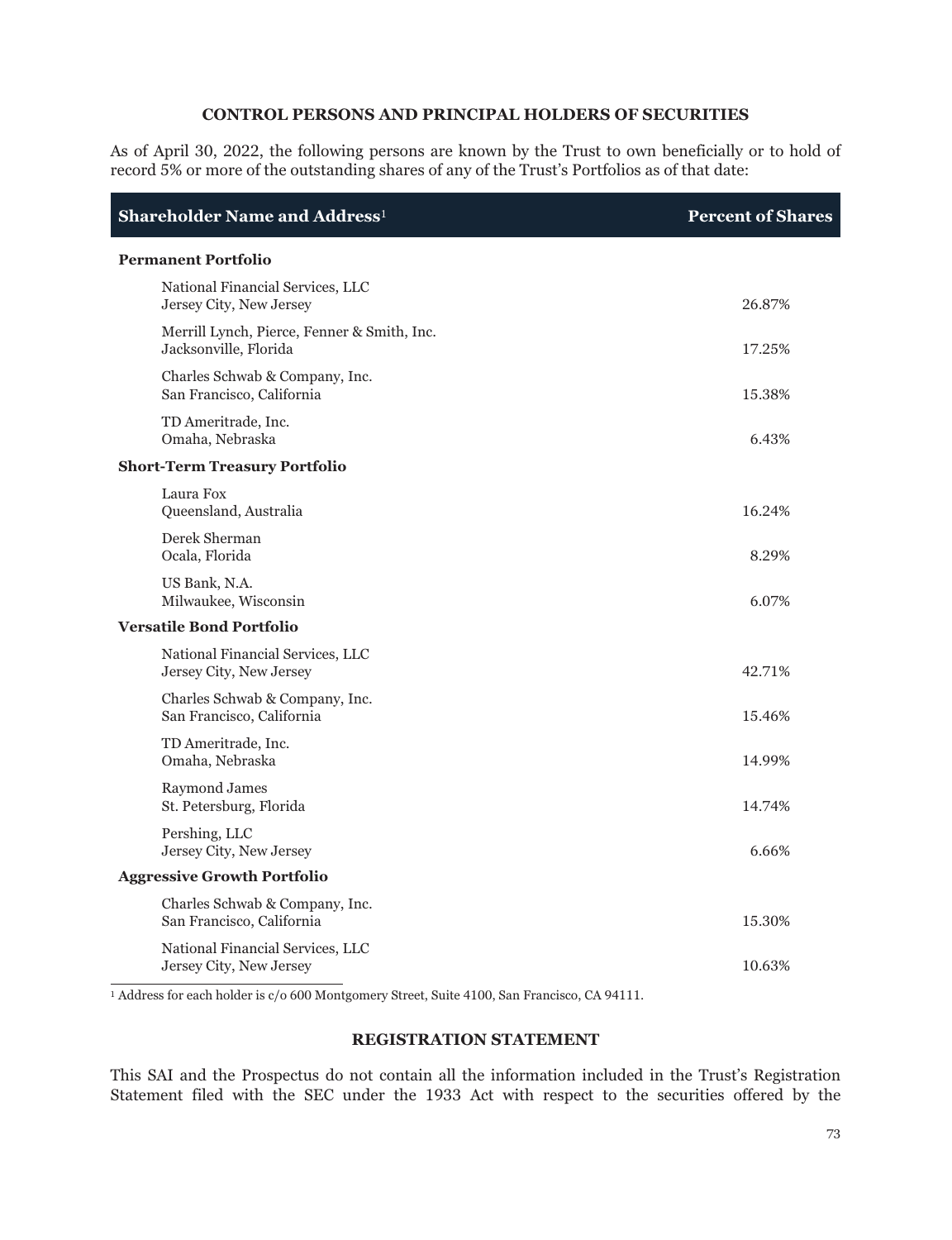Prospectus. The SEC maintains a website (http://www.sec.gov) that contains the Trust's Registration Statement, material incorporated by reference and other information regarding the Trust and the Portfolios.

Statements contained in this SAI and in the Prospectus as to the contents of any contract or other document referred to are not necessarily complete. In each instance where reference is made to a contract or other document a copy of which is filed as an exhibit to the Registration Statement, each such statement is qualified in all respects by such reference.

### **FINANCIAL STATEMENTS**

The financial statements of the Trust for the fiscal year ended January 31, 2022 are incorporated herein by reference and have been audited by Tait Weller, as set forth in their report thereon included therein, and are incorporated by reference in reliance upon such report given upon the authority of such firm as experts in accounting and auditing.

The Trust will furnish a copy of its Annual Report to Shareholders for the fiscal year ended January 31, 2022 and any more recent Semi-Annual Report, without charge and upon request, by writing or calling the Trust's Shareholder Services Office.

*Permanent Portfolio®, The Permanent Portfolio Family of Funds®, A Fund for All Seasons® and The Permanent Portfolio Family of Funds logo are registered trademarks of Pacific Heights Asset Management, LLC. Copyright © 2022 Permanent Portfolio Family of Funds. All rights reserved.*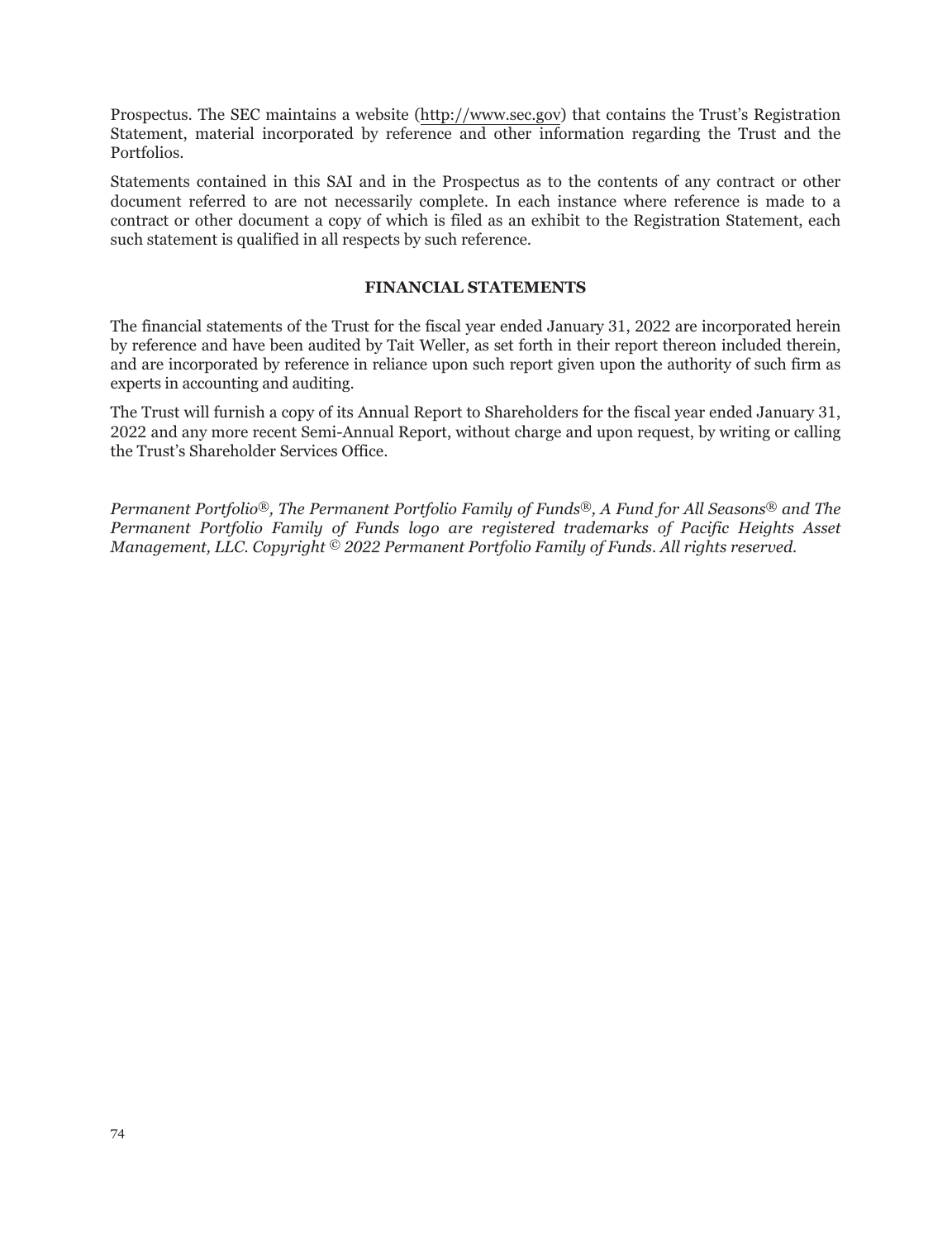#### **APPENDIX A**

#### **PERMANENT PORTFOLIO FAMILY OF FUNDS PROXY VOTING POLICIES AND PROCEDURES SEPTEMBER 21, 2015**

Permanent Portfolio Family of Funds ("Trust") has adopted the following policies and procedures to determine how to vote proxies relating to portfolio securities held by each series of the Trust (each, a "Portfolio").

- **(I) Delegation**. The Board of Trustees of the Trust ("Board of Trustees," or "Board") has delegated to Pacific Heights Asset Management, LLC, the Trust's investment adviser ("Pacific Heights"), the responsibility for voting proxies relating to portfolio securities held by a Portfolio as a part of the investment advisory services provided by Pacific Heights to the Trust. All such proxy voting responsibilities shall be subject to the Board's continuing oversight. Notwithstanding this delegation of responsibilities for voting proxies, the Trust may revoke such delegation, in whole or in part, at any time.
- **(II) Fiduciary Duty**. Pacific Heights is a fiduciary to each of the Portfolios and shall vote proxies in a manner consistent with the best interests of each such Portfolio and its shareholders. Every reasonable effort shall be made by Pacific Heights to vote the Trust's proxies. However, Pacific Heights shall not be required to vote a proxy if it is not practicable to do so, or if it determines that the potential costs involved with voting a proxy outweighs the potential benefits to a Portfolio or its shareholders.
- **(III) Proxy Voting Services**. Pacific Heights may engage an independent proxy voting service to assist it in the voting of the Trust's proxies. Such a service would be responsible for coordinating with the Trust's custodian to ensure that all applicable proxy solicitation materials received by the custodian are processed in a timely fashion.
- **(IV) Conflicts of Interest**. The proxy voting guidelines of Pacific Heights shall address the procedures it would follow with respect to conflicts of interest.
- **(V) Annual Filing**. The Trust shall file an annual report of each proxy voted with respect to portfolio securities of the Portfolios during the twelve-month period ended June 30 on Form N-PX not later than August 31 of each year.
- **(VI) Reports**. Pacific Heights shall report annually to the Board of Trustees with respect to the filing of Form N-PX with the Securities and Exchange Commission.
- **(VII) Role of the Board of Trustees**. The Board of Trustees shall oversee Pacific Heights' proxy voting processes and periodically review the Trust's and Pacific Heights' proxy voting policies and procedures. Pacific Heights shall notify the Board promptly of any material changes to Pacific Heights' proxy voting policies and procedures.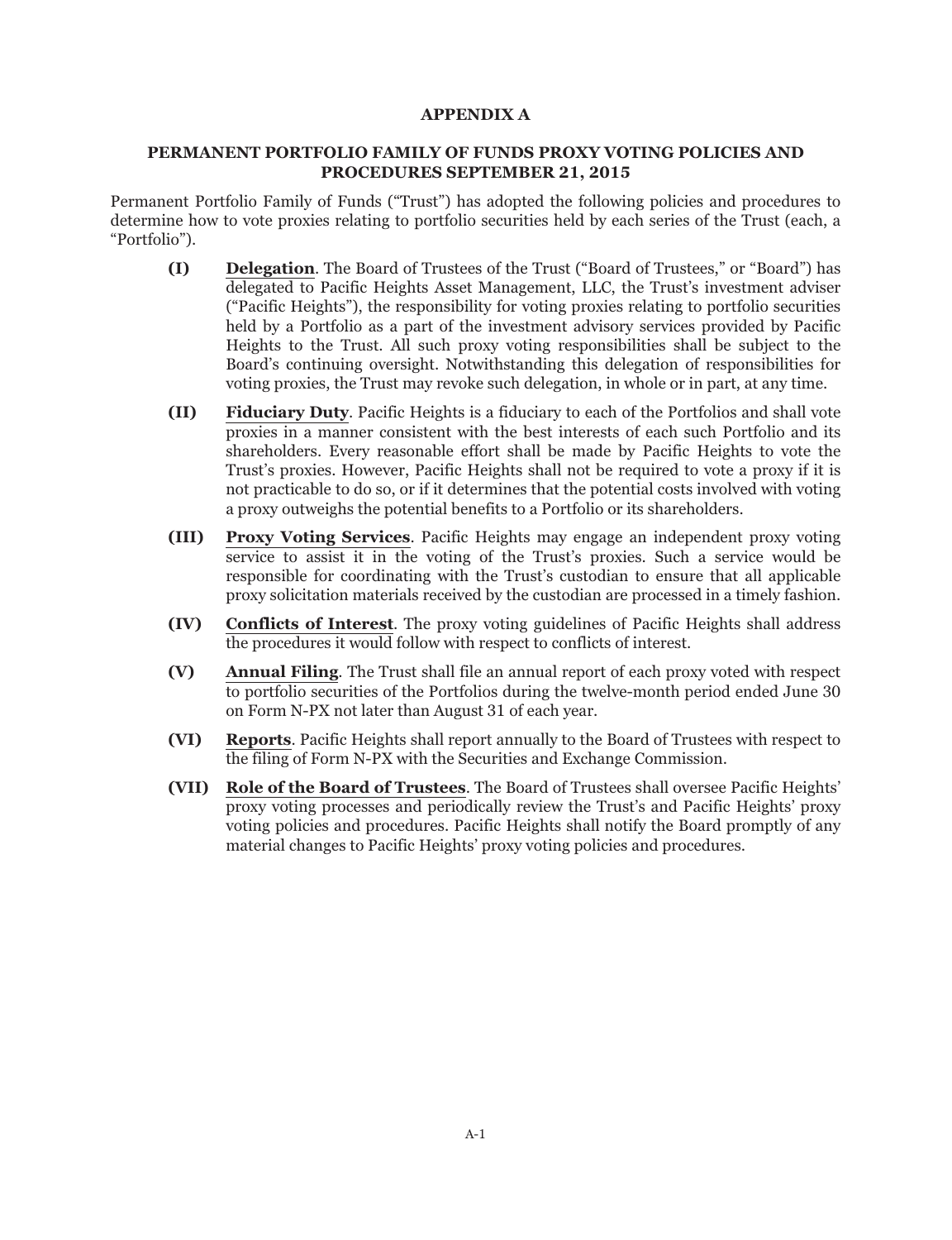### **APPENDIX B**

### **PACIFIC HEIGHTS ASSET MANAGEMENT, LLC PROXY VOTING POLICIES AND PROCEDURES MAY 1, 2003, AS AMENDED SEPTEMBER 26, 2007, SEPTEMBER 4, 2014 AND SEPTEMBER 21, 2015**

Pacific Heights Asset Management, LLC ("Pacific Heights") has adopted the following policies and procedures ("Guidelines"), pursuant to which Pacific Heights, in the absence of special circumstances, generally shall vote proxies relating to portfolio securities held by each series of Permanent Portfolio Family of Funds ("Trust"). These Guidelines are reasonably designed to ensure that such proxies shall be voted in the best interest of the shareholders in each series of the Trust (each, a "Portfolio"), in accordance with Pacific Heights' fiduciary duties and applicable regulations.

## **I. Duty to Vote Proxies**

Proxies are an asset of the Portfolios and, as such, shall be treated by Pacific Heights with the same care, diligence and loyalty as any asset belonging to the Trust's Portfolios. Pacific Heights views seriously its responsibility to exercise voting authority over securities that are owned by the Portfolios. The following Guidelines shall be observed with respect to proxies. These Guidelines also address special provisions for conflicts of interests that may arise in connection with voting proxies.

- A. The Board of Trustees of the Trust ("Board of Trustees" or "Board") has delegated the power to vote its proxies to Pacific Heights. Every reasonable effort shall be made by Pacific Heights to vote the Portfolios' proxies. However, voting proxies for shares of certain non-U.S. companies may involve significantly greater effort and cost than for shares of U.S. companies. There may be situations where Pacific Heights may not, or cannot, vote a proxy. For example, Pacific Heights may receive proxy solicitation materials too late to be acted upon, or the cost of voting may outweigh the benefit of voting. In such instances, Pacific Heights shall not be required to vote such proxies if it is not practicable to do so, or if it determines that the potential costs involved with voting a proxy outweigh the potential benefits to a Portfolio or its shareholders by voting such a proxy.
- B. Pacific Heights is a fiduciary to each of the Trust's Portfolios and shall vote proxies in a manner consistent with the best interests of each such Portfolio and its shareholders. As such, it is the policy of Pacific Heights to review each proxy statement on an individual basis and to vote exclusively in the best interests of such a Portfolio and its shareholders.
- C. In each instance in which a proxy is not voted for any reason (such as the late receipt of the proxy, incorrect instructions as to how to vote the proxy, or for some other reason), a written explanation shall be prepared stating the reasons why that proxy was not voted. Pacific Heights shall make its proxy voting history and these Guidelines available to the Trust upon request.
- D. Pacific Heights may engage an independent proxy voting service to assist it in the voting of the Trust's proxies. Such a service would be responsible for coordinating with the Trust's custodian to ensure that all applicable proxy solicitation materials received by the custodian are processed in a timely fashion.

## **II. Guidelines for Voting Proxies**

Pacific Heights generally will vote the Portfolios' proxies so as to promote the long-term economic value of the underlying securities, and generally will follow the Guidelines provided below. Each proxy proposal shall be considered on its own merits, and an independent determination shall be made whether to support or oppose management's position. Pacific Heights believes that the recommendation of management should be given substantial weight, but Pacific Heights shall not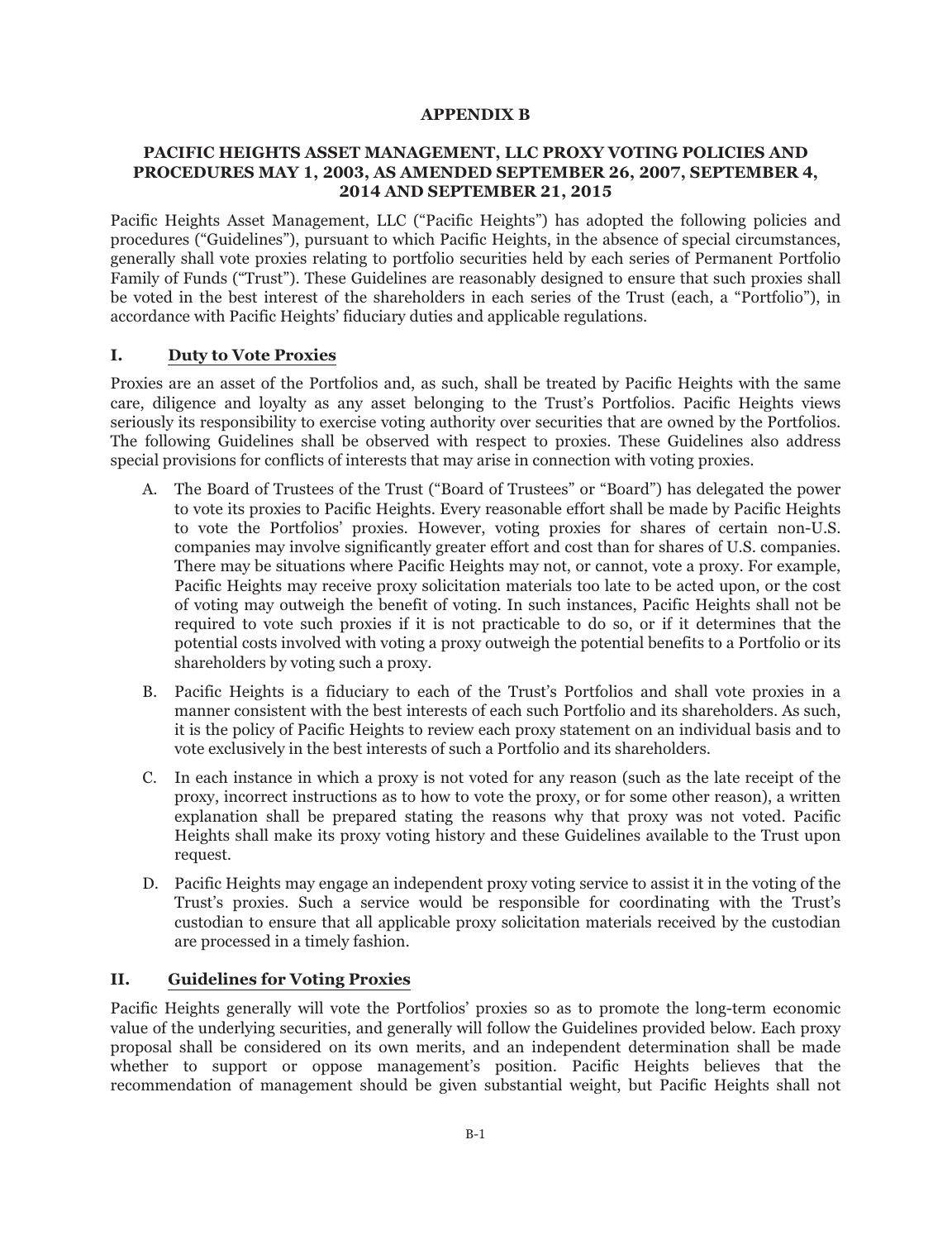support management proposals that may be detrimental to the underlying value of the Portfolio's investment positions.

Pacific Heights shall be responsible for administering, executing and overseeing the Trust's proxy voting process. On occasion, Pacific Heights may vote a proxy in a manner other than suggested by the Guidelines; *however*, such departures from the Guidelines are expected to be rare, and Pacific Heights shall maintain a record supporting such votes. At least annually, Pacific Heights shall provide a report to the Board reflecting any votes that were not cast or cast on behalf of the Portfolio contrary to these Guidelines.

# **A. Specific Policies**

## **1. Routine Matters**

- a. Election of Directors. In general, Pacific Heights shall vote in favor of an issuer's management's director nominees if they are running unopposed. Pacific Heights believes that an issuer's management is in the best position to evaluate the qualifications of its directors and the needs of its particular board of directors. Nevertheless, Pacific Heights shall vote against, or withhold its vote for, any director nominee who it feels is not qualified. When an issuer's management's director nominees are opposed in a proxy contest, Pacific Heights shall evaluate which director nominee's publicly announced management policies and goals are most likely to maximize shareholder value, as well as evaluate the past performance of the incumbent director nominees, and vote in accordance with its evaluation.
- b. Ratification of Selection of Auditors. In general, Pacific Heights shall rely on the judgment of management in selecting an issuer's independent auditors. Nevertheless, Pacific Heights shall examine the recommendation of the issuer's management in appropriate cases (*e.g*., where there has been a change in independent auditors based upon a disagreement on accounting matters), and vote in accordance with its examination.
- c. Stock Option and Other Equity Based Compensation Plan Proposals. In general, Pacific Heights shall approve an issuer's management's recommendations with respect to the adoption or amendment of stock option plans and other similar equity-based compensation plans; provided, however, that the total number of shares or other units of participation reserved under all of such an issuer's compensation plans is reasonable and not excessively dilutive.

## **2. Acquisitions, Asset Sales, Business Combinations, Mergers, Reincorporations, Reorganizations and Other Transactions**

Because voting on transactions such as acquisitions, asset sales, business combinations, mergers, reincorporations and other reorganizations involves considerations unique to each transaction, Pacific Heights does not have a general policy with regard to voting on such transactions, but shall vote in such instances on a case-by-case basis for each transaction.

## **3. Changes in Capital Structure**

Pacific Heights shall evaluate proposed capital change actions on a case-by-case basis and will generally defer to an issuer's management's business analysis in support of such actions. In cases where proposed capital change actions support proxy defenses or act to reduce or limit shareholder rights, particular consideration shall be given by Pacific Heights to all the effects of such an action, and Pacific Heights shall vote in a manner consistent with the objective of maximizing long-term shareholder value.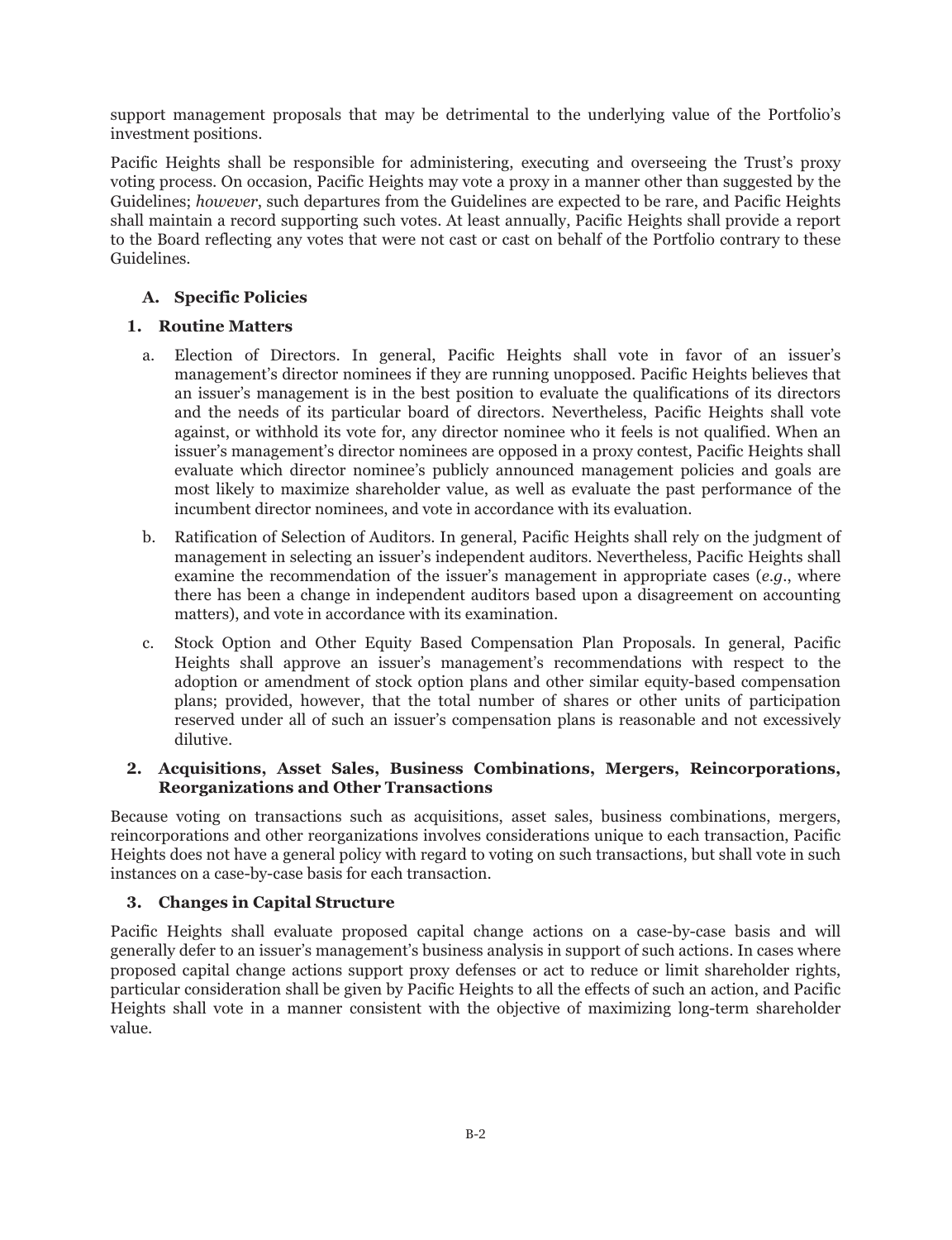### **4. Anti-Takeover Proposals**

In general, Pacific Heights shall vote against any proposal, whether recommended by an issuer's management or otherwise, which it believes would materially contribute to preventing a potential acquisition or takeover, thereby potentially preventing a Portfolio from maximizing long-term shareholder value, including proposals to:

- stagger the board of directors;
- introduce cumulative voting;
- introduce unequal voting rights;
- create supermajority voting; and
- establish preemptive rights.

In general, Pacific Heights shall vote in favor of any proposals, whether recommended by an issuer's management or otherwise, to reverse an issuer's policy or policies as listed above.

### **5. Shareholder Proposals Involving Social, Moral or Ethical Matters**

In general, Pacific Heights shall vote in accordance with an issuer's management's recommendation on issues primarily involving social, moral or ethical matters, except for certain instances where Pacific Heights believes such a proposal has substantial economic implications or the potential to maximize long-term value for a Portfolio's shareholders, in which case, it shall vote according to its judgment.

#### **B. Voting Process**

Generally, proxies are received, electronically or otherwise, and after consideration of the proposal shall be promptly voted on by Pacific Heights. With respect to each matter on which a Portfolio is entitled to vote, voted upon, Pacific Heights shall record the following information for and on behalf of the applicable Portfolios:

- the name of the issuer of the portfolio security;
- the exchange ticker symbol of the portfolio security;
- the Council on Uniform Securities Identification Procedures ("CUSIP") number for the portfolio security;
- the shareholder meeting date;
- a brief identification of the matter voted on;
- whether the matter was proposed by the issuer or by a security holder;
- whether the Portfolio cast its vote on the matter;
- how the Portfolio cast its vote (*e.g*., for or against the proposal, or abstaining; for or withholding regarding the election of directors); and
- whether the Portfolio cast its vote for or against the issuer's management.

After such votes are cast, Pacific Heights shall perform a review to ensure that all proxies received, and for which a voting obligation exists, have been properly voted.

#### **III. Conflicts of Interest**

Each proxy shall be reviewed by Pacific Heights to assess the extent to which there may be a material conflict of interest between Pacific Heights and the Trust or any of its Portfolios. In addition, Pacific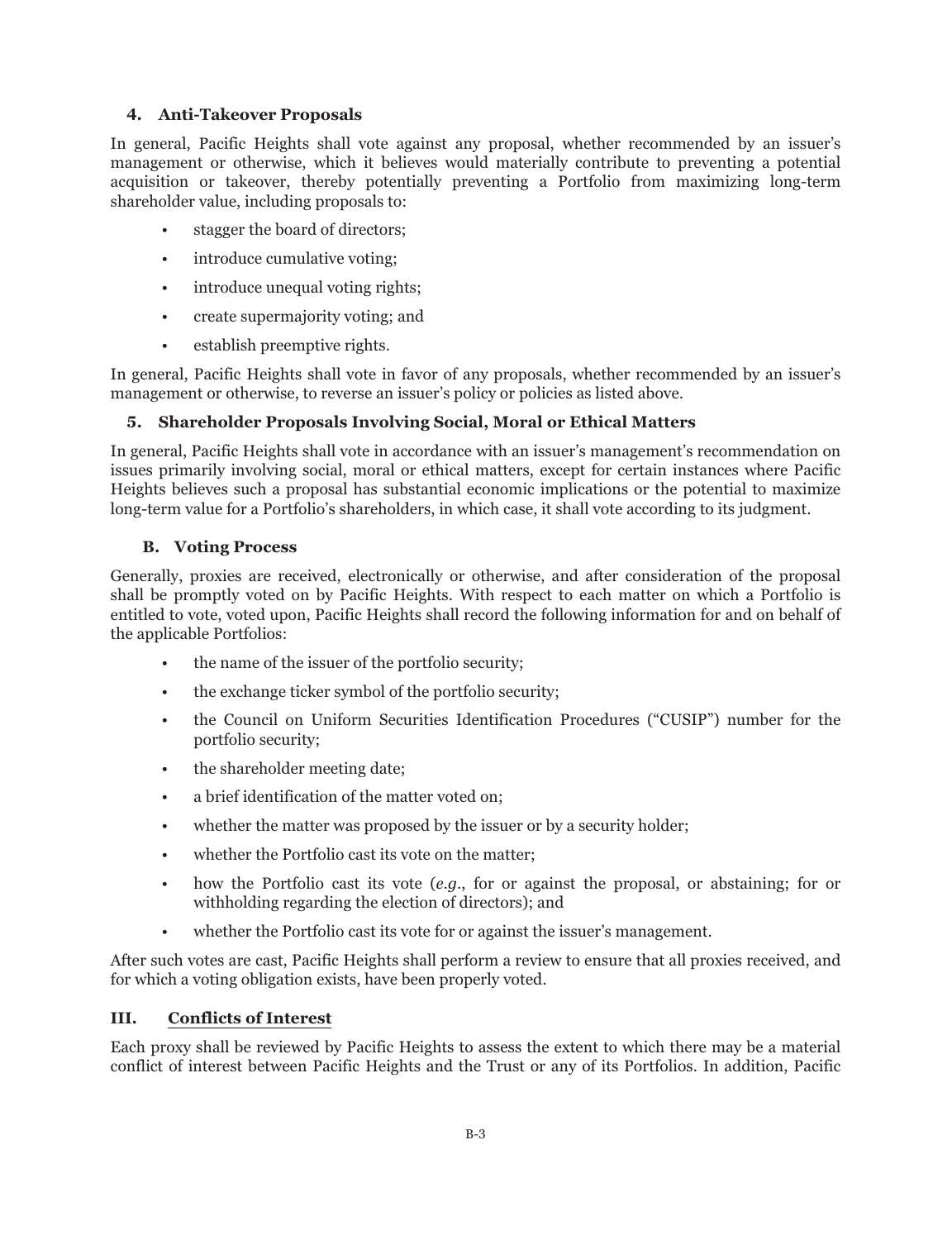Heights shall assess to what extent, if any, there may be a material conflict of interest between Portfolio shareholders' interests and the interests of Pacific Heights. For example, a conflict may exist if an issuer's proposal may harm the Trust or one of its Portfolios financially while enhancing the financial or business prospects of Pacific Heights, or conversely, if an issuer's proposal may harm the financial or business prospects of Pacific Heights while enhancing the Trust or one of its Portfolios financially.

If Pacific Heights determines that a material conflict of interest exists, it shall promptly notify the Board of Trustees of the conflict of interest and seek guidance from the Board on voting such a proxy.

# **IV. Recordkeeping and Reporting**

Pacific Heights shall provide information to the Board of Trustees consistent with the requirements of Rule 206(4)-6 under the Investment Advisers Act of 1940, as amended ("Advisers Act'). Pacific Heights shall maintain records of proxies voted pursuant to Section 204(2) of the Advisers Act and Rule 204-2(c) thereunder. Pacific Heights shall maintain and make available for review upon reasonable request to the Trust, its Portfolios and its shareholders, a copy of its Guidelines, proxy statements received regarding the Portfolios' securities, (such proxy statements received from issuers are either in the SEC's EDGAR database or are kept by Pacific Heights and are available upon request), a record of each vote cast, a copy of any document created by Pacific Heights that was material to making a decision on how to vote a proxy or that memorializes the basis for such a decision, each written Trust request for proxy voting records and Pacific Heights' response to any Trust request (whether written or oral) for such records. In addition, Pacific Heights shall maintain appropriate proxy voting records for the Trust in compliance with applicable regulations under the Investment Company Act of 1940, as amended.

Applicable proxy voting books and records shall be maintained by Pacific Heights for five (5) years, the first two (2) years in an easily accessible place.

## **V. Periodic Assessment of the Policy**

No less frequently than annually, Pacific Heights shall review these Guidelines to ensure that they are consistent with regulatory guidance and other developments.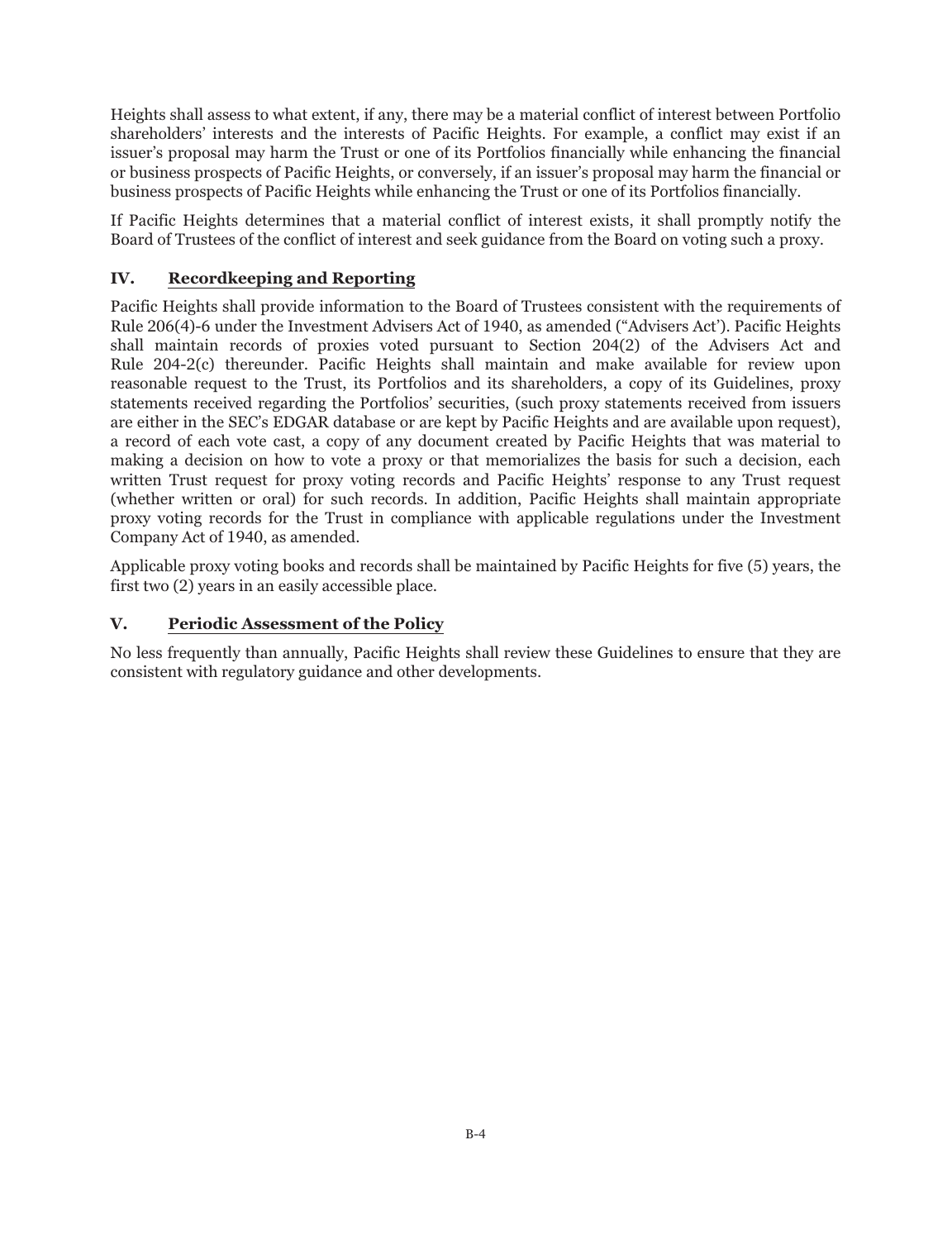### **APPENDIX C**

#### **LONG-TERM AND SHORT-TERM DEBT SECURITIES RATING DESCRIPTIONS**

### **S&P Global Ratings — Long-Term Issue Credit Ratings\*:**

*The following descriptions have been published by Standard & Poor's Financial Services LLC.*

**AAA** — An obligation rated 'AAA' has the highest rating assigned by S&P Global Ratings. The obligor's capacity to meet its financial commitment on the obligation is extremely strong.

**AA** — An obligation rated 'AA' differs from the highest-rated obligations only to a small degree. The obligor's capacity to meet its financial commitment on the obligation is very strong.

 $A - An$  obligation rated 'A' is somewhat more susceptible to the adverse effects of changes in circumstances and economic conditions than obligations in higher-rated categories. However, the obligor's capacity to meet its financial commitment on the obligation is still strong.

**BBB** — An obligation rated 'BBB' exhibits adequate protection parameters. However, adverse economic conditions or changing circumstances are more likely to weaken the obligor's capacity of the obligor to meet its financial commitments on the obligation.

**BB, B, CCC, CC, and C** — Obligations rated 'BB', 'B', 'CCC', 'CC', and 'C' are regarded as having significant speculative characteristics. 'BB' indicates the least degree of speculation and 'C' the highest. While such obligations will likely have some quality and protective characteristics, these may be outweighed by large uncertainties or major exposures to adverse conditions.

**BB** — An obligation rated 'BB' is less vulnerable to nonpayment than other speculative issues. However, it faces major ongoing uncertainties or exposure to adverse business, financial, or economic conditions which could lead to the obligor's inadequate capacity to meet its financial commitment on the obligation.

**B** — An obligation rated 'B' is more vulnerable to nonpayment than obligations rated 'BB', but the obligor currently has the capacity to meet its financial commitment on the obligation. Adverse business, financial, or economic conditions will likely impair the obligor's capacity or willingness to meet its financial commitment on the obligation.

**CCC** — An obligation rated 'CCC' is currently vulnerable to nonpayment, and is dependent upon favorable business, financial, and economic conditions for the obligor to meet its financial commitment on the obligation. In the event of adverse business, financial, or economic conditions, the obligor is not likely to have the capacity to meet its financial commitment on the obligation.

 $CC - An$  obligation rated 'CC' is currently highly vulnerable to nonpayment. The 'CC' rating is used when a default has not yet occurred, but S&P Global Ratings expects default to be a virtual certainty, regardless of the anticipated time to default.

 $C$  — An obligation rated 'C' is currently highly vulnerable to nonpayment, and the obligation is expected to have lower relative seniority or lower ultimate recovery compared to obligations that are rated higher.

**D** — An obligation rated 'D' is in default or in breach of an imputed promise. For non-hybrid capital instruments, the 'D' rating category is used when payments on an obligation are not made on the date due, unless S&P Global Ratings believes that such payments will be made within five business days, in the absence of a stated grace period or within the earlier of the stated grace period or 30 calendar days. The 'D' rating also will be used upon the filing of a bankruptcy petition or the taking of similar action and where default on an obligation is a virtual certainty, for example due to automatic stay provisions. An obligation's rating is lowered to 'D' if it is subject to a distressed exchange offer.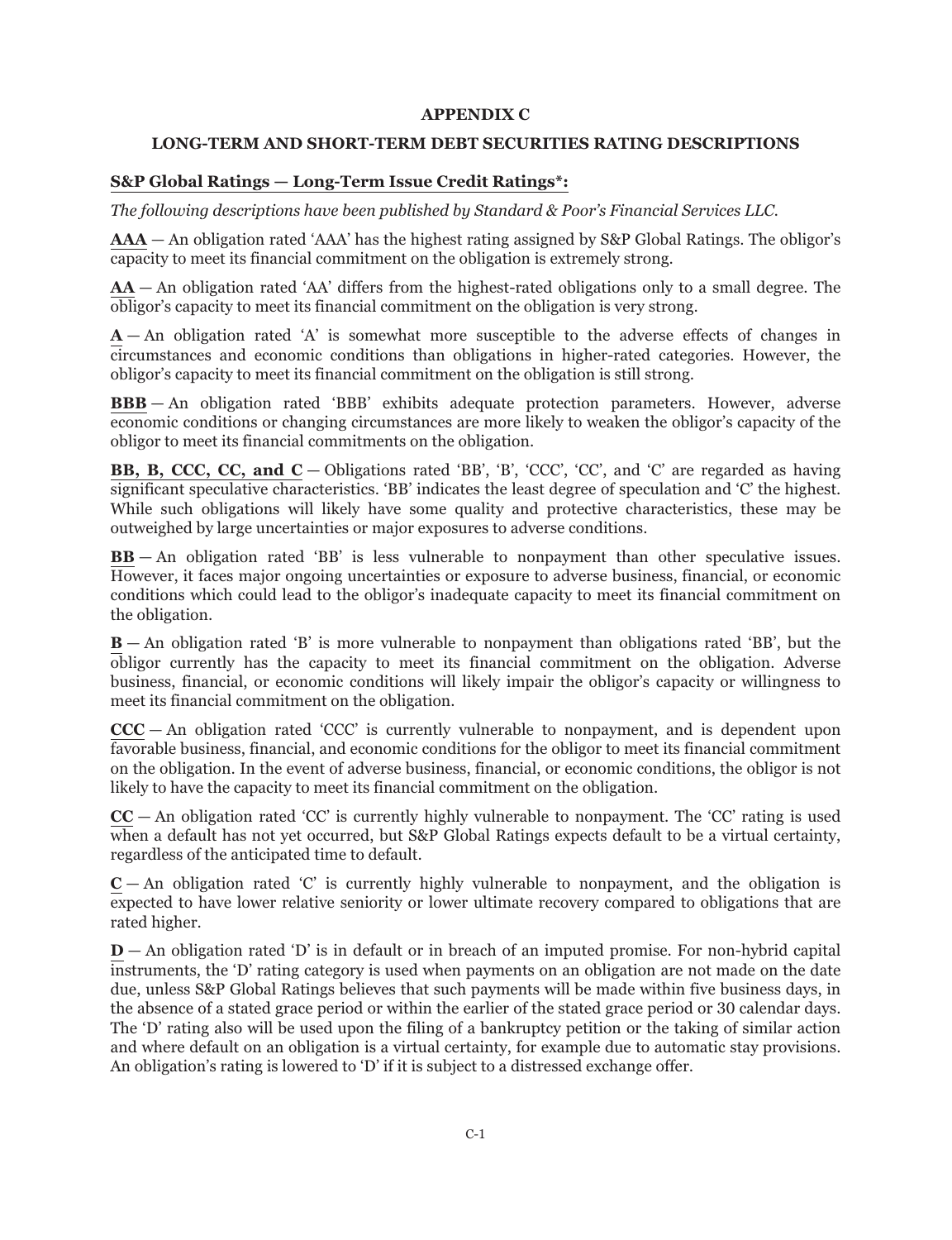**NR** — This indicates that no rating has been requested, or that there is insufficient information on which to base a rating, or that S&P Global Ratings does not rate a particular obligation as a matter of policy.

\*The ratings from 'AA' to 'CCC' may be modified by the addition of a plus (+) or minus (-) sign to show relative standing within the major rating categories.

# **Moody's Investors Service, Inc. ("Moody's") — Global Long-Term Rating Scale:**

*The following descriptions have been published by Moody's Investors Service, Inc.*

**Aaa** — Obligations rated Aaa are judged to be of the highest quality, subject to the lowest level of credit risk.

**Aa** — Obligations rated Aa are judged to be of high quality and are subject to very low credit risk.

**A** — Obligations rated A are judged to be upper-medium grade and are subject to low credit risk.

**Baa** — Obligations rated Baa are judged to be medium-grade and subject to moderate credit risk and as such may possess certain speculative characteristics.

**Ba** — Obligations rated Ba are judged to be speculative and are subject to substantial credit risk.

**B** — Obligations rated B are considered speculative and are subject to high credit risk.

**Caa** — Obligations rated Caa are judged to be speculative, of poor standing and are subject to very high credit risk.

**Ca** — Obligations rated Ca are highly speculative and are likely in, or very near, default, with some prospect of recovery of principal and interest.

**C** — Obligations rated C are the lowest rated and are typically in default, with little prospect for recovery of principal or interest.

**Note:** Moody's appends numerical modifiers 1, 2, and 3 to each generic rating classification from Aa through Caa. The modifier 1 indicates that the obligation ranks in the higher end of its generic rating category; the modifier 2 indicates a mid-range ranking; and the modifier 3 indicates a ranking in the lower end of that generic rating category. Additionally, a "(hyb)" indicator is appended to all ratings of hybrid securities issued by banks, insurers, finance companies, and securities firms.\*

\* By their terms, hybrid securities allow for the omission of scheduled dividends, interest, or principal payments, which can potentially result in impairment if such an omission occurs. Hybrid securities may also be subject to contractually allowable write-downs of principal that could result in impairment. Together with the hybrid indicator, the long-term obligation rating assigned to a hybrid security is an expression of the relative credit risk associated with that security.

# **Fitch Ratings ("Fitch") — Corporate Finance Obligations — Long-Term Rating Scale:**

*The following descriptions have been published by Fitch, Inc. and Fitch Ratings Ltd. and its subsidiaries.*

**AAA** — Highest credit quality. '**AAA**' ratings denote the lowest expectation of credit risk. They are assigned only in cases of exceptionally strong capacity for payment of financial commitments. This capacity is highly unlikely to be adversely affected by foreseeable events.

**AA** — Very high credit quality. '**AA**' ratings denote expectations of very low credit risk. They indicate very strong capacity for payment of financial commitments. This capacity is not significantly vulnerable to foreseeable events.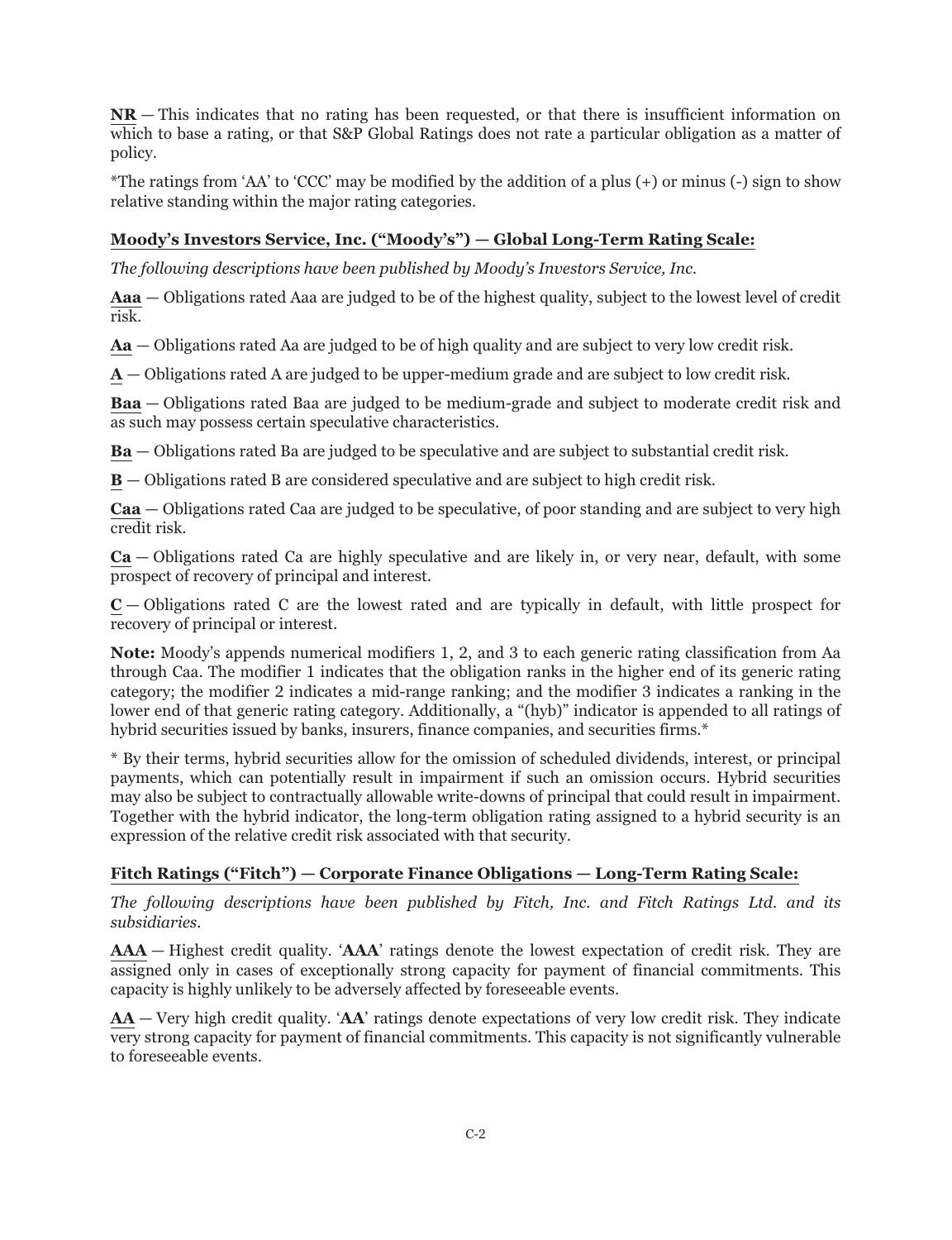**A** — High credit quality. '**A**' ratings denote expectations of low credit risk. The capacity for payment of financial commitments is considered strong. This capacity may, nevertheless, be more vulnerable to adverse business or economic conditions than is the case for higher ratings.

**BBB** — Good credit quality. '**BBB**' ratings indicate that expectations of credit risk are currently low. The capacity for payment of financial commitments is considered adequate but adverse business or economic conditions are more likely to impair this capacity.

**BB** — Speculative. '**BB**' ratings indicate an elevated vulnerability to credit risk, particularly in the event of adverse changes in business or economic conditions over time; however, business or financial alternatives may be available to allow financial commitments to be met.

**B** — Highly speculative. '**B**' ratings indicate that material credit risk is present. For performing obligations, default risk is commensurate with an Issuer Default Risk ("IDR") in the ranges 'BB' to 'C'. For issuers with an IDR below 'B', the overall credit risk of this obligation is moderated by the expected level of recoveries should a default occur. For issuers with an IDR above 'B', the overall credit risk of this obligation is exacerbated by the expected low level of recoveries should a default occur. For non-performing obligations, the obligation or issuer is in default, or has deferred payment, but the rated obligation is expected to have extremely high recovery rates consistent with a Recovery Rating of 'RR1'.

**CCC** — Substantial credit risk. '**CCC**' ratings indicate that substantial credit risk is present. For performing obligations, default risk is commensurate with an IDR in the ranges 'B' to 'C'. For issuers with an IDR below 'CCC', the overall credit risk of this obligation is moderated by the expected level of recoveries should a default occur. For issuers with an IDR above 'CCC', the overall credit risk of this obligation is exacerbated by the expected low level of recoveries should a default occur. For non-performing obligations, the obligation or issuer is in default, or has deferred payment, but the rated obligation is expected to have a superior recovery rate consistent with a Recovery Rating of 'RR2'.

**CC** — Very high levels of credit risk. '**CC**' ratings indicate very high levels of credit risk. For performing obligations, default risk is commensurate with an IDR in the ranges 'B' to 'C'. For issuers with an IDR below 'CC', the overall credit risk of this obligation is moderated by the expected level of recoveries should a default occur. For issuers with an IDR above 'CC', the overall credit risk of this obligation is exacerbated by the expected low level of recoveries should a default occur. For non-performing obligations, the obligation or issuer is in default, or has deferred payment, but the rated obligation is expected to have a good recovery rate consistent with a Recovery Rating of 'RR3'.

**C** — Exceptionally high levels of credit risk. '**C**' indicates exceptionally high levels of credit risk. For performing obligations, default risk is commensurate with an IDR in the ranges 'B' to 'C'. The overall credit risk of this obligation is exacerbated by the expected low level of recoveries should a default occur. For non-performing obligations, the obligation or issuer is in default, or has deferred payment, and the rated obligation is expected to have an average, below-average or poor recovery rate consistent with a Recovery Rating of 'RR4', 'RR5' or 'RR6'.

Defaulted obligations typically are not assigned 'RD' or 'D' ratings, but are instead rated in the 'B' to 'C' rating categories, depending upon their recovery prospects and other relevant characteristics. This approach better aligns obligations that have comparable overall expected loss but varying vulnerability to default and loss.

**Note:** The modifiers "+" or "-" may be appended to a rating to denote relative status within major rating categories. Such suffixes are not added to the 'AAA' obligation rating category, or to corporate finance obligation ratings in the categories below 'CCC'.

The subscript 'emr' is appended to a rating to denote embedded market risk which is beyond the scope of the rating. The designation is intended to make clear that the rating solely addresses the counterparty risk of the issuing bank. It is not meant to indicate any limitation in the analysis of the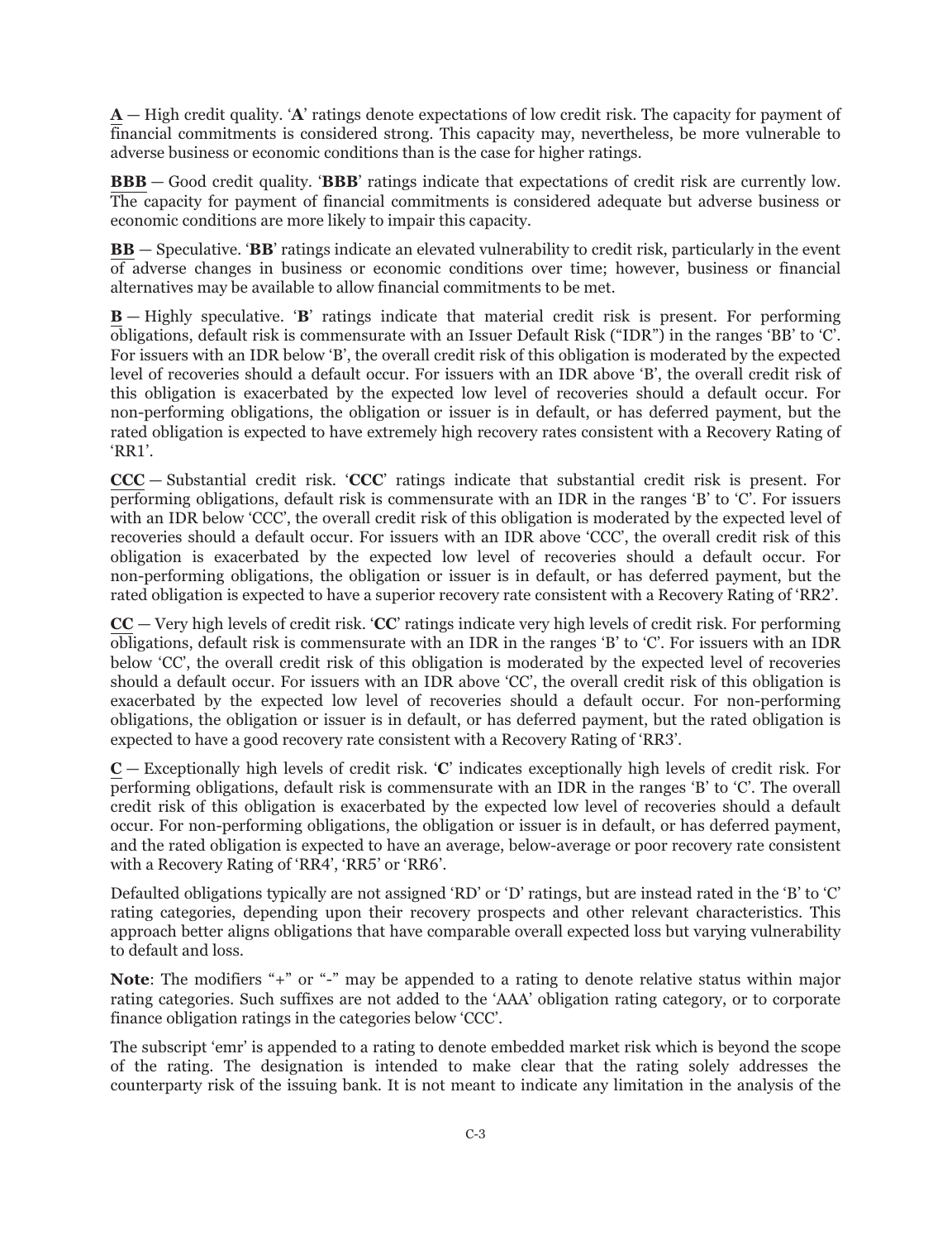counterparty risk, which in all other respects follows published Fitch criteria for analyzing the issuing financial institution. Fitch does not rate these instruments where the principal is to any degree subject to market risk.

# **S&P Global Ratings — Short-Term Issue Credit Ratings:**

*The following descriptions have been published by Standard & Poor's Financial Services LLC.*

**A-1** — A short-term obligation rated 'A-1' is rated in the highest category by S&P Global Ratings. The obligor's capacity to meet its financial commitment on the obligation is strong. Within this category, certain obligations are designated with a plus sign (+). This indicates that the obligor's capacity to meet its financial commitment on these obligations is extremely strong.

**A-2** — A short-term obligation rated 'A-2' is somewhat more susceptible to the adverse effects of changes in circumstances and economic conditions than obligations in higher rating categories. However, the obligor's capacity to meet its financial commitment on the obligation is satisfactory.

**A-3** — A short-term obligation rated 'A-3' exhibits adequate protection parameters. However, adverse economic conditions or changing circumstances are more likely to lead to a weakened capacity of the obligor to meet its financial commitment on the obligation.

**B** — A short-term obligation rated 'B' is regarded as vulnerable and has significant speculative characteristics. The obligor currently has the capacity to meet its financial commitments; however, it faces major ongoing uncertainties which could lead to the obligor's inadequate capacity to meet its financial commitments.

 $C - A$  short-term obligation rated 'C' is currently vulnerable to nonpayment and is dependent upon favorable business, financial, and economic conditions for the obligor to meet its financial commitment on the obligation.

**D** — A short-term obligation rated 'D' is in default or in breach of an imputed promise. For non-hybrid capital instruments, the 'D' rating category is used when payments on an obligation are not made on the date due, unless S&P Global Ratings believes that such payments will be made within any stated grace period. However, any stated grace period longer than five business days will be treated as five business days. The 'D' rating also will be used upon the filing of a bankruptcy petition or the taking of a similar action and where default on an obligation is a virtual certainty, for example due to automatic stay provisions. An obligation's rating is lowered to 'D' if it is subject to a distressed exchange offer.

Dual ratings may be assigned to debt issues that have a put option or demand feature. The first component of the rating addresses the likelihood of repayment of principal and interest as due, and the second component of the rating addresses only the demand feature. The first component of the rating can relate to either a short-term or long-term transaction and accordingly use either short-term or long-term rating symbols. The second component of the rating relates to the put option and is assigned a short-term rating symbol (for example,  $\text{AAA}/\text{A-1+}'$  or  $\text{A-1+/A-1'}$ ). With U.S. municipal short-term demand debt, the U.S. municipal short-term note rating symbols are used for the first component of the rating (for example, 'SP-1+/A-1+').

## **Moody's — Global Short-Term Rating Scale:**

*The following descriptions have been published by Moody's Investors Service, Inc.*

**P-1** — Issuers (or supporting institutions) rated Prime-1 have a superior ability to repay short-term debt obligations.

**P-2** — Issuers (or supporting institutions) rated Prime-2 have a strong ability to repay short-term debt obligations.